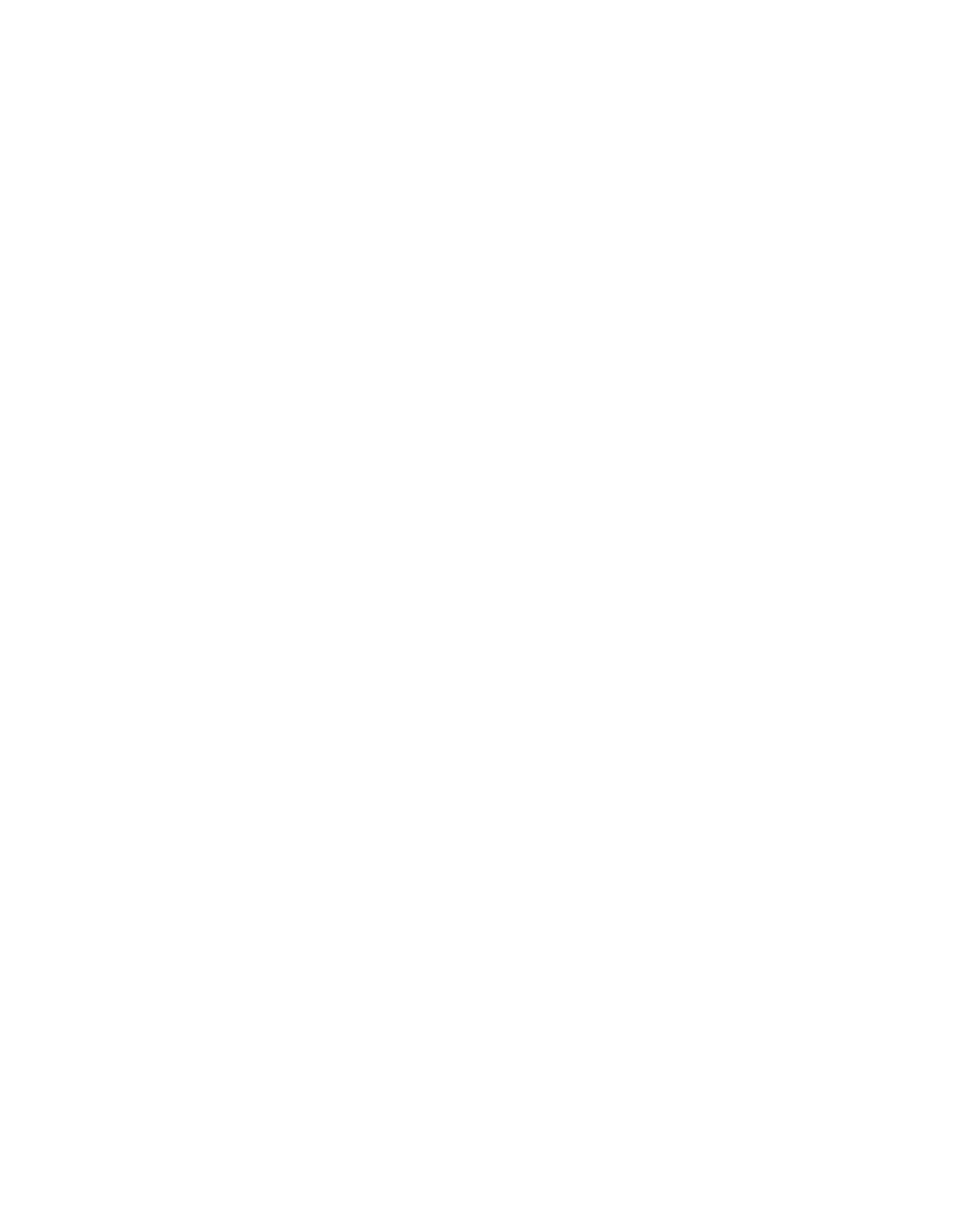# **EUROPEAN ORGANISATION FOR THE SAFETY OF AIR NAVIGATION**



# **EUROCONTROL Guidelines**

**Operating Procedures For AIS Dynamic Data (OPADD)**

### **DOCUMENT IDENTIFIER: EUROCONTROL-GUID-0121**

| <b>Edition Number</b> | ÷ | 3.0                           |
|-----------------------|---|-------------------------------|
| <b>Edition Date</b>   |   | 08 April 2009                 |
| <b>Status</b>         | ÷ | <b>Released</b>               |
| Intended for          | ÷ | <b>General Public</b>         |
| I Class               |   | <b>EUROCONTROL Guidelines</b> |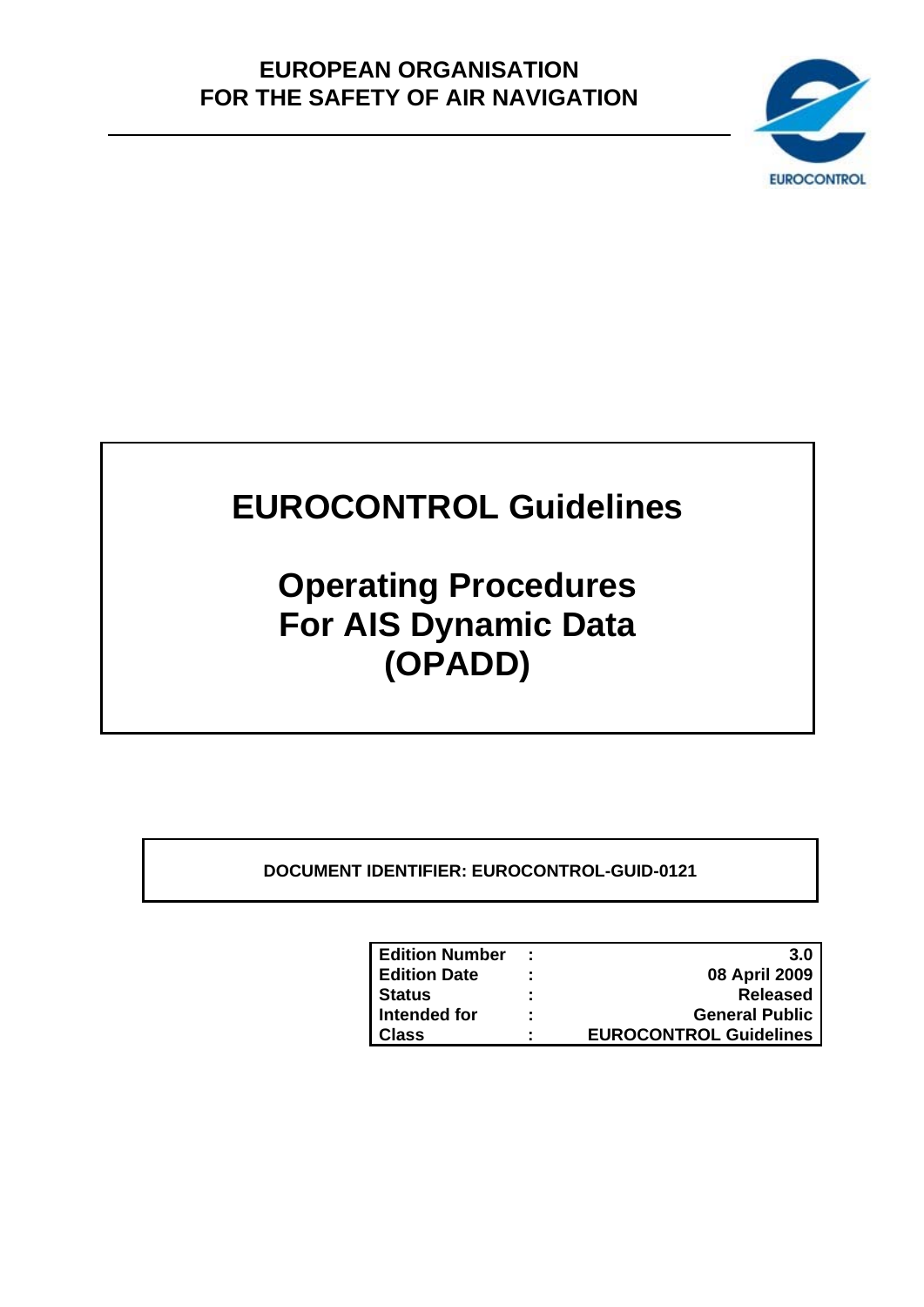## **DOCUMENT IDENTIFICATION SHEET**

<span id="page-3-0"></span>

| <b>DOCUMENT DESCRIPTION</b>                                                                                                                                                                                                                                                                                                                                                                                                                                                                                                                                                                                                                                                                                                                   |                             |                                                   |               |  |  |  |  |
|-----------------------------------------------------------------------------------------------------------------------------------------------------------------------------------------------------------------------------------------------------------------------------------------------------------------------------------------------------------------------------------------------------------------------------------------------------------------------------------------------------------------------------------------------------------------------------------------------------------------------------------------------------------------------------------------------------------------------------------------------|-----------------------------|---------------------------------------------------|---------------|--|--|--|--|
| <b>Document Title</b><br><b>EUROCONTROL Guidelines</b>                                                                                                                                                                                                                                                                                                                                                                                                                                                                                                                                                                                                                                                                                        |                             |                                                   |               |  |  |  |  |
|                                                                                                                                                                                                                                                                                                                                                                                                                                                                                                                                                                                                                                                                                                                                               |                             | Operating Procedures for AIS Dynamic Data (OPADD) |               |  |  |  |  |
|                                                                                                                                                                                                                                                                                                                                                                                                                                                                                                                                                                                                                                                                                                                                               |                             |                                                   |               |  |  |  |  |
|                                                                                                                                                                                                                                                                                                                                                                                                                                                                                                                                                                                                                                                                                                                                               | <b>DOCUMENT IDENTIFIER:</b> | <b>EDITION NUMBER:</b>                            | 3.0           |  |  |  |  |
|                                                                                                                                                                                                                                                                                                                                                                                                                                                                                                                                                                                                                                                                                                                                               | EUROCONTROL-GUID-0121       | <b>EDITION DATE:</b>                              | 08 April 2009 |  |  |  |  |
|                                                                                                                                                                                                                                                                                                                                                                                                                                                                                                                                                                                                                                                                                                                                               |                             | <b>Abstract</b>                                   |               |  |  |  |  |
| This document describes operating procedures for AIS Dynamic Data. These AIS Dynamic Data are primarily known as NOTAM as<br>defined in ICAO Annex 15.<br>This document details operating procedures for:<br>- NOTAM creation according to ICAO Annex 15;<br>- processing of incoming NOTAM not compliant with ICAO SARPs;<br>- procedures and messages related to database coherence and completeness;<br>- handling of ASHTAM and SNOWTAM;<br>- specific European arrangements;<br>- quidelines related to pre-flight-information Bulletins (PIB).<br>The procedures described herein should allow increased automation. However they are also applicable in non-automated<br>environment to cover world-wide AIS operational requirements. |                             |                                                   |               |  |  |  |  |
|                                                                                                                                                                                                                                                                                                                                                                                                                                                                                                                                                                                                                                                                                                                                               |                             | <b>Keywords</b>                                   |               |  |  |  |  |
| <b>AIP</b><br><b>NPU</b>                                                                                                                                                                                                                                                                                                                                                                                                                                                                                                                                                                                                                                                                                                                      | <b>NOTAM</b><br>PIB         | <b>SNOWTAM</b><br><b>NSC</b>                      | <b>ASHTAM</b> |  |  |  |  |
| <b>CONTACT:</b>                                                                                                                                                                                                                                                                                                                                                                                                                                                                                                                                                                                                                                                                                                                               | M. UNTERREINER              | TEL:<br>+32 2 7 2 9<br>3038                       | UNIT:<br>AIM  |  |  |  |  |

| <b>DOCUMENT STATUS AND TYPE</b> |              |                       |   |                                  |  |
|---------------------------------|--------------|-----------------------|---|----------------------------------|--|
| <b>STATUS</b>                   |              | <b>INTENDED FOR</b>   |   | <b>CATEGORY</b>                  |  |
| <b>Working Draft</b>            |              | <b>General Public</b> | v | <b>EUROCONTROL Rule</b>          |  |
| Draft                           |              | Restricted            |   | <b>EUROCONTROL Specification</b> |  |
| Proposed Issue                  |              | <b>EUROCONTROL</b>    |   | <b>EUROCONTROL Guidelines</b>    |  |
| Released Issue                  | $\checkmark$ |                       |   |                                  |  |
|                                 |              |                       |   |                                  |  |

 $\overline{\phantom{0}}$ 

 $\mathsf{r}$ 

|                      | <b>ELECTRONIC SOURCE</b>  |             |
|----------------------|---------------------------|-------------|
| <b>PATH:</b>         | OPADD Ed 3-0 released.doc |             |
| <b>Host System</b>   | <b>Software</b>           | <b>Size</b> |
| Microsoft Windows XP | Microsoft Word 2002       | 1539 Kb     |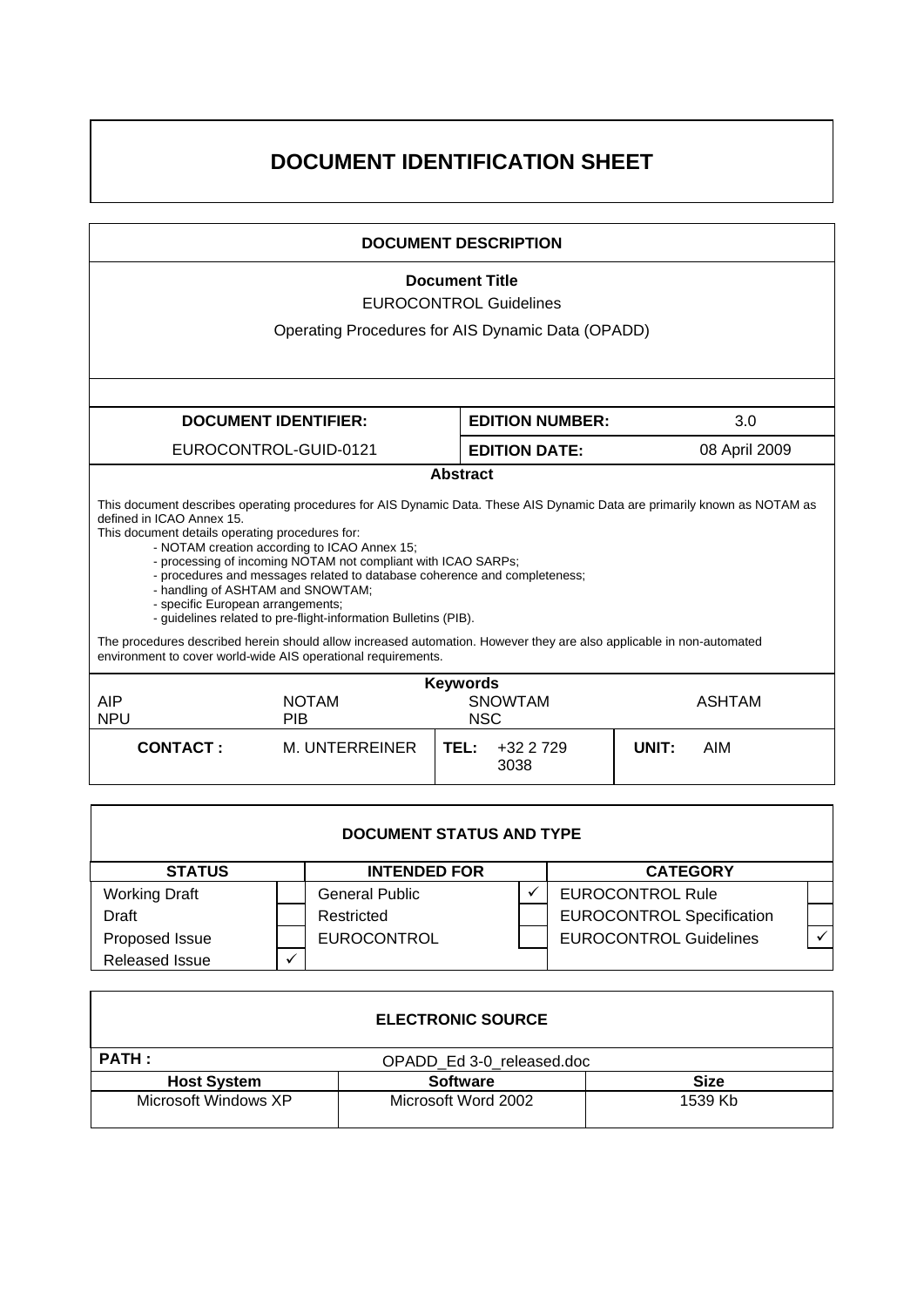#### **DOCUMENT APPROVAL**

The following table identifies all management authorities who have successively approved the present issue of this document.

| <b>AUTHORITY</b>                                             | <b>NAME AND SIGNATURE</b> | <b>DATE</b> |
|--------------------------------------------------------------|---------------------------|-------------|
| Author<br>Senior Expert                                      | Mr. Manfred UNTERREINER   | 08/04/2009  |
| Reviewer<br>Head Aeronautical Information<br>Management unit | Mr. Paul BOSMAN           | $2-(4/200)$ |
| Deputy Director Single<br>European Sky Implementation        | Mr. Jean-Luc GARNIER      | 22/09/09    |
| Director General                                             | Mr. David MCMILLAN        | 244409      |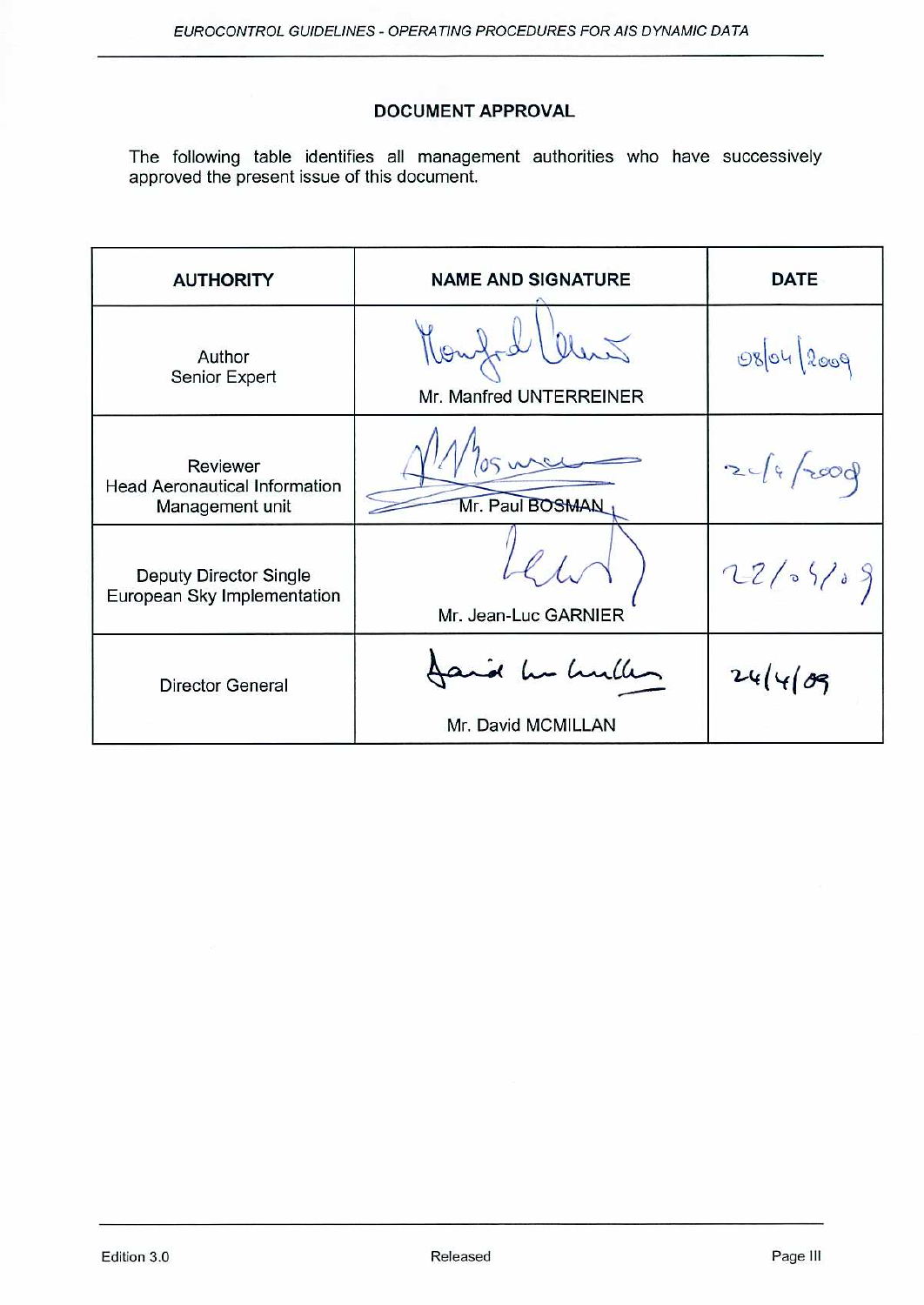#### **DOCUMENT CHANGE RECORD**

<span id="page-5-0"></span>The following table records the complete history of the successive editions of the present document.

| <b>Edition</b><br><b>Number</b> | <b>Edition</b><br><b>Date</b> | <b>Reason for change</b>                                                                                                                                                                                                                                                                                                                                                                                                                         | <b>Pages</b><br><b>Affected</b> |
|---------------------------------|-------------------------------|--------------------------------------------------------------------------------------------------------------------------------------------------------------------------------------------------------------------------------------------------------------------------------------------------------------------------------------------------------------------------------------------------------------------------------------------------|---------------------------------|
| 1.0                             | January 2000                  | Released Issue, incorporation of the Executive<br>Summary, Acknowledgements and Introduction,<br>recording of disagreement, formatting.                                                                                                                                                                                                                                                                                                          | All                             |
| 2.0                             | September 2005                | Major review including AISOPS comments for<br>removing ambiguities, and aligning on new European<br>procedures and ICAO Standards and Recommended<br>Practices.                                                                                                                                                                                                                                                                                  | All                             |
| 2.1                             | March 2007                    | Editorial changes, GNSS examples, Trigger NOTAM<br>Procedure, AIP References, Items F) and G)                                                                                                                                                                                                                                                                                                                                                    | All                             |
| 3.0                             | April 2009                    | Released Issue.<br>Q-line FL rounding, Trigger NOTAM extended,<br>procedures for (AIRAC) SUP cancellations/changes,<br>NOTAMR/C in the future procedure, publication of<br>bird information, Item E harmonisation and<br>improvements for better readability of NOTAM,<br>ASHTAM processing, database queries extended,<br>editorial changes, Chapter 3 applicability.<br>New chapter 7: guidelines on Pre-flight Information<br><b>Bulletin</b> | All                             |

#### © **2009 European Organisation for the Safety of Air Navigation (EUROCONTROL)**

This document is published by EUROCONTROL. It may be copied in whole or in part, providing that the copyright notice and disclaimer are included.

**EUROCONTROL** makes no warranty, either implied or express, for the information contained in this document, neither does it assume any legal liability or responsibility for the accuracy, completeness or usefulness of this information.

**For more information contact**  EUROCONTROL, AIM Unit 96, Rue de la Fusée, B-1130 Brussels, Belgium Telephone: +32 2 729-3067 Fax: +32 2 729 9008 email: aim@eurocontrol.int

Online version see: www.eurocontrol.int/aim/opadd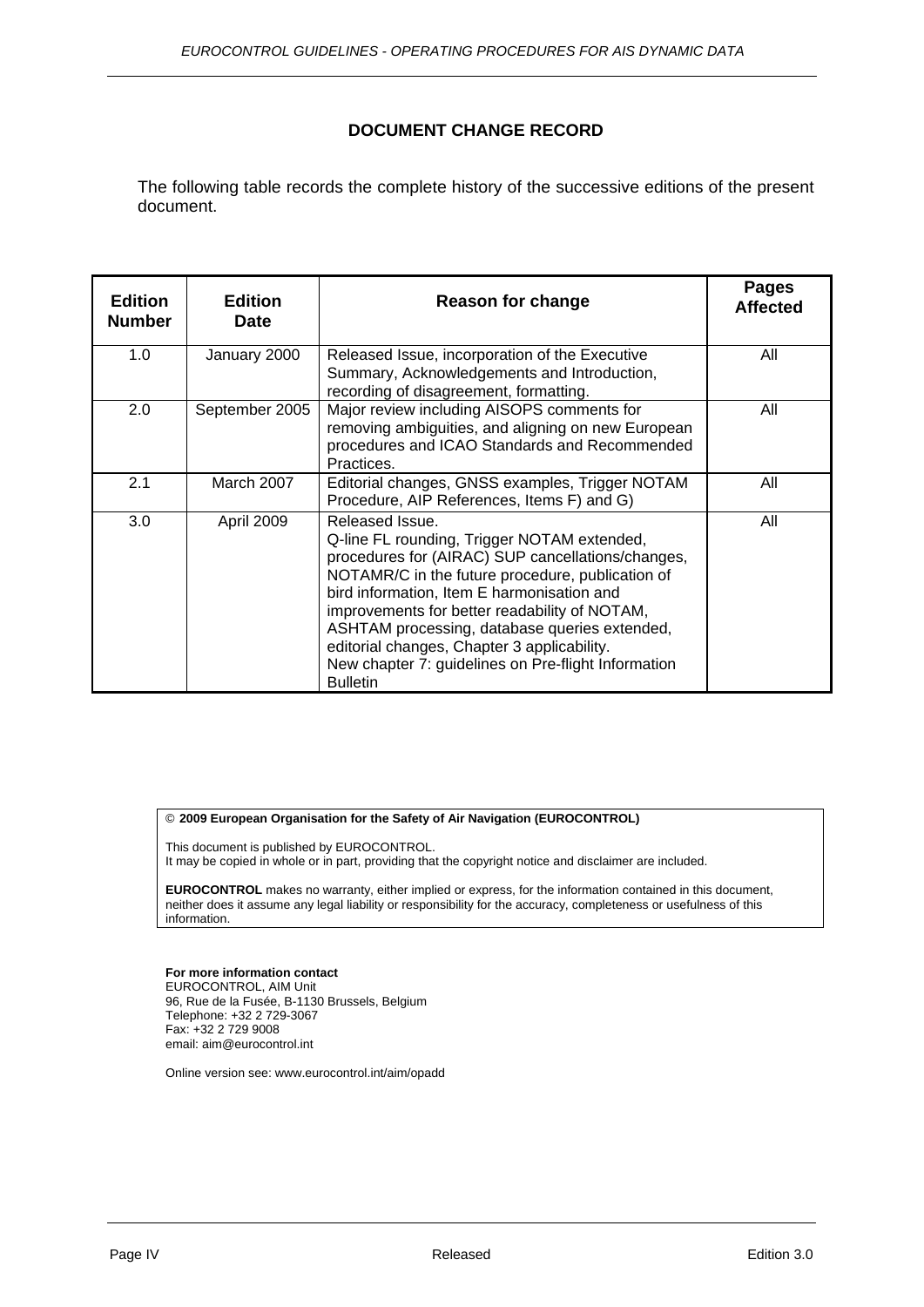#### **PREFACE**

The first edition of the Operating Procedures for AIS Dynamic Data (OPADD) was published in January 2000 and was widely applied in Europe. The second edition, which resulted from a major review by the OPADD Focus Group I, was released in September 2005.

Through its extensive use since its first publication, the OPADD has become a de facto standard, not only in Europe but world-wide, having been translated into Japanese, Russian and Chinese. The OPADD is fully compatible with the ICAO SARPs to which it provides an essential complement.

Changing requirements and the demands for ever higher quality of service have brought a requirement for further evolution, and have resulted in a new edition - OPADD 3.0. This edition is a further significant step towards harmonisation as it contains, for the first time, guidelines concerning system output in the form of the preflight information bulletin (PIB).

While every effort has been made to ensure that the document is complete and comprehensive there remain two problems related to these procedures which will require attention for future evolution. Firstly, the operating restrictions stemming from NOTAM messages being required to be readable both by human and by computers and secondly, the fact that several AIS products are still predominantly paper based (with NOTAM being 'half digital'), standardisation of digital data exchange will need further development.

This edition was developed by the OPADD Focus Group II under the supervision of the ECAC States represented in the EUROCONTROL AIS Operations Subgroup.

The work of the OPADD Focus Group was driven by a desire to enable global applicability. The harmonisation of procedures for the creation and the processing of standardised messages are essential for information management. We are convinced that the effort invested in improving this document will not only serve current operations, it will also provide a better foundation for future system-to-system interoperability which is now being progressed through initiatives such as AIXM, digital NOTAM, eAIP, SWIM etc.

Readers of this document are encouraged to provide comments and suggestions for improvement to EUROCONTROL. We intend to ensure that this document remains a living document which reflects the current and anticipated operating Procedures for AIS Dynamic Data and we will take any suggestion for improvement into account.

EUROCONTROL acknowledges the extensive contribution of effort and expertise by States and Organisations in both Europe and beyond which have contributed to this work.

Conrad CLEASBY Chairman AI Team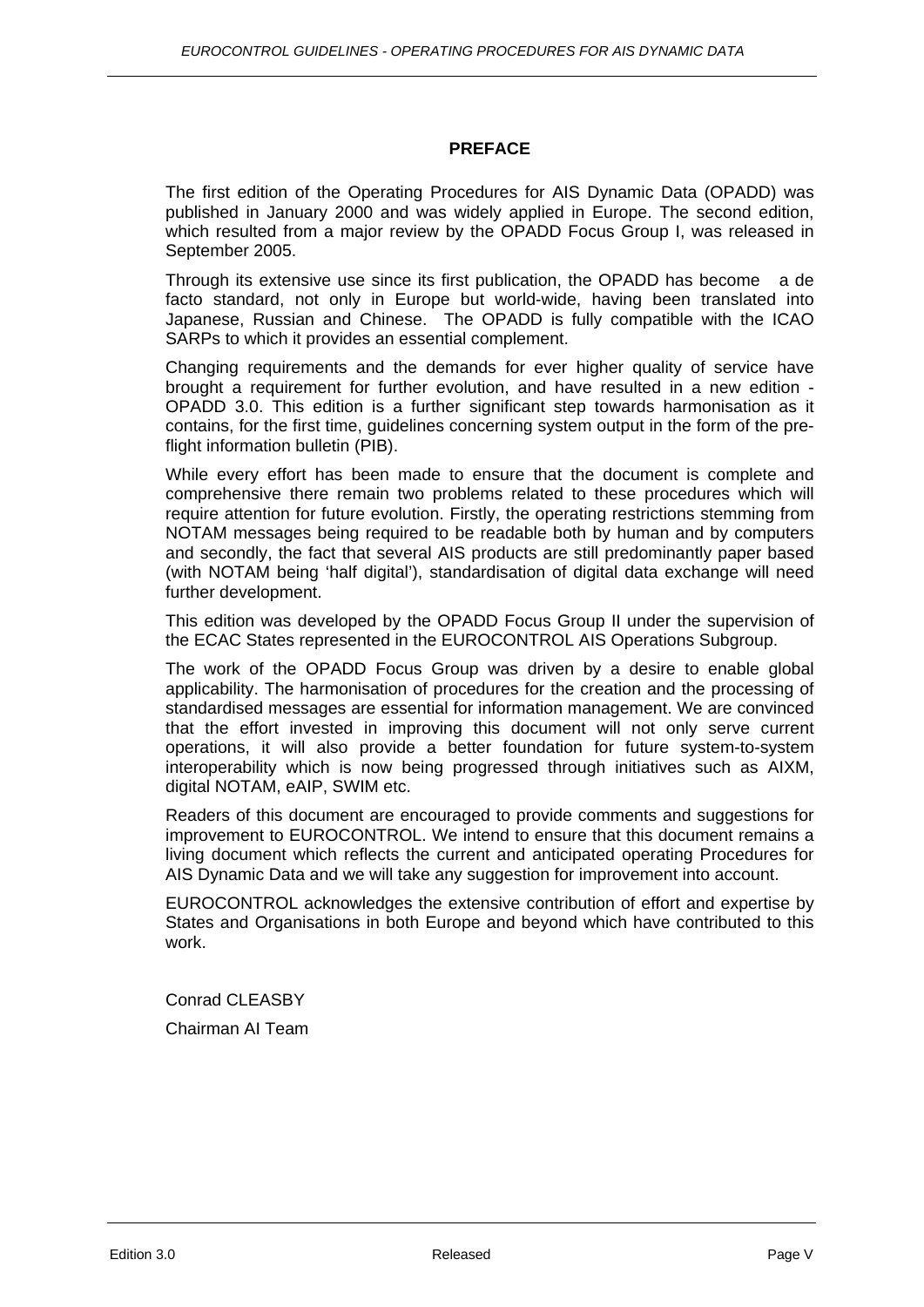#### <span id="page-7-0"></span>**ACKNOWLEDGEMENTS**

This deliverable was first approved for release by the EATMP Aeronautical Information Services Team in September 1999, following an in-depth review performed by the AIS Planning and Operations Sub-group with the participation of Heads of International NOTAM Offices from ECAC States. The edition 1.0 of the OPADD was developed by the Operating Procedures Task Force (OPTF) which was composed of: C. Dubois, G. Giorgi, G. Langhammer, I. Litcheva, A. Roche, O. Swinnen, M. Unterreiner, P. Van Ongeval and M-F. Deslandes.

The edition 2.0 included the conclusion and recommendation collected during four meetings of the EUROCONTROL AIS Operations Subgroup (AISOPS) and six meetings of the OPADD Focus Group I (OPADD-FG I). This Focus Group was composed of: C. Dubois, A. Egidi, J-M. Galais, G. Langhammer, H. Pollanen, A. Ohmane, J. Ochoa, P. Van Ongeval, E. Tebbenhoff and J. Webster. The changes introduced were based on comments collected from ECAC States at the beginning of 2004. Approximately 300 comments were addressed by the OPADD-FG. Every comment was discussed and a consensus decision was established.

At the beginning of 2006, the OPADD Focus Group II (OPADD-FG II) was newly established in order to address outstanding issues, proposals for further changes and enhancements such as a new chapter on PIB.

Members of the OPADD Focus Group II:

| Ms Olcay AYVASOLGLU TURKEY *        |                  |
|-------------------------------------|------------------|
| Mr Jan-Ove DIGERNES                 | <b>GROUP EAD</b> |
| Mr Claude DUBOIS                    | <b>FRANCE</b>    |
| Mr Alessandro EGIDI                 | <b>ITALY</b>     |
| Ms Miia HIETALA                     | FINLAND          |
| Mr Peter KIERMEIER                  | <b>GERMANY</b>   |
| Ms Dagmar KRAUSS                    | GERMANY          |
| Mr Marko LJUBICIC                   | <b>SERBIA</b>    |
| Mr Aleš OMAHNE                      | <b>SLOVENIA</b>  |
| Ms Jarmila SIMKOVA                  | CZECH REPUBLIC   |
| Ms Elena TEBBENHOFF EUROCONTROL     |                  |
| <b>Ms Dilek TURKOGLU</b>            | <b>TURKEY</b>    |
| Mr Huib VAN DER EEM THE NETHERLANDS |                  |

Ms Sandra HAEBERLI SWITZERLAND Chairperson Mr Manfred UNTERREINER EUROCONTROL Secretary \*\*\*

\* replacing Mr Ayhan CELIK (autumn 2008)

\*\* replacing Mr Gerd LANGHAMMER (as of 2008)

\*\*\* replacing Mr Jean-Michel GALAIS (as of 2008)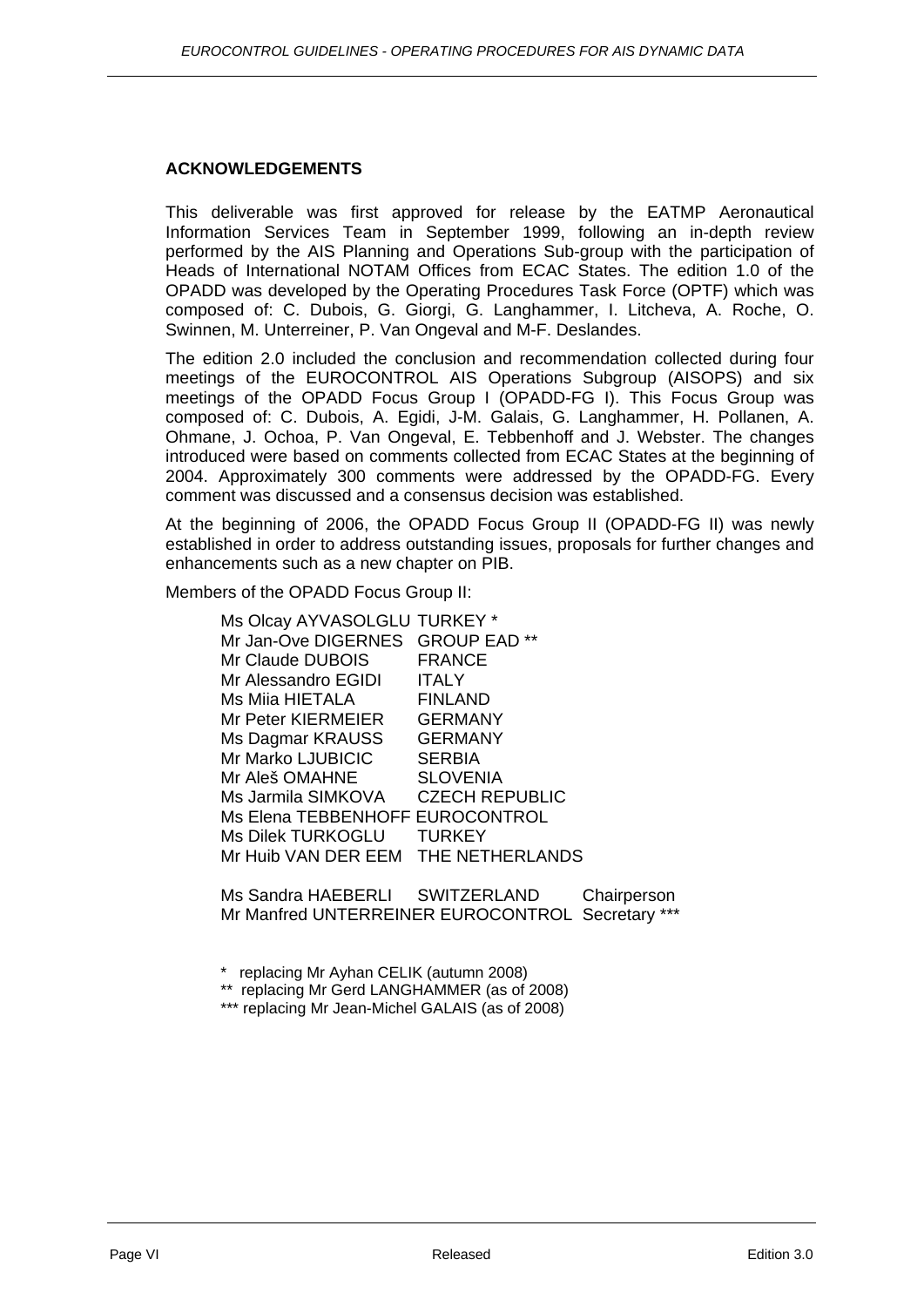#### **EXECUTIVE SUMMARY**

<span id="page-8-0"></span>The EUROCONTROL Guidelines Operating Procedures for AIS Dynamic Data (OPADD) contain ECAC States-approved guidelines for the handling of Dynamic Data currently known as e.g. Notices to Airmen (NOTAM). These guidelines complement the ICAO Standards and Recommended Practices (SARPs) defined in Annex 15 to the International Convention on Civil Aviation and in the Aeronautical Information Services Manual (Doc 8126).

Application of these procedures by the States enhances the harmonisation of AIS working practices and allows for increased automation; thus supporting operational improvements to the overall ATM System.

The document contains seven chapters and two appendices as follows:

*Ch [1](#page-16-0) - [Introduction](#page-16-0)*, presents the deliverable context, purpose and scope. The scope statement clarifies the applicability of the procedures. Chapter 1 also contains an outline of the deliverable and a table of referenced documents.

*Ch [2](#page-20-0) - [NOTAM Creation](#page-20-0)*, describes the procedures related to NOTAM creation in compliance with ICAO SARPs.

*Ch [3](#page-74-0) - [NOTAM Processing](#page-74-0)*, describes the procedures for the handling of NOTAM which do not comply with ICAO SARPs. Based on Chapter 2 content, Chapter 3 is used as the default for harmonised NOTAM processing by any NOTAM Processing Unit (NPU).

*Ch [4](#page-104-0) - [DATABASE Completeness and Coherence](#page-104-0)* Messages, provides the message formats for maintaining AIS Dynamic Data.

*Ch [5](#page-118-0) - [Procedures for SNOWTAM, ASHTAM](#page-118-0)*, describes procedures and gives examples for the handling of these messages.

*Ch [6](#page-126-0) – [Specific European Arrangements](#page-126-0)*, describes additional creation and processing procedures not explicitly mentioned in ICAO documentation that may be used in Europe.

#### *Ch [7](#page-130-0) – [Guidelines for the creation and provision of Pre-flight Information](#page-130-0)  [Bulletins \(PIB\)](#page-130-0)*

*,* presents guidelines concerning the provision of briefing primarily in form of the PIB to elucidate on: bulletin types, understanding of filtering based on NSC and main aspects for PIB layout and structuring.

*Appendix 1 - System Parameters*, outline guidelines for data storage, archiving and actions for EST NOTAM.

*Appendix 2 – Glossary*, presents a list of definitions of terms used in the document.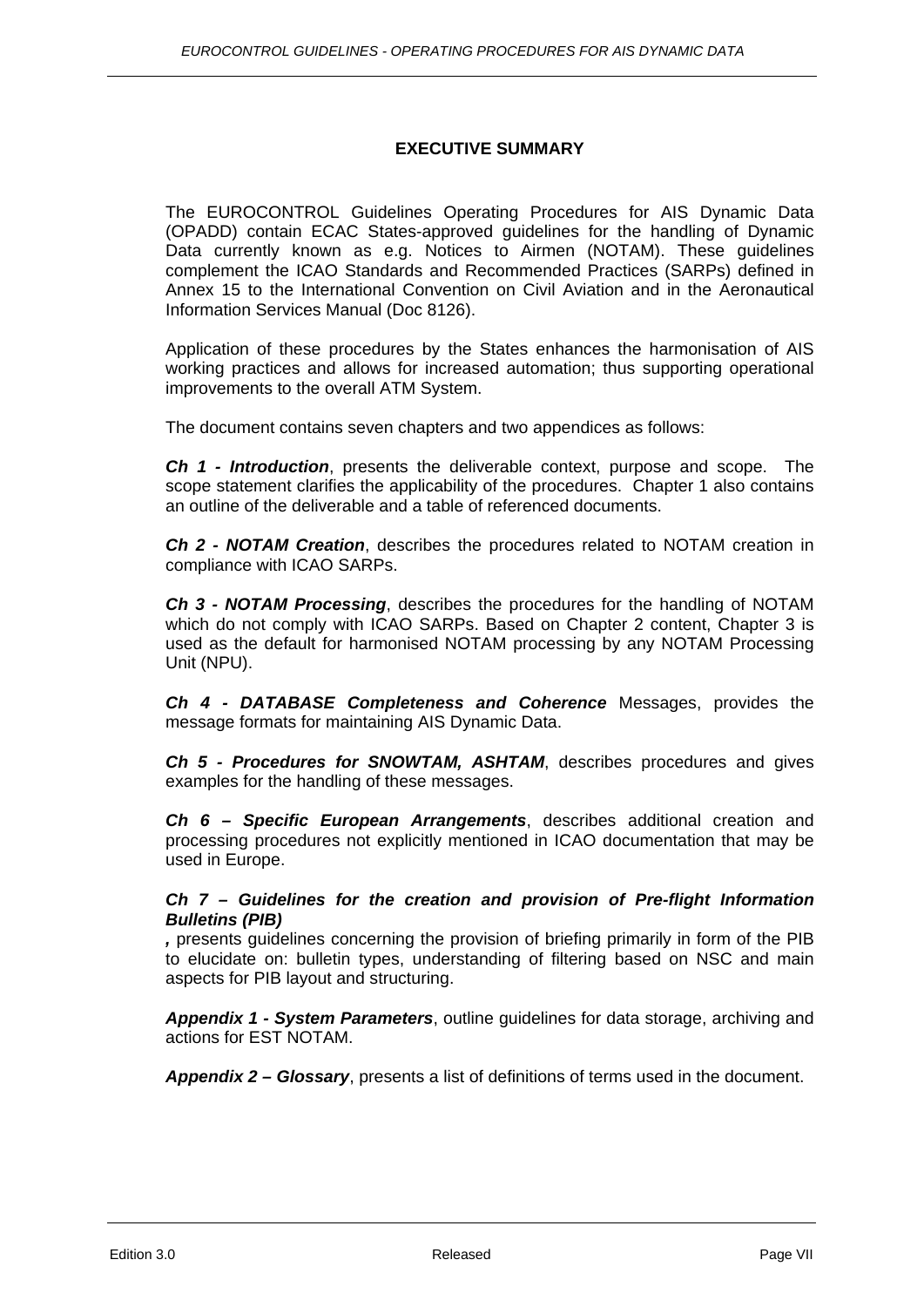#### **TABLE OF CONTENTS**

<span id="page-9-0"></span>

| 1.1                                                           |  |  |  |  |
|---------------------------------------------------------------|--|--|--|--|
| 1.2                                                           |  |  |  |  |
| 1.3                                                           |  |  |  |  |
| 1.4                                                           |  |  |  |  |
| 1.5                                                           |  |  |  |  |
|                                                               |  |  |  |  |
|                                                               |  |  |  |  |
| 2.1                                                           |  |  |  |  |
| 2.2                                                           |  |  |  |  |
| 2.3                                                           |  |  |  |  |
| 2.3.1                                                         |  |  |  |  |
| 2.3.2                                                         |  |  |  |  |
| 2.3.3                                                         |  |  |  |  |
| 2.3.4                                                         |  |  |  |  |
| 2.3.5 Qualifier 'FIR'<br>. 2-8                                |  |  |  |  |
| 2.3.6                                                         |  |  |  |  |
| 2.3.7                                                         |  |  |  |  |
|                                                               |  |  |  |  |
| 2.3.9                                                         |  |  |  |  |
|                                                               |  |  |  |  |
| 2.3.11 Qualifier 'GEOGRAPHICAL REFERENCE' - General Rules2-17 |  |  |  |  |
| 2.3.12 Qualifier 'GEOGRAPHICAL REFERENCE' - Co-ordinates2-17  |  |  |  |  |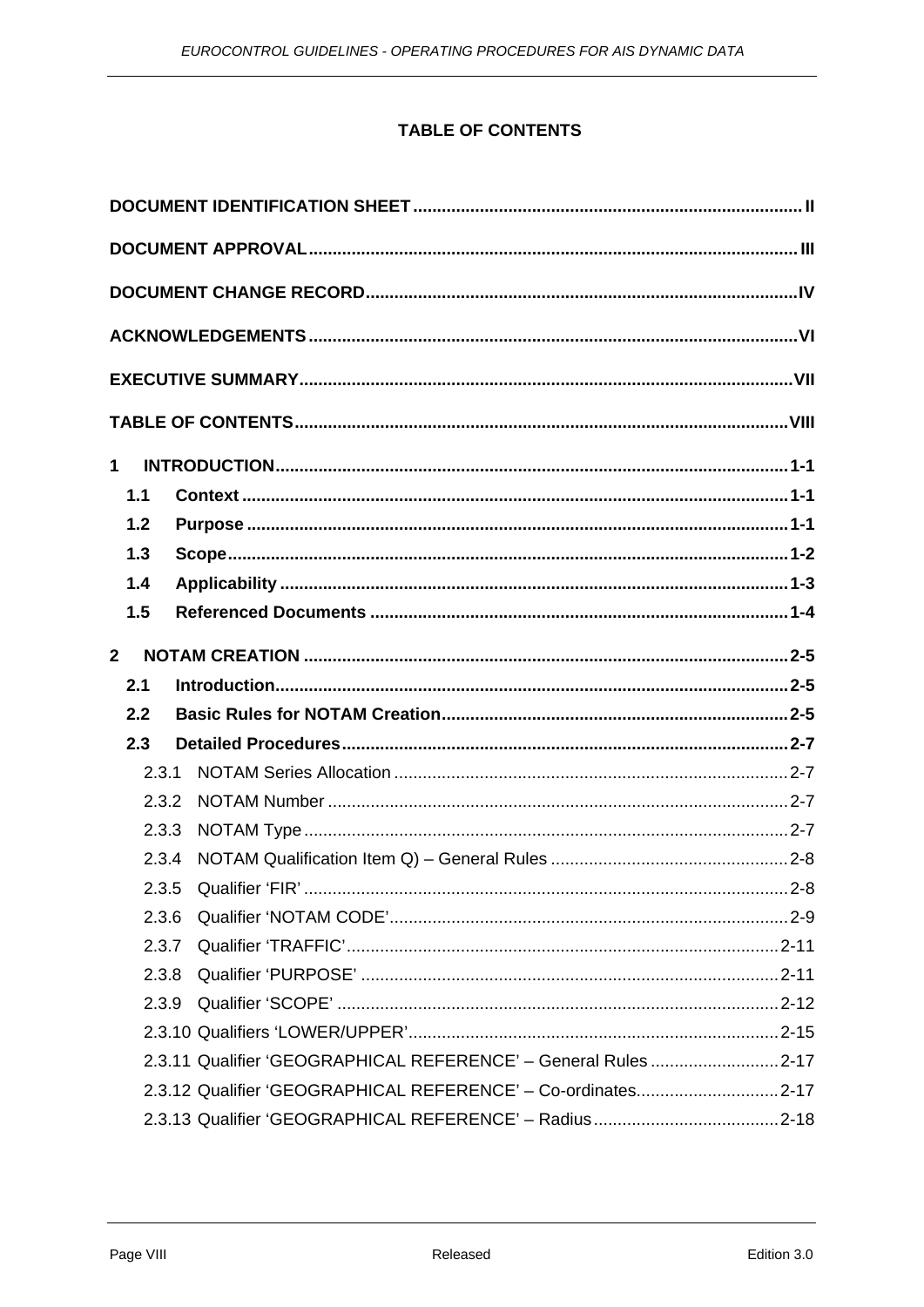|   |         | 2.3.19 Item D) – Day/Time Schedule – Abbreviations and Symbols Used2-25   |  |
|---|---------|---------------------------------------------------------------------------|--|
|   |         |                                                                           |  |
|   |         |                                                                           |  |
|   |         |                                                                           |  |
|   |         |                                                                           |  |
|   | 2.4     |                                                                           |  |
|   | 2.4.1   | General Procedures Related to NOTAMR and NOTAMC Creation2-41              |  |
|   |         |                                                                           |  |
|   |         |                                                                           |  |
|   | $2.5\,$ |                                                                           |  |
|   | 2.5.1   |                                                                           |  |
|   | 2.5.2   |                                                                           |  |
|   | 2.5.3   |                                                                           |  |
|   | 2.5.4   |                                                                           |  |
|   | 2.6     | Publication of Information by NOTAM, AIP Amendment or AIP Supplement 2-49 |  |
|   | 2.6.2   |                                                                           |  |
|   | 2.6.3   |                                                                           |  |
|   | 2.6.4   |                                                                           |  |
|   | 2.7     |                                                                           |  |
|   | 2.7.1   |                                                                           |  |
|   | 2.7.2   |                                                                           |  |
|   | 2.7.3   |                                                                           |  |
|   | 2.7.4   | Trigger NOTAM relative to AIP SUP (AIRAC and Non-AIRAC)2-53               |  |
|   | 2.7.5   |                                                                           |  |
|   | 2.8     |                                                                           |  |
| 3 |         |                                                                           |  |
|   | 3.1     |                                                                           |  |
|   | 3.2     |                                                                           |  |
|   | 3.3     |                                                                           |  |
|   | 3.4     |                                                                           |  |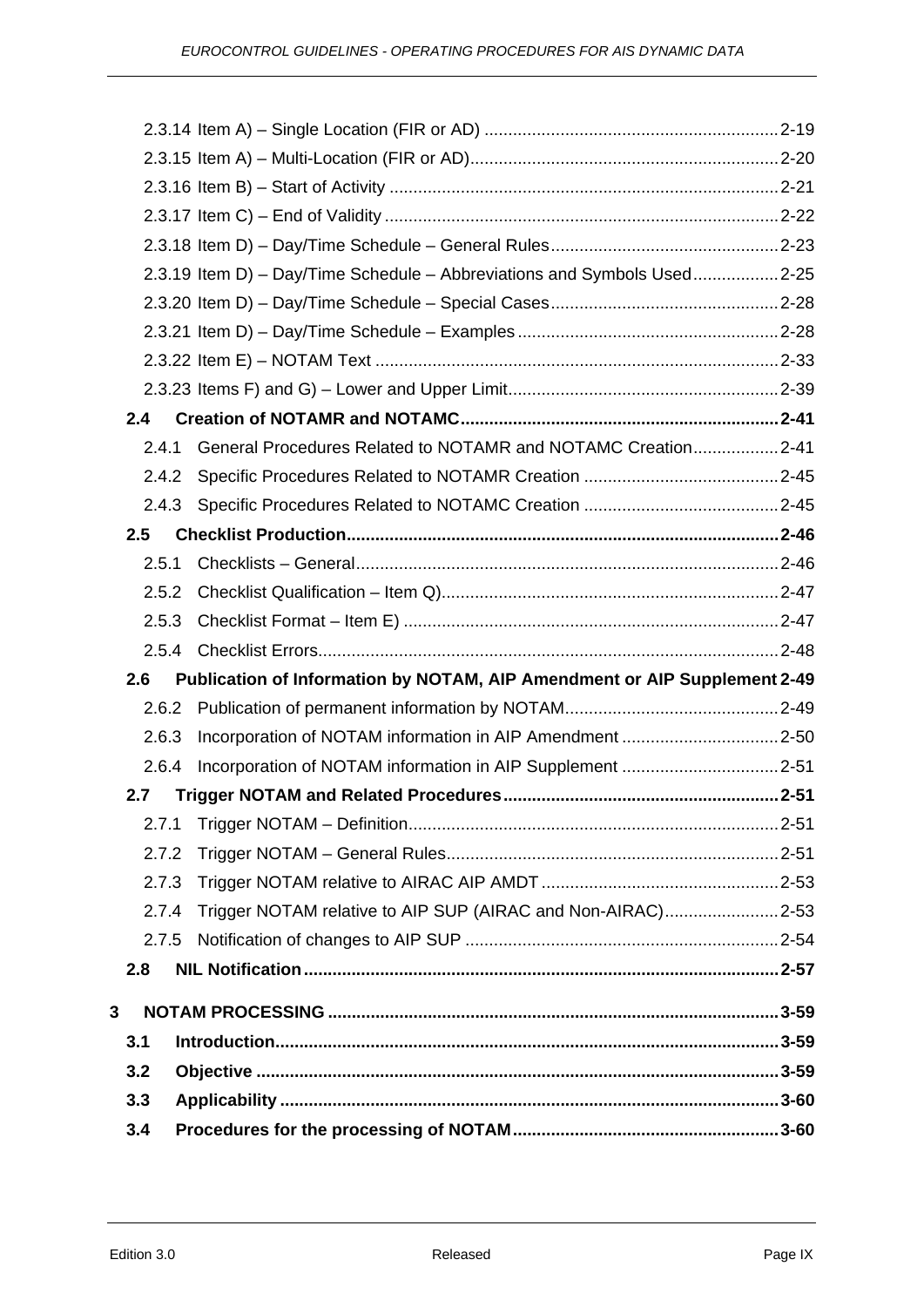| 3.5  |                                                                |  |
|------|----------------------------------------------------------------|--|
| 3.6  |                                                                |  |
| 3.7  |                                                                |  |
| 3.8  |                                                                |  |
| 3.9  |                                                                |  |
| 3.10 |                                                                |  |
| 3.11 |                                                                |  |
| 3.12 | Procedures for dealing with NOTAM Subject to Query 3-65        |  |
| 3.13 |                                                                |  |
|      |                                                                |  |
|      |                                                                |  |
|      |                                                                |  |
|      |                                                                |  |
| 3.15 |                                                                |  |
|      |                                                                |  |
|      |                                                                |  |
|      |                                                                |  |
|      |                                                                |  |
|      |                                                                |  |
|      |                                                                |  |
|      |                                                                |  |
|      |                                                                |  |
|      |                                                                |  |
|      |                                                                |  |
|      |                                                                |  |
|      |                                                                |  |
|      |                                                                |  |
|      |                                                                |  |
|      |                                                                |  |
|      |                                                                |  |
|      |                                                                |  |
|      | 3.19.2 Item A) - Location 'FIR/AD' - Single-Location NOTAM3-77 |  |
|      |                                                                |  |
|      |                                                                |  |
|      |                                                                |  |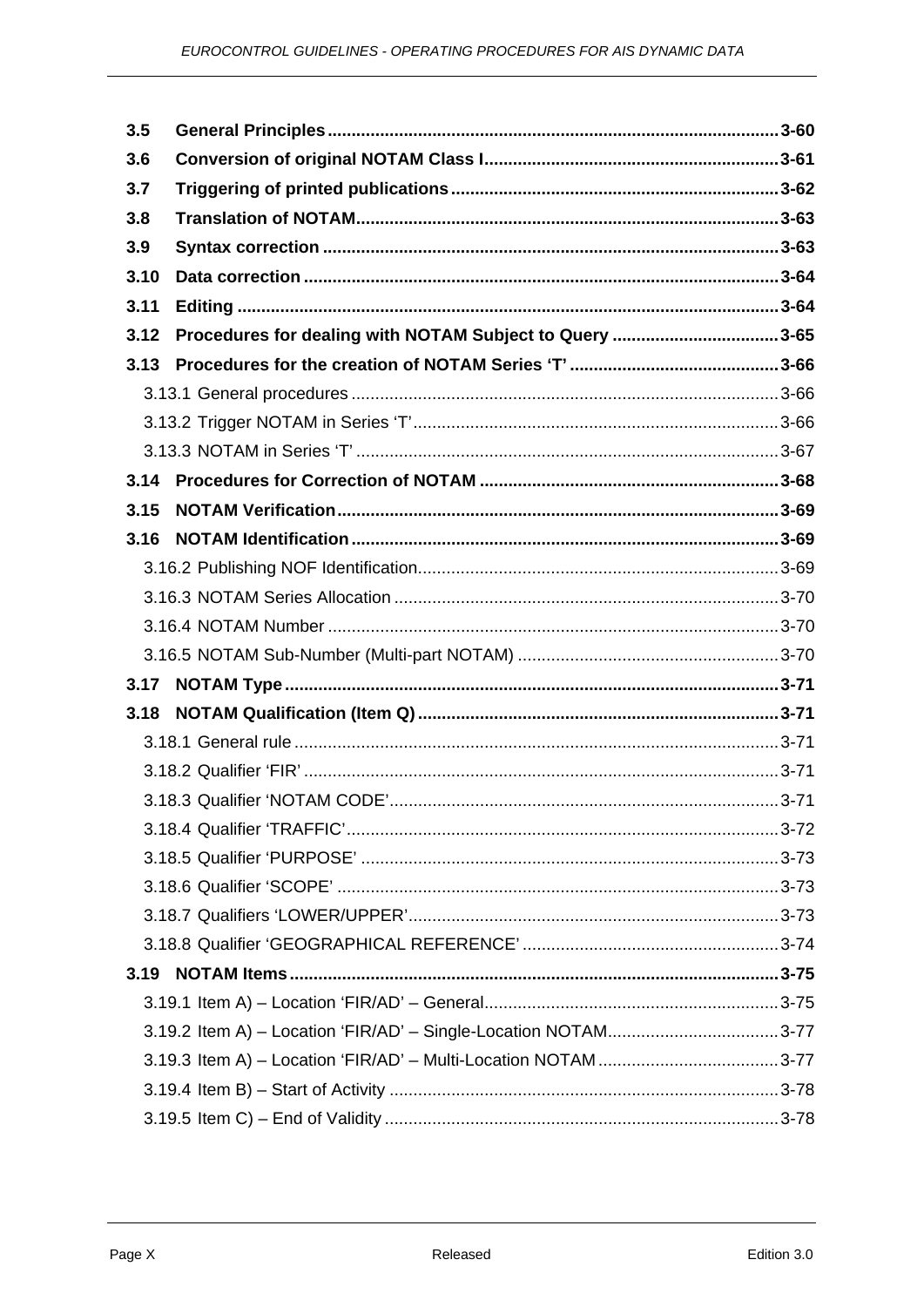|     | 3.20  |                                                   |  |
|-----|-------|---------------------------------------------------|--|
|     | 3.21  |                                                   |  |
|     |       |                                                   |  |
|     |       |                                                   |  |
|     |       |                                                   |  |
|     |       |                                                   |  |
|     | 3.23  |                                                   |  |
|     | 3.24  |                                                   |  |
| 4   |       | DATABASE COMPLETENESS AND COHERENCE MESSAGES 4-89 |  |
| 4.1 |       |                                                   |  |
| 4.2 |       |                                                   |  |
|     | 4.2.1 |                                                   |  |
|     |       |                                                   |  |
| 4.3 |       |                                                   |  |
|     | 4.3.1 |                                                   |  |
|     | 4.3.2 |                                                   |  |
|     |       |                                                   |  |
| 4.4 |       |                                                   |  |
|     | 4.4.1 |                                                   |  |
|     |       |                                                   |  |
|     |       |                                                   |  |
|     | 4.5.1 |                                                   |  |
|     | 4.5.2 |                                                   |  |
|     |       |                                                   |  |
| 4.6 |       |                                                   |  |
|     | 4.6.1 |                                                   |  |
|     | 4.6.2 |                                                   |  |
|     | 4.6.3 |                                                   |  |
| 4.7 |       |                                                   |  |
|     | 4.7.1 |                                                   |  |
|     | 4.7.2 |                                                   |  |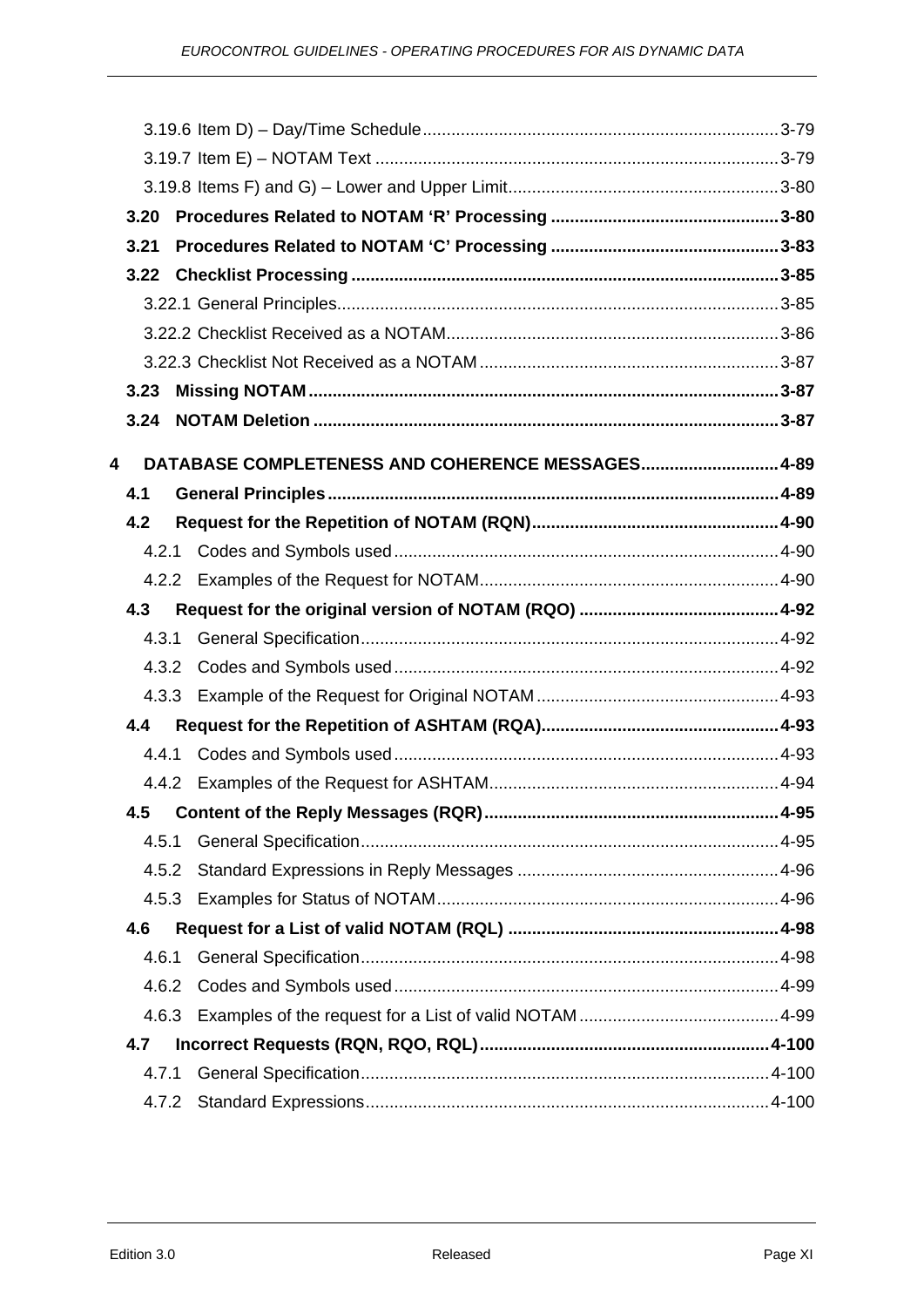| 5     | PROCEDURES FOR SNOWTAM, ASHTAM AND SPECIAL CONDITIONS  5-103 |  |
|-------|--------------------------------------------------------------|--|
| 5.1   |                                                              |  |
| 5.2   |                                                              |  |
| 5.2.1 |                                                              |  |
| 5.2.2 |                                                              |  |
|       |                                                              |  |
| 5.3   |                                                              |  |
| 5.3.1 |                                                              |  |
| 5.3.2 |                                                              |  |
|       |                                                              |  |
| 5.4   |                                                              |  |
| 5.4.1 |                                                              |  |
|       |                                                              |  |
| 6     |                                                              |  |
| 6.1   |                                                              |  |
| 6.2   |                                                              |  |
|       |                                                              |  |
| 6.2.2 |                                                              |  |
| 6.3   |                                                              |  |
| 6.3.1 |                                                              |  |
| 6.3.2 |                                                              |  |
| 6.3.3 |                                                              |  |
| 7     | GUIDELINES FOR THE CREATION AND PROVISION OF PRE-FLIGHT      |  |
|       |                                                              |  |
| 7.1   |                                                              |  |
| 7.1.1 |                                                              |  |
|       |                                                              |  |
| 7.2   |                                                              |  |
| 7.3   |                                                              |  |
| 7.3.1 |                                                              |  |
| 7.3.2 |                                                              |  |
| 7.3.3 |                                                              |  |
|       |                                                              |  |
| 7.4   | Types of Messages/elements to be included in the PIB 7-121   |  |
| 7.5   |                                                              |  |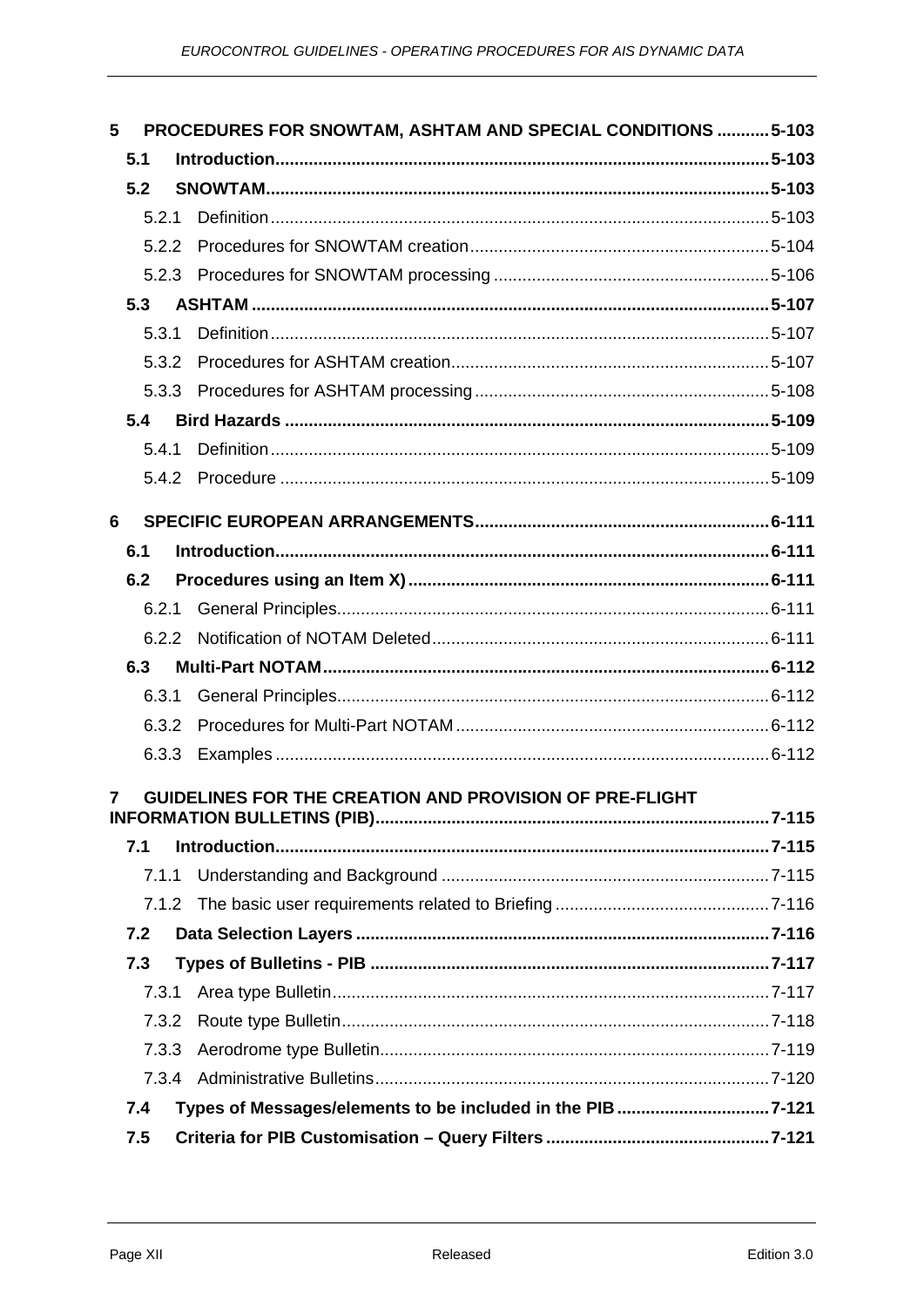| 7.5.1 |                                                                      |  |
|-------|----------------------------------------------------------------------|--|
| 7.5.2 |                                                                      |  |
| 7.5.3 |                                                                      |  |
| 7.5.4 |                                                                      |  |
| 7.6   |                                                                      |  |
|       |                                                                      |  |
| 7.7   |                                                                      |  |
| 7.7.1 |                                                                      |  |
| 7.7.2 |                                                                      |  |
| 7.7.3 |                                                                      |  |
| 7.8   |                                                                      |  |
|       |                                                                      |  |
| 7.9   |                                                                      |  |
| 7.9.1 |                                                                      |  |
| 7.9.2 |                                                                      |  |
| 7.9.3 |                                                                      |  |
|       |                                                                      |  |
|       |                                                                      |  |
|       |                                                                      |  |
| 7.11  |                                                                      |  |
| 7.12  |                                                                      |  |
|       | 7.12.1 Integrated Briefing - the Concept of the 'One Stop Shop'7-129 |  |

#### **Appendix A1 - System Parameters**

**Appendix A2 - Glossary**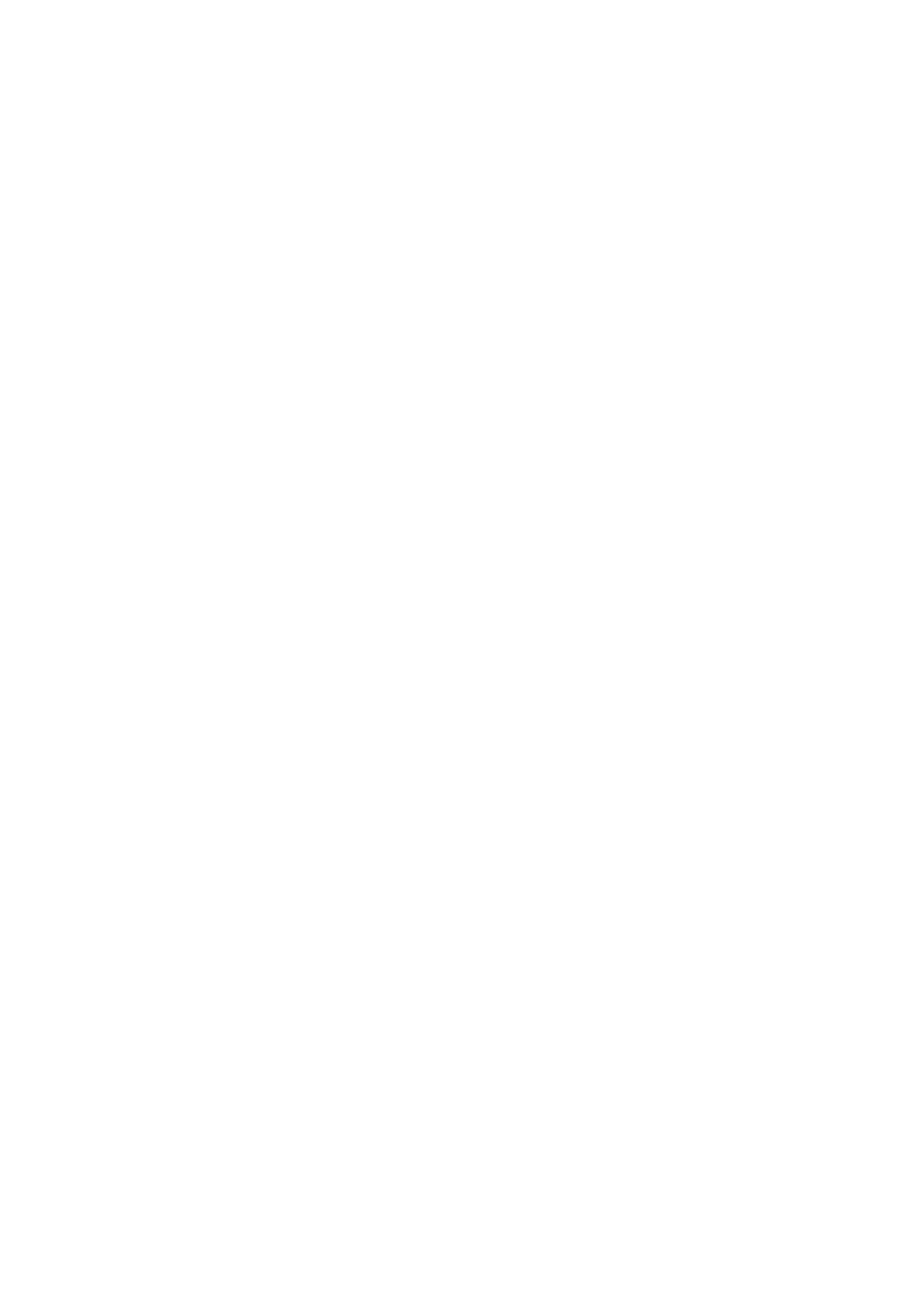#### <span id="page-16-1"></span><span id="page-16-0"></span>**1 INTRODUCTION**

#### **1.1 Context**

- 1.1.1 The document 'EUROCONTROL Guidelines Operating Procedures for AIS Dynamic Data (OPADD)' was developed for the benefit of the member States of the European Civil Aviation Conference (ECAC).
- 1.1.2 However, whilst elaboration of the document took place in the European context the world-wide implication of AIS has been borne in mind during its development. The Standards and Recommended Practices (SARPs) of the Annex 15 to the Chicago Convention on International Civil Aviation form the basis on which the Operating Procedures were detailed. Where elaboration of the definitions of the ICAO SARPs was found to be essential for the harmonised and coherent application of the Operating Procedures, these were collated to form ICAO Annex 15 Amendment Proposals and submitted to the ICAO EANPG.
- 1.1.3 The new version of ICAO Annex 15 and ICAO Doc 8126 (Ref [[1\]](#page-19-1) and [[2\]](#page-19-2)) reflected a number of OPADD-derived proposals. Other such proposals were however not accepted for global applicability. Edition 2 of this OPADD document reflects in its Chapter [2-NOTAM Creation](#page-20-0) and [3](#page-74-0)-[NOTAM](#page-74-0)  [Processing](#page-74-0) those changes which were agreed globally. The changes not agreed globally have either been deleted or moved to a separate chapter at the end of the document (Chapter [6](#page-126-0)-[Specific European Arrangements](#page-126-0)).

#### **1.2 Purpose**

1.2.1 These procedures correspond to the elaboration of the Specialist Task "Develop AIS Operating Procedures". Their objective is "*The provision of standardised procedures to improve the quality of AIS*" and they concur with the overall objectives:

> "*To promote uniformity in the collection and dissemination of aeronautical information, in the interest of safety, quality, efficiency and economy*" and,

> "*To improve overall efficiency of AIS, in terms of speed, accuracy and cost effectiveness, by the increased use of automation*".

- 1.2.2 Whilst all ECAC States consider that they act in conformity with the Annex 15 Integrated Aeronautical Information Package provision, significant differences of interpretation of the SARPs had been identified and it was acknowledged that a common understanding of procedures for NOTAM creation was a prerequisite for successful automated processing.
- 1.2.3 Therefore, the Operating Procedures were developed to reach this common understanding.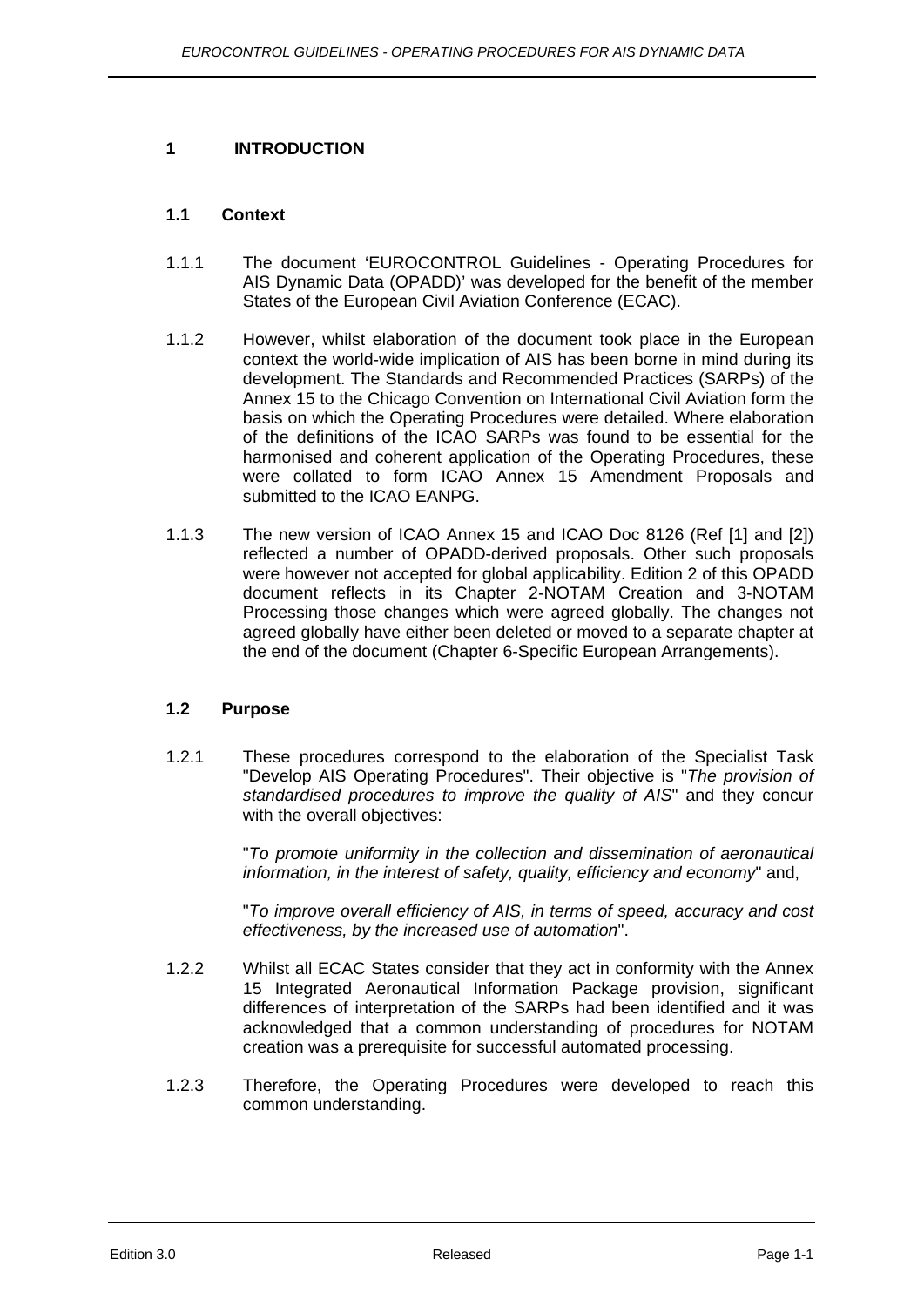<span id="page-17-0"></span>1.2.4 This edition of the OPADD also provides enhanced explanations to better take account of the main deficiencies reported by users on PIB content [source: Airspace Infringements report]. Upon NOTAM creation and PIB production, awareness should be given to the following issues that have an impact on PIB readability and understanding:

> Reduction of irrelevant NOTAM: Publishing NOF not allocating proper qualifiers and rather take the default values given without taking into account actual situation as stated in item E.

> Lack of graphical presentation: description of active danger or other areas provided in numerical form (LAT/LONG) makes it difficult for pilots to understand the actual dimensions and location of the areas.

> Lack of integrated aeronautical information briefing facility: no single source (portal) for relevant information e.g. free of charge (or low cost?) on-line portal for GA pilots.

> • Abbreviations: Use of national abbreviations which is not encouraged by ICAO.

> • NOTAM difficult to read and to understand: Many problems are already dealt with in chapter 2 of OPADD but those rules are not consistently applied (e.g. text not clear without referring to the AIP; missing essential information e.g. which specific procedure is affected).

Most users would appreciate a simpler NOTAM text.

#### **1.3 Scope**

- 1.3.1 The Operating Procedures for AIS Dynamic Data detail the procedures related to NOTAM, in general. Examples of SNOWTAM and ASHTAM as well as specific rules or guidance for harmonisation of these AIS Messages are also covered.
- 1.3.2 The ECAC States agree to follow them for NOTAM creation, as expressed in Chapter [2](#page-20-0). The procedures are intended for guidance and may be implemented immediately – see applicability under [1.4.2.](#page-18-1)
- 1.3.3 The procedures for NOTAM creation detailed in Chapter [2](#page-20-0) will also serve as a benchmark for the processing of incoming international NOTAM, in the sense that where incoming international NOTAM are not prepared in line with these procedures, they may be manually processed in accordance with the principles and procedures laid down in Chapter [3](#page-74-0)-[NOTAM](#page-74-0)  [Processing](#page-74-0). Chapter [3](#page-74-0) is intended to be used as the default for harmonised NOTAM processing by a NOTAM Processing Unit (NPU).
- 1.3.4 The principles and procedures related to maintaining database completeness and coherence, along with the description of messages associated with this function, are provided in Chapter [4](#page-104-0). These messages, such as request and reply messages are required to fulfil the maintenance function. These messages are based upon the use of AFTN, whereas the use of other communication means, using alternative formats, could be envisaged.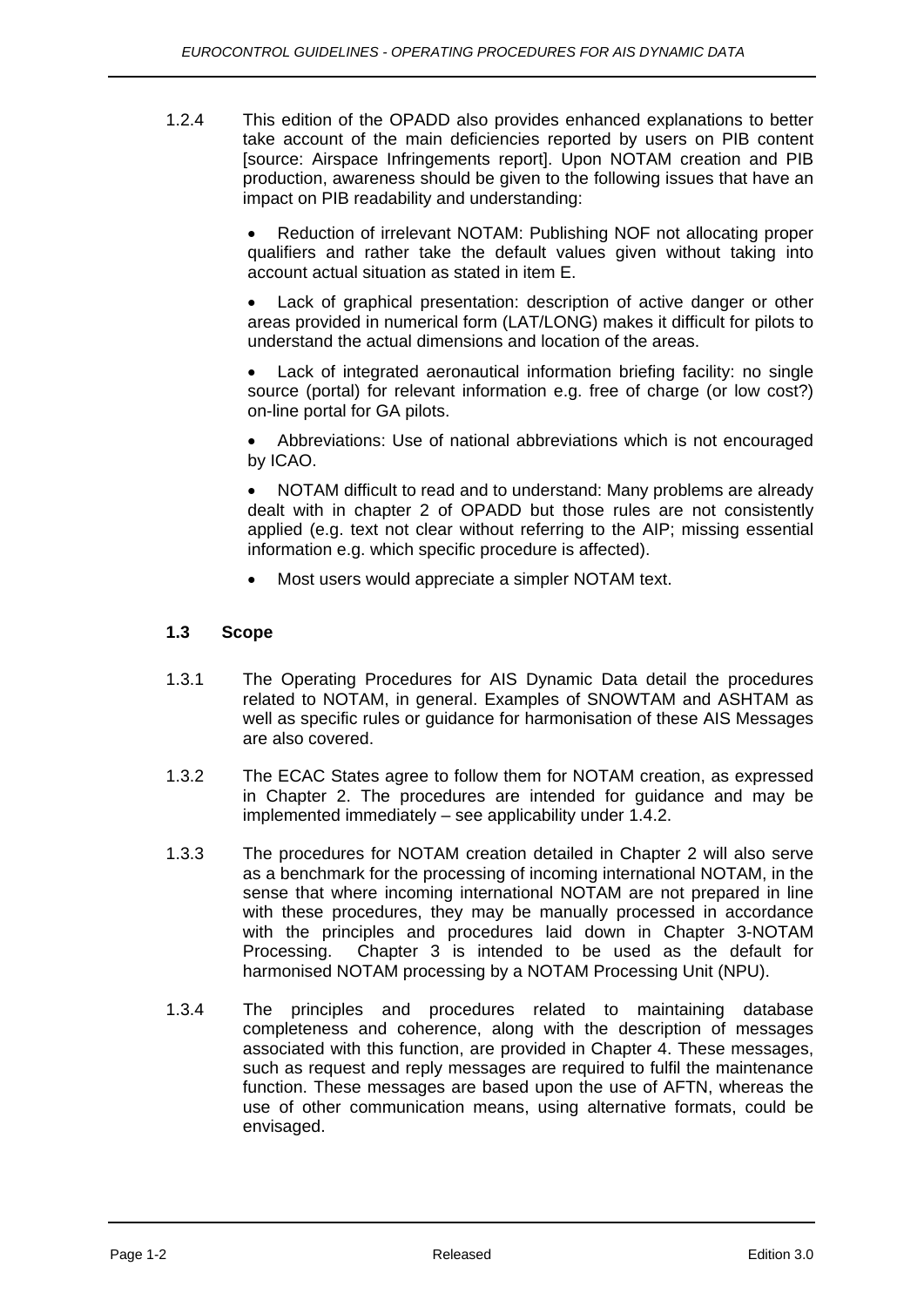#### <span id="page-18-0"></span>**1.4 Applicability**

- 1.4.1 Most changes in the guidelines are addressing procedural improvements and clarifications. Chapter 7 has been added for guidance only, however, the outlined propositions should be applied whenever possible to ensure harmonised provision of briefing services.
- <span id="page-18-1"></span>1.4.2 It is recommended that OPADD Edition 3.0 is implemented by the States' NOFs and relevant Service Providers (e.g. the EAD) as soon a possible. In order to ensure a harmonised application, the following common implementation dates have been established:

- Integration of procedural changes in working procedures and manuals, as required. To be implemented without delay with a recommended common application date of September 2009.

- Items requiring system changes (see [1.4.3\)](#page-18-2) in States' systems and the EAD with a recommended common application date of November 2010.

<span id="page-18-2"></span>1.4.3 The introduction of OPADD Ed. 3.0 will not necessitate extensive system changes as the OPADD primarily introduces procedural modifications rather than new functions. However, following subjects may need system adaptations but those are not considered critical to the overall application of the OPADD or NOTAM operations, in general:

- FL Rounding: minor system impact, operator work around is possible.

- Refinement of system messages (RQA for ASHTAM): revision to the automatic query/retrieval functions, addition of standard replies for database queries. Minor system impact as this procedure is used occasionally and operator work around maybe considered. If these messages are only manually processed, then it's only a procedural change.

- ASHTAM (auto-) processing: minor system impact.

- PIB chapter, default value set to Purpose letter 'M - Miscellaneous info': update to the default values to be applied by a briefing system; minor system impact expected as default values should be easily changeable.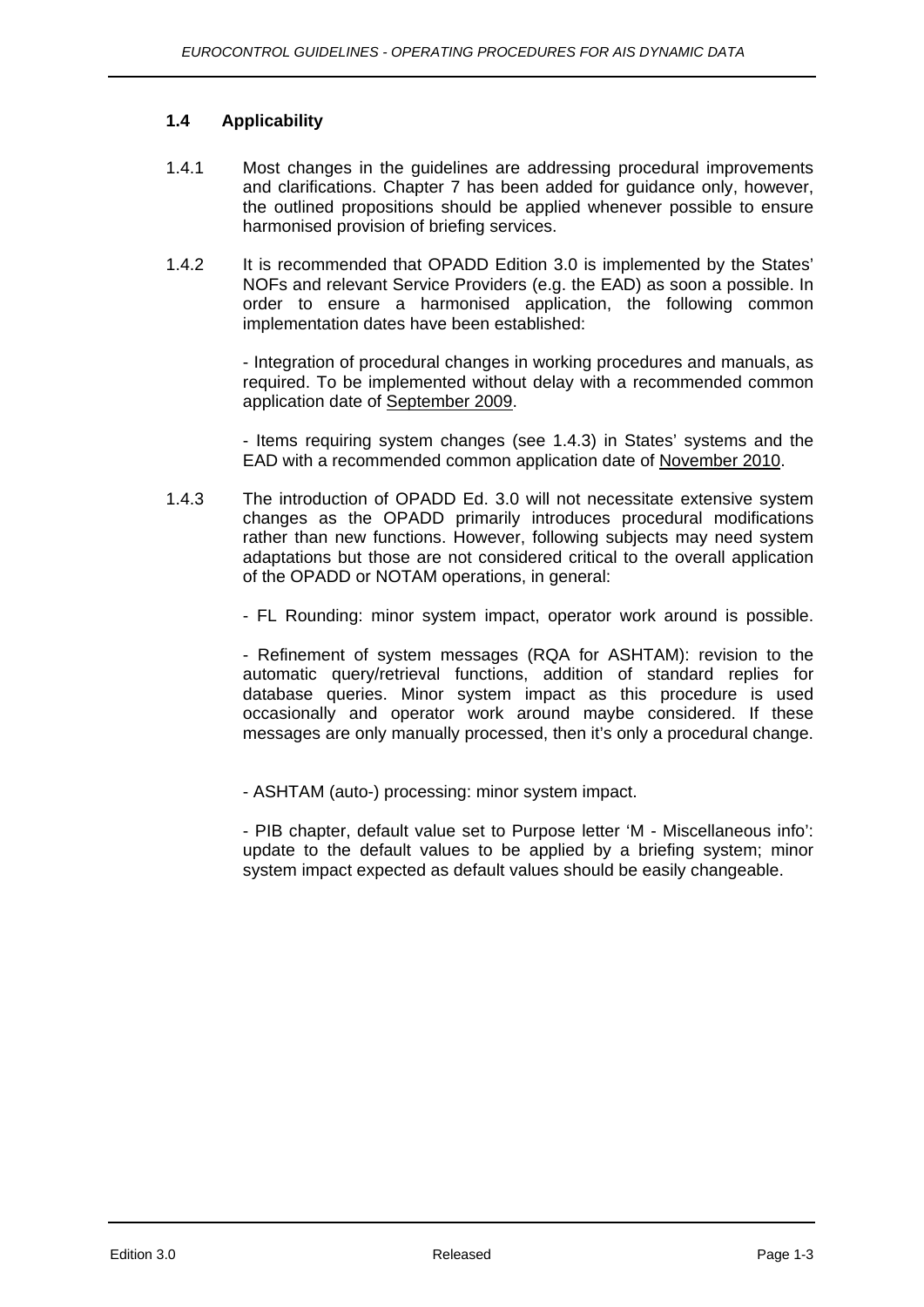#### <span id="page-19-0"></span>**1.5 Referenced Documents**

<span id="page-19-2"></span><span id="page-19-1"></span>

| $N^{\circ}$    | <b>Title</b>                                                                                                                        | <b>Edition</b>            | <b>Date</b>            |
|----------------|-------------------------------------------------------------------------------------------------------------------------------------|---------------------------|------------------------|
| 1              | <b>ICAO</b><br>International Standards and Recommended<br>Practices<br>Aeronautical Information Services - Annex 15                 | <b>Twelfth</b><br>Amdt°34 | 22<br>November<br>2007 |
| 2              | <b>ICAO</b><br>Aeronautical Information Services Manual -<br>Doc 8126-AN/872                                                        | <b>Sixth</b><br>Amdt N°1  | 28 April<br>2006       |
| 3              | <b>ICAO</b><br>Abbreviations and Codes - Doc 8400                                                                                   | Seventh                   | 2007                   |
| $\overline{4}$ | <b>EUROCONTROL</b><br>Report on detailed NOTAM Processing<br>Procedures                                                             |                           | 5 October<br>1996      |
| 5              | <b>EUROCONTROL</b><br><b>Static Data Procedures</b>                                                                                 | 1.0                       | 15<br>December<br>2002 |
| 6              | <b>ICAO</b><br>Location Indicators - Doc 7910                                                                                       | Latest<br>edition         | 2008                   |
| $\overline{7}$ | <b>ICAO</b><br>Manual on Volcanic Ash, Radioactive<br>Material and Toxic Chemical Clouds,<br>Appendix F - Doc 9691                  | Second<br>edition         | 2007                   |
| 8              | <b>ICAO</b><br>Handbook on the International Airways<br>Volcano Watch (IAVW), Operational<br>Procedures and Contact List - Doc 9766 | Second<br><b>AMDT</b>     | 05<br>November<br>2007 |

The following documents were used during the production of this edition:

<span id="page-19-3"></span> The following website contains the latest information related to operating procedures for AIS dynamic data:

<http://www.eurocontrol.int/aim/opadd>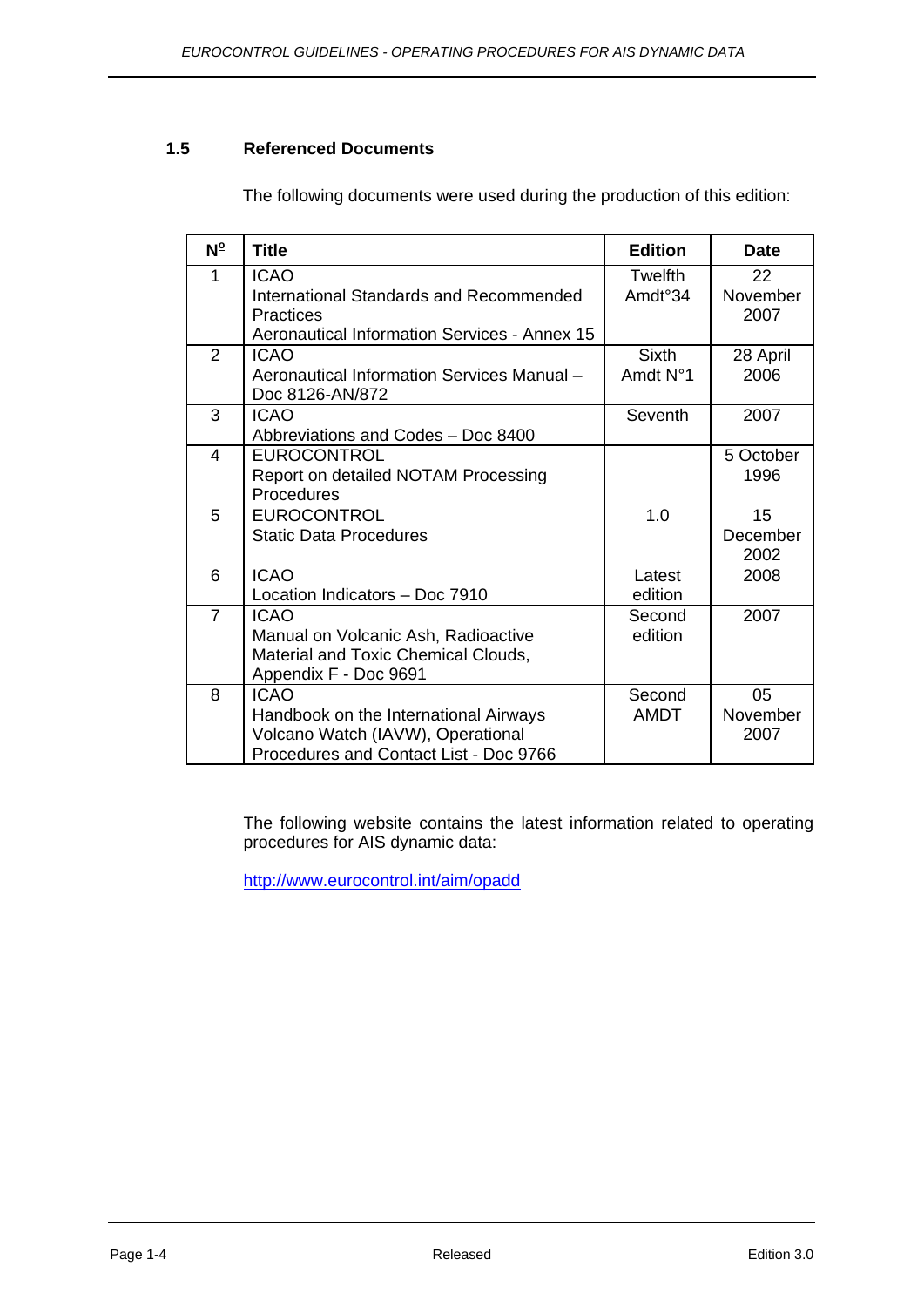#### <span id="page-20-1"></span><span id="page-20-0"></span>**2 NOTAM CREATION**

#### **2.1 Introduction**

- 2.1.1 The international standard NOTAM format is contained in Annex 15 (Ref. [[1](#page-19-1)]) to the ICAO Convention. It is the reference format for NOTAM and forms the baseline on which this document is developed.
- 2.1.2 The different types of NOTAM are identified by suffix letters 'N' (New), 'R' (Replacement) and 'C' (Cancellation) and the resulting identifier appears after the reference number as follows:
	- NOTAMN (New NOTAM) - NOTAMR (Replacement NOTAM) - NOTAMC (Cancellation NOTAM)

Example: A0123/08 NOTAMN

- 2.1.3 Unless otherwise specifically stated in the text, the procedures described in this chapter refer to NOTAMN (New NOTAM); most of them also apply to NOTAMR and to NOTAMC.
- 2.1.4 However, there are some particulars specific to NOTAMR (Replacement NOTAM) and NOTAMC (Cancellation NOTAM) creation. These are described in this chapter, at paragraph [2.4](#page-56-1).
- 2.1.5 This chapter contains the operating procedures to be applied for the creation of NOTAM, and provides:
	- Basic rules for NOTAM creation (paragraph [2.2](#page-20-2) refers)
	- Detailed procedures relative to each NOTAM Item (paragraph [2.3](#page-22-1) refers)
	- Procedures for NOTAMR and NOTAMC creation (paragraph [2.4](#page-56-1) refers)
	- Procedures for Checklist production (paragraph [2.5](#page-61-1) refers)
	- Procedures for the publication of Permanent information (paragraph [2.6](#page-64-1) refers)
	- Procedures for Trigger NOTAM creation (paragraph [2.7](#page-66-1) refers)
	- Procedures for NIL Notification (paragraph [2.8](#page-72-1) refers)
- 2.1.6 The procedures relative to the processing of NOTAM are described in Chapter [3](#page-74-0).

#### <span id="page-20-2"></span>**2.2 Basic Rules for NOTAM Creation**

2.2.1 The ICAO NOTAM format shall be strictly adhered to and the only NOTAM types allowed are NOTAMN, NOTAMR and NOTAMC.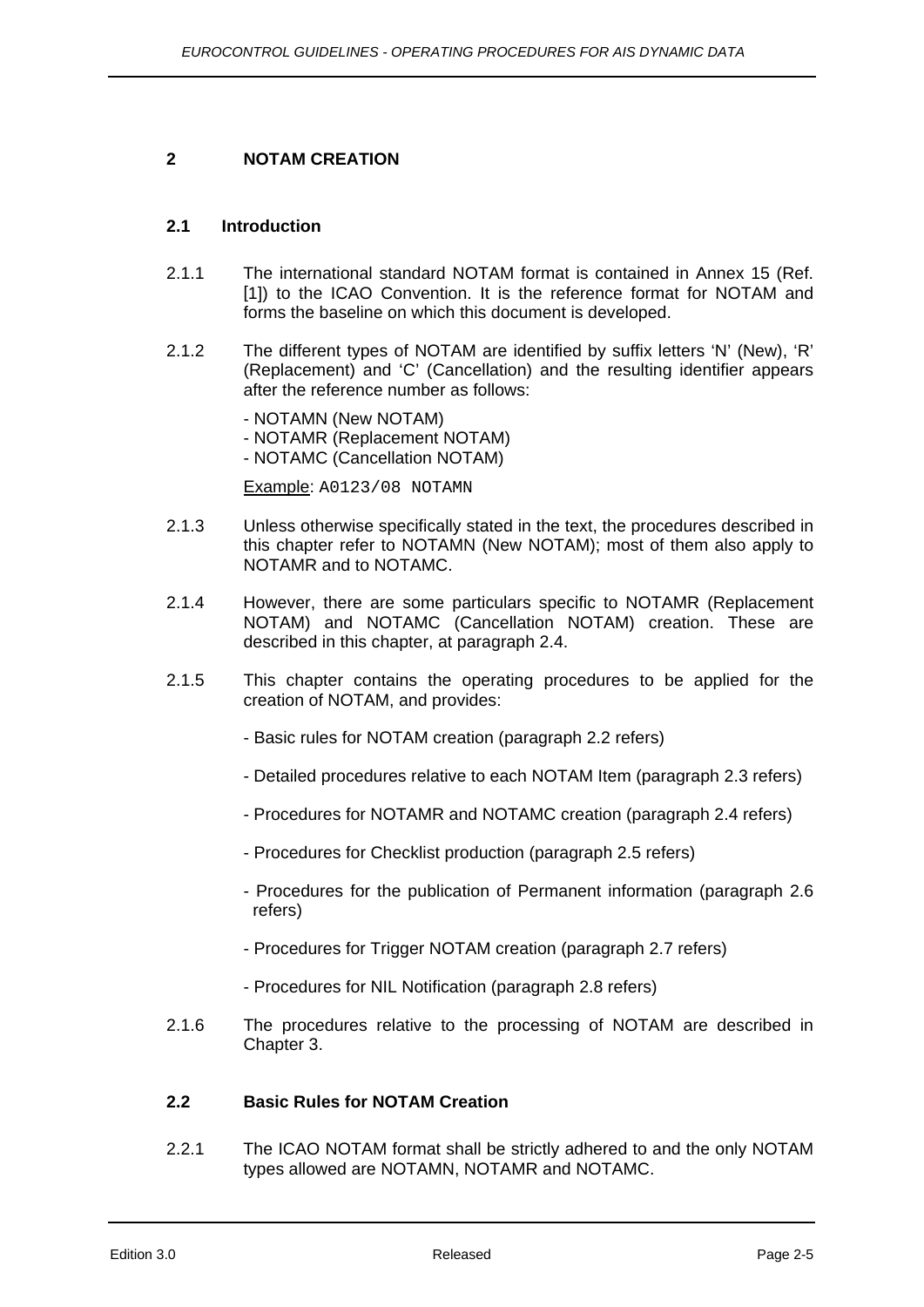- 2.2.2 NOTAM intended for international distribution shall include English text for those parts expressed in plain language.
- 2.2.3 Each NOTAM shall be transmitted as a single telecommunication message.
- 2.2.4 A NOTAM shall deal only with one subject and one condition of that subject [Note exception for Trigger NOTAM – paragraphs [2.7.2.10](#page-67-0) - [2.7.2.14](#page-68-1) refers].
- 2.2.5 Terms such as planned alternative date or alternative dates shall not be used in a NOTAM. Such dates shall be published as any normal date of activity [refer to paragraph [2.4](#page-56-1) for NOTAMR].
- 2.2.6 Erroneous NOTAM shall be replaced; or they may be cancelled and a new NOTAM issued. No 'correct version' NOTAM shall be issued.
- 2.2.7 Renumbering of existing NOTAM (containing identical information, but with a new number) is not allowed. Renumbering at the beginning of each year is therefore also not permitted.
- 2.2.8 NOTAM are basically qualified according to the NOTAM Selection Criteria (NSC), as published in ICAO Doc 8126 (Ref. [\[2](#page-19-2)]) Chapter 6 Appendix B.
- 2.2.9 All published times shall be in UTC.
- 2.2.10 If Item C) contains 'EST', the NOTAM requires the later issue of a NOTAMR or NOTAMC.
- 2.2.11 A NOTAMR shall replace only one NOTAM. Both shall belong to the same NOTAM series.
- 2.2.12 A NOTAMC shall cancel only one NOTAM. Both shall belong to the same NOTAM series.
- 2.2.13 A NOTAM shall be cancelled only by a NOTAMC and never by a Checklist.
- 2.2.14 For NOTAMR and NOTAMC, the date/time in Item B) shall be equal to the actual date/time of creation of that NOTAMR and NOTAMC.
- 2.2.15 Item C) shall contain 'PERM' solely for NOTAM information that will be incorporated in the AIP. These NOTAM shall be cancelled according to the rules described in paragraph [2.6.3](#page-65-1) when the AIP is updated.
- 2.2.16 Item E) should be composed by the Publishing NOF in such a way that it will serve for direct Pre-flight Information Bulletin entry without requiring additional processing by the receiving unit.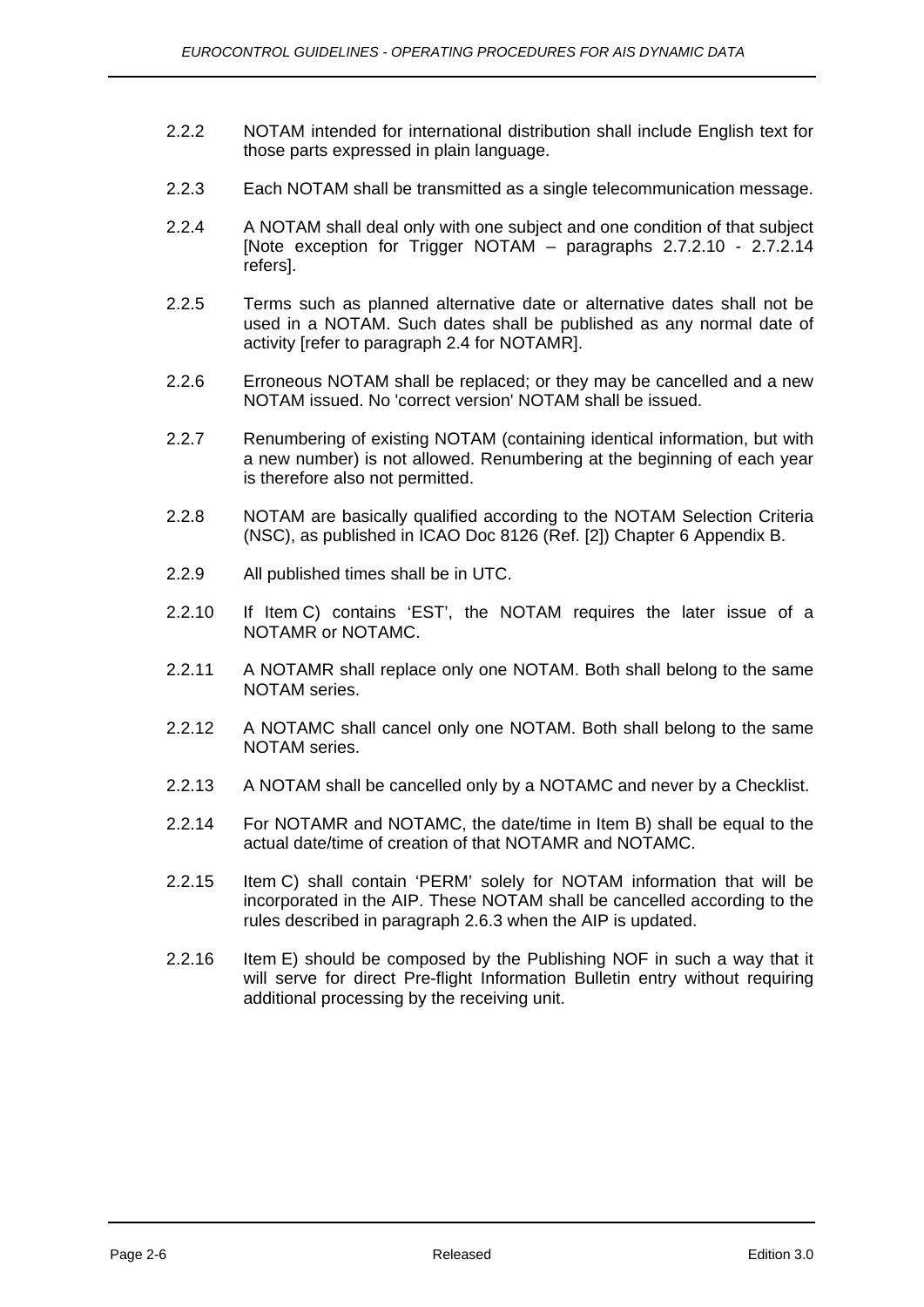|                         | <b>NOTAMN</b> | <b>NOTAMR</b> | <b>NOTAMC</b> | <b>Checklist</b> |
|-------------------------|---------------|---------------|---------------|------------------|
| Series/Nr/Type          | Yes           | Yes           | Yes           | Yes              |
| <b>Ref to Series/Nr</b> | <b>No</b>     | Yes           | Yes           | Yes              |
| <b>FIR</b>              | Yes           | Yes           | Yes           | Yes              |
| <b>NOTAM Code</b>       | Yes           | Yes           | Yes           | Yes              |
| 'Traffic'               | Yes           | Yes           | Yes           | Yes              |
| 'Purpose'               | Yes           | Yes           | Yes           | Yes              |
| 'Scope'                 | Yes           | Yes           | Yes           | Yes              |
| Lower/Upper             | Yes           | Yes           | Yes           | Yes              |
| Lat/Long/Radius         | Yes           | Yes           | Yes           | Yes              |
| Item A)                 | Yes           | Yes           | Yes           | Yes              |
| Item B)                 | Yes           | Yes           | Yes           | Yes              |
| Item C)                 | Yes           | Yes           | <b>No</b>     | Yes              |
| Item D)                 | Optional      | Optional      | <b>No</b>     | <b>No</b>        |
| Item E)                 | Yes           | Yes           | Yes           | Yes              |
| Items $F$ ) & $G$ )     | Optional      | Optional      | No            | <b>No</b>        |

<span id="page-22-0"></span>2.2.17 The following table shows the necessary data Items for each NOTAM type and for the Checklist:

| Yes      | =   | Entry in Item is compulsory.           |
|----------|-----|----------------------------------------|
| No       | $=$ | Entry in Item is not allowed.          |
| Optional | $=$ | Entry depending on the NOTAM contents. |

#### <span id="page-22-1"></span>**2.3 Detailed Procedures**

#### **2.3.1 NOTAM Series Allocation**

- 2.3.1.1 The use of a NOTAM Series identifier is always required, even for countries publishing only one single NOTAM Series.
- 2.3.1.2 Letters A to Z (1 character) are allowed, except S and T.

#### **2.3.2 NOTAM Number**

- 2.3.2.1 Consists of NOTAM number/year (4 digits/2 digits). For Multi-part NOTAM refer to procedures detailed in Chapter [6.](#page-126-0)
- 2.3.2.2 Each series will start on January 1st of each year with number 0001.
- 2.3.2.3 The NOTAM are issued in ascending and continuous sequence in each and every series.

#### **2.3.3 NOTAM Type**

2.3.3.1 Letters 'N' (new), 'R' (replace) and 'C' (cancel) are added as a suffix to the designator 'NOTAM' to indicate the NOTAM type or function.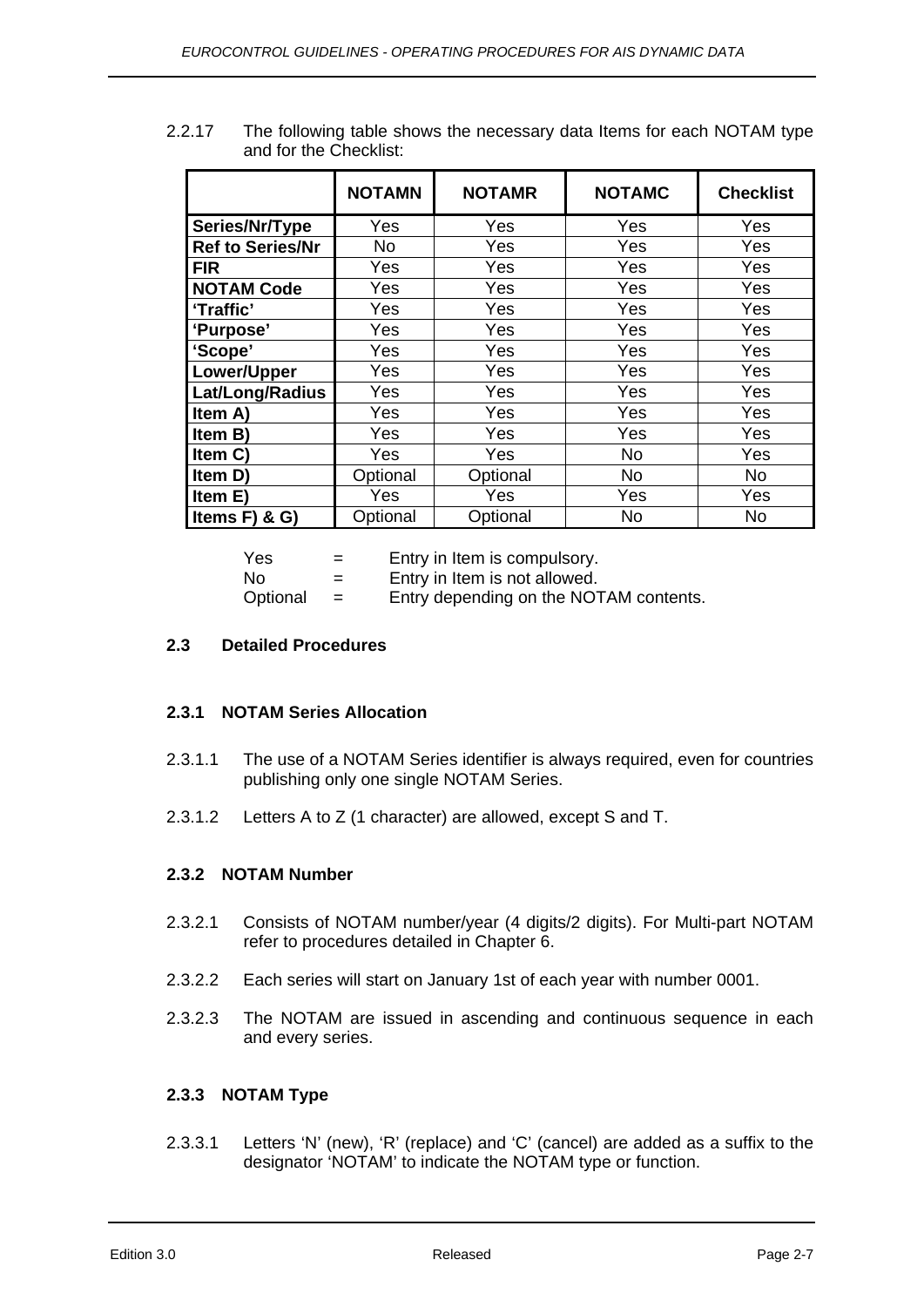<span id="page-23-0"></span>Examples: A0123/08 NOTAMN;

A0124/08 NOTAMR A0123/08

A0125/08 NOTAMC A0124/08

#### **2.3.4 NOTAM Qualification Item Q) – General Rules**

- 2.3.4.1 The NOTAM Selection Criteria (NSC) tables form the basis for NOTAM qualification. Guidance for their use is contained in ICAO Doc 8126 (Ref. [[2](#page-19-2)]) Chapter 6 Appendix B.
- 2.3.4.2 NSC are used for the following:
	- a) the storage and retrieval of information;
	- b) to associate a NOTAM to particular purposes; and

c) to determine the relevance of a NOTAM for a given context (aerodrome, FIR, area, IFR or VFR flight, …).

- 2.3.4.3 Publishing NOF shall normally apply the qualifiers associated with the NOTAM Code combinations in accordance with the NSC. Deviation from the corresponding 'Traffic', 'Purpose' and 'Scope' qualifiers is only allowed in exceptional cases; e.g. when required by National regulations or imposed by operational needs (refer to paragraphs [2.3.6.6-](#page-24-1)[2.3.6.8](#page-25-0), [2.3.7.3](#page-26-1), [2.3.9.4](#page-29-0) and [2.8.3](#page-72-2) for guidance).
- 2.3.4.4 All fields of the Item Q) shall be completed for each NOTAM type.

#### <span id="page-23-2"></span>**2.3.5 Qualifier 'FIR'**

- 2.3.5.1 This Item shall normally contain the ICAO Location Indicator of the FIR within which the subject of the information is located geographically or, if the NOTAM is issued by a regional non-governmental agency, the location indicator allocated by ICAO to that agency.
	- Example: Q) EDGG/QWELW/….. A) EDGG
- 2.3.5.2 If more than one FIR of the same country are concerned, the ICAO nationality letters of that country (e.g. ED) shall be followed by 'XX'.

Example: 0) EDXX/OWELW/....

- A) EDGG EDMM EDWW …..
- <span id="page-23-1"></span>2.3.5.3 If more than one FIR of different countries are concerned (supra-national), the ICAO nationality letters of the responsible State (e.g. LI) shall be followed by 'XX'.

Example: Q) LIXX/QWELW/…..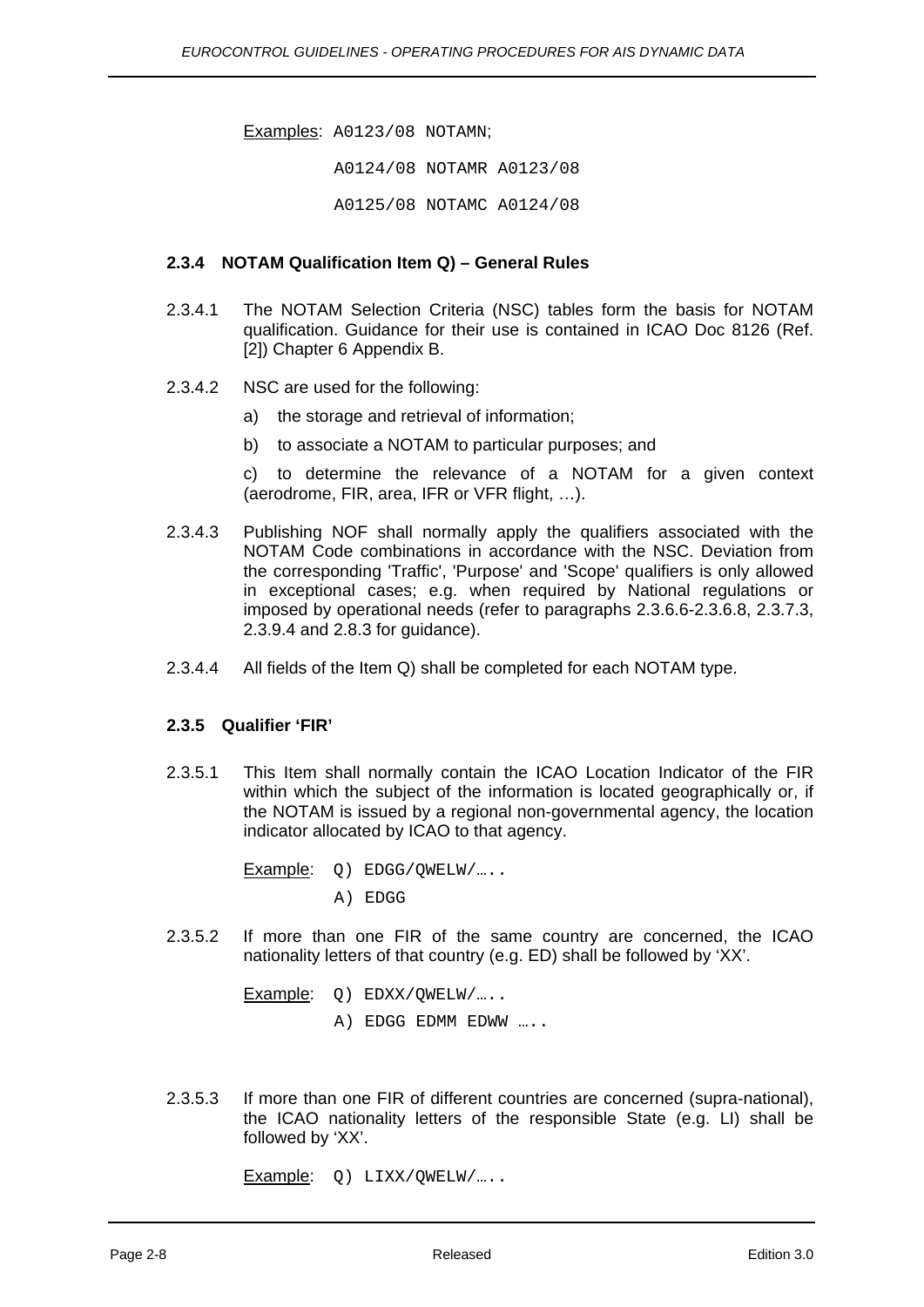A) LIRR LIBB LATI…..

<span id="page-24-0"></span>2.3.5.4 A location indicator allocated exclusively to an overlying UIR shall not be used.

> Example: If the information relates to Rhein UIR, the allocated indicator 'EDUU' is not to be used in Item Q):

- Q) EDXX/.....
- A) EDGG EDMM
- 2.3.5.5 When a subject aerodrome is situated within the overlying FIR of another State, Item Q) shall contain the code for that overlying FIR (paragraph [2.3.14.2](#page-34-1) refers).

Example: 0) LMMM/ .... A) LICD

2.3.5.6 In the absence of a clear and positive alternative, the insertion of location indicators such as LIXX in Item Q) (paragraph [2.3.5.3](#page-23-1) refers) enables identification of the Publishing NOF.

#### **2.3.6 Qualifier 'NOTAM CODE'**

- 2.3.6.1 This Item shall contain the ICAO Doc 8126 (Ref. [\[2](#page-19-2)]) rationalised versions of NOTAM Codes published in ICAO Doc 8400 (Ref. [\[7\]](#page-19-3)).
- 2.3.6.2 The NOTAM Selection Criteria (NSC) set out in ICAO Doc 8126 (Ref. [[2\]](#page-19-2)) Chapter 6 Appendix B provide a subject-related association of NOTAM Codes with the qualifiers 'Traffic', 'Purpose' and 'Scope'.
- 2.3.6.3 If ICAO introduces new NOTAM Code subjects in Doc 8400 (Ref. [\[7](#page-19-3)]) (e.g. 'GA' and 'GW' for GNSS) before amending Doc 8126 (Ref. [\[2\]](#page-19-2)), the allocation of qualifiers 'Traffic', 'Purpose' and 'Scope' shall be based on operational experience and orientated to similar subjects contained in the existing Doc 8126 NSC.
- 2.3.6.4 Publishing NOF shall ensure that the NOTAM Code selected from the NSC describes the most important information to be promulgated.

Example: If required text reads: 'parking area closed due work in progress'

Use QMK**LC** instead of QMK**HW**, i.e.:

Q) EGKA/**QMKLC**/IV/BO/A/.....

*Instead of: Q) EGKA/QMKHW/IV/M/A/.....* 

- 2.3.6.5 If the NSC tables do not contain an appropriate 'Subject/Condition' combination for the information to be promulgated, the letters 'XX' shall be used. However, every effort shall be made to use 'Subjects' and 'Conditions' that are listed in the NSC before deciding to use 'XX' as detailed in the following paragraphs.
- <span id="page-24-1"></span>2.3.6.6 If the Subject is not listed: use 'XX' as the 2nd and 3rd letters of the NOTAM Code. However, an overall term (such as 'FA' or 'CA') or a best fitting code shall be preferred whenever possible instead of 'XX'.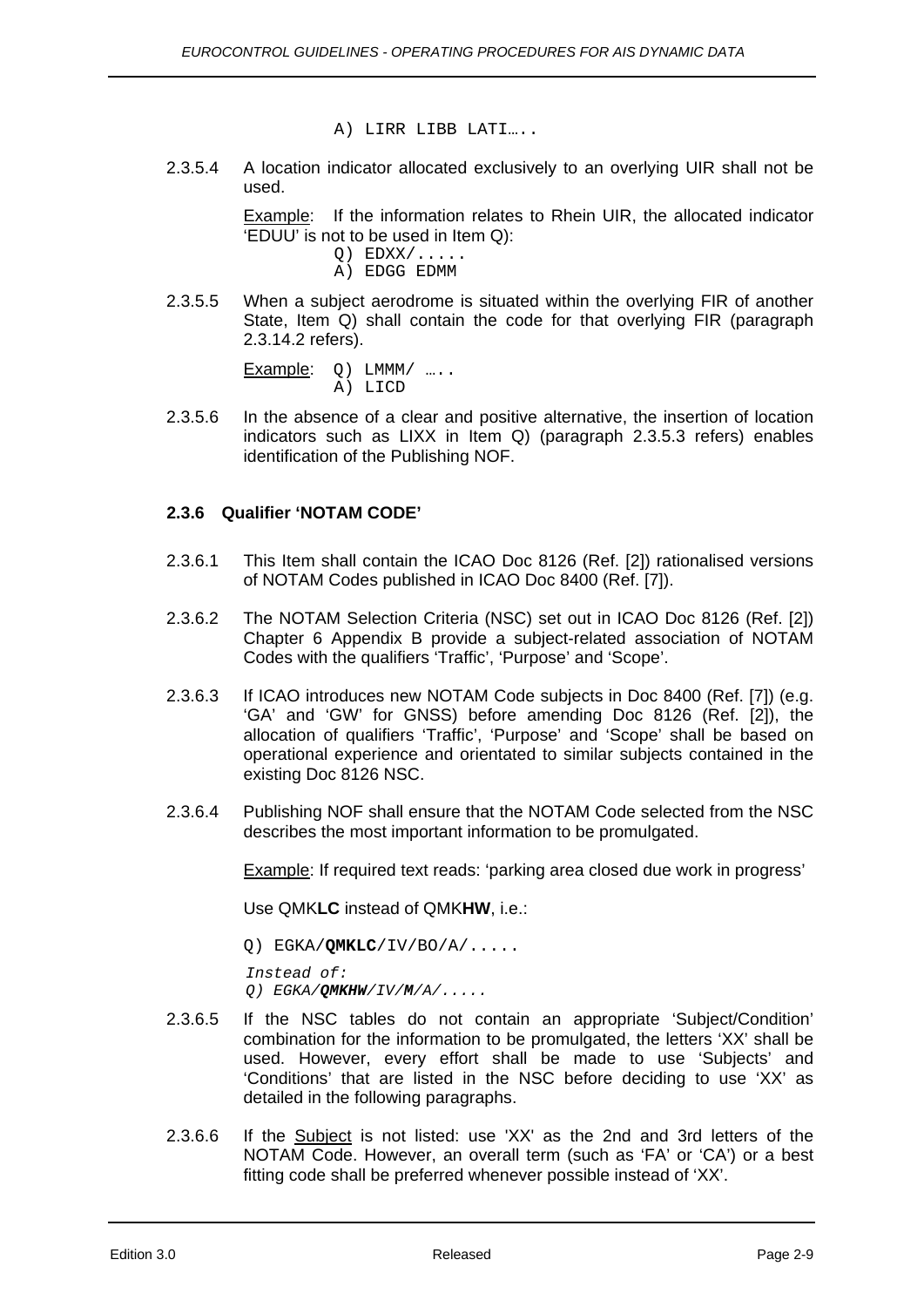#### Example: QXXCS

 When 'XX' is used as the 2nd and 3rd letter combination, free association is possible with the qualifiers 'Traffic', 'Purpose' and 'Scope'. These entries shall be selected with due regard to the qualifying NOTAM text.

2.3.6.7 If the Condition is not listed: use 'XX' as the 4th and 5th letters of NOTAM Code with the exception of Trigger NOTAM where 'TT' is always used (ref. [2.7.2.8\)](#page-67-1).

#### Example 1: QFAXX

 When 'XX' is used as the 4th and 5th letter combination, free association is possible with the qualifiers 'Traffic' and 'Purpose'. The 'Traffic' and 'Purpose' entries shall be selected with due regard to the qualifying NOTAM content and, by analogy, with the prevailing association of qualifiers to the respective subject (2nd and 3rd letters) in the NSC.

 Association with 'Scope' is fixed by the NOTAM subject 2nd and 3rd letter combination taking into account the requirements mentioned in para [2.3.9.4.](#page-29-0)

 If the NOTAM contents do not justify the insertion of the prevailing qualifiers associated with the subject in the NSC, NOTAM shall be assigned the appropriate qualifiers taking into account the operational needs, especially for PIB output/query.

#### Example 2:

 If required text reads: 'Grass cutting in progress on aerodrome', the prevailing qualifiers ('Traffic'/'Purpose'/'Scope') for 'QFA' (AD) are 'IV/NBO/A/'.

 But, depending on the activity's expected impact on manoeuvring area operations, Item Q) could read: '…./QFAXX/IV/M/A/…..'

#### Example 3:

 If required text reads: 'RWY18 ILS localizer coverage reduced to 25 degrees either side of the front course along a radius 10NM from the antenna …..', the NOTAM Code and 'Traffic'/'Purpose'/'Scope' qualifiers in Item Q) may read: 'QILXX/I/BO/A/ …..'

<span id="page-25-0"></span>2.3.6.8 If, exceptionally, neither the Subject nor the Condition is listed: the code 'QXXXX' may be used.

> When the NOTAM Code 'QXXXX' is used, free association of the qualifiers is possible. The qualifiers shall reflect the content of the NOTAM.

#### Example:

Q) EKDK/QXXXX/IV/M/E/000/999/5533N00940E999

 E) ACCORDING TO RESOLUTION 781 UNITED NATIONS HAS DECIDED TO ESTABLISH A BAN ON MIL FLIGHTS IN …..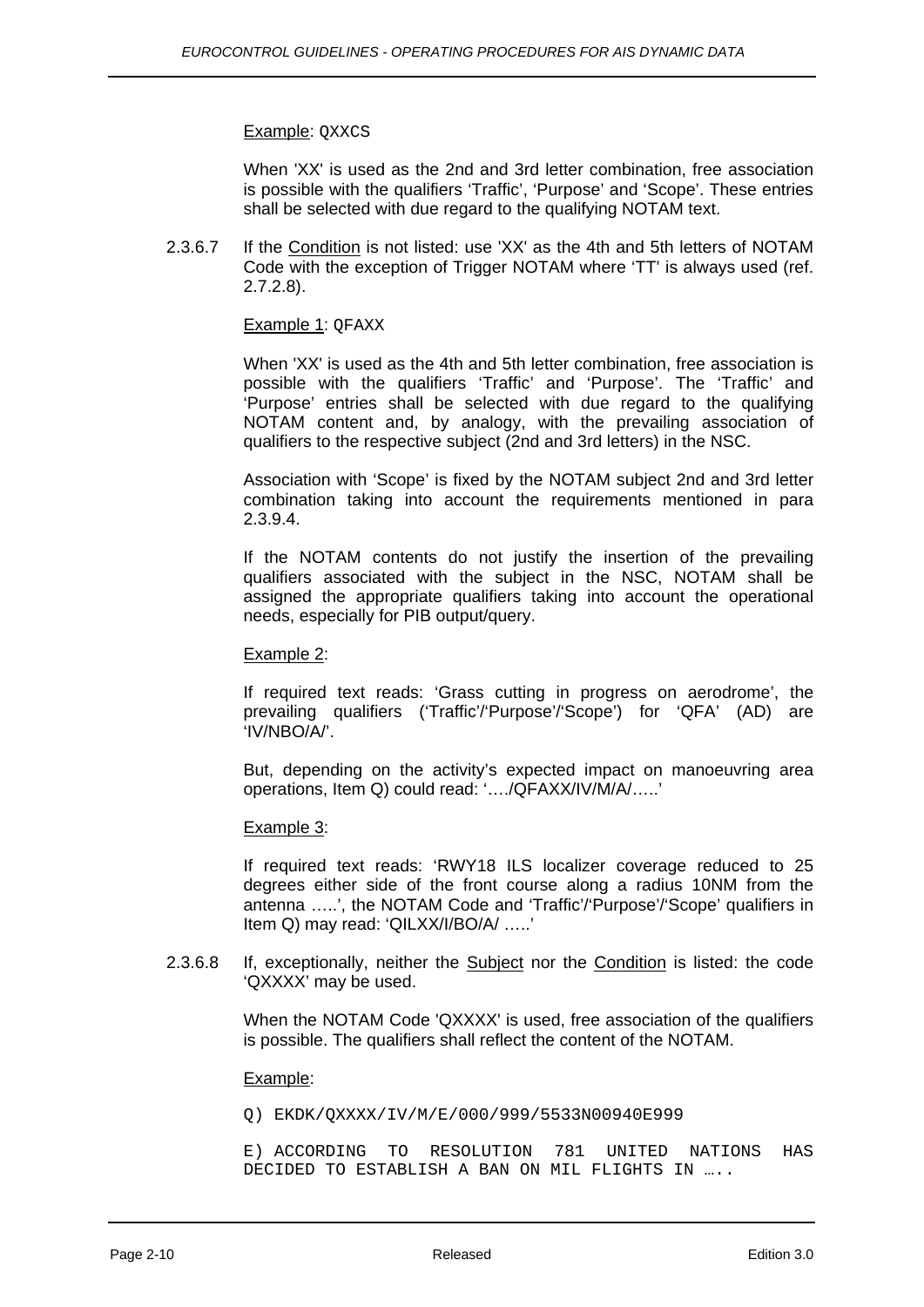#### <span id="page-26-0"></span>**2.3.7 Qualifier 'TRAFFIC'**

- 2.3.7.1 This qualifier relates the NOTAM to a type of traffic and thus allows retrieval according to the user requirements:
	- $I = IFR$  Traffic
	- $V = VFR$  Traffic
	- $IV = IFR$  and VFR Traffic
	- $K = NOTAM$  is a checklist, see paragraph [2.5.](#page-61-1)
- 2.3.7.2 The appropriate type of traffic should be taken from the NOTAM Selection Criteria (NSC).
- <span id="page-26-1"></span>2.3.7.3 However, the NSC contains certain subjects (2nd and 3rd letters) where the NOTAM subject/text may demand a different choice of 'Traffic' qualifier (I, V or IV). In these cases, the correct 'Traffic' entry shall be determined by the Publishing NOF.

 Example: NOTAM Code for 'VFR REPORTING POINT ID CHANGED' is 'QAPCI'

The given NSC 'Traffic' Qualifier for 'QAPCI' is 'IV'

But as the Reporting Point is for VFR use only;

Entry in Item Q) shall be: 'Q) LFFF/QAPCI/**V**/BO/E/000/200....'

#### **2.3.8 Qualifier 'PURPOSE'**

- 2.3.8.1 This qualifier relates a NOTAM to certain purposes (intentions) and thus allows retrieval according to the user's requirements.
- 2.3.8.2 The appropriate 'Purpose' qualifier(s) should be taken from the NSC.
- 2.3.8.3 'PURPOSE' entries:
	- **N** = NOTAM selected for the immediate attention of aircraft operators

Due to their importance these NOTAM require immediate attention of aircraft operators. Aircraft Operators may request specific delivery of such NOTAM or for their inclusion in specific Pre-flight Information Bulletins.

The NOTAM will appear in a specific Pre-flight Information Bulletin containing only NOTAM related to subjects of extreme importance selected for immediate attention. NOTAM qualified BO, B or M will not appear, so only NOTAM qualified  $NB<sup>1</sup>$  or NBO shall appear.

**B** = NOTAM selected for PIB entry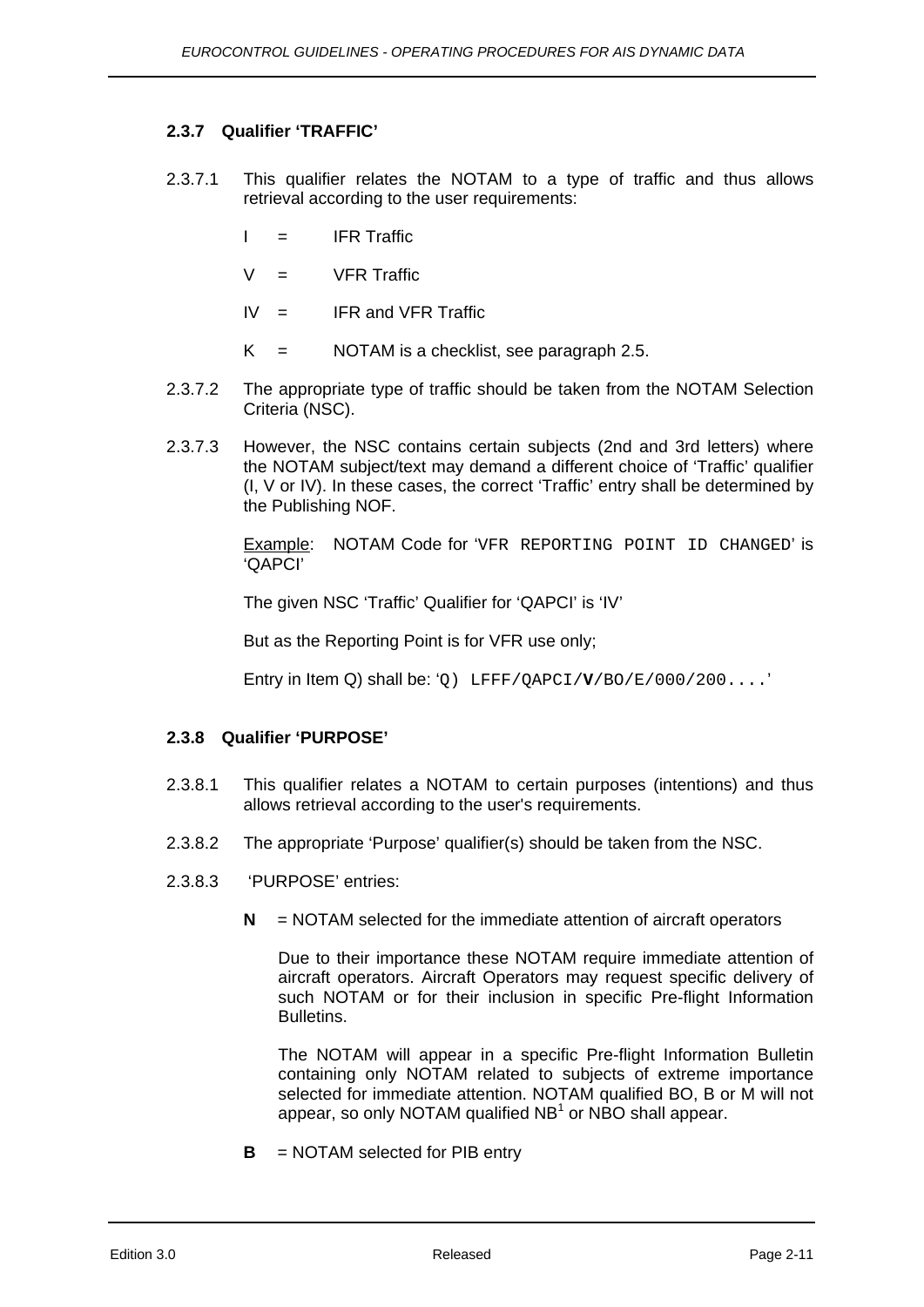<span id="page-27-0"></span>The NOTAM will appear in a Pre-flight Information Bulletin containing all NOTAM relevant to a general Pre-flight Information Bulletin query. NOTAM qualified B, BO, NB<sup>1</sup> or NBO shall appear in the Pre-flight Information Bulletin.

**O** = NOTAM concerning flight operations

The NOTAM will appear in a specific Pre-flight Information Bulletin containing only NOTAM related to subjects that concern flight operations. NOTAM qualified B, NB<sup>1</sup> or M will not appear, only NOTAM with BO or NBO shall appear.

**M** = Miscellaneous

The NOTAM is for a 'miscellaneous' purpose and will not appear in a Pre-flight Information Bulletin, unless specifically requested.

- $K =$  The NOTAM is a checklist (see para [2.5\)](#page-61-1).
- 2.3.8.4 'PURPOSE' combinations:

The following combinations of one to three letters are permissible:

 $M$ , B, BO, NB<sup>[1](#page-27-1)</sup> and NBO,

 where the order in the list reflects the grading in terms of operational significance from the lowest to the highest.

For a NOTAM Checklist, only K shall be used.

#### **2.3.9 Qualifier 'SCOPE'**

- 2.3.9.1 This qualifier relates the NOTAM subject (2nd and 3rd letters) to a specific scope. This qualifier is used to determine under which category a NOTAM is presented in a Pre-flight Information Bulletin, i.e. under 'Aerodrome', 'Enroute' or 'Navigation Warning'.
- 2.3.9.2 The following entries are permissible:
	- **A** = Aerodrome

Relates the NOTAM to the scope of 'Aerodromes'. Entry of an aerodrome (e.g. EGLL) in Item A) is compulsory.

 $E = Enroute$ 

Relates the NOTAM to the scope of 'Enroute information'. Entry of one or more FIR in Item A) is compulsory.

<span id="page-27-1"></span> $\overline{1}$  $1$  Note that, whilst change is expected, the use of 'NB' remains prescribed in the ICAO NSC at the time of writing this edition.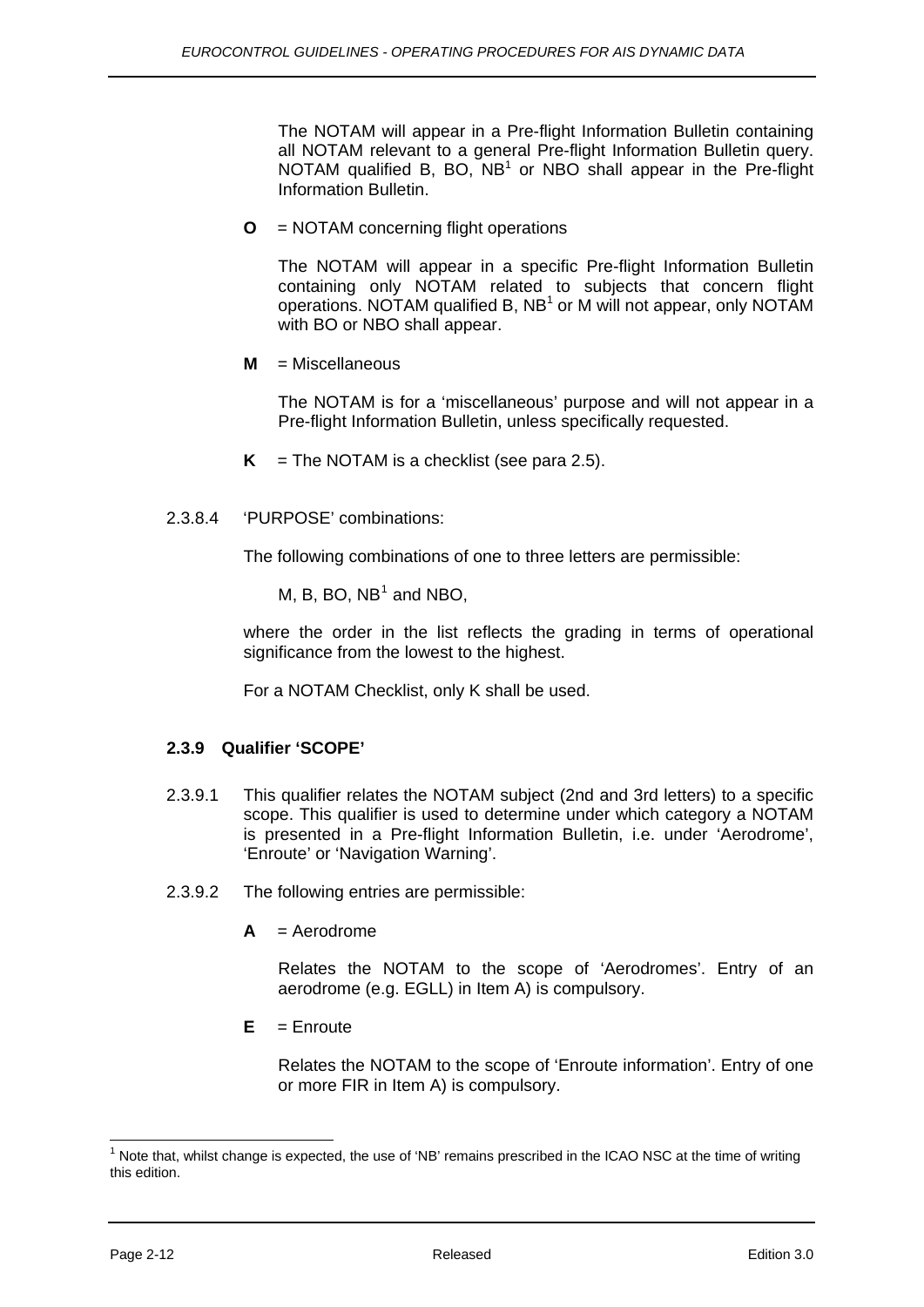#### **W** = Warning

Relates the NOTAM to the scope of 'Navigation Warnings'. Entry of one or more FIR in Item A) is compulsory.

**AE** = Aerodrome/Enroute

Relates the NOTAM to both scopes 'A' and 'E'.

Scope 'AE' is used whenever an aerodrome-related NOTAM (e.g. certain Navaids) affects both aerodrome and Enroute operations. For navigation warnings refer to 'AW'.

Item A) shall contain the location indicator of the Aerodrome (e.g. EHAM).

#### Example:

Q) EHAA/QNMAS/IV/BO/AE/000/999/5216N00442E025

A) EHAM B) 0804170500 C) 0804170700

E) VOR/DME AMS 113.95 MHZ/CH 96Y U/S

In this example, Item Q) shall contain geographical co-ordinates and a radius centred on the Navaid.

When such a Navaid is serving two or more aerodromes, only one NOTAM shall be published with scope 'AE'. NOTAM for other aerodromes concerned shall be published with scope 'A' only to prevent a duplication in the Enroute part of the PIB. All scope 'A' NOTAM, shall contain ARP as geographical reference.

In the rare case that a Navaid coverage affects more than one FIR, all affected aerodromes are issued with scope 'A' and with ARP as geographical reference. A separate NOTAM is issued with scope 'E' only, Item A to contain all affected FIR.

 **AW** = Aerodrome/Warning

Relates the NOTAM to both scopes 'A' and 'W'.

Although scope 'AW' is not explicitly listed in the ICAO NSC tables, it shall be used whenever a single NOTAM is used for both aerodrome and Enroute traffic affected by a Navigation Warning taking place on or in the near vicinity of an aerodrome.

Item A) shall contain the aerodrome location indicator, and Item Q) shall contain the geographical co-ordinates of the location where the activity takes place, followed by the radius.

#### Example:

Q) LOVV/QWPLW/IV/M/AW/000/160/4720N01113E010 A) LOWI B) 0810201400 C) 0810202200 E) MIL PJE WILL TAKE PLACE WITHIN 10NM RADIUS CENTERED AT 471940N 0111300E (SEEFELD). F) GND G) FL160)

Note that co-ordinates for LOWI AD are 471539N0112040E, but the actual co-ordinates of the site where the activity takes place are entered in Item Q).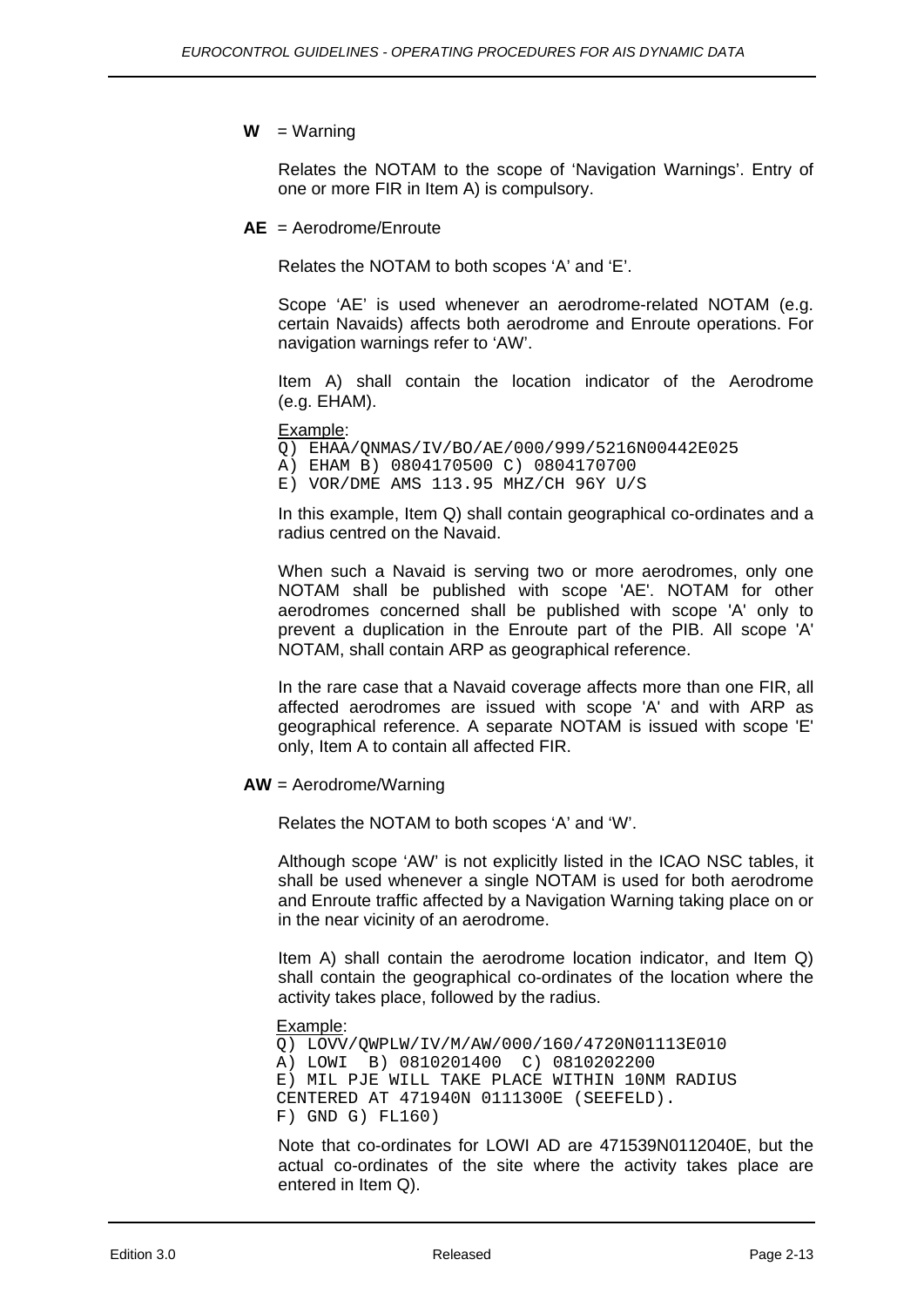In the rare case that a Navigation Warning affects two or more aerodromes, only one NOTAM shall be published with scope 'AW' in order to prevent duplicated information in the Navigation Warnings section of the Enroute part of the PIB. NOTAM for other aerodromes concerned shall be published with scope 'A' only, ARP as geographical reference and NOTAM Code QFALT (aerodrome limited) and without Item F) and G). If required, the vertical limits are inserted in Item E).

When the area concerned affects one or several AD and more than one FIR, one NOTAM is issued with scope 'W', item A to contain all affected FIR. For every affected AD, a separate NOTAM with scope 'A' only is issued in order to provide correct information in all PIB sections for all concerned FIR and AD and to avoid duplications. All scope 'A' NOTAM to contain ARP as geographical reference and NOTAM Code QFALT (aerodrome limited) without Item F) and G). If required, the vertical limits are inserted in Item E).

 $K =$ Checklist

Relates the NOTAM to a checklist, which will not appear in a Pre-flight Information Bulletin. Entry in Item A) of the FIR(s) valid for the Publishing NOF is compulsory (ref para [2.5\)](#page-61-1).

- 2.3.9.3 The appropriate entries should be taken from the NOTAM Selection Criteria.
- <span id="page-29-0"></span>2.3.9.4 However, the NSC contains certain subjects (2nd and 3rd letters) where the 'Scope' (A, E, W, AE or AW) depends on the NOTAM text. In these cases, the correct 'Scope' entry shall be determined by the publishing NOF according to NOTAM text.

Examples: ' $QOB$  . .' = Obstacle = 'AE' in NSC but could also be 'A' or 'E' only;

'QWA  $\cdot$   $\cdot$  = Air Display = 'W' in NSC but could also be 'AW';

'ONV  $\therefore$  = VOR = 'AE' in NSC but could also be 'E'.

 $'QOA$  .  $' = AIS = 'A'$  in NSC but could also be 'AE' (e.g. if AIS is also responsible for other aerodromes in the FIR) or 'E' if the NOTAM refers to national NOF or information provision.

'QST  $\therefore$  = TWR = 'A' in NSC but could also be 'AE' (e.g. if TWR also serves Enroute traffic).

- 2.3.9.5 If the letters 'XX' are used as 2nd and 3rd letters of the NOTAM Code, the appropriate Scope must be derived from the text of the NOTAM. If the letters 'XX' are inserted as 4th and 5th letters of the NOTAM Code, the appropriate 'Scope' must be derived from the NOTAM-subject (2nd and 3rd letters of the NOTAM Code) according to the NSC.
- 2.3.9.6 Recapitulation of 'Scope' qualification possibilities and respective Item A) contents: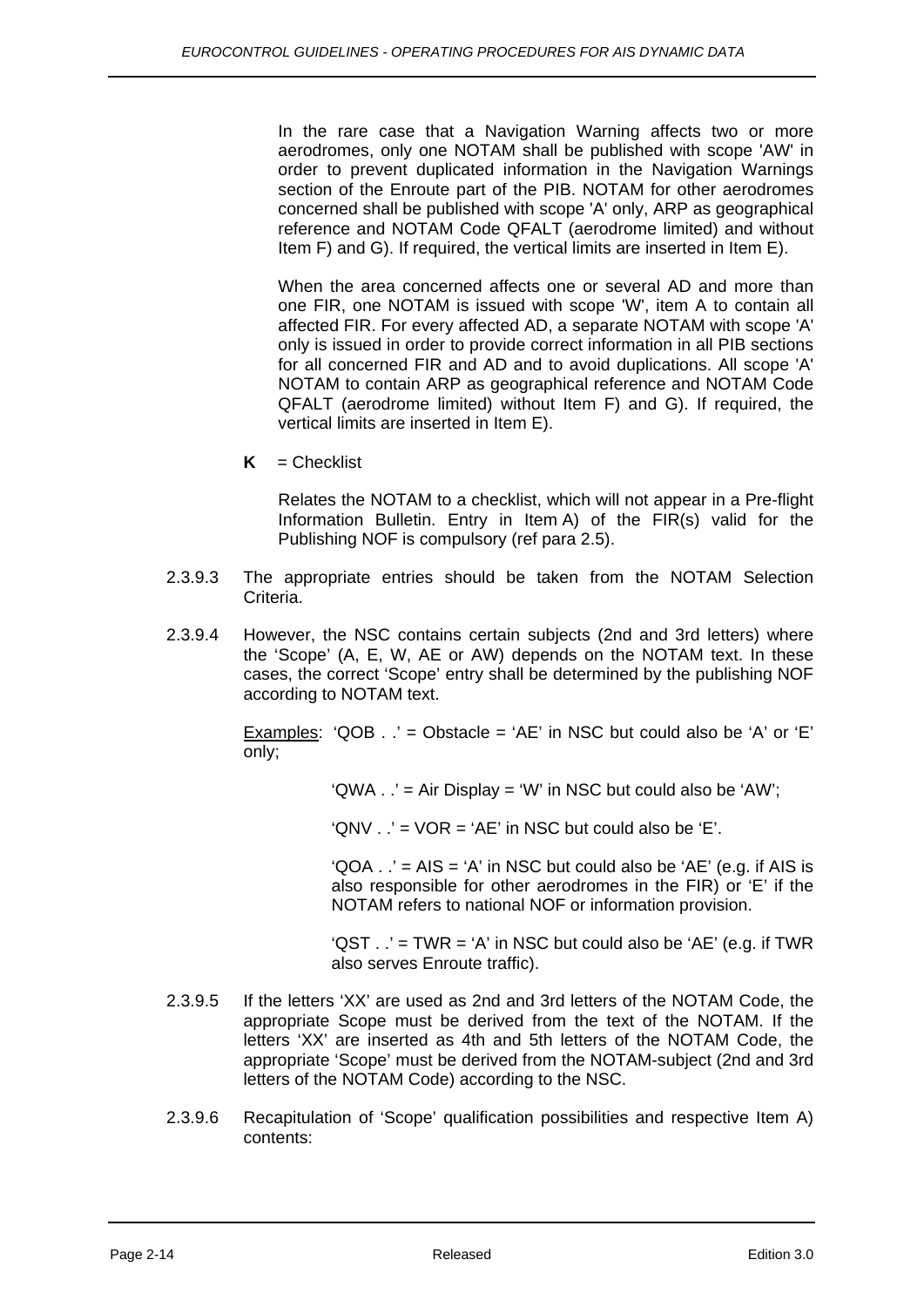<span id="page-30-0"></span>

| Qualifier 'SCOPE' | Item A) contents |
|-------------------|------------------|
|                   | Aerodrome        |
| AE.               | Aerodrome        |
|                   | FIR(s)           |
|                   | FIR(s)           |
| AW                | Aerodrome        |
|                   | FIR(s)           |

#### **2.3.10 Qualifiers 'LOWER/UPPER'**

- 2.3.10.1 These qualifiers relate a NOTAM to a vertical section of airspace by reference to specific lower/upper limits. This allows lower/upper limits to be specified in requests for pre-flight information and, by doing so, any NOTAM not relating to all or part of the requested vertical section may be excluded from the retrieved Pre-flight Information Bulletin obtained.
- 2.3.10.2 The limits specified in these qualifiers are given as 'flight levels' only.

Example:  $(Q)$  .../090/330/...' = from 'Lower' FL 090 up to 'Upper' FL 330

- 2.3.10.3 The 'Lower' limit shall be inferior or equal to the 'Upper' limit.
- 2.3.10.4 Whenever an airspace is affected (relevant scope: AE, E, AW and W) Lower and Upper limits shall be designated by the corresponding vertical values.
- 2.3.10.5 In the case of Navigation Warnings and Airspace Reservations, the values specified in 'Lower' and 'Upper' shall correspond to the values specified in Items F) and G) (paragraph [2.3.23](#page-54-1) refers). The values entered in the qualifier 'Lower' shall be rounded down to the nearest 100 ft increment and the values entered in the qualifier 'Upper' shall be rounded up to the nearest 100 ft increment.

Examples:

| Lower/Upper 1400ft/1900ft | 1400/1900 | $= 014/019$ |
|---------------------------|-----------|-------------|
| Lower/Upper 1350ft/2000ft | 1300/2000 | $= 013/020$ |
| Lower/Upper 1850ft/2020ft | 1800/2100 | $= 018/021$ |

- 2.3.10.6 The addition of 'buffers' to these qualifiers, either manually or within system software, which increases the airspace to be considered for PIB purposes, shall be avoided.
- 2.3.10.7 When the values in F) and G) are expressed as 'flight levels' (FL), then the same FL values will be entered respectively as the 'Lower/Upper' values in Item Q).
- 2.3.10.8 When the values in F) and G) are expressed as an 'altitude' (AMSL), then the corresponding FL values (based on the standard atmosphere) will be entered as the 'Lower/Upper' values in Item Q).

Example: F) 2000FT AMSL G) 7500FT AMSL

=> 'Lower/Upper' = '020/075'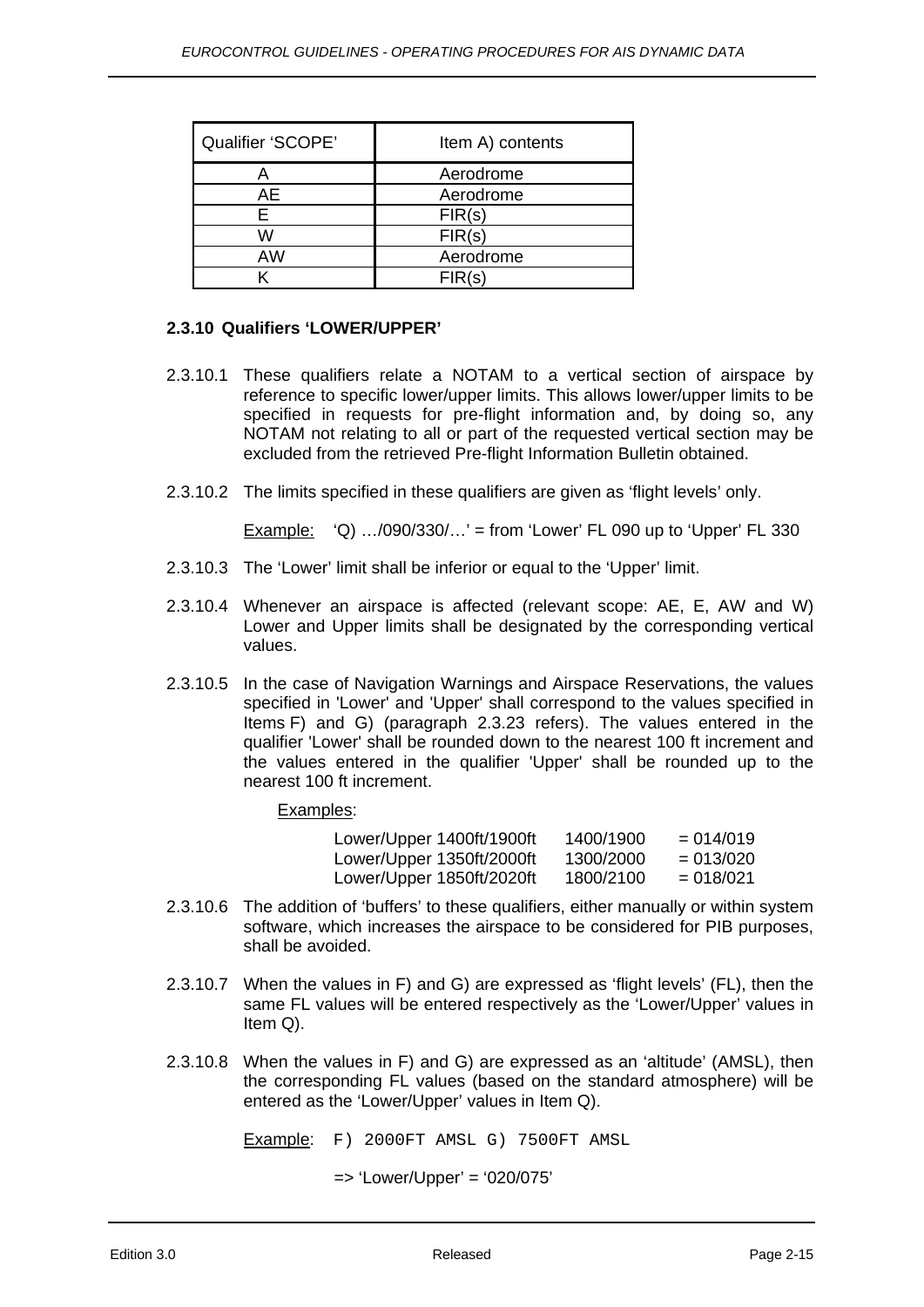2.3.10.9 When the values in F) and G) are expressed as a 'height' (AGL), and when the corresponding altitude can be calculated based on the terrain elevation of the affected area, then the corresponding FL values (based on the standard atmosphere and AMSL values) will be entered as the 'Lower/Upper' values in Item Q).

> Example: F) 2000FT AGL G) 7500FT AGL Lowest terrain elevation = 500FT AMSL Upper terrain elevation = 1000FT AMSL

=> 'Lower/Upper' = '025/085'.

2.3.10.10 When the values in F) and G) are expressed as a 'height' (AGL), and no corresponding flight levels can be defined (i.e. the terrain elevation of the affected area is unknown to the Publishing NOF despite all possible action having been taken to obtain the data), then, the highest terrain elevation of the State, or the FIR, or the region concerned, shall be added to the value in Item G) for calculating the qualifier 'Upper' in Item Q) and the default value '000' shall be entered in the qualifier 'Lower' in Item Q).

Example: F) 2000FT AGL G) 7500FT AGL

Highest terrain elevation = 9000FT

= 'Lower/Upper': 000/165.

2.3.10.11 In the case of Airspace Organisation (NOTAM related to structure of ATS Routes, TMA, CTR, ATZ, etc.), the specified 'Lower/Upper' values shall correspond to the vertical limits of the airspace concerned. The use of default values 000/999 shall be avoided whenever possible.

#### Example:

Q)LFFF/QATCA/IV/NBO/AE/000/**055**/4929N00212E027

A) LFOB B)0802010630 C) 0803262130

E) BEAUVAIS CTR, TMA 1, TMA 2 AND TMA 3 ACTIVATED 0630- 2130 WHEN CREIL S/CTR DEACTIVATED, TMA 4 ACTIVATED DURING SLOTS DESCRIBED ABOVE.

 The upper limit of the BEAUVAIS TMA is FL055 as correctly reflected in the Q-line qualifier 'Upper'.

 If the vertical limits of an Airspace organisation are only partly affected, lower and upper limits shall be limited to the affected part only.

#### Example:

 Q) LFFF/QATCA/IV/NBO/AE/000/**035**/4929N00212E027 A) LFOB B) 0802010630 C) 0803262130 D) 0630-2130 E) BEAUVAIS CTR, TMA 1, TMA 2 AND TMA 3: SPEED LIMITATIONS OF 250NM IN FORCE FOR ALL FLIGHTS BELOW **3500FT** AMSL.

Refer to [2.3.10.12](#page-31-0) for changes of vertical limits.

<span id="page-31-0"></span>2.3.10.12 In the case of changes of vertical limits lower and upper limits shall cover the extended or not affected part.

Example: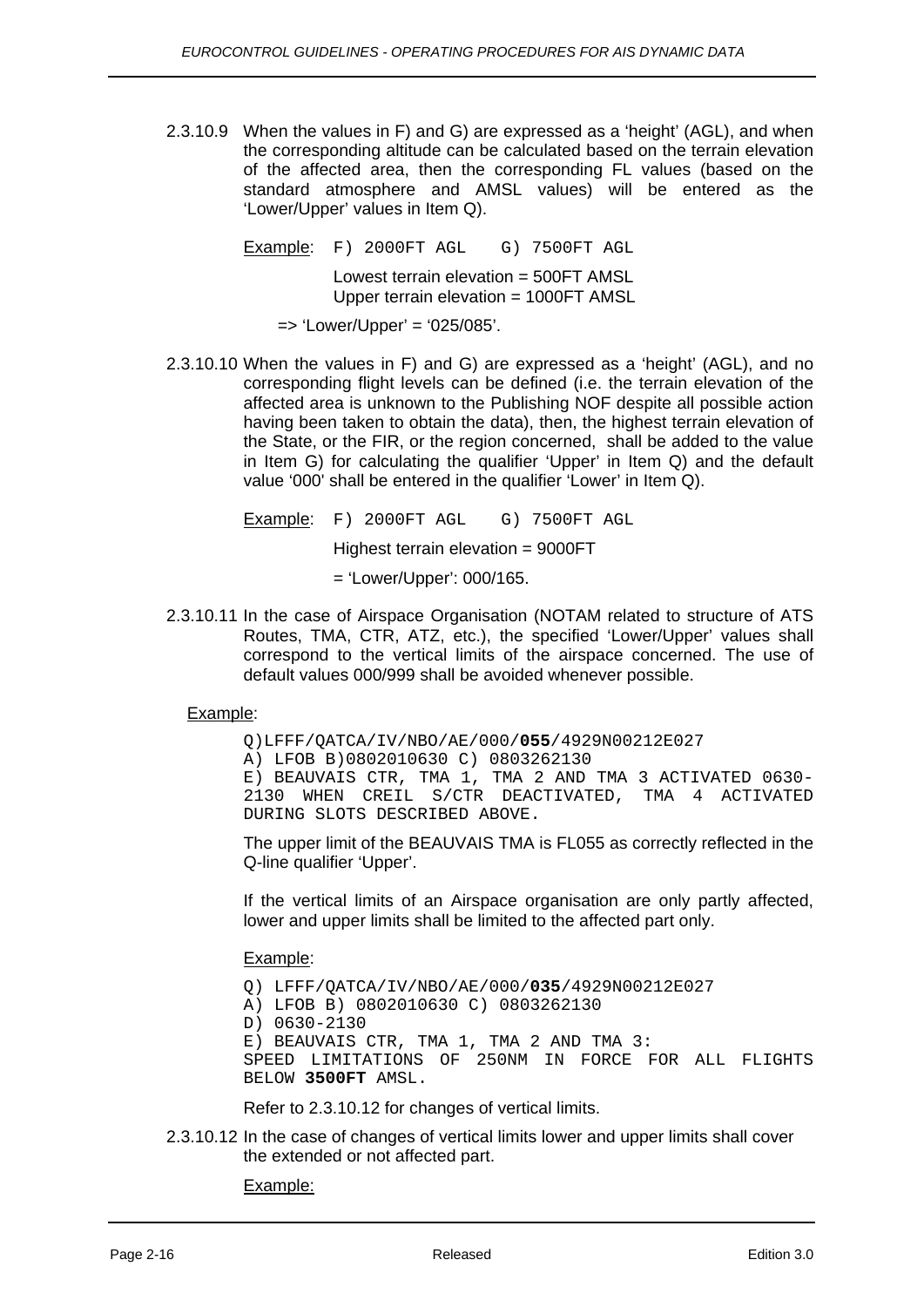<span id="page-32-0"></span>Q) LFFF/QATCH/IV/NBO/AE/**025**/070/4935N00219E015

A) LFOB B) 0805100400 C) PERM

E) BEAUVAIS TMA 3.2 VERTICAL LIMITS CHANGED: LOWER LIMIT RAISED TO 3000FT AMSL, UPPER LIMIT RAISED TO FL70.

 Note: published lower/upper limit in AIP for TMA 3.2 is 2500FT AMSL/FL065.

2.3.10.13 In the case of Enroute obstacles (e.g. TV masts) no Items F) and G) are included, but appropriate values shall be used in Item Q), based on local elevation. Use of default value '000/999' shall be avoided.

> If several (grouped) obstacles (in close proximity) are published with one NOTAM, the upper limit shall reflect the highest obstacle.

Example:

C0120/08 NOTAMN Q)LSAS/QOBCE/V/M/AE/000/**030**/4631N00839E005 A) LSPM B) 0802250557 C) 0806300000 EST E) OBSTACLES ERECTED, 2.5KM 280DEG GEO ARP AMBRI-PIOTTA, 463103N0083927E, 54.0M / 177.2FT AGL.

- 2.3.10.14 Most aerodrome-related information, 'Scope' 'A', refers to ground installations for which the insertion of an Upper Limit is not relevant. Therefore, if specific height indications are not required, these NOTAM shall include the default values '000/999'.
- 2.3.10.15 Whenever the aerodrome-related information also affects the overlying or surrounding airspace, the Lower/Upper Limits need to be specified; and the 'Scope' qualifier shall read 'AE' or 'AW'.

#### **2.3.11 Qualifier 'GEOGRAPHICAL REFERENCE' – General Rules**

- 2.3.11.1 This qualifier allows the geographical association of a NOTAM to a facility, service or area that corresponds to the aerodrome or FIR(s) given in Item A), and is composed of two elements.
- 2.3.11.2 The first element contains one set of co-ordinates comprising 11 characters rounded up or down to the nearest minute; i.e. Latitude (N/S) in 5 characters; Longitude (E/W) in 6 characters.
- 2.3.11.3 The second element contains a radius of influence comprising 3 figures rounded up to the next higher whole Nautical Mile encompassing the total area of influence; e.g. 10.2NM shall be indicated as 011.

Example: Q) EDWW/QWELW/IV/BO/W/000/310/**5410N00845E011**.

#### **2.3.12 Qualifier 'GEOGRAPHICAL REFERENCE' – Co-ordinates**

2.3.12.1 For NOTAM with 'Scope' 'A' the Aerodrome Reference Point (ARP) coordinates shall be inserted.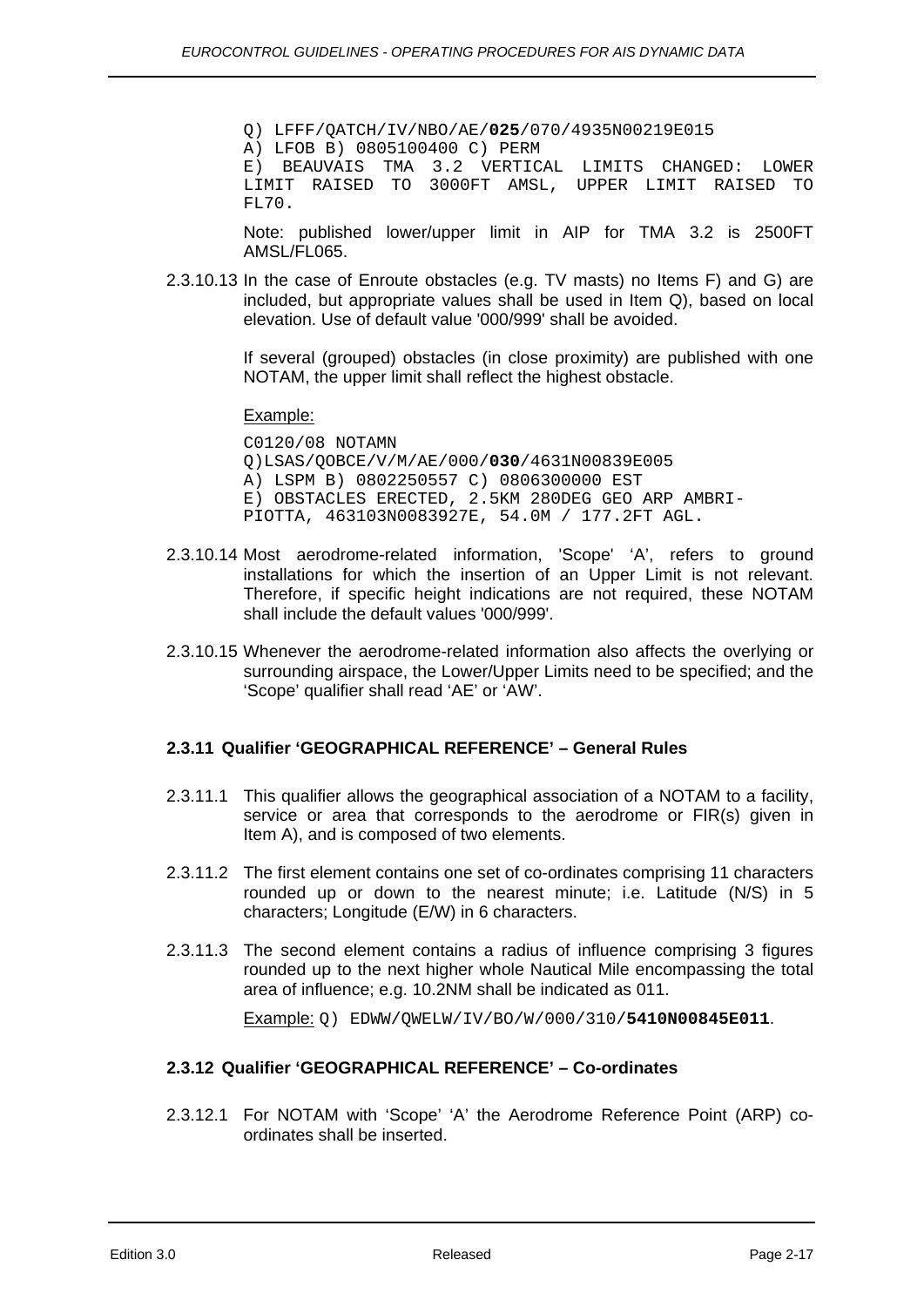<span id="page-33-0"></span>2.3.12.2 For NOTAM with 'Scope' 'AE' or 'AW' the appropriate co-ordinates shall be inserted. These co-ordinates may be different from the ARP.

> E.g. a VOR situated at an aerodrome will not necessarily have the same co-ordinates as the ARP. The same applies for a Navigation Warning that affects the aerodrome traffic, at or in the close vicinity of an aerodrome, and whose co-ordinates may also be different from the ARP.

- 2.3.12.3 For NOTAM with 'Scope' 'E' or 'W' referring to a given/known point (Navaid, Reporting point, City, etc.) these co-ordinates shall be inserted.
- 2.3.12.4 If a NOTAM with 'Scope' 'E' or 'W' refers to an area (FIR, Country, Danger Area etc.), the co-ordinates represent the approximate centre of a circle whose radius encompasses the whole area of influence.
- 2.3.12.5 For NOTAM with 'Scope' 'E' or 'W' containing information that cannot be allocated a specific geographical position (e.g. VOLMET, Entry requirements, Communication failure, SRS publications etc.) the coordinates represent the approximate centre of a circle whose radius encompasses the whole area of influence (this may be the centre of an FIR or multiple FIR, e.g. for an entire State)

#### **2.3.13 Qualifier 'GEOGRAPHICAL REFERENCE' – Radius**

- 2.3.13.1 Radius shall be used in a way that it encompasses the total area of influence of the NOTAM. The radius entered shall be as precise as possible. Use of an excessive radius indication (e.g. by entering the default '999' instead of the actual radius) causes unnecessary PIB coverage and shall be avoided.
- 2.3.13.2 Whenever a NOTAM relates to an entire FIR or FIR group (e.g. for a State with more than one FIR or for those FIRs encompassed by the indicator of an organisation responsible for the provision of ANS in more than one State), then '999' shall be entered as the radius.

 The use of the radius value '999' shall allow an automated system to retrieve such information only against the FIR(s) indicated in Item A). Adjacent FIR(s), even within the radius of influence, are never affected by this information.

Example:

Q) EDXX/QXXXX/IV/BO/E/000/999/5120N01030E**999**

A) EDWW EDGG EDMM B) 0801010000 C) PERM

E) FLIGHTS TO/FROM THE CONTRACTING STATES OF THE SCHENGEN REGIME MAY BE CONDUCTED TO/FROM ANY AERODROME WITHIN THE FEDERAL REPUBLIC OF GERMANY. THE OBLIGATION TO USE A DESIGNATED CUSTOMS AERODROME IS WITHDRAWN.

2.3.13.3 For certain specific NOTAM subjects, the radius should be standardised for the sake of uniformity and simplicity. A list of default radius per NOTAM Code is given in the following table.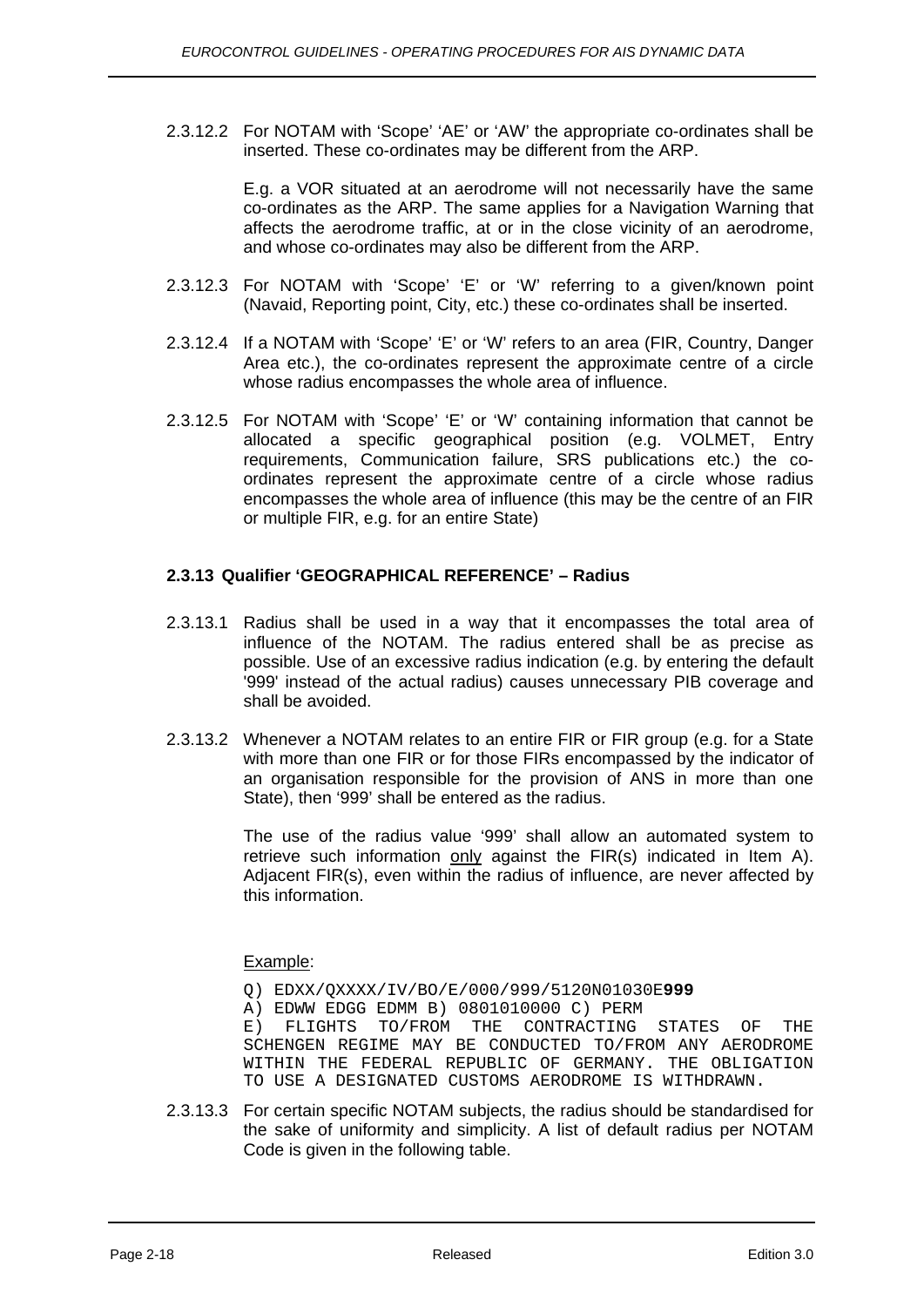<span id="page-34-0"></span>

| <b>NOTAM</b><br>Code | <b>Plain Language</b>                                                                                                                                                                          | Radius (NM)                                              |
|----------------------|------------------------------------------------------------------------------------------------------------------------------------------------------------------------------------------------|----------------------------------------------------------|
| Q                    | All Aerodrome-related NOTAM and Navigation Aids<br>with 'Scope A' only.<br>The default value shall also be used for 'Scope'<br>'AE'/'AW', but only if appropriate values cannot be<br>defined. | 005<br>005 if no<br>appropriate<br>value can be<br>found |
| QN - - -             | All Navigation Aids (VOR/DME, NDB )<br>Except for Long Range Navigation Systems.                                                                                                               | 025                                                      |
| $QOB - -$            | <b>OBST</b>                                                                                                                                                                                    | 005                                                      |
| $QOL - -$            | <b>OBST LIGHT</b>                                                                                                                                                                              | 005                                                      |
| QPH--                | <b>Holding Procedure</b>                                                                                                                                                                       | 025                                                      |
| $QPX - -$            | Minimum Holding Altitude                                                                                                                                                                       | 025                                                      |
| $QAP -$              | <b>Reporting Point</b>                                                                                                                                                                         | 005                                                      |
| QAX - -              | Intersection                                                                                                                                                                                   | 005                                                      |

**Table of Default Radius Indicators for NOTAM Creation** 

 Note: Due to the dense network of ground-based navigation aids in Europe, these default values should be used by the Publishing NOF in order not to overload Pre-flight Information Bulletins with superfluous information.

 Note: Full coverage of Navaid might be inserted instead of 025, in case of low density of Navaid coverage.

#### **2.3.14 Item A) – Single Location (FIR or AD)**

- 2.3.14.1 In the case of a single FIR, the Item A) entry must be identical to the 'FIR' qualifier entered in Item Q).
- <span id="page-34-1"></span>2.3.14.2 When an aerodrome indicator is given in Item A), it must be an aerodrome/heliport situated in the FIR entered in Item Q). This shall apply even when the aerodrome/heliport is situated within an overlying FIR of another State, e.g. NOTAM for EGJJ shall have LFRR in Item Q).
- 2.3.14.3 If no 4–letter ICAO location indicator for an aerodrome/heliport exists, Item A) shall contain either the two ICAO nationality letters + XX (EDXX) or the single ICAO nationality letter + XXX (KXXX); with the full name of the aerodrome/heliport as the first element in Item E).
- 2.3.14.4 States shall take urgent steps to ensure that:
	- all aerodromes which may be the subject of international NOTAM have an ICAO location indicator;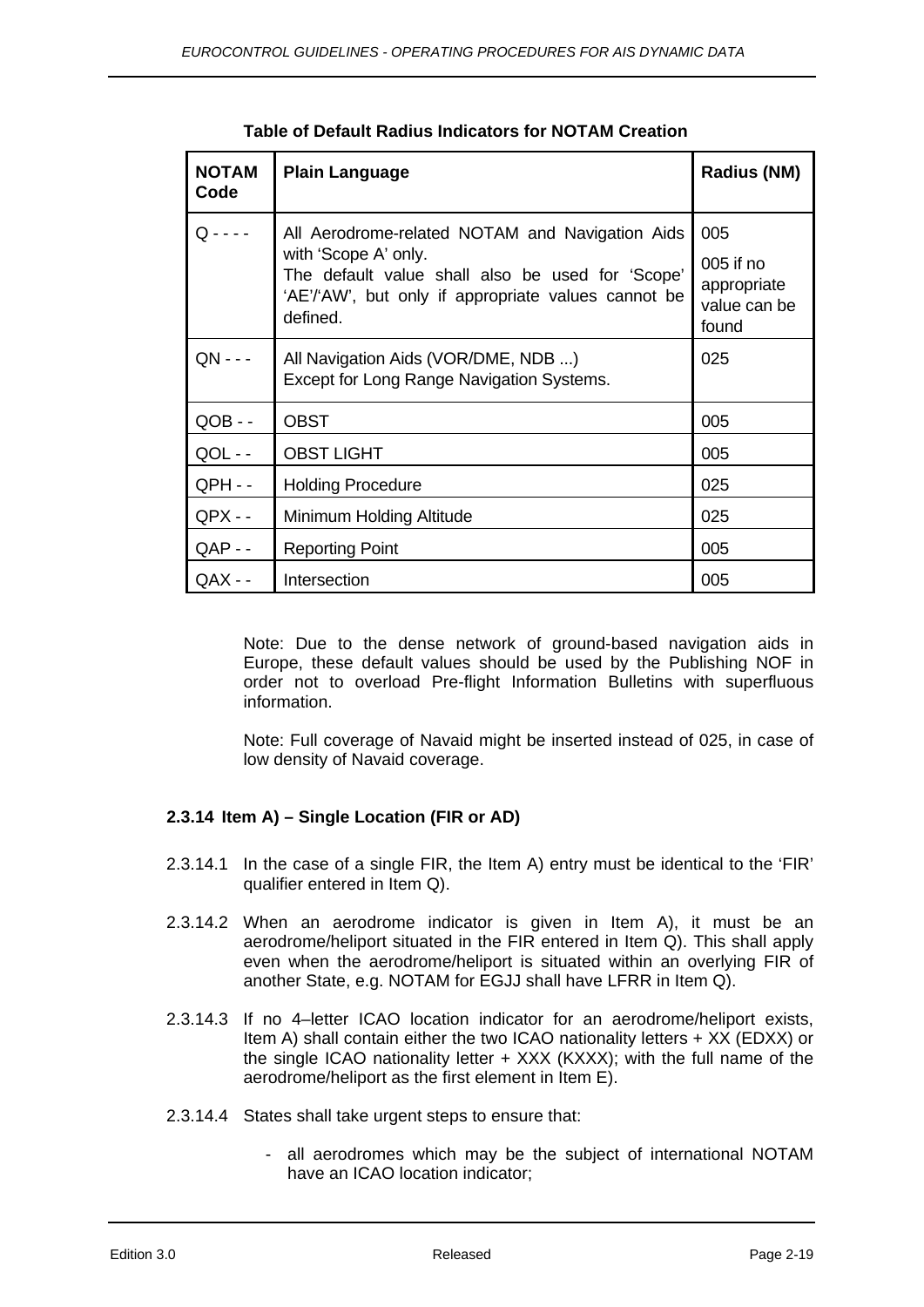- <span id="page-35-0"></span>- the same location indicator is not used for an aerodrome and an FIR;
- all NOTAM published with XX in Item A shall be cancelled (NOTAMC) and published as NOTAMN as soon as possible after the new location indicator has been published and reached its effective date.
- Examples: A) EBBU (ICAO location indicator for a single FIR)
	- A) LFPO (ICAO location indicator for an Aerodrome)
	- A) EDXX
	- E) SACHSENRING-HOHENSTEIN-ERNSTTAL

<text to be continued in new line>

#### **2.3.15 Item A) – Multi-Location (FIR or AD)**

- 2.3.15.1 If more than one AD is involved, separate NOTAM shall be issued.
- 2.3.15.2 If more than one FIR is concerned:

(a) all FIR location indicators affected by the information shall be entered in Item A), each separated by a space;

(b) the number of FIR in Item A) is restricted to 7 by the current ICAO NOTAM format (length of an AFTN line). If more than 7 FIR are affected, the Publishing NOF or responsible non-governmental agency (paragraph [2.3.5](#page-23-2) refers) may use a unique and unambiguous ICAO location indicator that serves the purpose of publication of NOTAM information related to more than 7 FIRs. If no such unique ICAO location indicator exists, additional NOTAM shall be published as required.

Example: UUUU is the ICAO location indicator for the Moscow AFTN COM Centre. This indicator is also used to represent all FIRs in the Commonwealth of Independent States included in the AIP of the Russian Federation. This unique location indicator can be used by the Moscow NOF to publish information that relates to all FIR, such as NOTAM Checklists.

In such cases both Item A) and Item Q) could read 'UUUU'

(c) in the case of multiple FIR in Item A), the FIR qualifier of the Item Q) contains the ICAO nationality letter(s) + XX (or XXX). For 'supra-national' information, i.e. more than 1 FIR belonging to several countries, the ICAO nationality letter of the Publishing NOF (followed by XX or XXX) must be entered as the 'FIR' qualifier in Item Q).

Example 1: Multiple FIRs in one country: Item A) LFFF LFBB LFRR Item Q) LFXX

Example 2: Multiple FIRs in different countries: Item A) EDGG EBBU LFFF

Item Q) EDXX *(if the NOTAM is originated by the German NOF)*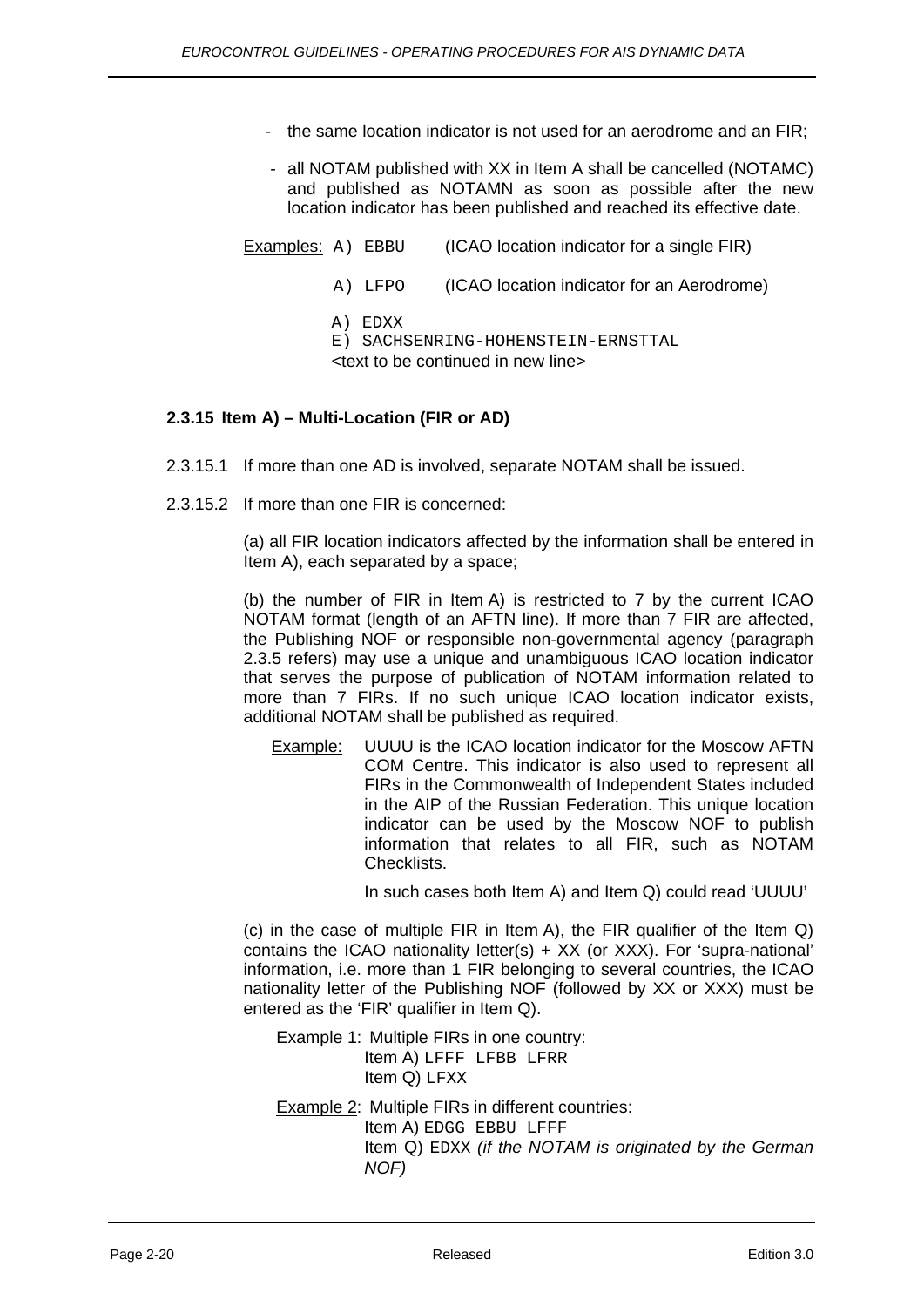**Example 3: Multiple FIRs in different countries issued by a non**governmental agency: Item A) EGTT EHAA EKDK Item Q) EUXX (*if the NOTAM is originated by a supranational European Agency)*

- 2.3.15.3 If referring to a navigation aid serving more than one AD or to a navigation warning affecting several AD, issue separate NOTAM for each AD.
- 2.3.15.4 NOTAM 'Scope' for navigation aid or navigation warning affecting more than one AD and ENR shall be 'AE' or 'AW' respectively for one AD and 'A' for the others (Refer to para [2.3.9.2](#page-27-0) for details).
- 2.3.15.5 If referring to GNSS, insert the appropriate ICAO location indicator allocated for a GNSS element (system) or the common location indicator allocated for all elements of GNSS (except GBAS). If the outage of a GNSS element is of operational consequences, the operational limitations shall be published as well. The GNSS element and its consequence may be published in one NOTAM.

#### Example 1:

- Q) EDMM/QPILT/IV/NBO/A/000/999/4930N01105E005
- A) EDDN B) 0811211551 C) 0811211556
- E) GPS APPROACH AND DEPARTURE PROCEDURES LIMITED

#### Example 2:

- Q) KNMH/QGWXX/IV/NBO/E/000/999/3910N07640W999
- A) KNMH B) 0812191519 C) 0812221519EST
- E) GLOBAL POSITIONING SYSTEM PSEUDO RANDOM NOISE 9 U/S

#### Example 3:

- Q) EDWW/QPIXX/I/NBO/A/000/999/5303N00847E005
- A) EDDW B) 0807130511 C) 0807141200
- E) GPS LDG SYSTEM (GLS) RWY 09/27 U/S

#### Example 4:

- Q) KXXX/QGWLT/IV/NBO/E/000/400/3339N07522W447
- A) KZBW KZNY KZMA KZJX B) 0807210100 C) 0807290300
- D) 0100-0300 E) GPS UNRELIABLE AND MAY BE UNAVAILABLE WITHIN A 447NM RADIUS OF 333900N 752200W AT FL400, DECREASING IN AREA WITH DECREASE IN ALTITUDE TO 402NM RADIUS AT FL250, 340NM RADIUS AT 10000FT AMSL AND 301NM RADIUS AT 4000FT AGL.
- F) SFC G) FL400

 Note: In the case of GNSS, the location indicator KNMH is being used by USA NOF to notify a GNSS element outage.

#### **2.3.16 Item B) – Start of Activity**

2.3.16.1 Ten-figure date-time group giving year, month, day, hour and minutes at which the NOTAM comes in force.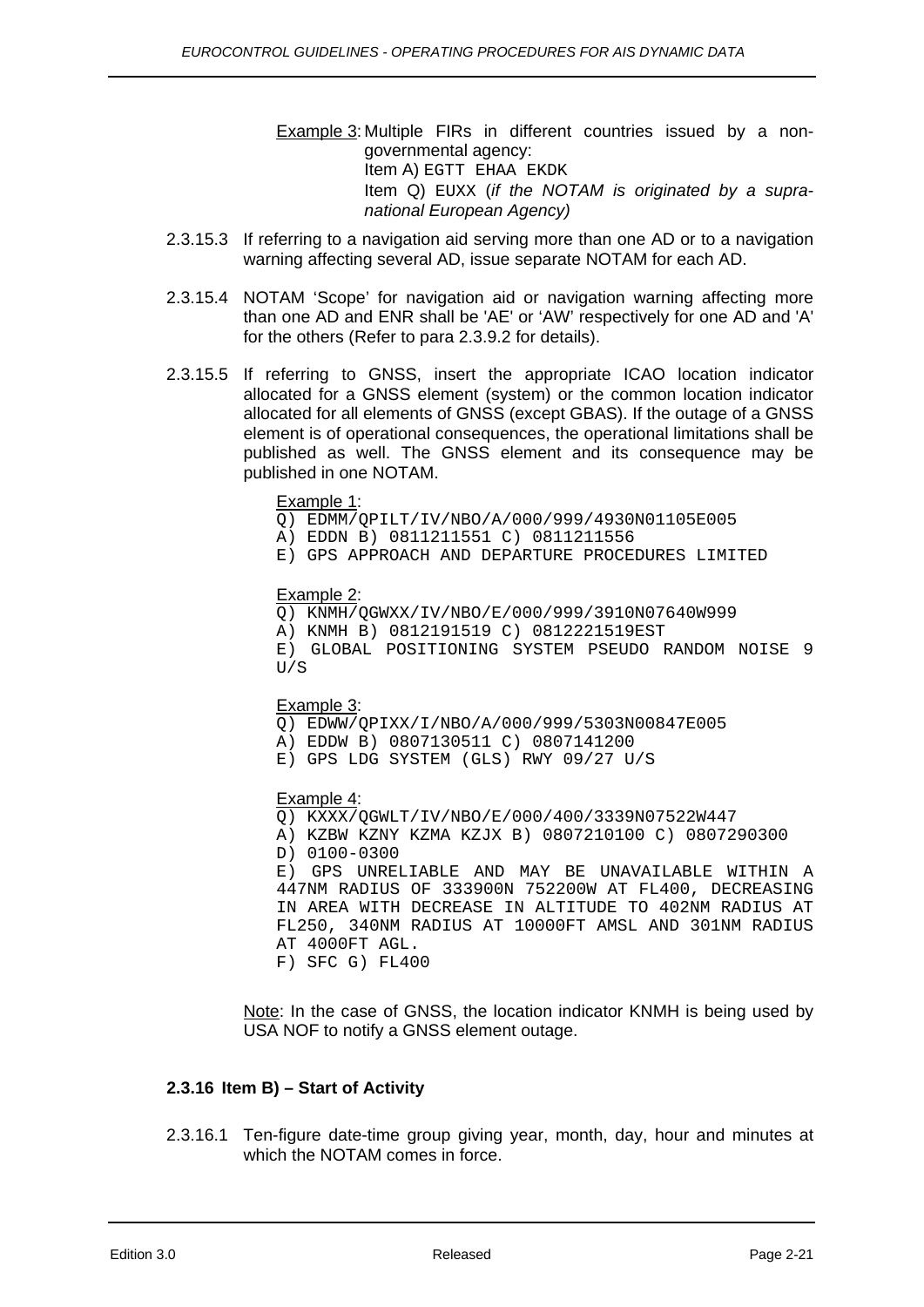Example: B) 0807011200 (1st of July 2008, 12:00 UTC)

- 2.3.16.2 Insertion of 'WIE' or 'WEF' is not permitted.
- 2.3.16.3 The start of a UTC day shall be indicated by '0000' (i.e. do not use '0001').
- 2.3.16.4 A NOTAM is 'valid' from the moment it is published, whereas it only becomes 'in force' at the date-time group specified in Item B).
- 2.3.16.5 The Item B) date/time group should be equal to or later than the actual date/time of creation of the NOTAM.
- 2.3.16.6 However, for NOTAMR and NOTAMC, the Item B) time shall correspond to the actual date/time of creation of that NOTAMR or NOTAMC. No future coming in force is permitted (paragraph [2.4.1.5](#page-56-0) refers).

 Note: The date/time of creation may precede the date/time of transmission by a few minutes, due to the time required for the full completion and review of the NOTAM data.

2.3.16.7 Refer to paragraph [2.3.18.19](#page-40-0) for NOTAM advising changes to previously published operating or activity hours.

## **2.3.17 Item C) – End of Validity**

2.3.17.1 For NOTAM of a known duration of validity, a ten-figure date-time group giving year, month, day, hour and minute at which the NOTAM ceases to be in force and becomes invalid. This date and time shall be later than that given in Item B).

Example: C) 0807022030

- 2.3.17.2 The end of a UTC day shall be indicated by '2359' (i.e. do not use '2400').
- 2.3.17.3 For NOTAM of uncertain duration of validity, the date-time group shall be followed by 'EST' (estimate).

Example: C) 0807031230EST

- 2.3.17.4 Insertion of 'UFN' or 'APRX DUR' are not permitted.
- 2.3.17.5 For NOTAM containing information of permanent validity that will be incorporated in the AIP, the abbreviation 'PERM' is used instead of a datetime group.

Example: C) PERM

- 2.3.17.6 Item C) shall not be included in a NOTAMC.
- 2.3.17.7 Refer to paragraph [2.3.18.19](#page-40-0) for NOTAM advising changes to previously published operating or activity hours.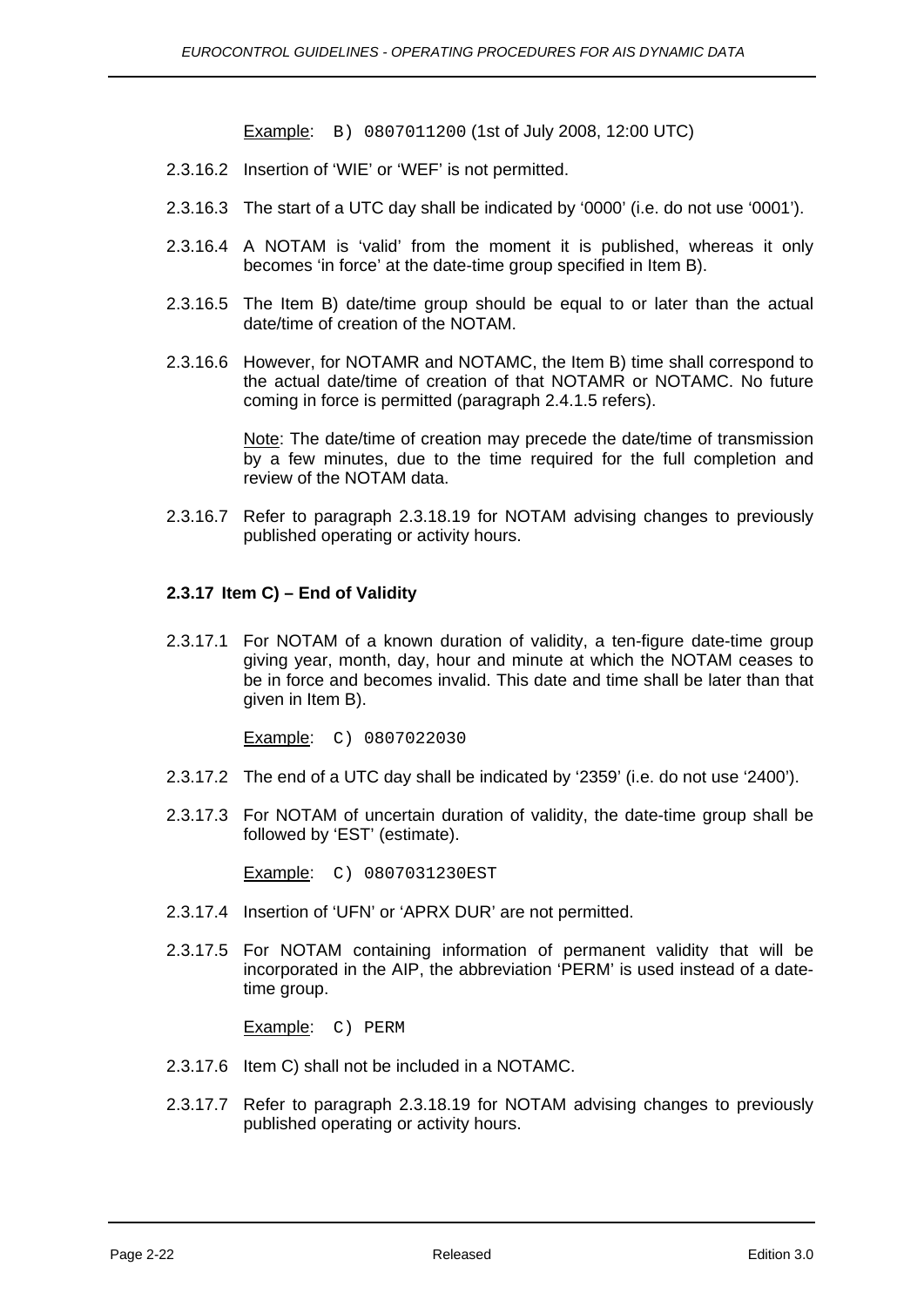## **2.3.18 Item D) – Day/Time Schedule – General Rules**

- 2.3.18.1 This Item needs to be inserted only when the information contained in a NOTAM is relevant for users only at certain periods within the overall 'in force' period, i.e. between the dates and times given in Items B) and C). In these cases, Item D) will detail the actual periods of activation with the exception referred to in para [2.3.18.19](#page-40-0).
- 2.3.18.2 The start of the first activity in Item D) shall always correspond to the Item B) date and time. This period shall always appear as the first entry in Item D) – see para [2.3.21](#page-43-0) Examples.
- 2.3.18.3 If the NOTAM is issued during an activity period that is defined by days of the week and that will be repeated, then the first day given in Item D) may not equate literally to the date in Item B).

Example: If  $D$ ) = MON-FRI, the date in B) may be a WED (i.e. the first activity period starts on the WED and ends on the FRI, and subsequent periods run from MON to FRI).

- 2.3.18.4 The end of the latest activity period notified in Item D) shall always correspond to the end of the validity of the NOTAM given in Item C). Note that this period may not always be listed as the final entry in Item  $D$ ) – see paragraph [2.3.21](#page-43-0) Examples.
- 2.3.18.5 Syntaxes or rules referring to a date also apply to days of the week.
- 2.3.18.6 The following diagram illustrates the relationship between the time-related expressions used in the OPADD:

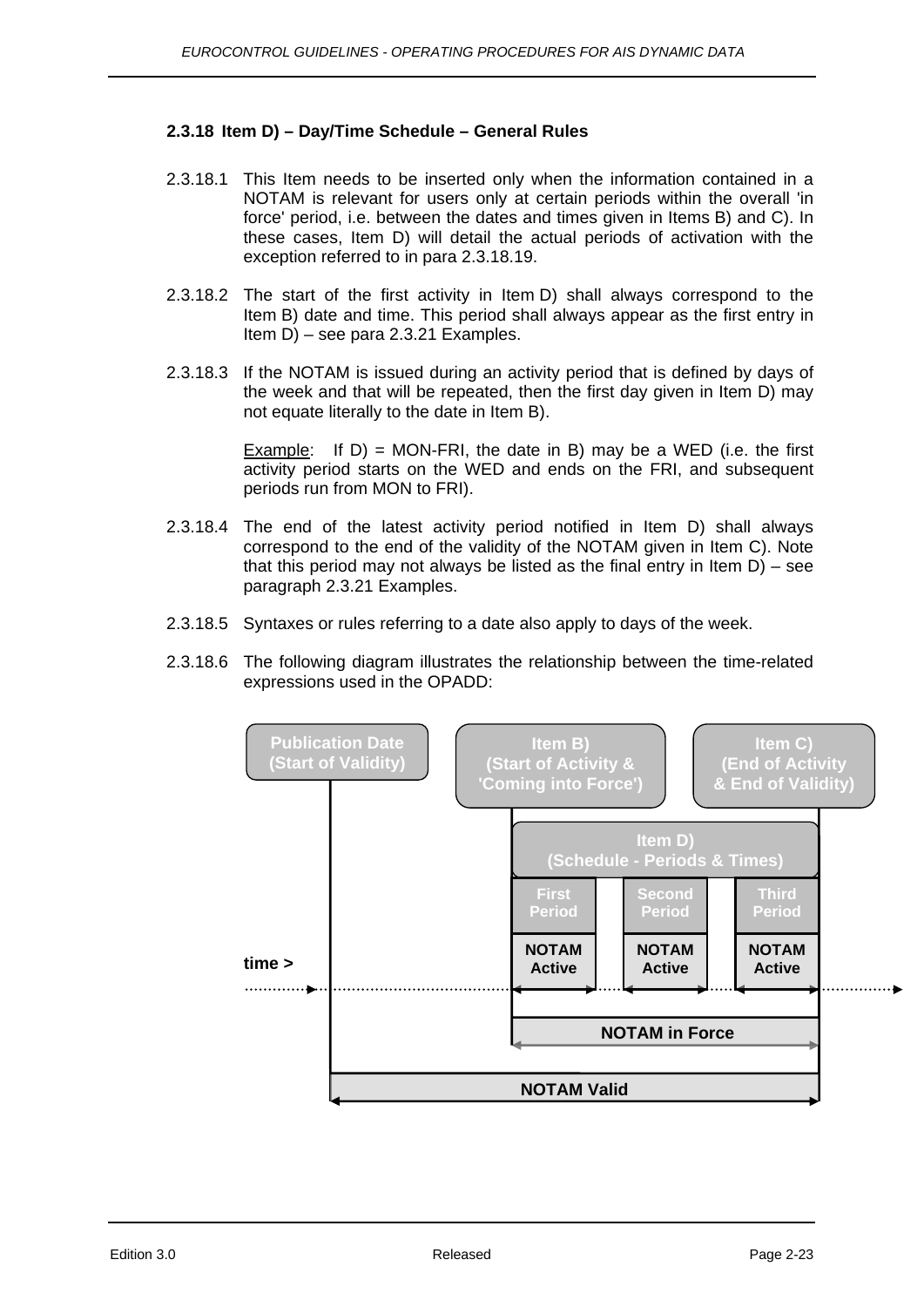- 2.3.18.7 Automated processing (and to a certain extent manual processing) thus allows exclusion of a NOTAM from PIB whenever it is inactive between the dates and times given in Items B) and C).
- 2.3.18.8 Item D) shall be structured according to the following rules. These provide clear and unambiguous standard expressions allowing automated processing for Pre-flight Information Bulletin production, while maintaining a good and clear readability in manual environments.
- 2.3.18.9 A time indication shall be inserted for each period of activity. When the activity covers a full day, H24 shall be inserted after the date(s).
- 2.3.18.10 A date shall appear only once (refer to para [2.3.21](#page-43-0) Example 16).
- 2.3.18.11 When the activity covers more than 24 hours, the following syntax is recommended: (start date) (start time)-(end date) (end time)
- 2.3.18.12 When the activity covers less than 24 hours on particular days, the following syntax is recommended: (date) (start time)-(end time)
- 2.3.18.13 When the activity is a succession of identical periods of less than 24 hours on consecutive days, the following syntax is recommended:

(start date)-(end date) (start time)-(end time)

- 2.3.18.14 When entering a succession of activities that span midnight UTC, the following syntaxes are recommended:
	- a) (start date) (start time)–2359 (end date) 0000-(end time)
	- b) (start date) (start time)-(end time)

 Note that the end date is omitted from Item D) but that it will appear in Item C).

Example 1: a period 05 2200-0500 would mean from the  $5<sup>th</sup>$  at 2200 until the  $6<sup>th</sup>$  at 0500 (i.e. B) 0805052200 C) 0805060500).

 Example 2: a period WED 2200-0500 would mean from WED at 2200 until THU at 0500.

2.3.18.15 When the activity spans midnight UTC on successive days, the following syntaxes are recommended:

> a) (start date first period) (start time)–2359, (start date next period(s))-(end date next period(s) 0000-(end time) (start time)-2359, (start date last period) 0000-(end time)

b) (start date)-(start date of last period) (start time)-(end time)

 Note that the period end dates are omitted from Item D) but that the last one will appear in Item C).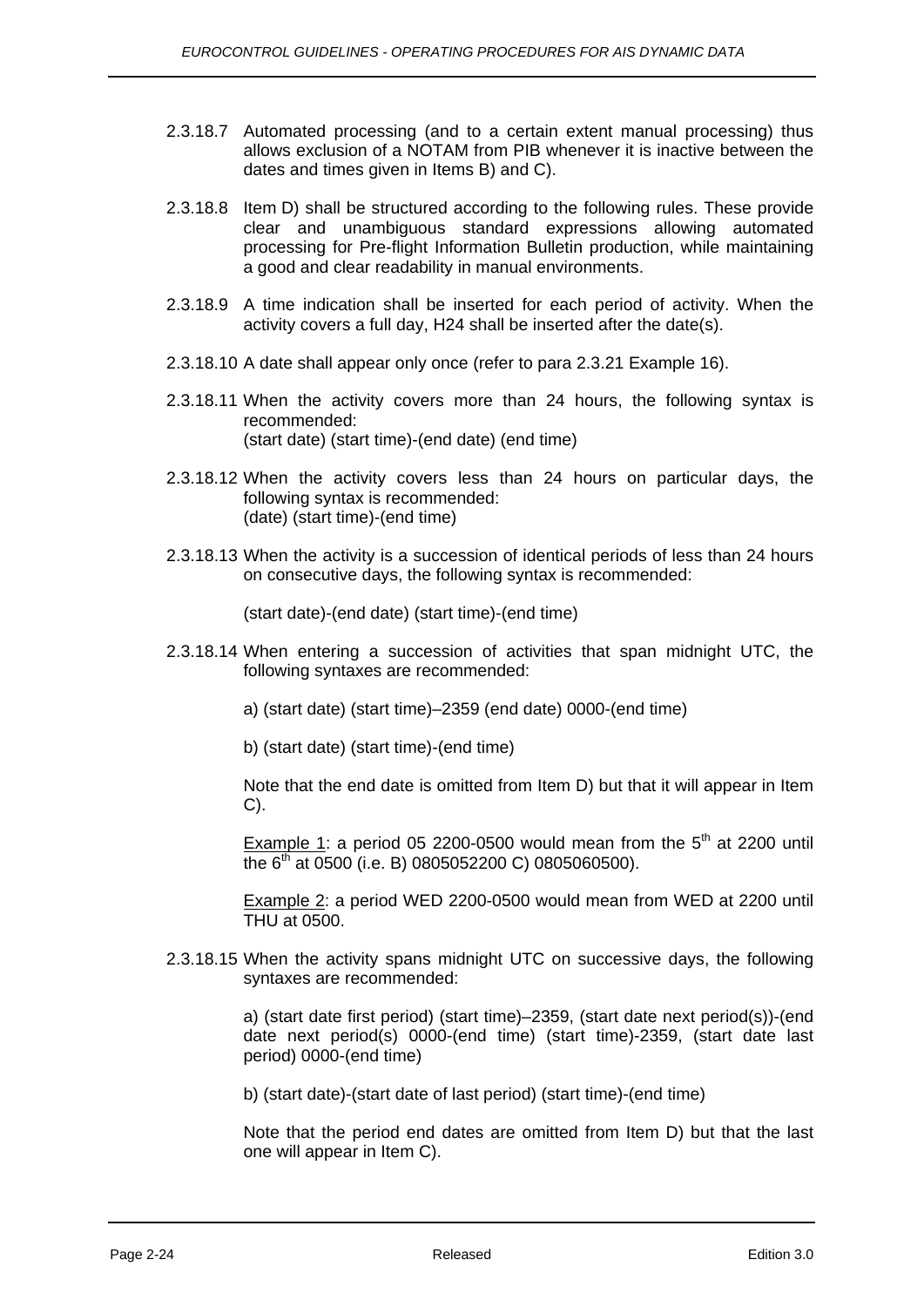Example 1: a period 05-07 2200-0500 would mean from the  $5<sup>th</sup>$  at 2200 until the  $6<sup>th</sup>$  at 0500 and from the  $6<sup>th</sup>$  at 2200 until the  $7<sup>th</sup>$  at 0500 and from the  $7<sup>th</sup>$  at 2200 until the  $8<sup>th</sup>$  at 0500 (i.e. B) 0805052200 C) 0805080500).

 Example 2: a period WED-FRI 2200-0500 would mean from WED at 2200 until THU at 0500 and from THU at 2200 until FRI at 0500 and from FRI at 2200 until SAT at 0500.

- 2.3.18.16 If all periods of activity start in the same month, it is not necessary to include the name of the month in Item D) – see para [2.3.21](#page-43-0) Example 6.
- 2.3.18.17 Item D) shall not exceed 200 characters. If it exceeds 200 characters, additional NOTAM shall be issued.
- 2.3.18.18 The maximum time period between 2 consecutive activity periods shall not exceed 7 days. If the time gap between consecutive activity periods is 8 days or more, additional NOTAM shall be issued.
- <span id="page-40-0"></span>2.3.18.19 When a NOTAM is issued to notify a change to previously published operating or activity hours, the time range indicated by Items B) and C) shall, if necessary, combine the new and previous periods to encompass the widest time period. The new schedule shall be presented in Item E) and not in Item D).

Example 1: Operating hours of ATC are changed from **1000**-**2000** to 1200- 1900:

- B) YYMMDD**1000**
- C) YYMMDD**2000**
- E) OPERATION HOURS OF ATC CHANGED TO 1200-1900

Example 2: Operating hours of ATC are changed from **1000**-1800 to 1200- **1900**:

- B) YYMMDD**1000**
- C) YYMMDD**1900**
- E) OPERATION HOURS OF ATC CHANGED TO 1200-1900

Example 3: Operating hours of ATC are changed from 1000-1800 to **0800**- **1900**:

- B) YYMMDD**0800**
- C) YYMMDD**1900**
- E) OPERATION HOURS OF ATC CHANGED TO 0800-1900

### **2.3.19 Item D) – Day/Time Schedule – Abbreviations and Symbols Used**

- 2.3.19.1 Standardised abbreviations and punctuation shall be used in Item D) as described in the following paragraphs.
- 2.3.19.2 Abbreviations for Dates and Times:
	- Year: The year shall not be inserted in Item D), as it is stated in Items B) and C).
		- When the planned time schedule goes from one year into another, the displayed data shall remain in chronological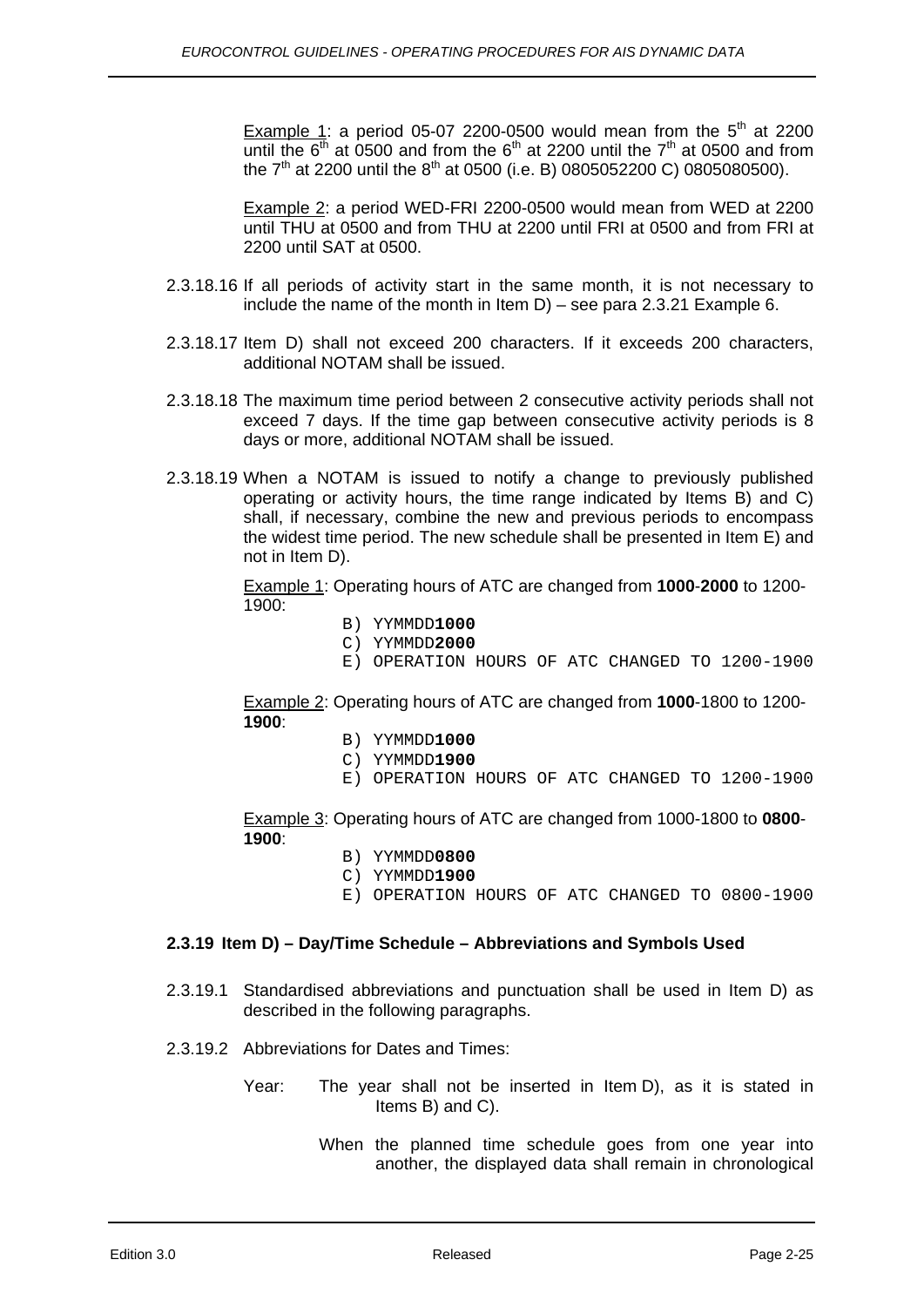order; i.e. December of this year shall precede January of next year.

- Months: JAN FEB MAR APR MAY JUN JUL AUG SEP OCT NOV DEC
- Dates: 01 02 03 .... 29 30 31
- Days: MON TUE WED THU FRI SAT SUN
- Times: Written as 4 digits (e.g.: 1030)
- 2.3.19.3 Abbreviations for Time Periods and associated text:
	- 'EXC' for designating a full day or a series of full days when the NOTAM is NOT active.
	- 'DAILY' is optional for a 'daily' schedule, the expression 'nightly' shall not be used.
	- 'EVERY' for a schedule on fixed days.
	- 'HJ' for the period from Sunrise (SR) till Sunset (SS).
	- 'HN' for the period from Sunset (SS) till Sunrise (SR).
	- 'H24' for the whole day/dates concerned. Not to be used as a single entry.
	- 'SR' and/or 'SS' if appropriate to indicate Sunrise or Sunset.
	- 'AND' if used, shall be included in front of the last date or the last group or time period specified in Item D).
- 2.3.19.4 Punctuation:
	- ',' (comma) for separation of the schedule elements:

- groups of dates or days to which the same time periods apply;

- groups of time periods that all apply to the preceding and qualifying dates or days

 (refer to para [2.3.19.5](#page-42-0) for the recommended syntax and para [2.3.21.1](#page-43-1) for clarification)

The use of the comma for enumeration is not allowed.

- ' ' (hyphen) means 'TO' or 'FROM-TO'
- ' ' (blank) is read as 'AND'. If appropriate, the last date or time period shall be preceded by the word 'AND' instead of a blank.
- '/' (oblique) shall not be used in Item D).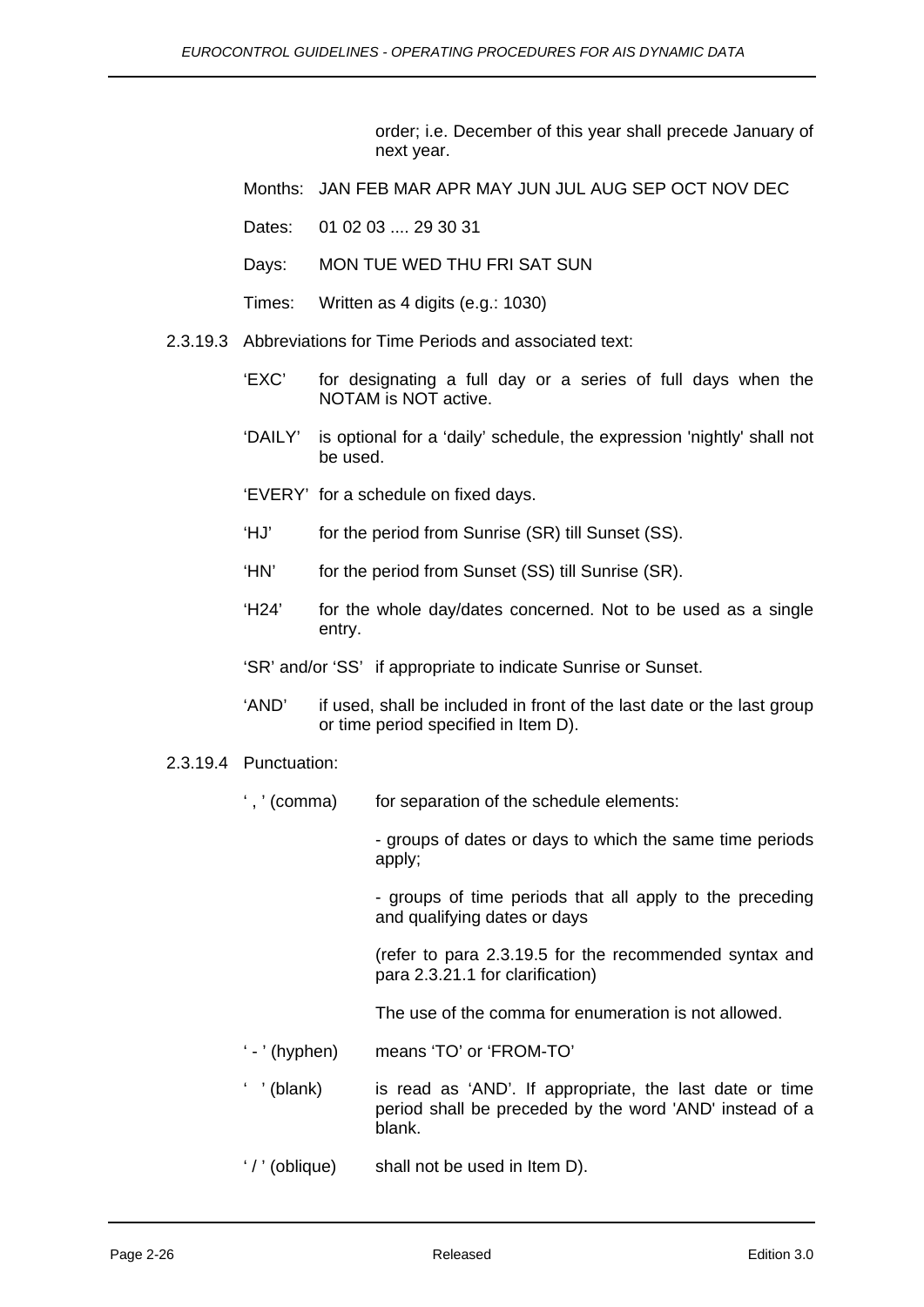<span id="page-42-0"></span>2.3.19.5 The use of the commas in Item D) is recommended as it helps both human and system readability. If used, a comma shall be placed, always and only, after a time schedule and only if the latter is immediately followed by a date. The last possible comma may be substituted by the word 'and'.

> The following syntaxes are recommended. They are followed by examples (where dates could be presented as days of the week, two examples are given):

a) Separation of groups of dates to which the same time periods apply:

 (start date) (start time)-(end date) (end time)**,** (start date) (start time)-(end date) (end time)

Example: D) 04 1000-06 1200, 08 1200-10 0700

(date) (date) (start time)-(end time)**,** (date) (date) (start time)-(end time)

Example: D) 12 14 15 0900-1300, 17 18 21 0800-2000

Example: D) MON WED THU 0900-1300, TUE FRI SAT 0900-2000

 (start date)-(end date) (start time)-(end time)**,** (start date)-(end date) (start time)-(end time)

Example: D) 13-18 0700-1000, 21-28 0800-1000

b) Separation of groups of time periods that all apply to the preceding and qualifying dates:

> (date) (start time)-(end time) (start time)-(end time)**,** (date) (start time)-(end time) (start time)-(end time)

> Example: D) 11 1000-1130 1230-1800, 14 0700-0800 1030- 1145

> Example: D) MON 0900-1300 1400-1430, TUE 0900-1000 1245- 1400

> (start date)-(end date) (start time)-(end time) (start time)-(end time)**,** (date) (start time)-(end time) (start time)-(end time)

> Example: D) 23-26 1000-1130 1230-1800, 27 0730-0800 1200- 1300

> Example: D) MON-FRI 0800-1100 1230-1300, SAT 1000-1100 1230-1300

> (date) (date) (date) (start time)-(end time) (start time)-(end time)**,** (date) (date) (start time)-(end time) (start time)-(end time)

> Example: D) 04 09 13 0900-1300 1400-1430, 07 10 14 16 0700-0800 1030-1145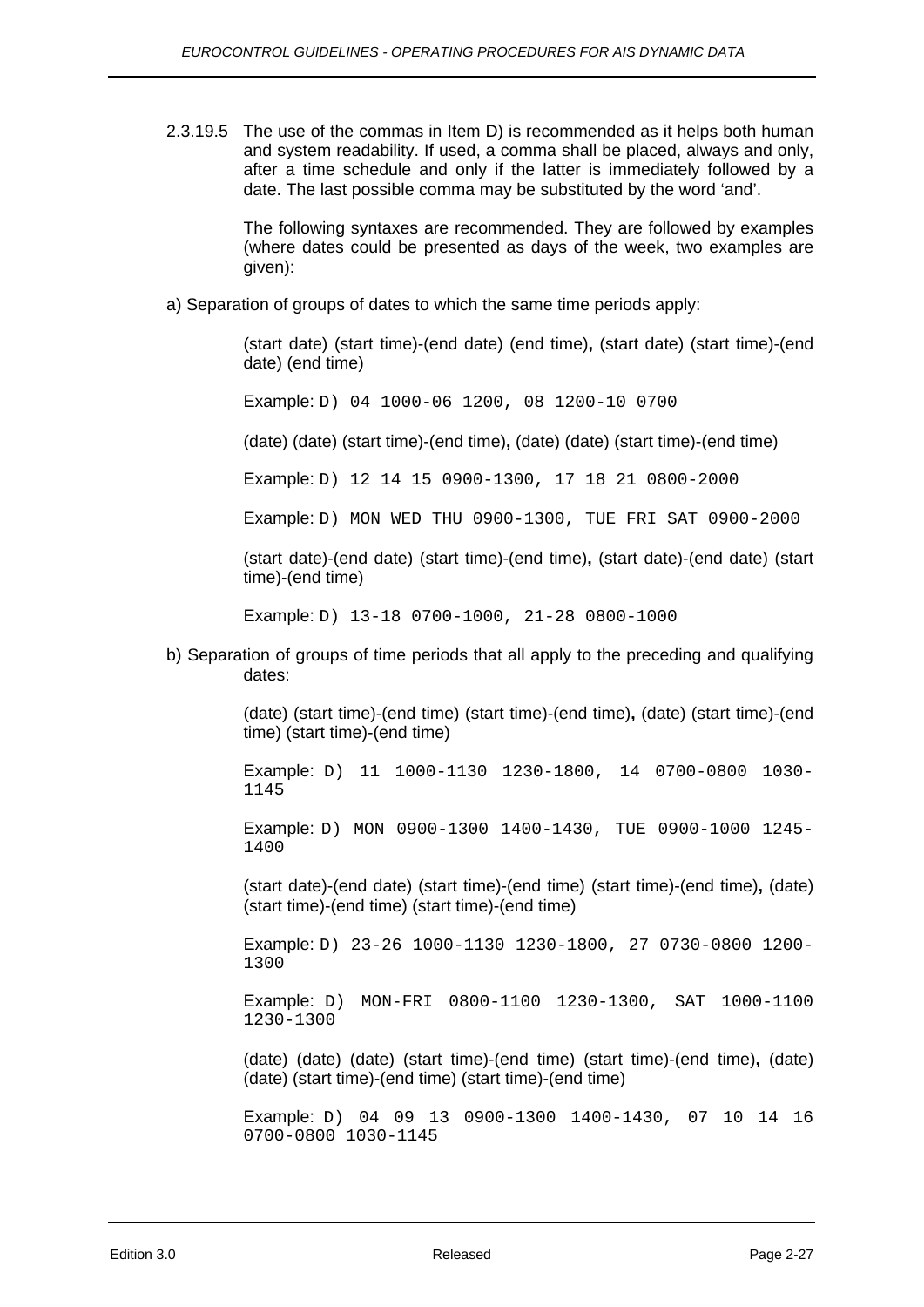Example: D) MON TUE FRI 0900-1300 1400-1430, WED THU SUN 1000-1100 1230-1300

c) Combinations regarding separation of several different types of activities:

 (start date) (start time)-(end date) (end time)**,** (date) (date) (date) (start time)-(end time) (start time)-(end time)**,** (start date)-(end date) (start time)- (end time)

 Example: D) 06 0500-09 2000, 11 14 18 0930-1100 1600- 2300, 22-25 0300-0430

 Example: D) 13 0800-14 1100, WED FRI 1000-1130 1230-1800, SAT-SUN 1000-1100.

### **2.3.20 Item D) – Day/Time Schedule – Special Cases**

2.3.20.1 Sunrise (SR) and Sunset (SS): If the active time of a NOTAM corresponds to sunrise or sunset, the actual times of sunrise on the first day of validity and of sunset on the last day of validity should be inserted in Items B) and C) respectively.

> Examples: B) 0805150446 C) 0805201633 D) HJ B) 0805151920 C) 0805200437 D) SS-SR

2.3.20.2 Twilight Periods: The keywords for expressing the beginning and end of twilight periods, are 'SR MINUS\*\*' and 'SS PLUS\*\*' (\*\* = number of minutes up to a maximum of 99). Note that there shall be a blank space after 'SR' and 'SS' and that the number of minutes shall be inserted immediately after 'MINUS' or 'PLUS'.

#### Example:

B) 0805110413 C) 0805211701 D) SR MINUS30-SS PLUS30

- 2.3.20.3 Processing of SR and SS Formats: Due to the daily variation of SR and SS times, it may not be possible to automatically interpret the special formats as actual times for PIB output. If this is the case, the NOTAM will be displayed in the PIB for the whole day concerned.
- 2.3.20.4 Legal or Public Holidays: The dates must be stated explicitly due to differences existing between States.
- 2.3.20.5 Long or Complicated Schedules: These should not be given in a structured Item D). Such schedules should be 'split' and separate NOTAM should be issued.

### <span id="page-43-0"></span>**2.3.21 Item D) – Day/Time Schedule – Examples**

<span id="page-43-1"></span>2.3.21.1 The following examples pre-suppose a correct calendar and the application of the rule that the start of the first activity in Item D) coincides with the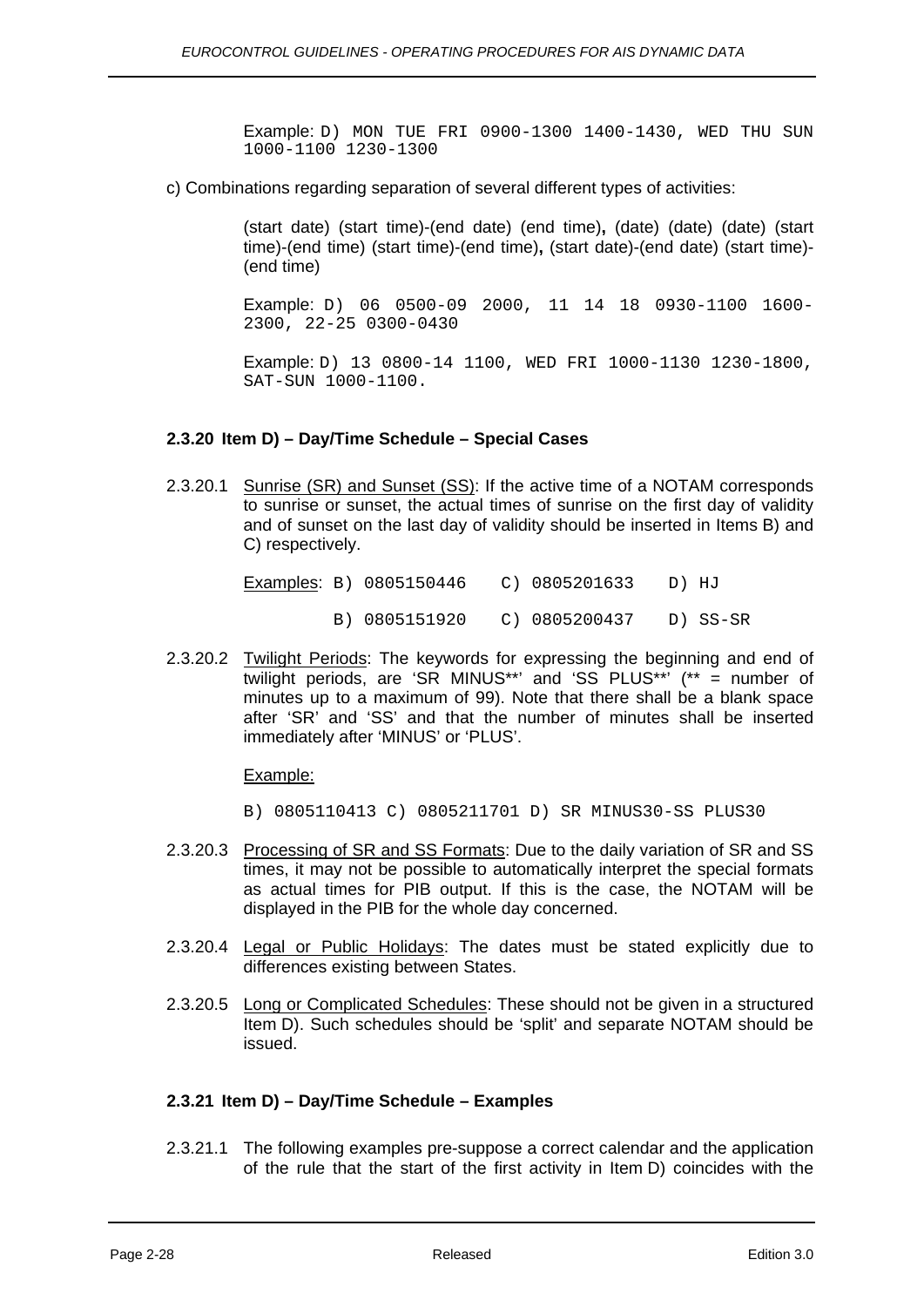Item B) date and time, and the end of the last activity with that in Item C). Therefore, Items B) and C) (i.e. the defined time periods) are not shown in the examples unless required for clarification.

- Example 1: Repetitive event active every day:
	- D) 0700-1000
		- or
		- D) DAILY 0700-1000
- **Example 2:** Repetitive event active on a certain weekday:
	- B) 0803030000 C) 0803312359 D) EVERY MON H24
- Example 3: Activity only on specific days within the period:

B) 0802070000 C) 0802112359 D) 07 09 AND 11 H24

Example 4: Various day-periods explained by FROM-TO:

D) 07-11 AND 16-18 H24

Example 5: Combination of day-periods and time-periods:

D) FEB 08-28 2000-2200 AND MAR 01-05 1800- 2200

- D) FEB 08-28 DAILY 2000-2200 AND MAR 01-05
- DAILY 1800-2200
- D) WED SAT 1000-1400 AND SUN-TUE 1500-1800

D) FEB 08 10 12 1000-1600 1800-2000, 13-28 1200-1900, MAR 01-05 1000-1300 AND 1500-1700

Example 6: Combination of whole day-periods (H24) with part dayperiods:

> Activity H24 on WED and FRI, and from 0600 to 1700 on SUN:

- B) 0802100600 C) 0802292359
- D) SUN 0600-1700, WED AND FRI H24
- or
- D) 13 20 0600-1700, 16 18 23 AND 25 H24

### Example 7: Day-period and time-period with specific exceptions:

- B) 0802020700 C) 0803161800
- D) SAT-SUN 0700-1800 EXC FEB 17 AND MAR 09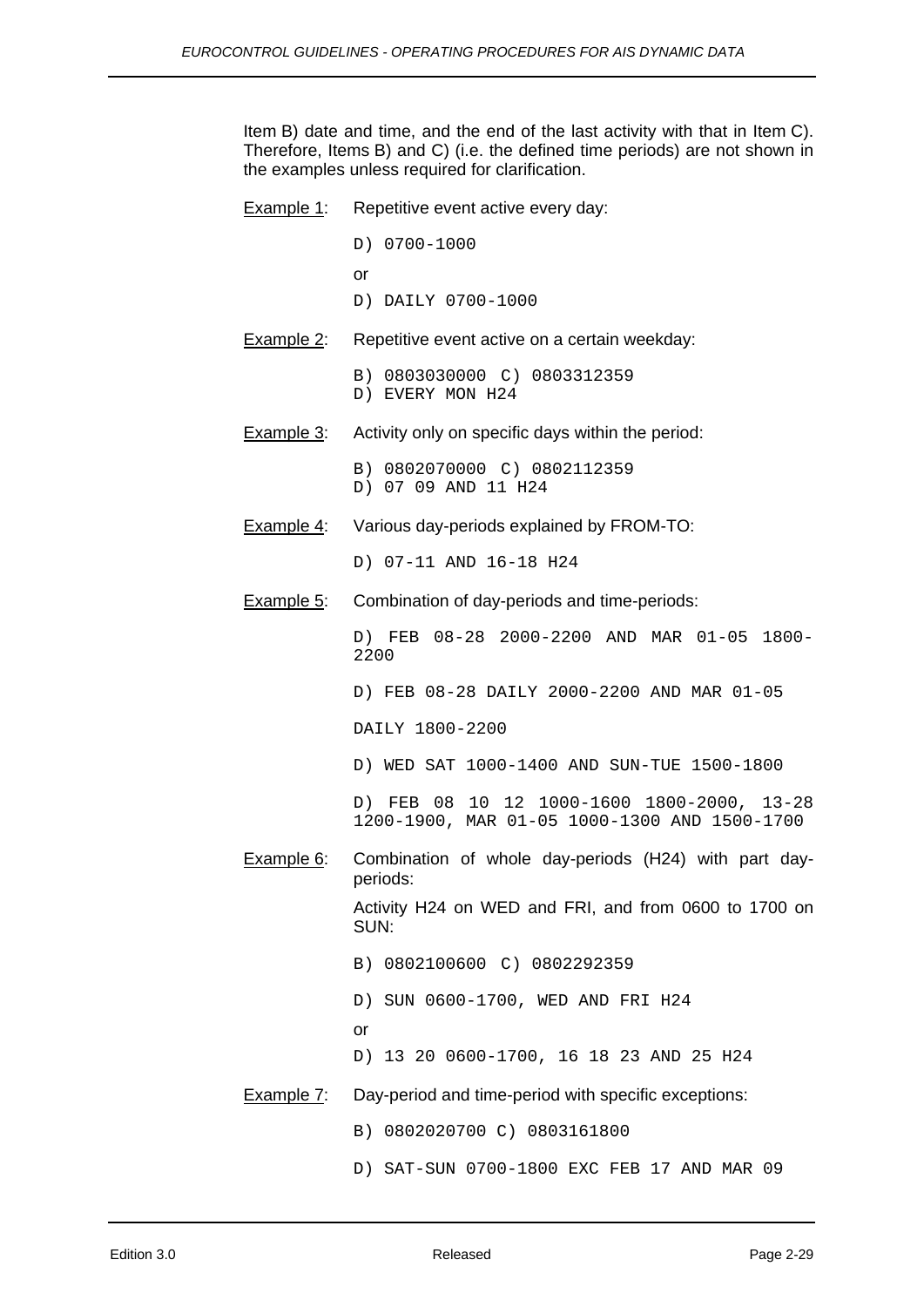or, for where alternative times apply on the excepted date: 1<sup>st</sup> NOTAM B) 0802010300 C) 0802281200 D) MON-FRI 0300-1200 EXC FEB 15 2<sup>nd</sup> NOTAM B) 0802151400 C) 0802151600 Exceptions with periods spanning midnight: B) 0802041800 C) 0803150700 D) MON 1800-2359, TUE-FRI 0000-0700 1800- 2359, SAT 0000-0700 or D) MON-FRI 1800-0700 *Instead of: D) 1800-0700 EXC SAT SUN* **Example 8:** Activity from WED 1900 to FRI 0600, during 2 consecutive weeks. B) 0806041900 C) 0806130600 D) WED 1900-FRI 0600 or D) 04 1900-06 0600 AND 11 1900-13 0600 **Example 9:** The activity takes place every day between 2300 and 0500. The periods start on April 30 at 2300 and ends on May 05 at 0500: B) 0804302300 C) 0805050500 D) APR 30 2300-2359, MAY 01-04 0000-0500 2300-2359, 05 0000-0500 or D) DAILY 2300-0500 or D) 2300-0500 *Instead of: D) APR 30-MAY 04 2300-0500*  Example 10: First period of activity starts on May 06 at 2300 and ends on

May 07 at 0500 and a series of subsequent 2300-0500 periods start on May 10 at 2300 and ends on May 15 at 0500: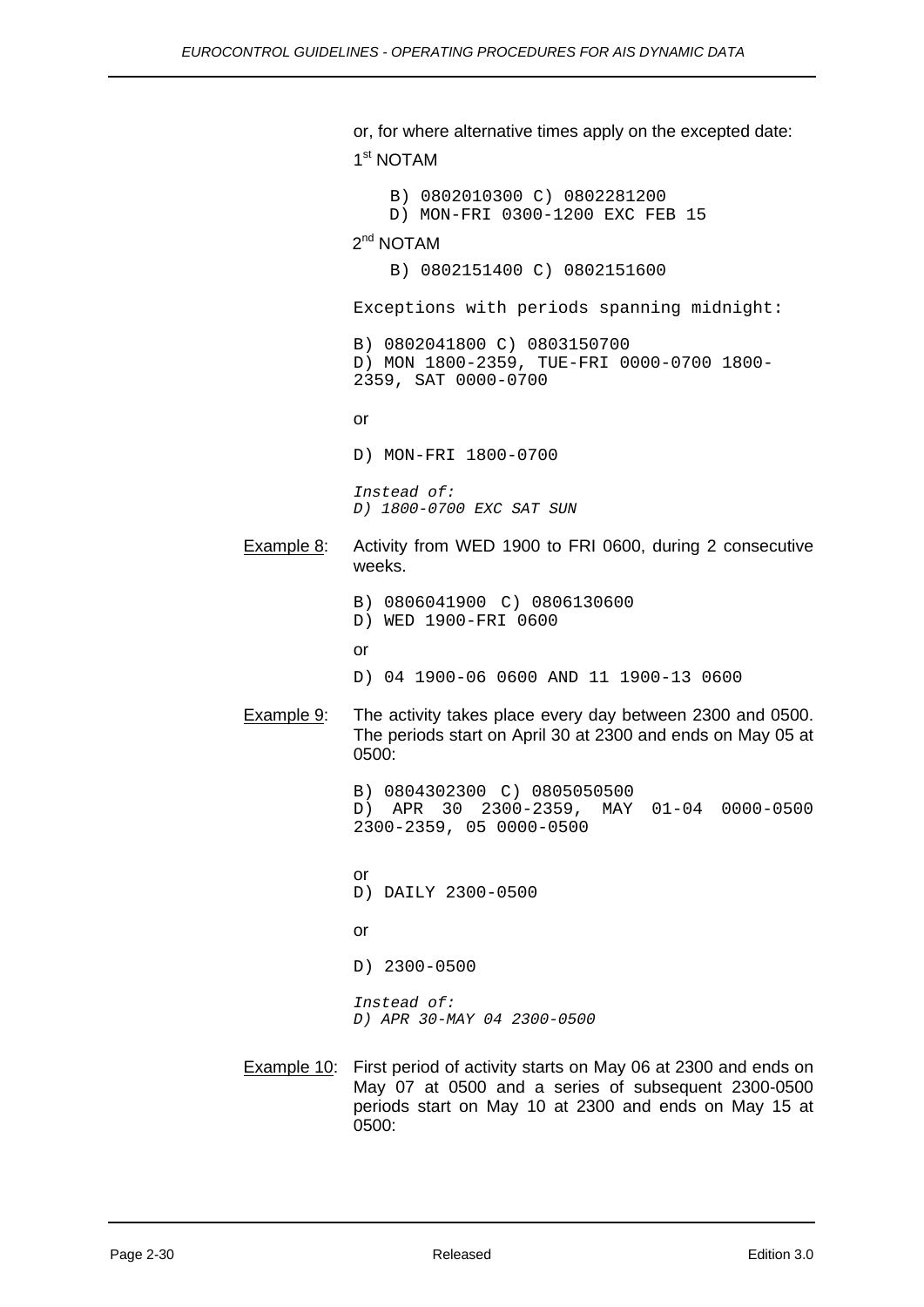B) 0805062300 C) 0805150500 D) 06 2300-2359, 07 0000-0500, 10 2300-2359, 11-14 0000-0500 2300-2359, 15 0000-0500 or D) 06 AND 10-14 2300-0500 A series of 2300-0500 periods starts on May 06 at 2300 and ends on May 10 at 0500 and the final period starts on May 10 at 2200 and ends on May 11 at 0600: B) 0805062300 C) 0805110600 D) 06 2300-2359, 07-09 0000-0500 2300-2359, 10 0000-0500 2200-2359, 11 0000-0600 or D) 06-09 2300-0500 AND 10 2200-0600 Example 11: If the more descriptive schedule is used, the periods of activity may have to be split into several NOTAM: B) 0805062300 C) 0805101300 D) 06-09 2300-1300 *or*  D) 06 2300-2359, 07-09 0000-1300 2300-2359 AND 10 0000-1300 and B) 0809112110 C) 0810310740 D) SEP 11 17-19 22 24 25 OCT 01 02 08-10 15 16 22 23 29 AND 30 2110-0740 or NOTAM 1: D) SEP 11 2110-2359, 12 0000-0740, 17 2110- 2359, 18-19 0000-0740 2110-2359, 20 0000- 0740, 22 2110-2359, 23 0000-0740, 24 2110- 2359 NOTAM 2: SEP 25 0000-0740 2110-2359, 26 0000-0740, OCT 01 2110-2359, 02 0000-0740 2110-2359, 08 2110-2359, 09-10 0000-0740 2110-2359, 11

> NOTAM 3: 15 2110-2359, 16 0000-0740 2110-2359, 17 0000-0740, 22 2110-2359, 23 0000-0740 2110- 2359, 24 0000-0740, 29-30 0000-0740 2110- 2359, 31 0000-0740

0000-0740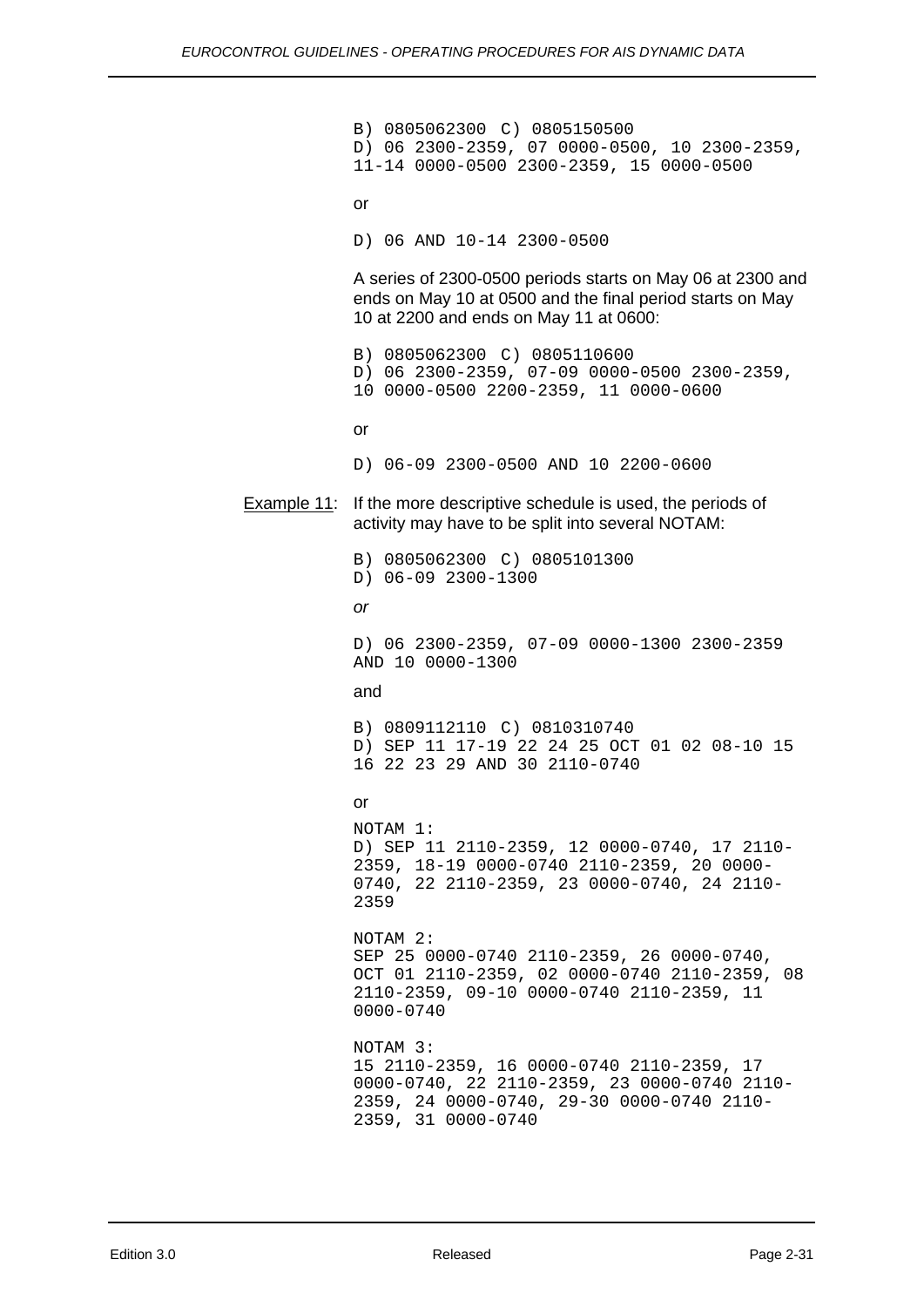*Instead of:*  D) SEP 11 17-19 22 24 25 OCT 01 02 08-10 15 16 22 23 29 30 2110-2359, SEP 12 18-20 23 25 26 OCT 02 03 09-11 16 17 23 24 30 AND 31 0000-0740

Example 12: Description of a schedule omitting the unnecessary abbreviation for the month:

> B) 0805051300 C) 0805271930 D) 05 07 09 1300-1600, 11-23 1330-1500 AND 24-27 1630-1930

*Instead of: D) MAY 05 07 09 1300-1600, MAY 11-23 1330-1500 AND MAY 24-27 1630-1930* 

- Example 13: Activity relative to Sunrise and/or Sunset:
	- D) SR-SS
	- D) SR MINUS30-SS
	- D) SR MINUS30-1500
	- D) 0800-SS
	- D) 0800-SS PLUS30

### **Example 14:** Periods of activity longer than 24 hours:

- B) 0805050300 C) 0805201450
- D) 05 0300-13 1400 AND 15 1800-20 1450

This Item D) indicates two periods of continuous activity: the first starting on the 5th at 0300 and ending on the 13th at 1400; the second from the 15th at 1800 to the 20th at 1450.

Example 15: Given the following Complex/Mixed schedule:

There are several alternative ways of presenting the following information more clearly and effectively by using more than one NOTAM.

B) 0803170700 C) 0804230900

D) MON TUE 0700-1000 1200-1300, WED 0700- 0900, APR 01-04 1800-2000, 08 09 1700-1900, 10 H24, 11 SR MINUS30-SS AND 15 2000-17 0900  $EXC$  MAR 23 30

A preferred method is to divide it into two monthly periods and, to facilitate greater PIB clarity, create a third NOTAM for the period 01-04 April in which activities are not expressed using weekday abbreviations.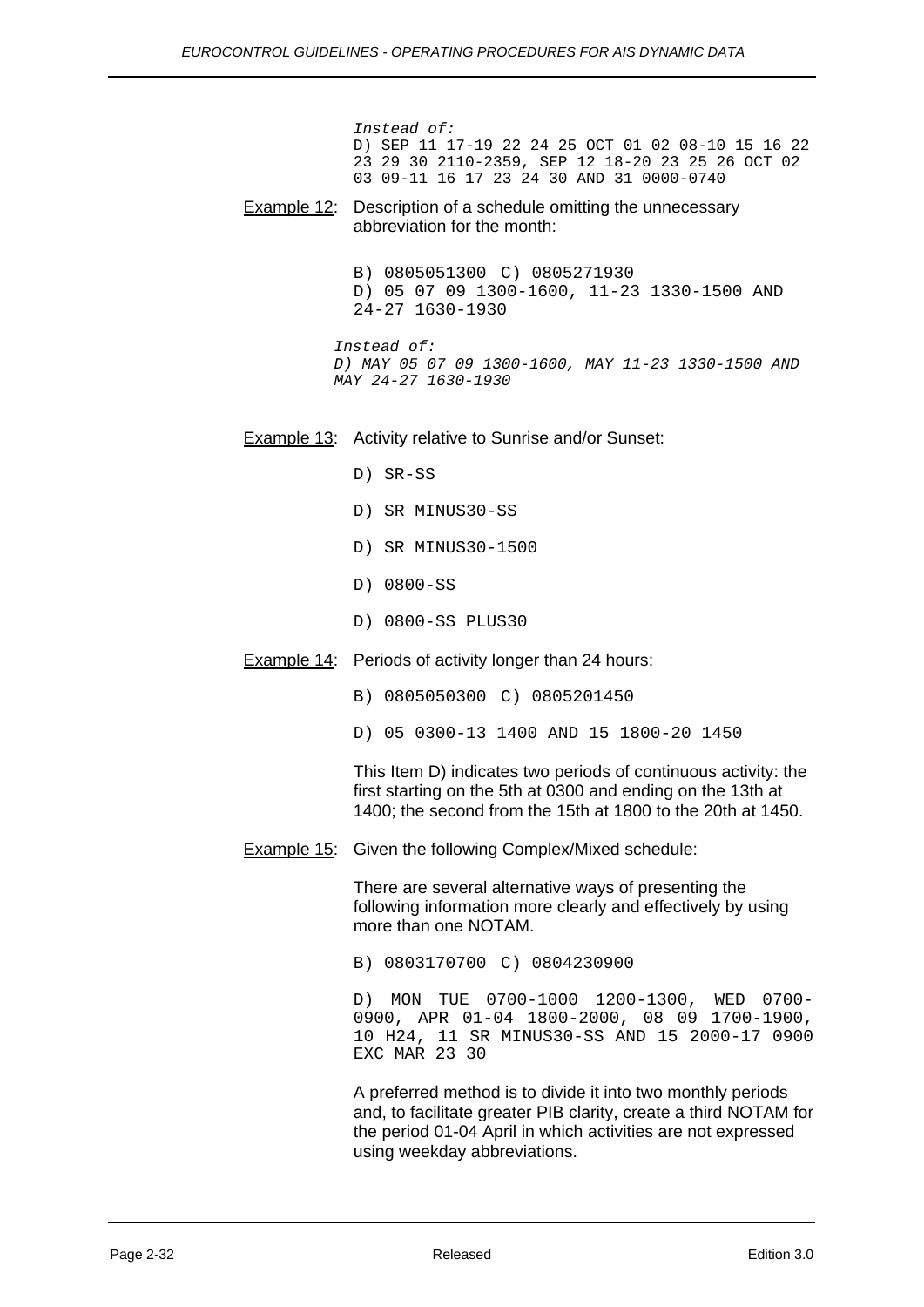For the two elements using weekday abbreviations:

### NOTAM 1:

- B) 0803170700 C) 0803311300
- D) MON TUE 0700-1000 1200-1300, WED 0700- 0900 EXC 23 30

### NOTAM 2:

B) 0804070700 C) 0804230900 D) MON TUE 0700-1000 1200-1300, WED 0700- 0900, 08 09 1700-1900, 10 H24, 11 SR MINUS30-SS AND 15 2000-17 0900

For the elements using dates:

#### NOTAM 3:

B) 0804011800 C) 0804042000 D) 1800-2000

Example 16: Repetitions of a date are not allowed to avoid that any activities following later for the same date are overlooked:

B) 0805050800 C) 0805231500

D) 05-08 0800-1100, 09 10 0800-1100 1300 1500, 11-20 1330-1500, 21-23 0800-1100 1330- 1500

*Instead of: D) 05-10 0800-1100, 11-20 1330-1500, 21-23 0800- 1100 1330-1500, 09 10 1300-1500*

## **2.3.22 Item E) – NOTAM Text**

- 2.3.22.1 Item E) is free text in plain language and does not contain NOTAM Code.
- 2.3.22.2 In NOTAM intended for international distribution the plain language text shall be in English. For the creation of the plain language text, the decoded standard expressions contained in the NOTAM Selection Criteria shall preferably be used.

#### Examples:

 E) ILS RWY 14 U/S. E) ILS DME RWY 14 U/S. E) DVOR/DME ZUE 112.650 MHZ/CH 75X U/S. E) NDB MUR 310.5 KHZ FREQ CHANGED TO 312 KHZ. E) RWY 10/28 CLSD. E) RWY 07L/25R CLSD. E) TWY A, B AND T CLSD. E) ALS RWY 10 U/S. E) EDGE LGT RWY 10/28 U/S. E) CL LGT TWY A U/S.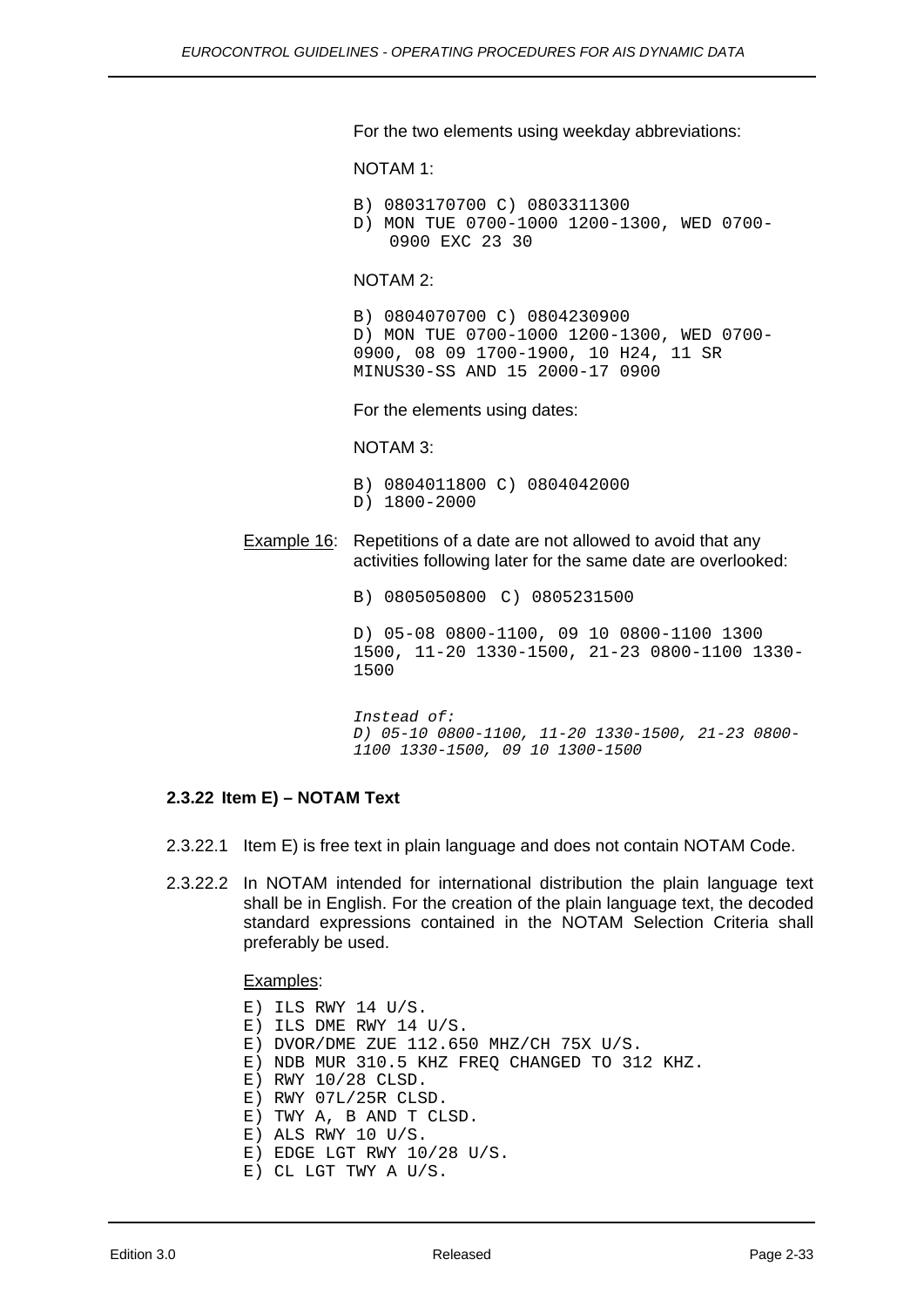E) DME CVA 112.050 MHZ/CH 57Y U/S.

When one part of a collocated Navaid is unserviceable, use the following:

E) DVOR/DME ZUE 112.650 MHZ/CH 75X, DME PART U/S. E) TACAN BNK CH 47X (111.000 MHZ) U/S.

Note: For TACAN the ghost frequency shall also be provided.

2.3.22.3 The essentials of the information (i.e. translated and amplified NOTAM code Subject and Condition) shall be given in the beginning of Item E).

#### Example:

 E) ACFT STANDS 25 TO 30 AND 37 TO 40 CLSD DUE TO WIP ON APRON 1.

*Instead of:* 

*E) USE CAUTION WHEN TAXIING DUE TO WIP BEHIND ACFT STANDS 37 AND 40 AND FM 30M EAST OF TWY E TO STAND 20. WIP ALSO BTN ACFT STANDS 25 AND EAST OF STAND 27 ON APRON 1. APRON 2 NOT AFFECTED. ACFT STANDS 25 TO 30 AND 37 TO 40 CLSD AS CONSEQUENCE.* 

<span id="page-49-0"></span>2.3.22.4 Item E) text should be kept as short and concise as possible and so compiled that its meaning is clear without the need to refer to another document.

> Publishing NOF should endeavour not to exceed 300 characters; whilst ensuring that all essential information needed for the safe conduct of flight is included.

#### Example 1:

E) MILAN LINATE CTR. SPECIAL VFR HEL OPS MET MINIMA REQUIREMENTS CHANGED: SPECIAL VFR HEL OPS ACCEPTED IF GND VIS IS NOT LESS THAN 3KM. REF AIP ENR 2.1.2.23-2 ITEM 7.3.

Note: Reference to AIP as NOTAM is of permanent character.

*Instead of: E) REF AIP ENR 1-1-4.3 ITEM 6.3. MILAN CTR. CANCEL THE REMARK.* 

### Example 2:

E) CARRIAGE OF 8.33 CHANNEL SPACING RDO EQPT MANDATORY FOR ACFT OPR ABV FL195. REF AIP PAGE GEN 1.5-1 ITEM 3.

Note: Reference to AIP as NOTAM is of permanent character.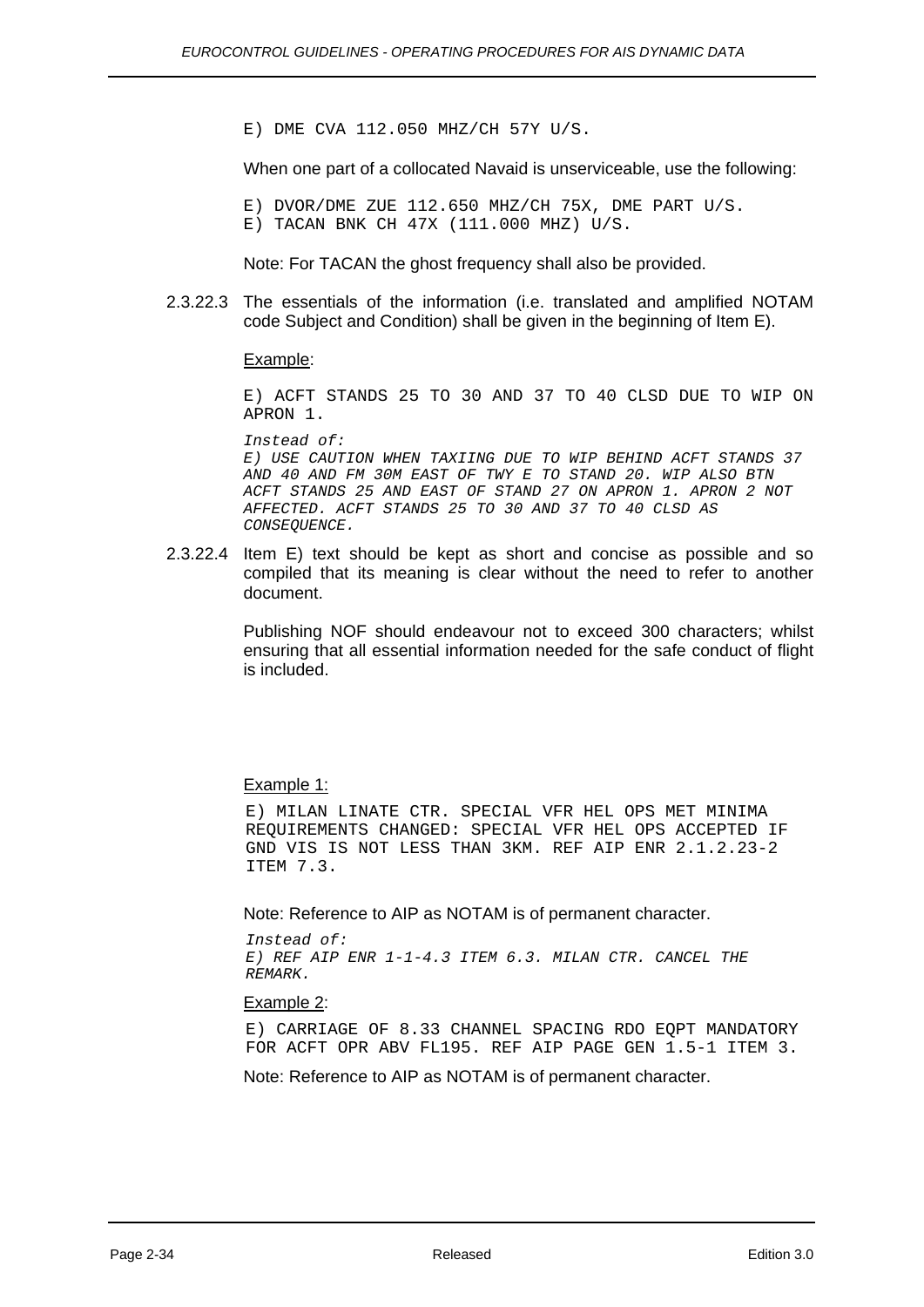#### *Instead of:*

*E) PLEASE MAKE HAND AMENDMENT IN AIP ON PAGE GEN 1.5-1 ITEM 3. RADIO EQUIPMENT REQUIREMENTS. DELETE: 'AND FURTHER TO THE EUROCONTROL DELAY DECISION AGREED ON 23 JUL 98' AND AMEND TO READ: 'CHAPTER 4.0 ON AIR-GROUND COMMUNICATIONS AND IN-FLIGHT REPORTING' DELETE: 'AS OF 7 OCT 99 FOR AIRCRAFT OPERATING ABOVE FL245' AND AMEND TO READ: 'AS OF 15 MAR 07 FOR AIRCRAFT OPERATING ABOVE FL195' LAST PARAGRAPH CHANGE, DELETE: 'FL245' AND AMEND TO READ: 'FL195'.* 

#### Example 3:

#### ….. C) PERM

E) MISSED APCH **PROC** FOR **RWY 34 LOCALIZER** AND **ILS** APCH **CHANGED** AS FOLLOWS: CLIMB STRAIGHT AHEAD. INITIAL CLIMB TO 5000FT AMSL. AT DME 5.5 IZS PAST THE STATION TURN LEFT. CONTINUE CLIMB TO 7000FT AMSL. INTERCEPT RDL 261 FROM ZUE. PROCEED TO GIPOL. REF AIP PAGE LSZH AD 2.24.10.9-1 AND 2.24.10-1.

*Instead of:* 

*….. C) PERM* 

*E) REF AIP PAGE LSZH AD 2-24.10.9-1 AND 2-24.10.10-1. MISSED APPROACH TO READ AS FOLLOWS: CLIMB STRAIGHT AHEAD. INITIAL CLIMB TO 5000FT. AT D5.5 IZS PAST THE STATION TURN LEFT. CONTINUE CLIMB TO 7000FT. INTERCEPT R261 FROM ZUE. PROCEED TO GIPOL.* 

<span id="page-50-0"></span>2.3.22.5 Item E) text shall be related to one NOTAM subject only. (Except in case of a Trigger NOTAM, ref para [2.7.2.10](#page-67-0)[-2.7.2.12\)](#page-67-1).

Example 1:

NOTAM 1: E) PJE WILL TAKE PLACE ….

NOTAM 2: E) AWY G5 MINIMUM USABLE FL RAISED TO FL070.

*Instead of:* 

*E) PJE WILL TAKE PLACE WITHIN RADIUS 5KM CENTERED AT 4608N 00751E (HUTTWIL). AWY G5 MINIMUM USABLE FL RAISED TO FL070.* 

#### Example 2:

NOTAM 1: E) MINIMUM SECTOR ALTITUDE SW SECTOR RAISED TO 1700FT AMSL. REF AIP AD 2-9.

NOTAM 2: E) DECLARED DIST RWY 09 CHANGED AS FOLLOWS: TORA 2450M TODA 2450M ASDA 2450M TKOF FROM INTERSECTION WITH TWY C. REF AIP AD 2-13.

Note: Reference to AIP as the NOTAM is of permanent character.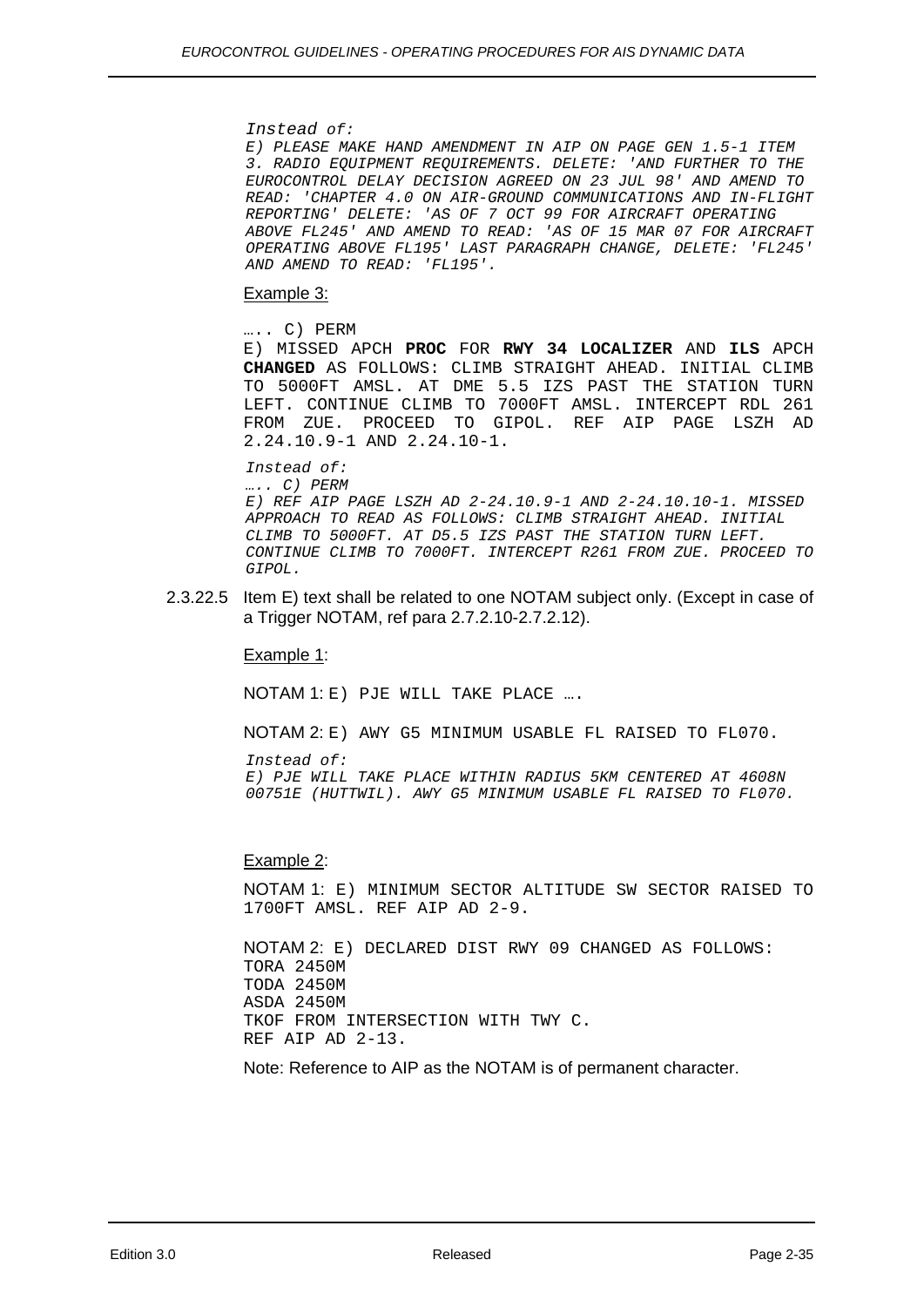*Instead of: E) MINIMUM SECTOR ALTITUDE SW SECTOR RAISED TO 1700FT AMSL PLS ADD IN AIP XXXXXXXX, ON PAGE ZZZZ AD 2-9, ITEM ZZZZ AD 2.13(TABLE FOR DECLARED DISTANCES) A NEW ROW WITH FLW DATA: COLUMN 1- RWY 09 COLUMN 2- TORA(M) 2450 COLUMN 3- TODA(M) 2450 COLUMN 4- ASDA(M) 2450 REMARKS: TAKE-OFF FROM INTERSECTION WITH TWY C* 

2.3.22.6 Item E) may contain ICAO abbreviations (Doc 8400, Ref [[7](#page-19-0)]), and other abbreviations used for directions and units of measurements (e.g. N, SE, FT, GND, AMSL, NM, DEG etc.). There shall be no blank between the value and the unit of measurement (e.g. 3000FT). But a reference datum shall be separated from the unit of measurement by a blank (e.g. 3000FT AMSL). No other character (e.g. "/", "-"...) shall be used.

> Frequencies indicated in MHZ shall always display all seven characters e.g. 112.650MHZ.

> Frequencies indicated in KHZ display up to five characters. The '0' after the dot may be omitted e.g. 312KHZ, 310.5KHZ.

> Non-common abbreviations (e.g. those abbreviations listed at GEN 2.2 in AIP but marked as 'not included in Doc 8400') shall not be used. The NOTAM users' understanding shall always be considered (e.g. use of 'CW' and 'CCW' for 'clockwise' and 'counter-clockwise' is likely to result in user confusion/query).

## Examples:

E) ILS DME RWY 25R U/S.

 E) CRANE PSN 500545.12N 0141556.19E ERECTED 190M S OF RWY 13/31 AXIS, 1300M BEHIND THR RWY 31, MAX ELEV 390.3M, MAX HGT 20.7M AGL.

2.3.22.7 The cardinal points and their combinations shall not be abbreviated in connection with TWY.

## Example:

E) TWY A AND C **EAST** OF RWY 10/28 CLSD.

*Instead of: E) TWY A AND C E OF RWY 10/28 CLSD.* 

2.3.22.8 The coordinates of known subjects shall not be provided. In the case of relocations, realignments and new installations the location is usually provided by coordinates. For these cases the coordinates shall be indicated in degrees, minutes and, if required, seconds. Degrees shall always be indicated by 2 digits for N/S and 3 digits shall be used for W/E. Minutes and seconds are displayed in 2 digits. If more precision is required, the seconds are followed by a dot and tenth of seconds. The resolution shall be in accordance with Annex 15 Appendix 7 aeronautical data quality requirements.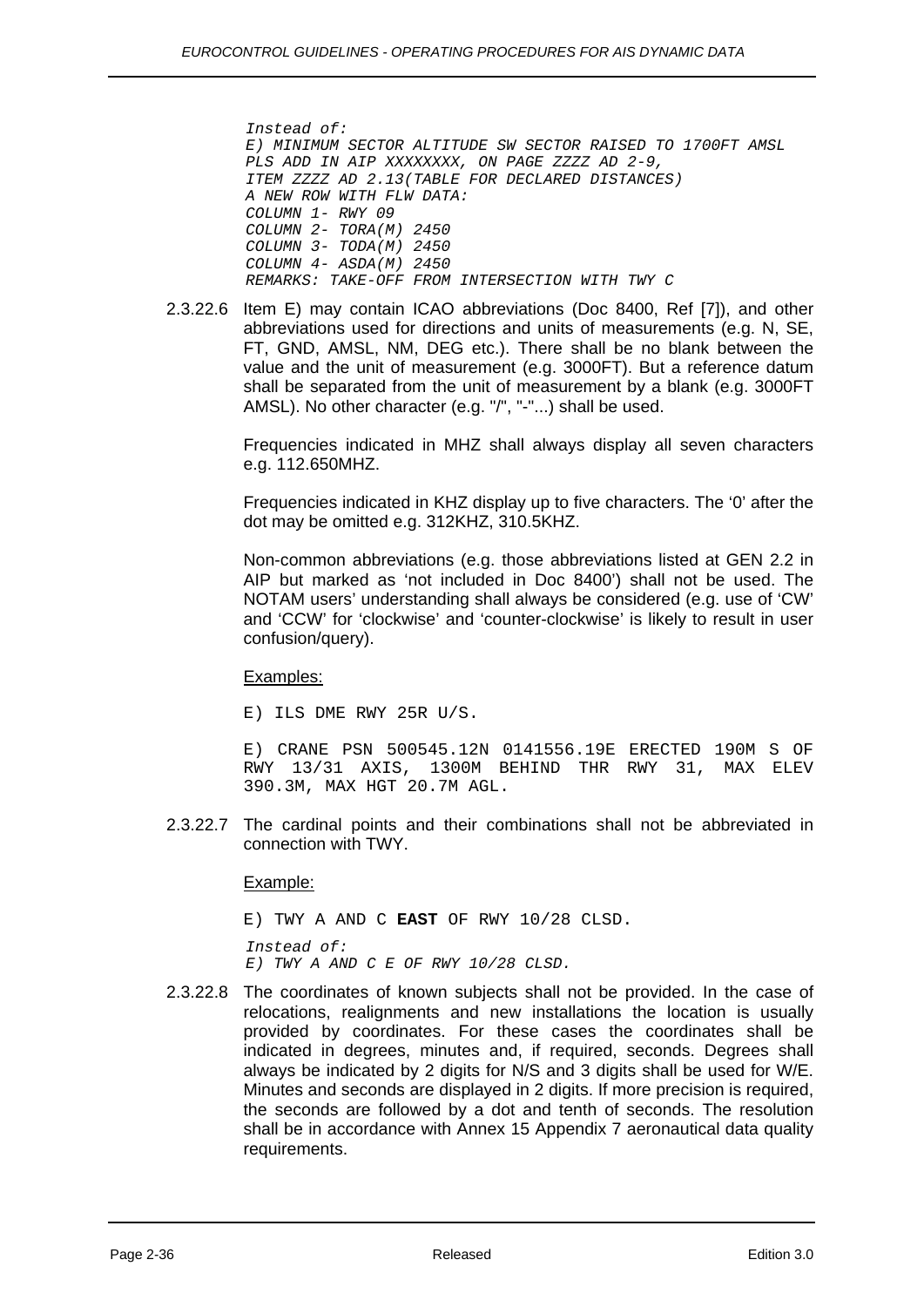Examples 1:

| P-Area outside CTA (resolution 1 min):                      | 4635N 00825E     |
|-------------------------------------------------------------|------------------|
| ARP PSN (required resolution 1 sec):                        | 463542N 0082537E |
| Enroute VOR (required resolution 1 sec):                    | 463542N 0082537E |
| Localizer PSN (required resolution 1/10 sec):<br>0082537.8E | 463542.3N        |

 Coordinates shall be converted to degrees, minutes and seconds for the publication in order to prevent misunderstanding.

Example 2:

4635**42N**

*Instead of: 4635.7N* 

- <span id="page-52-0"></span>2.3.22.9 Areas are described by coordinates. For better visualisation, coordinates are separated by hyphens and should be accompanied by location indicators, navigation aids and geographical indications such as towns or mountains. Where there are no coordinates, the name of towns or mountains should be used. Geographical indications may only be indicated as displayed on aeronautical chart.
- 2.3.22.10 Geographical coordinates for the lateral limits of an area are expressed in accordance with Annex 15 minimum requirements for aeronautical data:

– if inside of CTA/CTR, with resolution of 1 second; e.g. 445600N 0200941E

– if outside of CTA/CTR, with resolution of 1 minute; e.g. 4456N 02010E

2.3.22.11 If coordinates of an area are published in AIP or AIP SUP, the lateral limits shall not be repeated in Item E), the name of this area should be referred to, instead.

Example:

E) DANGER AREA LY D12 ACT.

*Instead of:* 

```
E) DANGER AREA LY D12 PLACED WITHIN LATERAL LIMITS: 451700N 
0201141E - 451600N 0201641E - 451300N 0201941E - 451400N 
0201241E - 451700N 0201141E ACTIVE.
```
- 2.3.22.12 If coordinates of an area are not published in AIP or AIP SUP, the lateral limits should be expressed in accordance with the following:
	- a) Irregular shape area (defined by points)

 Points defining lateral limits of an area should be enumerated in clockwise order, each point separated by a hyphen. The last and the first points of the list shall be the same. Coordinates may be followed, when available, by geographical indications between brackets (see paragraph [2.3.22.9\)](#page-52-0).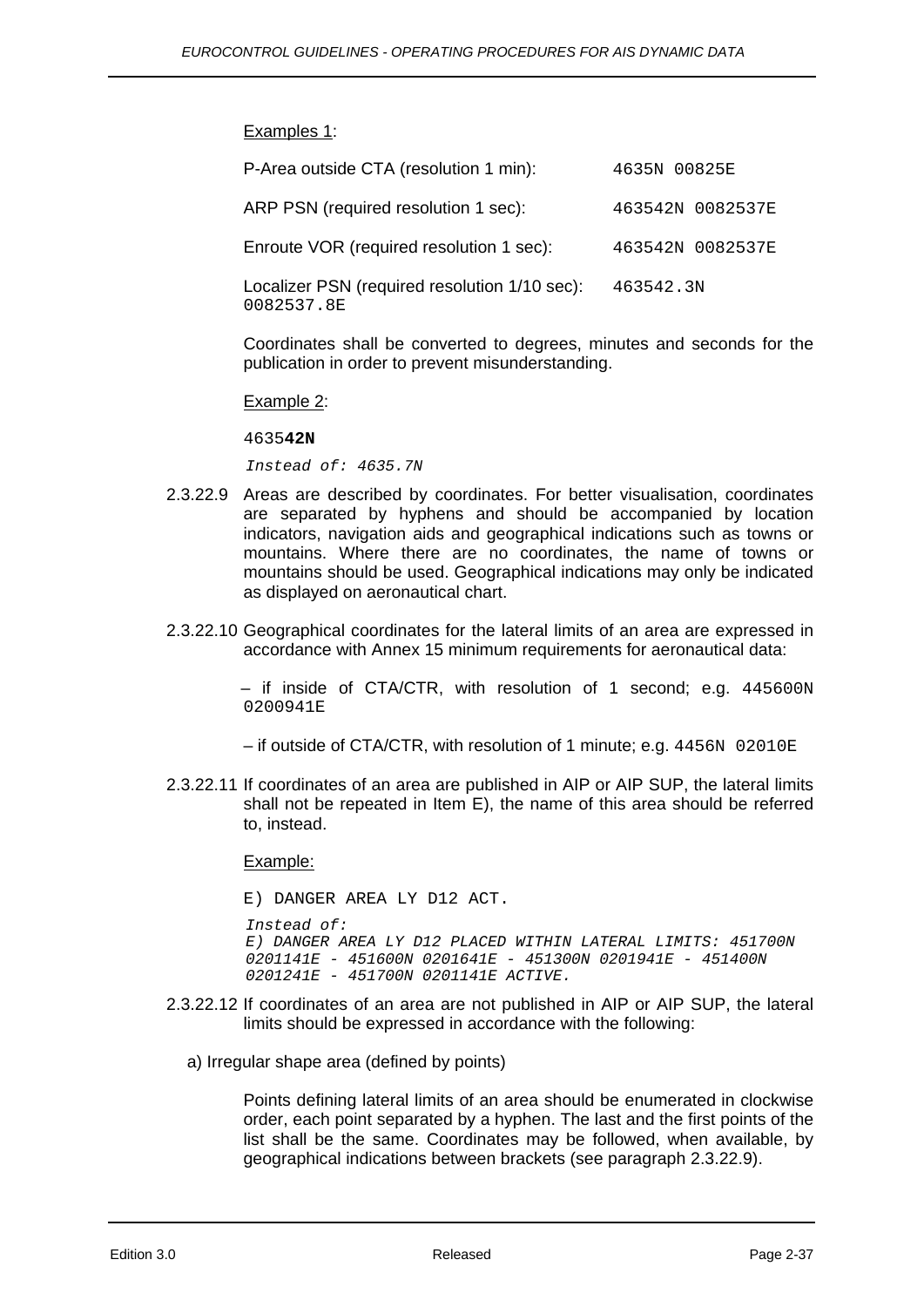### Example:

 E) AIR DISPLAY WILL TAKE PLACE WI LATERAL LIMITS: 443838N 0200818E (NDB OBR) - 444508N 0201455E (VILLAGE JAKOVO) - 443445N 0202447E - 443838N 0200818E (NDB OBR). F) GND G) 3000FT AMSL)

b) Circular shape area

 One point defining center of the circle that may be complemented (in brackets) by geographical indications (see paragraph 2.3.22.9) and radius.

#### Example:

 E) AIR DISPLAY WILL TAKE PLACE WITHIN RADIUS 5KM CENTERED AT 4645N 00705E (ECUVILLENS AD). F) GND G) 5000M AMSL)

 The lateral limits of the affected area can also be defined by the appropriate radial and distance from a Navaid.

- 2.3.22.13 Whenever an airspace is affected (relevant scope AE, E, AW and W), the location reference (e.g. aerodrome, identification, area) has to be mentioned in Item E.
- 2.3.22.14 For airspace organisation subjects, the name of airspace organisation has to be present whenever it is intended also as Enroute NOTAM (scope E and AE).

#### Examples:

- E) TMA ZURICH SECTOR 14 DEACTIVATED.
- E) CTR ZURICH SECTOR 2 ADDITIONALLY ACT.
- E) APP GENEVA 131.325 MHZ NOT AVBL.
- E) AWY G5 NOT AVBL BTN WIL AND FRI.
- E) RNAV RTE N850 NOT AVBL BTN GERSA AND ODINA.
- 2.3.22.15 As entries in Items F) and G) are only required for Navigation Warnings (QW) and Airspace Reservations (QR) and the 'Lower/Upper' indication in Item Q) is usually not visible in a PIB, inclusion of applicable vertical limits in Item E) shall be considered whenever appropriate, e.g. for changes of the Airspace Organisation (QA subjects).
- 2.3.22.16 Until ICAO guidance is issued, when there is a need to include an e-mail address in the Item E) text, the @ symbol shall be represented by the word 'at' within brackets i.e. (AT).
- 2.3.22.17 Item E) should be composed by the Publishing NOF in such a way that it will serve for direct Pre-flight Information Bulletin entry without requiring additional processing by the receiving Unit.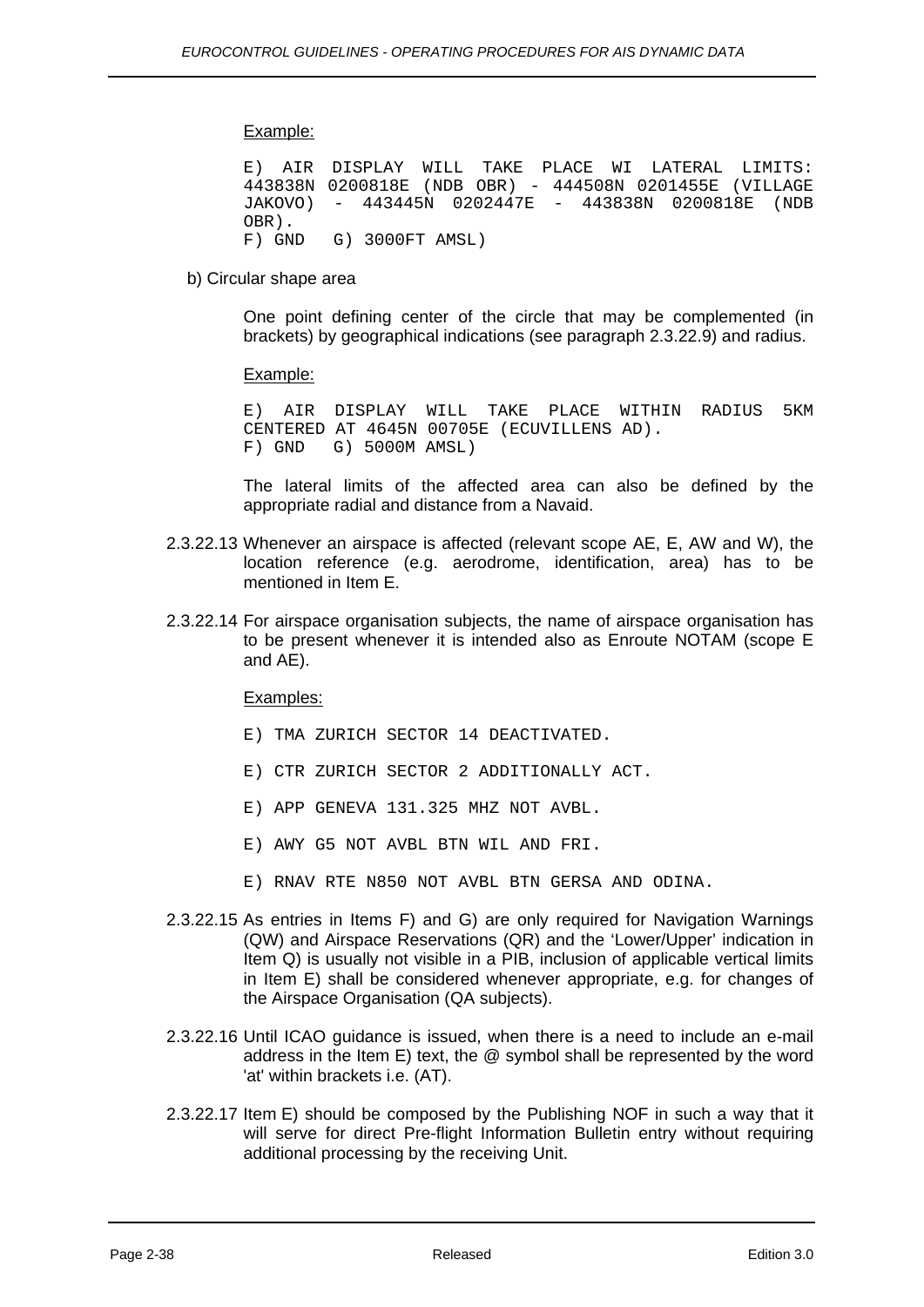<span id="page-54-1"></span>2.3.22.18 Unclear and/or incomplete NOTAM Text shall be avoided.

### Example 1:

- … C) PERM
- E) ULTRALIGHT AREA SAN TEADORA 5048N 09339E COMPLETELY

WITHDRAWN. REF AIP ENR 5.5.3.

```
Instead of: 
….. C) PERM 
E) WARNING WITHDRAWN REF AIP ENR 4-2-7.3 PARA 6.5.
```
<span id="page-54-2"></span>2.3.22.19 AIP references, in NOTAM other than PERM, should be avoided (para [2.3.22.4](#page-49-0) above also refers).

### Example:

 E) TACAN ALA CH 88X (114.100 MHZ) U/S. *Instead: E) TACAN ALA CH 88X (114.100 MHZ) U/S. REF AIP ENR 4-1.* 

 However, when required, AIP references shall include AIP section/subsection/paragraph numbers and not the page number(s) alone.

2.3.22.20 Dates in Item E) shall be presented in day-month-year sequence DD MMM YYYY (e.g. for Trigger NOTAM, AIRAC NIL NOTAM) in the following understanding:

**DD** – to designate a day in a month, two digits shall always be used.

 **MMM** – to designate the month with three-letter abbreviation from ICAO Doc 8400: JAN, FEB … NOV, DEC.

**YYYY** – to designate the year with four digits: 2008, 2009, 2010 etc.

Example:

 E) TRIGGER NOTAM - AIRAC AIP SUP 2/08 WEF **13 MAR 2008** TIL 09 APR 2008: ANNEX LY TO ROUTE AVAILABILITY DOCUMENT.

2.3.22.21 Schedule inside Item E) shall be presented in accordance with Item D) rules.

Example:

 E) ATC OPERATING HOURS CHANGED AS FOLLOWS: JAN 01 03 05 1000-1600 JAN 02 04 06-31 0800-2200.

## **2.3.23 Items F) and G) – Lower and Upper Limit**

<span id="page-54-0"></span>2.3.23.1 Lower and Upper limits shall be inserted in Items F) and G) only for Navigation Warnings ('QW') and for Airspace Reservations ('QR').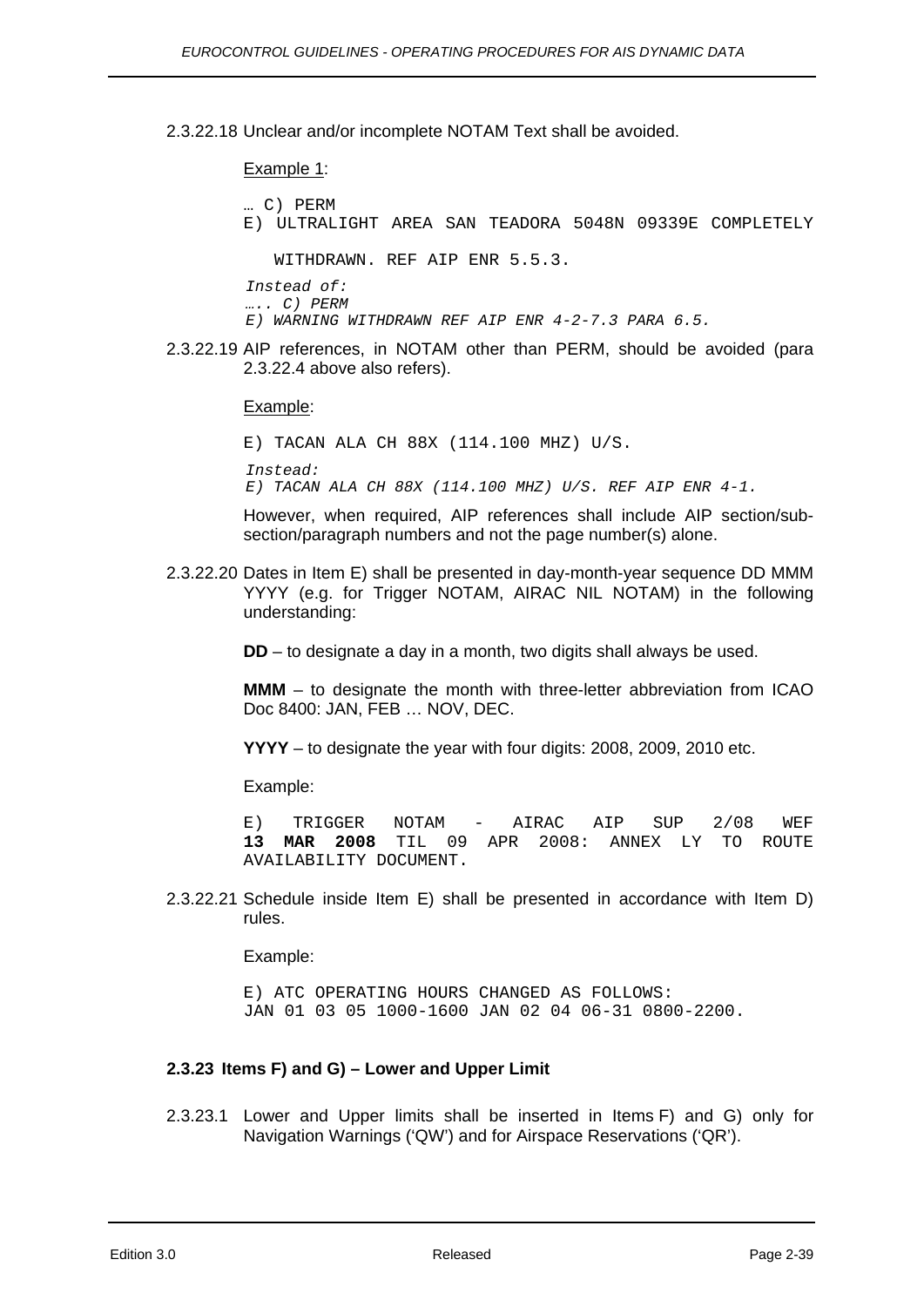- 2.3.23.2 If entries are required (ref [2.3.23.1](#page-54-0)), then both Items F) and G) shall always be included.
- 2.3.23.3 Items F) and G) shall contain an altitude (Above Mean Sea Level AMSL) or a height (Above Ground or Sea or Surface Level – AGL) expressed in meters or feet, or a Flight Level (always expressed in 3 digits). In addition, SFC (surface) and GND (ground) may be used in Item F) as well as UNL (unlimited) in Item G).
- 2.3.23.4 Reference datum (AGL or SFC or AMSL) and units of measurement (FT or M) shall be clearly indicated.
- 2.3.23.5 Only a single entry is permitted in each Item, i.e. G) 10000FT (3280M) AGL shall not be used.
- 2.3.23.6 There shall be no blank between the value and the unit of measurement (e.g. 3000FT). But a reference datum shall be separated from the unit of measurement by a blank (e.g. 3000FT AMSL).
- 2.3.23.7 Abbreviations FT or M shall be divided from AGL or AMSL by a blank character. No other character (e.g. "/", "-"...) shall be used. Correct annotation is '3000FT AMSL' (i.e. '3000FT/AMSL' shall not be used).

| 2.3.23.8 Acceptable entries and formats are therefore as follows: |                     |
|-------------------------------------------------------------------|---------------------|
| Item F):                                                          | Item G):            |
| <b>SFC</b>                                                        | <b>UNL</b>          |
| <b>GND</b>                                                        |                     |
| <b>XXXXXFT AGL</b>                                                | <b>XXXXXFT AGL</b>  |
| <b>XXXXXFT AMSL</b>                                               | <b>XXXXXFT AMSL</b> |

FI XXX

(see [2.3.23.9\)](#page-55-0)

<span id="page-55-0"></span>2.3.23.9 The Item Q) default FL values 000 and 999 shall not be used in Items F) and G). The abbreviations GND or SFC shall be used in Item F) and UNL in Item G) instead.

XXXXXM AGL XXXXXM AGL

XXXXXM AMSL XXXXXM AMSL

FI XXX

(see [2.3.23.9\)](#page-55-0)

- 2.3.23.10 The values in qualifiers 'Lower' and 'Upper' of the Item Q) must correspond to the flight levels or altitudes specified in Items F) and G). If Items F) and/or G) are expressed as a height, the values specified in the 'Lower' or 'Upper' qualifiers in Item Q) shall indicate the equivalent FL and may therefore require calculation. For detailed conversion procedures see para [2.3.10](#page-30-0).
- 2.3.23.11 Where an event is notified in a form such as 'ACTIVITY UP TO FL040, AFTER ATC APPROVAL UP TO FL080', the higher value (FL80) shall be used in Item G) and the 'Upper' qualifier in Item Q) shall read '080'.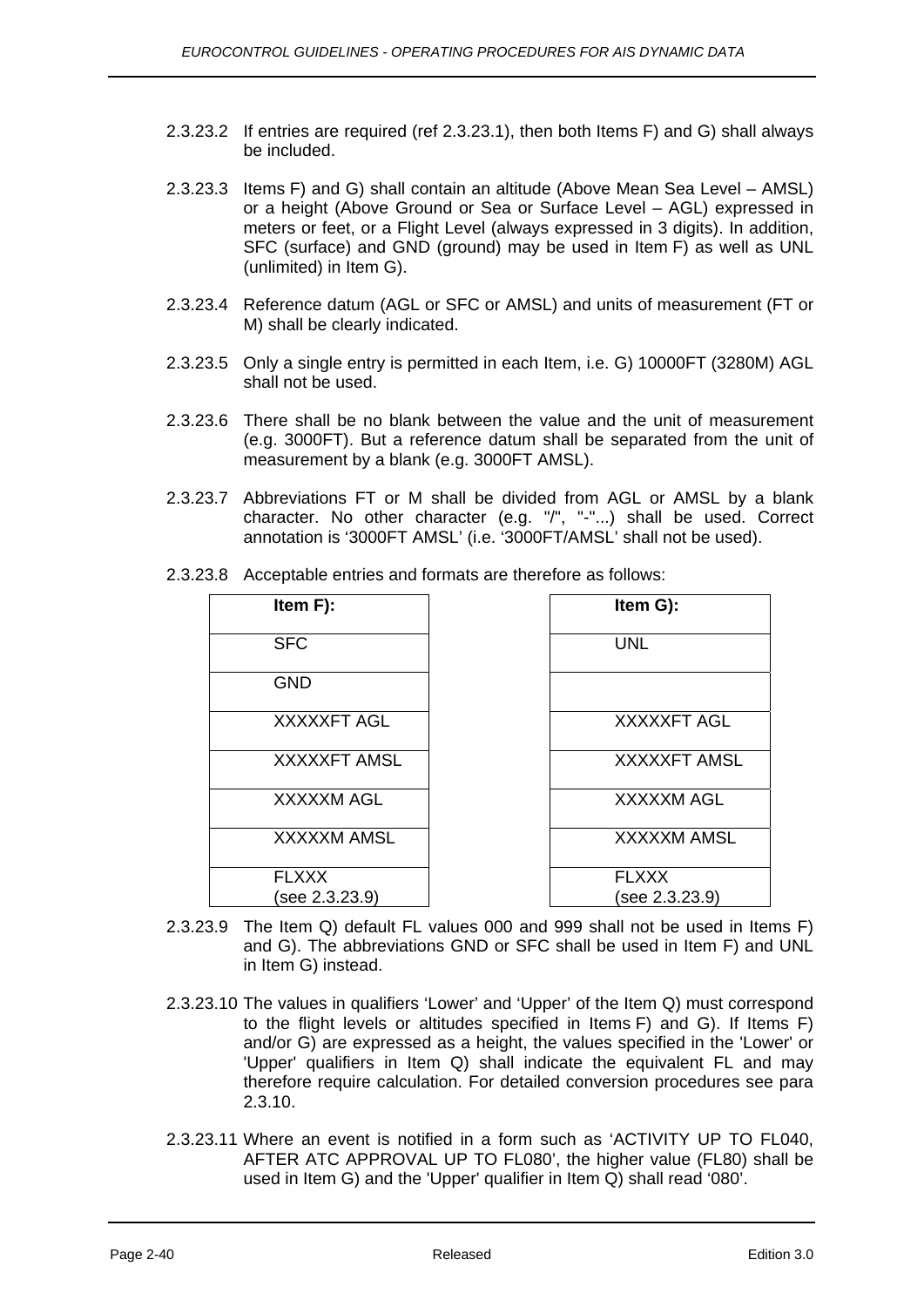2.3.23.12 Similarly, where the lower limit of activity is variable, the lowest limit shall be used in Items Q) and F).

## **2.4 Creation of NOTAMR and NOTAMC**

### **2.4.1 General Procedures Related to NOTAMR and NOTAMC Creation**

- 2.4.1.1 NOTAMR and NOTAMC are issued in the same series as the NOTAM to be replaced or cancelled.
- 2.4.1.2 NOTAMR and NOTAMC respectively replace and cancel only one NOTAMN or NOTAMR.

Example 1: A0124/08 NOTAMR A0106/08

Example 2: A0234/08 NOTAMC A4567/07

- <span id="page-56-1"></span>2.4.1.3 NOTAMR and NOTAMC deal with precisely the same subject as the NOTAM to be replaced or cancelled. Therefore the 2nd and 3rd letters of the NOTAM Code in Item Q) shall be the same as those in the NOTAM to be replaced or cancelled.
- 2.4.1.4 NOTAMR and NOTAMC have the same Item A) contents as the NOTAM to be replaced or cancelled.
- <span id="page-56-0"></span>2.4.1.5 The date-time group in Item B) of a NOTAMR or NOTAMC shall be the actual date and time that this NOTAMR or NOTAMC is created.

 i.e. NOTAMR and NOTAMC shall take effect immediately and no future start of coming in force is permitted. The replaced or cancelled NOTAM cease to be valid from the very moment their replacing NOTAMR or NOTAMC are issued. This is done to assure the correct processing in all systems no matter their design.

Note: Annex 15 (AMDT 34) would allow two different concepts:

 - The replaced (or cancelled) NOTAM ceases to exist from the very moment the replacing NOTAMR or NOTAMC is issued, or

 - The validity of the replaced or cancelled NOTAM is extended and the NOTAM remains in force until Item B) of the replacing NOTAMR or NOTAMC is reached.

- 2.4.1.6 One of the following procedures shall be applied instead of issuing a NOTAMR or NOTAMC with Item B) in the future.
- 2.4.1.7 If the condition described in a NOTAM to be replaced is to remain valid for a period before being changed, then a NOTAMR shall be issued for the period up to the intended date and time of the change provided the NOTAM to be replaced is in force at the time of replacement. This NOTAMR shall immediately replace the existing NOTAM and shall notify the same conditions but with a changed Item C). A NOTAMN detailing the intended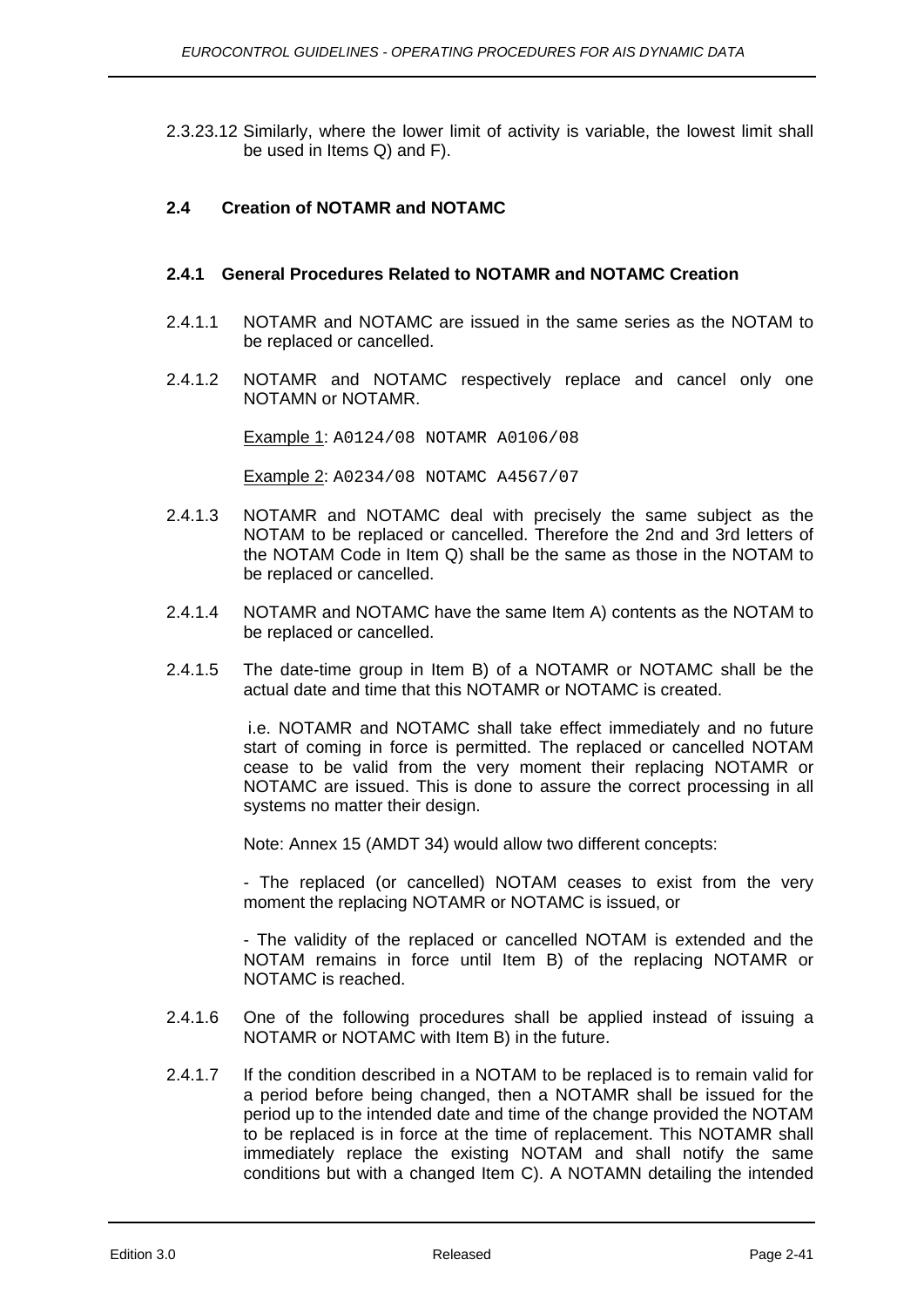change in condition shall then be issued with a future date and time in Item B).

Example:

261637 LIIAYNYX (B1826/08 NOTAMN Q)LIMM/QMRLT/IV/NBO/A/000/999/4525N01019E005 A) LIPO B) 0801150500 C) 0803311100 EST E) RWY 14 DTHR 300 M. REVISED DECLARED DIST AS FLW: ……)

On MAR 01 it is known that DTHR will be 200 M only from MAR 07 until about APR 15. NOTAM are issued as follows:

011035 LIIAYNYX (B1893/08 NOTAMR B1826/08 Q) LIMM/QMRLT/IV/NBO/A/000/999/4525N01019E005 A) LIPO B) 0803011035 C) 0803062359 E) RWY 14 DTHR 300 M. REVISED DECLARED DIST AS FLW: ……)

011035 LIIAYNYX (B1894/08 NOTAMN Q) LIMM/QMRLT/IV/NBO/A/000/999/4525N01019E005 A) LIPO B) 0803070000 C) 0804152359 EST E) RWY 14 DTHR 200 M. REVISED DECLARED DIST AS FLW: ……)

 If the NOTAM to be replaced is not in force at the time of replacement, 2.4.1.9 applies.

2.4.1.8 If the condition described in a NOTAM to be cancelled is to remain valid for a period before Item C) is reached, then a NOTAMR shall be issued with the new end time in Item C).

Example:

261637 LIIAYNYX (B1826/08 NOTAMN Q) LIMM/QMRLT/IV/NBO/A/000/999/4525N01019E005 A) LIPO B)0801150500 C) 0803311100 EST E) RWY 14 DTHR 300 M. REVISED DECLARED DIST AS FLW: ……)

On MAR 01 it is known that the RWY will be back to normal from MAR 07. NOTAM is issued as follows:

011035 LIIAYNYX (B1893/08 NOTAMR B1826/08 Q) LIMM/QMRLT/IV/NBO/A/000/999/4525N01019E005 A) LIPO B) 0803011035 C) 0803062359 E) RWY 14 DTHR 300 M. REVISED DECLARED DIST AS FLW: ……)

2.4.1.9 If the condition described in a NOTAM to be replaced is a postponement, a correction of Item B), an interruption or a temporary suspension (taking place immediately) of the present situation, then a NOTAMC shall be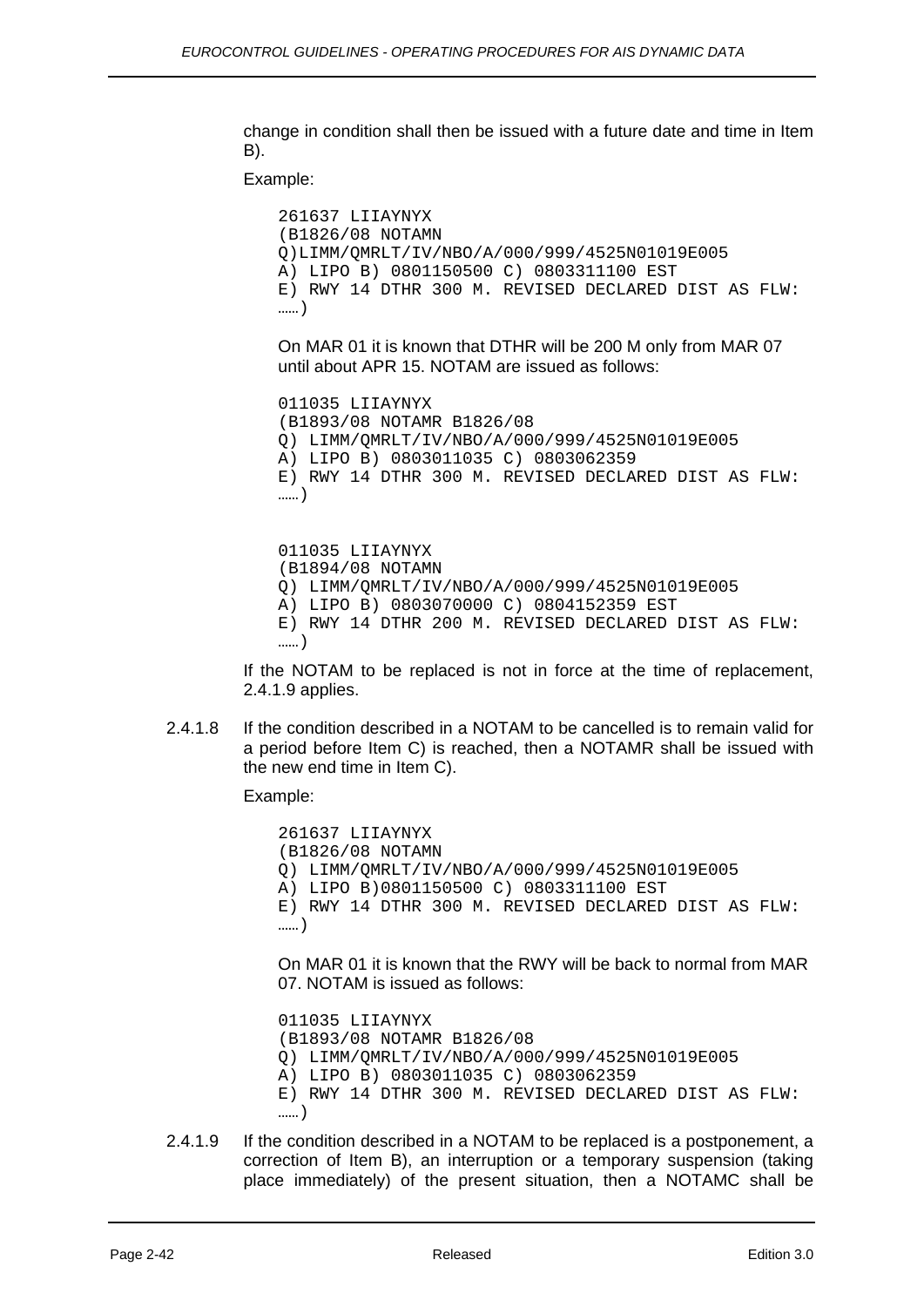issued to immediately cancel the NOTAM. This shall be followed by a NOTAMN dealing with the new situation and a new Item B).

Example:

(W0280/08 NOTAMN

- Q) HECC/QRDCA/IV/BO/W/000/040/3024N03141E003
- A) HECC B) 0806111300 C) 0806201500
- D) 11-13 1300-1800, 15-20 0800-1500
- E) D-AREA HE-D9 ACT.
- F) GND G) FL040

On JUN 13 at noon D-Area is deactivated immediately and will be active again on Jun 15. NOTAM are issued as follows:

131213 HECAYNYX (W0285/07 NOTAMC W0280/07 Q) HECC/QRDXX/IV/BO/W/000/040/3024N03141E003 A) HECC B) 0706131213 E) D-AREA HE-D9 DEACTIVATED. 121214 HECAYNYX (W0286/07 NOTAMN Q) HECC/QRDCA/IV/BO/W/000/040/3024N03141E003 A) HECC B) 0706150800 C) 0706181600 D) 15-18 0800-1600 E) D-AREA HE-D9 ACT. F) GND G) FL040

2.4.1.10 If the condition described in a NOTAM to be replaced is a temporary suspension or change of the present situation for a certain period in the future, then a NOTAMR shall be issued to immediately replace the NOTAM. This shall be followed by a NOTAMN dealing with the temporary change. NOTAMR to specify the dates/times of activation for the periods the situation is as in the replaced NOTAM and NOTAMN to cover dates/times dealing with the different situation. No NOTAMN is issued in the case of a temporary 'back to normal' situation.

Example for a temporary suspension taking place in the future:

261637 LIIAYNYX (B1826/08 NOTAMN Q) LIMM/QMRLT/IV/NBO/A/000/999/4525N01019E005 A) LIPO B) 0801150500 C) 0803311100 EST E) RWY 14 DTHR 300 M. REVISED DECLARED DIST AS FLW: ……)

On FEB27 it is known that the RWY will be made available for normal operations for the next weekend (MAR 01+02):

Option 1 (Item D) including dates after the suspension): 271035 LIIAYNYX (B1893/08 NOTAMR B1826/08 Q) LIMM/QMRLT/IV/NBO/A/000/999/4525N01019E005 A) LIPO B) 0802271035 C) 0803312359 D) FEB 27 1035-2359, FEB 28-29 MAR 03-31 0000-2359 E) RWY 14 DTHR 300 M. REVISED DECLARED DIST AS FLW: ……)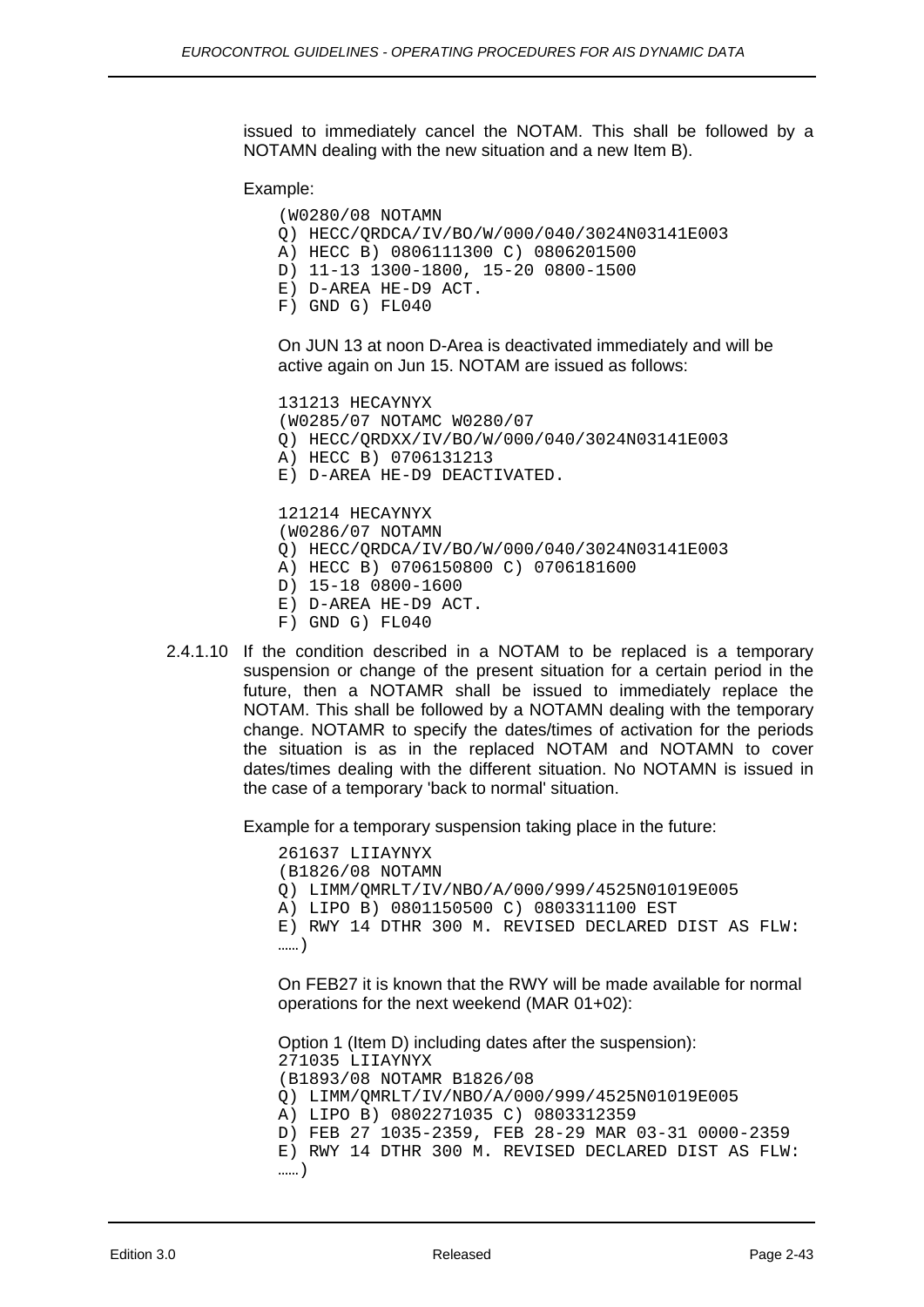Option 2 (Separate NOTAM for dates after the suspension): 271035 LIIAYNYX (B1893/08 NOTAMR B1826/08 Q) LIMM/QMRLT/IV/NBO/A/000/999/4525N01019E005 A) LIPO B) 0802271035 C) 0802292359 E) RWY 14 DTHR 300 M. REVISED DECLARED DIST AS FLW: ……) 271036 LIIAYNYX (B1894/08 NOTAMN Q) LIMM/QMRLT/IV/NBO/A/000/999/4525N01019E005 A) LIPO B) 0803030000 C) 0803312359 EST E) RWY 14 DTHR 300 M. REVISED DECLARED DIST AS FLW: ……)

For option 2, the second NOTAM should also be issued as soon as possible but may also be done after FEB 27 (latest before Item B).

 Depending on how well the situation is known, NOTAMR may deal only with the situation until the change occurs, followed by two NOTAMN. One to cover the period for the changed situation and one for the period afterwards.

Example for a temporary change taking place in the future:

261637 LIIAYNYX (B1826/08 NOTAMN Q) LIMM/QMRLT/IV/NBO/A/000/999/4525N01019E005 A) LIPO B) 0801150500 C) 0803311100 EST E) RWY 14 DTHR 300 M. REVISED DECLARED DIST AS FLW: ……)

On FEB27 it is known that the DTHR will be reduced to 150 M for the next weekend (MAR 01+02):

Option 1: 271035 LIIAYNYX (B1893/08 NOTAMR B1826/08 Q) LIMM/QMRLT/IV/NBO/A/000/999/4525N01019E005 A) LIPO B) 0802271035 C) 0803312359 D) FEB 27 1035-2359, FEB 28-29 MAR 03-31 0000-2359 E) RWY 14 DTHR 300 M. REVISED DECLARED DIST AS FLW: ……) 271035 LIIAYNYX (B1894/08 NOTAMN Q) LIMM/QMRLT/IV/NBO/A/000/999/4525N01019E005 A) LIPO B) 0803010000 C) 0803022359 E) RWY 14 DTHR 150 M. REVISED DECLARED DIST AS FLW: ……) Option 2: 271035 LIIAYNYX (B1893/08 NOTAMR B1826/08

Q) LIMM/QMRLT/IV/NBO/A/000/999/4525N01019E005

A) LIPO B) 0802271035 C) 0802282359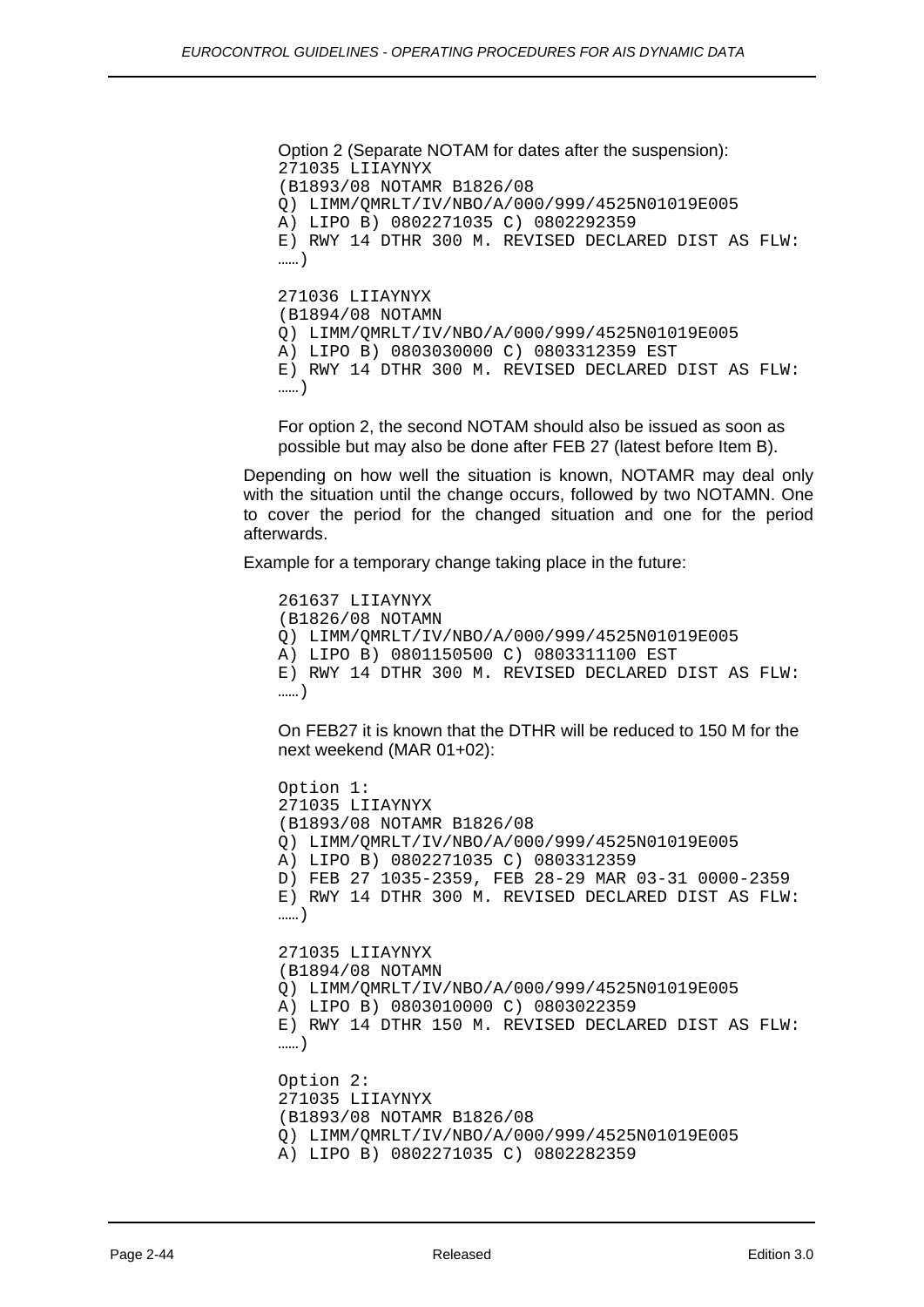E) RWY 14 DTHR 300 M. REVISED DECLARED DIST AS FLW: ……)

271035 LIIAYNYX (B1894/08 NOTAMN Q) LIMM/QMRLT/IV/NBO/A/000/999/4525N01019E005 A) LIPO B) 0803010000 C) 0803022359 E) RWY 14 DTHR 150 M. REVISED DECLARED DIST AS FLW: ……) 271035 LIIAYNYX (B1895/08 NOTAMN Q) LIMM/QMRLT/IV/NBO/A/000/999/4525N01019E005 A) LIPO B) 0803030000 C) 0803312359 EST E) RWY 14 DTHR 300 M. REVISED DECLARED DIST AS FLW: ……)

- 2.4.1.11 Any NOTAM which includes an 'EST' shall be replaced by NOTAMR or cancelled by NOTAMC before the 'estimated' end date specified in Item C).
- 2.4.1.12 Refer also to the procedures for handling 'Multipart' NOTAM at Chapter [6](#page-126-0).

### **2.4.2 Specific Procedures Related to NOTAMR Creation**

- 2.4.2.1 NOTAMR are Replacement NOTAM.
- 2.4.2.2 NOTAM which are to become invalid before their given End of Validity, or did not have a defined End of Validity (i.e. have 'EST' or 'PERM' in Item C) may be replaced, provided they are 'in force' at the time of replacement.

### **2.4.3 Specific Procedures Related to NOTAMC Creation**

- 2.4.3.1 NOTAMC are Cancellation NOTAM.
- 2.4.3.2 NOTAM which are to become invalid before their given End of Validity, or did not have a defined End of Validity (i.e. have 'EST' or 'PERM' in Item C) may be cancelled at any time.
- <span id="page-60-0"></span>2.4.3.3 NOTAMC shall be published whenever NOTAM are incorporated in an AIP AMDT (see chapter [2.6.3\)](#page-65-0).
- 2.4.3.4 NOTAMC Qualifier 'NOTAM Code' shall be as follows:
	- Subject: 2nd and 3rd letters shall be identical to the original NOTAM (ref para [2.4.1.3](#page-56-1))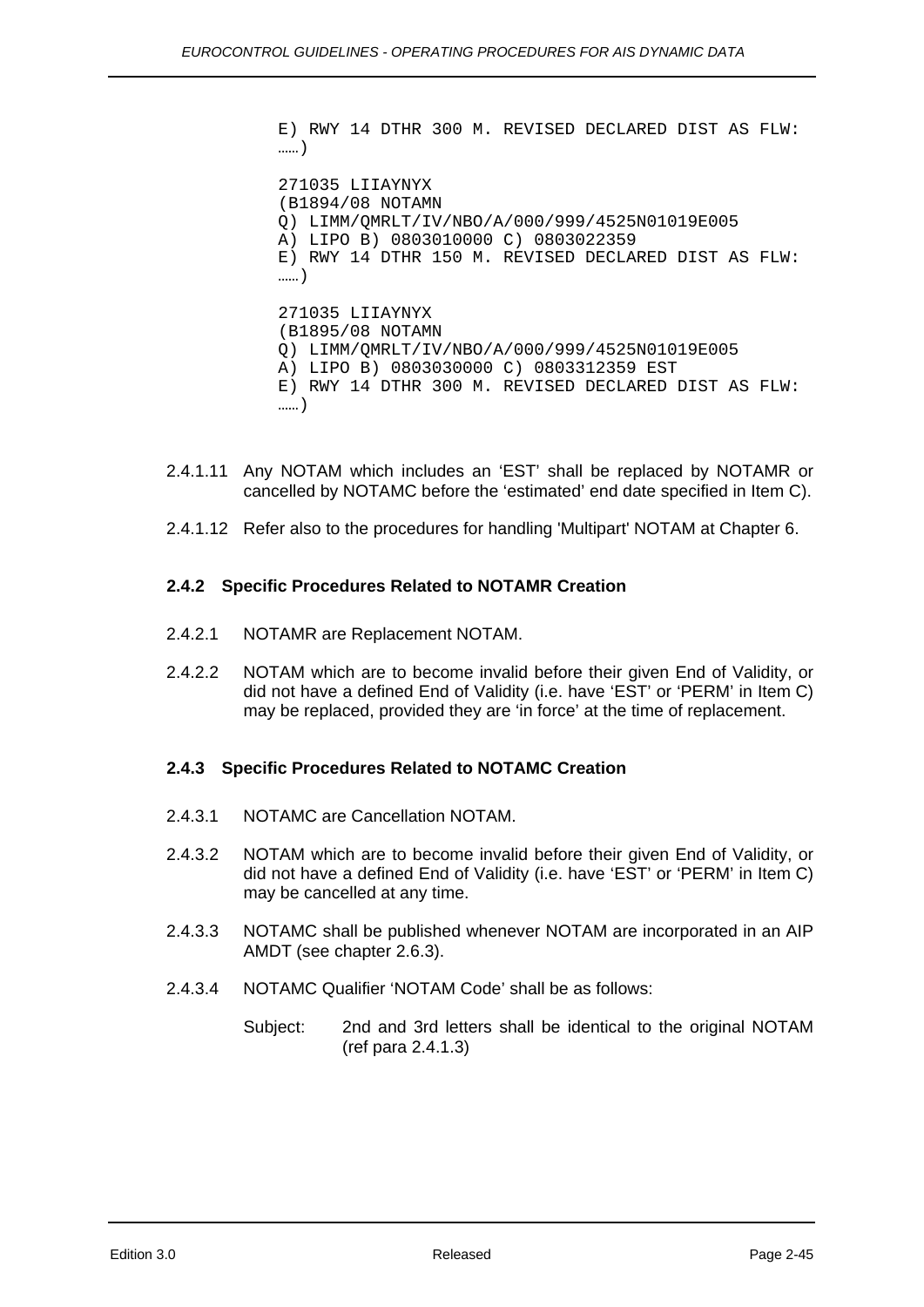Condition: permitted 4th and 5th letters are as follows:

- $Q AK = RESULT MED NORMAL OPS$ Q - - AL = OPERATIVE SUBJECT PREVIOUS CONDITION Q - - AO = OPERATIONAL  $Q - C = COMPLETED$  $Q - XX = OTHER (Plain Language - ref para 2.4.3.8)$  $Q - XX = OTHER (Plain Language - ref para 2.4.3.8)$  $Q - XX = OTHER (Plain Language - ref para 2.4.3.8)$
- 2.4.3.5 NOTAMC Qualifiers 'Traffic', 'Purpose', 'Scope', 'Lower/Upper' and 'Coordinates/Radius' shall be identical to the cancelled NOTAM. Maintaining the original qualifiers allows additional use of NOTAMC for the preparation of 'Updates' to Pre-flight Information Bulletins.
- 2.4.3.6 NOTAMC shall not contain Items C), D), F) and G).
- 2.4.3.7 For all NOTAMC, the text of the decoded NOTAM Code shall be inserted in Item E) together with details of the NOTAM subject.

Example: NOTAM Code = QNVAK

Item E) = VOR DKB RESUMED NORMAL OPS.

<span id="page-61-0"></span>2.4.3.8 In order to facilitate work in manual environments, NOTAMC, which are to be followed immediately by a NOTAMN (instead of using a NOTAMR), shall contain XX as 4th and 5th letters of the NOTAM Code and, at the end of the text in Item E), the remark: 'NEW NOTAM TO FOLLOW'.

Example: NOTAM Code = QMRXX

Item E) = RWY 07L/25R NEW NOTAM TO FOLLOW.

- 2.4.3.9 Cancellation of NOTAM solely on the basis of a Checklist is not allowed (ref para [2.2.13](#page-21-0)).
- 2.4.3.10 Once the immediate cancellation has been effected, the cancelling NOTAMC ceases to have validity.

# **2.5 Checklist Production**

## **2.5.1 Checklists – General**

- 2.5.1.1 Checklists are issued as a NOTAM in the series that they refer to.
- 2.5.1.2 A separate Checklist shall be issued for each NOTAM Series.
- 2.5.1.3 The first Checklist in a new NOTAM series shall be issued as a NOTAMN.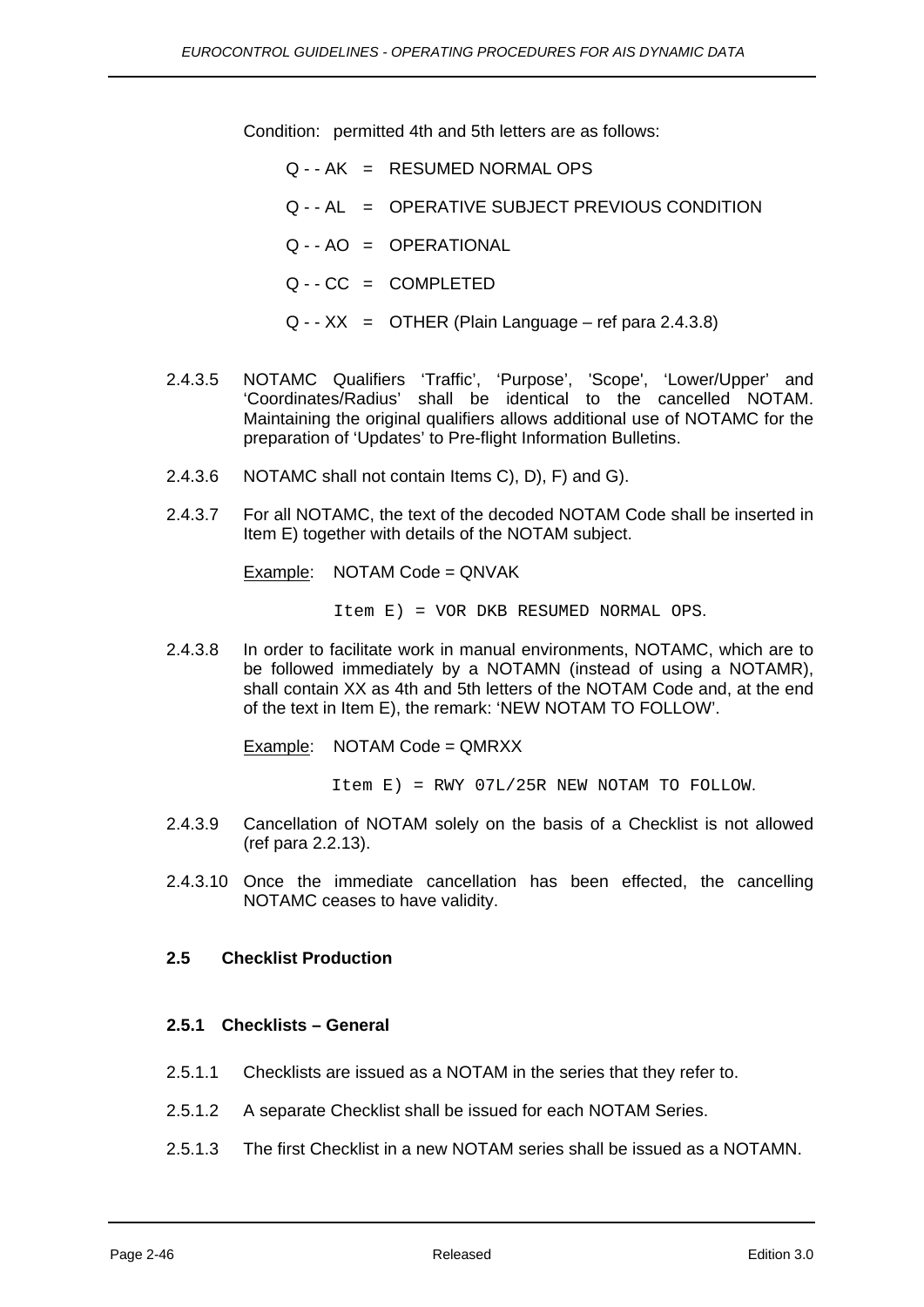- 2.5.1.4 Subsequent Checklists shall be issued as NOTAMR, replacing the previous Checklist with immediate effect. Consequently Item B) is the issuing time of the Checklist and supersedes the previous one immediately.
- 2.5.1.5 Item A) shall contain the FIR, or a list of all FIR, covered by the Checklist or the location indicator of the issuing non-governmental agency. Third and fourth letters 'XX' shall not be used.
- 2.5.1.6 Item C) shall contain the estimated (EST) end of validity, normally not more than one month after the Checklist is issued.
- 2.5.1.7 Checklists shall contain the numbers of the NOTAM incorporated in a normal AIP AMDT or AIP SUP until the time that these NOTAM are specifically cancelled by the publication of a NOTAMC.

## **2.5.2 Checklist Qualification – Item Q)**

- 2.5.2.1 Qualifier 'FIR' shall be either:
	- the FIR indicator, or

 - the country or non-governmental agency nationality letters followed by 'XX' if there is more than one FIR concerned, or

 - the country or non-governmental agency nationality letters of the Publishing NOF followed by 'XX' if publishing for FIR in different countries.

- 2.5.2.2 Qualifier 'NOTAM Code' shall be the special dedicated code 'QKKKK'.
- 2.5.2.3 Qualifiers 'Traffic', 'Purpose' and 'Scope' shall be given the artificial value 'K'.
- 2.5.2.4 Qualifiers 'Lower'/'Upper' shall be the default values '000/999'.
- 2.5.2.5 Qualifier 'Geographical Reference' shall always contain the geographical co-ordinates of the centre of the FIR(s) listed in Item A), followed by the default radius '999'.

Example: Q) LIXX/QKKKK/K/K/K/000/999/4323N01205E999

2.5.2.6 Qualifiers 'QKKKK' (NOTAM Code) and 'K' ('Traffic', 'Purpose', 'Scope') are used to allow selective retrieval of the Checklist. This also prevents the Checklist from appearing in a Pre-flight Information Bulletin.

# **2.5.3 Checklist Format – Item E)**

- 2.5.3.1 Item E) shall be divided into two sections.
- 2.5.3.2 First Section, identified by the keyword 'CHECKLIST'
	- a) This contains the list of the valid NOTAM numbers which have been promulgated in the same series as the Checklist, in a specific format.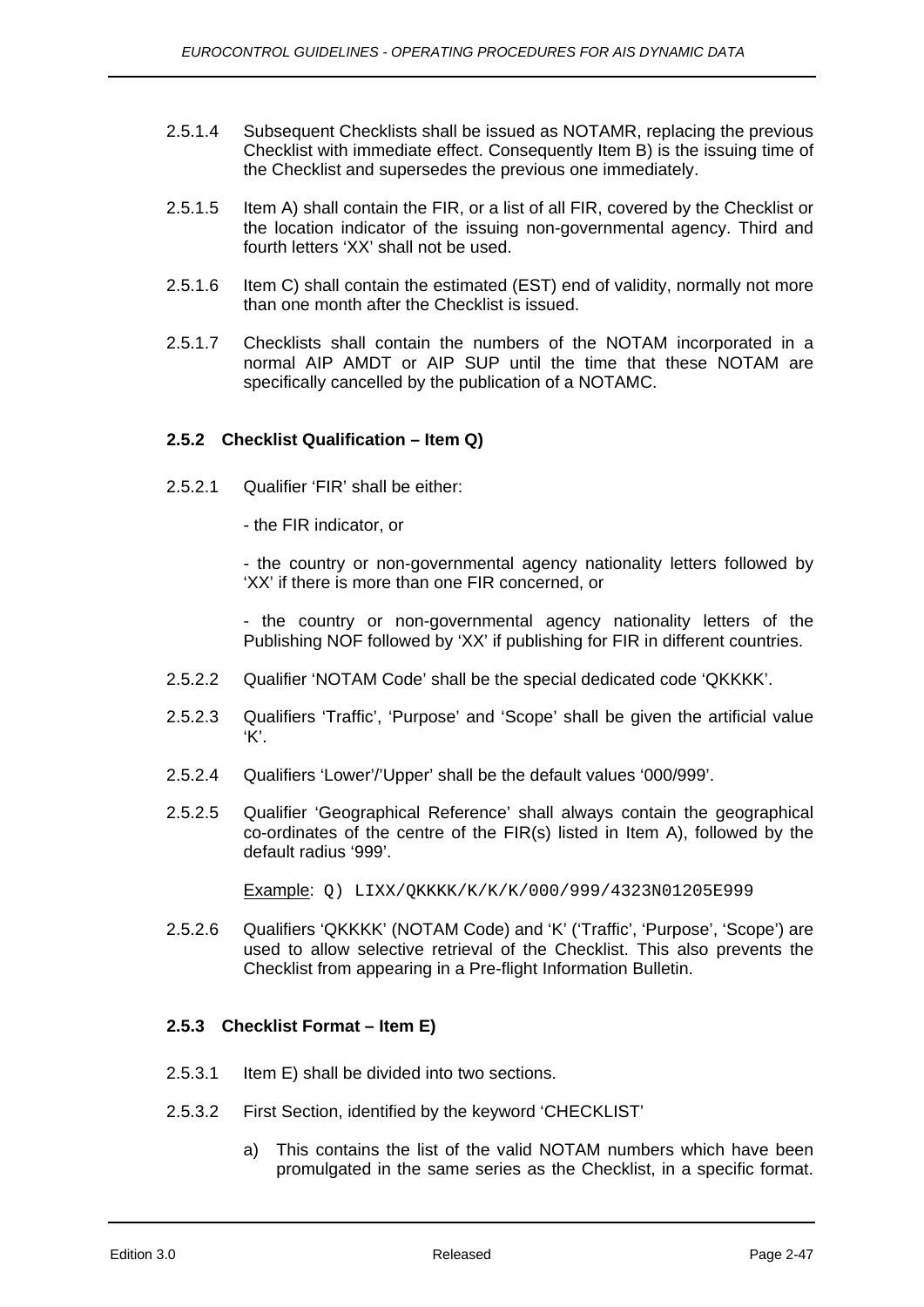Note that the list shall not contain the number of the replaced NOTAM checklist nor its own NOTAM checklist number.

- b) The text in Item E) shall start with the word 'CHECKLIST'
- c) The numbering of NOTAM is grouped by year (indicated by 4 digits) using the word 'YEAR' plus '=' sign, followed by the year of publication without blanks (e.g. YEAR=1999)
- d) Each NOTAM number (always 4 digits) is separated by a blank with no other punctuation mark.
- e) Each indicator of a different year shall start on a new line.
- 2.5.3.3 Second Section, identified by the keywords 'LATEST PUBLICATIONS'
	- a) This contains the list of the latest publications issued, in a format suitable for manual processing.

Example:

A0467/08 NOTAMR A0396/08 Q) LIXX/QKKKK/K/K/K/000/999/4323N01205E999 A) LIBB LIMM LIRR B) 0803310900 C) 0804300900EST E) CHECKLIST YEAR=2006 0244 0288 0511 YEAR=2007 0104 0347 0601 0653 0687 YEAR=2008 0004 0073 0109 0256 0312 0315 0394 0418 0425 0447 0459 0464 0465 LATEST PUBLICATIONS AIRAC AIP AMDT 4/08 EFFECTIVE 10 APR 2008 AIP SUP 27/08 AIP AMDT 513 AIC A012/08

b) Additional possibilities to differentiate between IFR or VFR publications (volumes) can be stated, if so required:

 AIP SUP VFR 015/08 AIP SUP IFR 38/08 AIRAC AIP AMDT IFR 5/08 EFFECTIVE 08 MAY 2008

Note: Whenever the numbering of AIP AMDT takes place on a yearly basis, a reference to the year of publication will be added to the number.

## **2.5.4 Checklist Errors**

- 2.5.4.1 When the publication of the Checklist contains an error, the following procedures will apply.
- 2.5.4.2 Whenever a valid NOTAM number was omitted from the Checklist: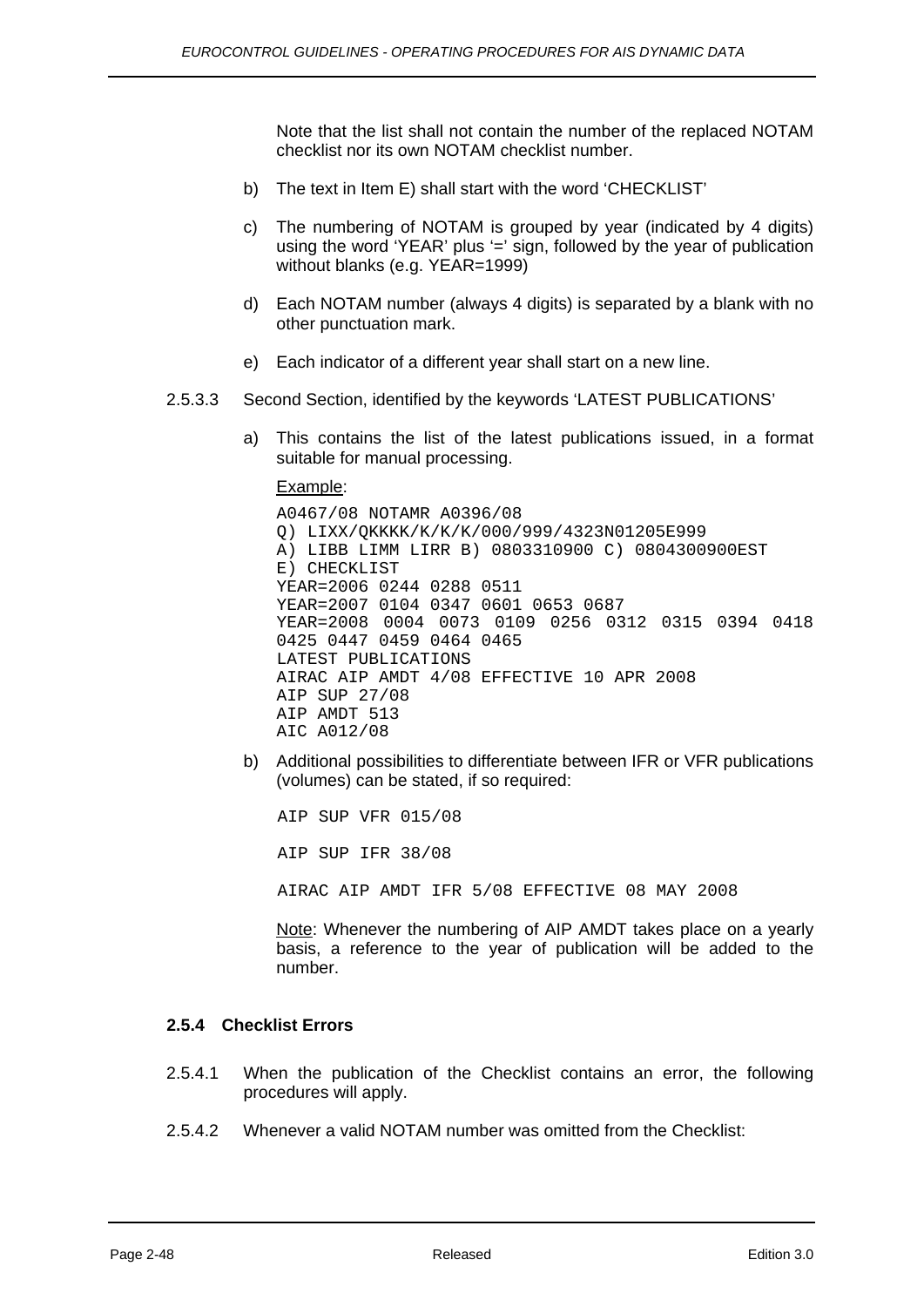- a) if the omitted NOTAM is in force, a NOTAMR shall be issued replacing the omitted NOTAM with the new number;
- b) if the omitted NOTAM is not yet in force, a NOTAMC and NOTAMN shall be issued.

 This procedure will allow consistency of the data in the database of all recipients, whatever the method of processing of Checklists.

2.5.4.3 Whenever an invalid NOTAM number was erroneously inserted in the Checklist, a revised Checklist (NOTAMR replacing the erroneous Checklist) will be published without the invalid NOTAM number (no correct version).

## **2.6 Publication of Information by NOTAM, AIP Amendment or AIP Supplement**

2.6.1 Permanent information shall not be distributed by means of a NOTAM only. This information shall be incorporated in an AIP Amendment.

## **2.6.2 Publication of permanent information by NOTAM**

- 2.6.2.1 When the urgency of publication of an Amendment to the AIP is such that the 'normal' AIRAC or Non-AIRAC Amendment publication is considered to be unsuitable, the responsible NOF will issue a NOTAM 'PERM' according to the following rules.
- 2.6.2.2 Item Q) shall be completed according to the NOTAM Selection Criteria.
- 2.6.2.3 Item B) of the NOTAM shall contain the effective date of the change.
- 2.6.2.4 Item C) of the NOTAM shall contain the term 'PERM' to indicate that the change itself is of a permanent nature. Note that Item C) shall never include the expected publication date or the effective date of the Amendment.
- 2.6.2.5 Item E) shall contain the operational changes as for normal NOTAM. Special care shall be taken to assure that the phrasing is clear without AIP consultation. For the benefit of users specifically interested in NOTAM that will later be transferred to the AIP, a reference to the AIP is added at the end of Item E).

 AIP references shall include AIP section/sub-section/paragraph numbers, not the page number(s) alone.

 For examples refer to paragraphs [2.3.22.4](#page-49-0), [2.3.22.5](#page-50-0) example 2, [2.3.22.18](#page-54-1) and [2.3.22.19](#page-54-2).

2.6.2.6 In cases where a NOTAM is issued to correct a mistake in an AIP AMDT, Item E) shall remind of the operational content of the AMDT and not only of the mistake.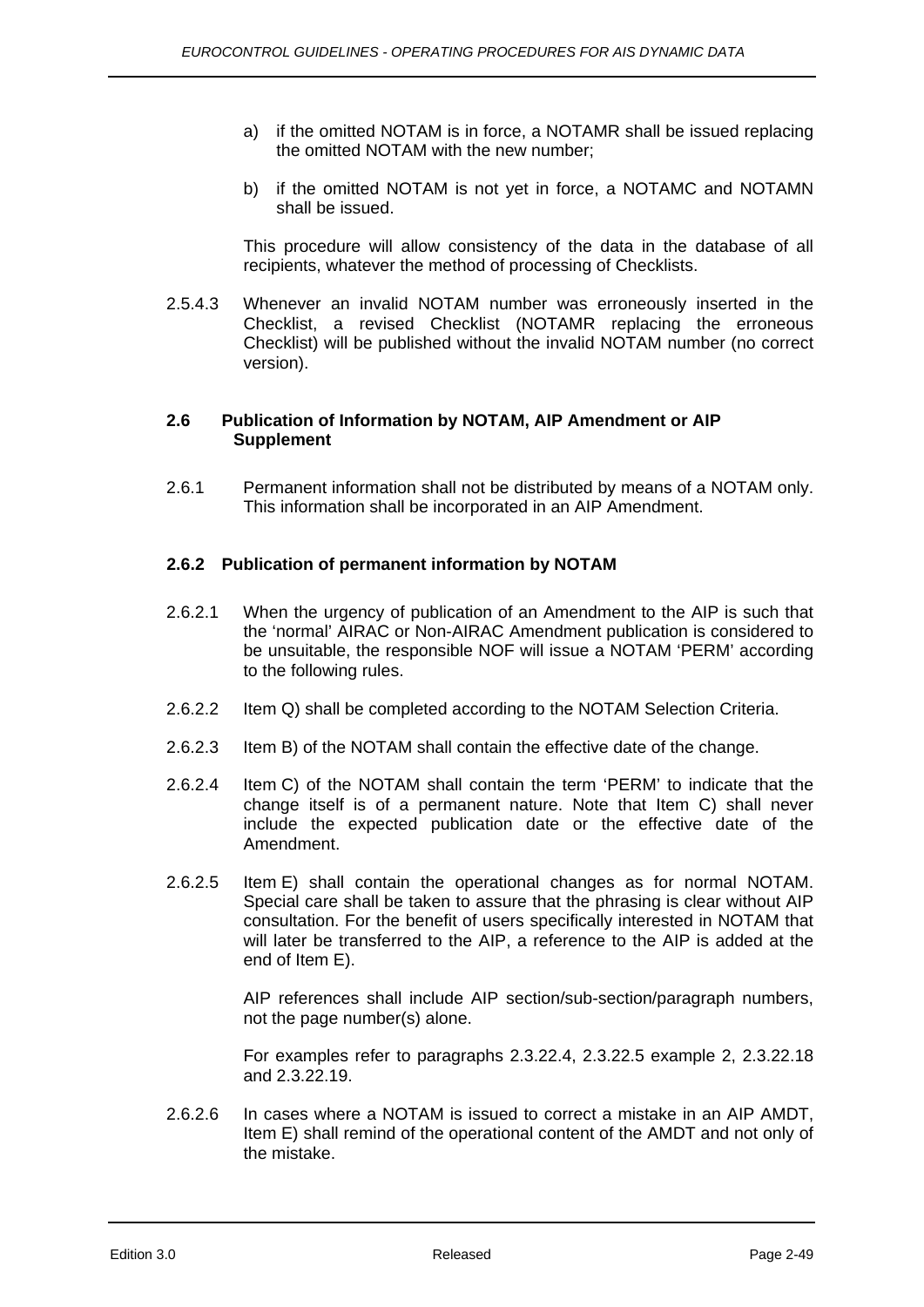### Example text shall read correctly:

 E) RWY 08/26 EXTENSION, AIRAC AIP AMDT 10/08 PART AD: EGNX 2-12 RWY 08 READ 1850M INSTEAD OF 1805M. *Instead of: 'E) AIRAC AIP AMDT 10/08 PART AD : EGNX 1-12 RWY 08 READ 1850M INSTEAD OF 1805M'* 

 This allows users to be aware of the subject when reading the PIB and to refer to the AIP AMDT content only if necessary.

### <span id="page-65-0"></span>**2.6.3 Incorporation of NOTAM information in AIP Amendment**

- 2.6.3.1 Permanent information should be incorporated in AIP within 3 months after NOTAM publication. As re-issuing of NOTAM with the same contents is not permitted, the interim use of an AIP SUP should be considered. (ICAO Doc 8126 Ref. [[2\]](#page-19-1) paragraph 6.1.3 and Table 6-1 refers).
- 2.6.3.2 When permanent (PERM) information has been published in a NOTAM, the NOTAM will require cancellation after an appropriate AIP Amendment has been issued to formally amend the AIP (ref para [2.4.3.3](#page-60-0)).

 In this case, the NOF shall issue a NOTAMC which cancels the NOTAM 'PERM', 15 days after the effective date of the AIP Amendment that contains the 'PERM' information.

 Note 1: 'Effective date' in this instance can be equal to an AIP Amendment publication date. This broadens the Annex 15 use of this expression which relates currently to AIRAC AIP Amendments only.

 Note 2: It is assumed that the AIP Amendments will be available at all receiving units by the time the NOTAMC is sent.

2.6.3.3 The NOTAMC shall contain in Item E) a reference to the AIP Amendment that incorporates the originally published NOTAM.

#### Example:

 'INFORMATION INCORPORATED IN AIP AMDT 4/08 WEF 14 APR 2008

- 2.6.3.4 The numbers of the NOTAM incorporated in the AIP Amendment shall be published on the cover page of the AIP Amendment.
- 2.6.3.5 The date on which NOTAMC will be issued to cancel NOTAM incorporated in the AIP Amendment shall be published on the cover page of the AIP Amendment.

**Example**: 'NOTAM incorporated to this AMDT will be cancelled by NOTAMC on the 29 APR 2008'.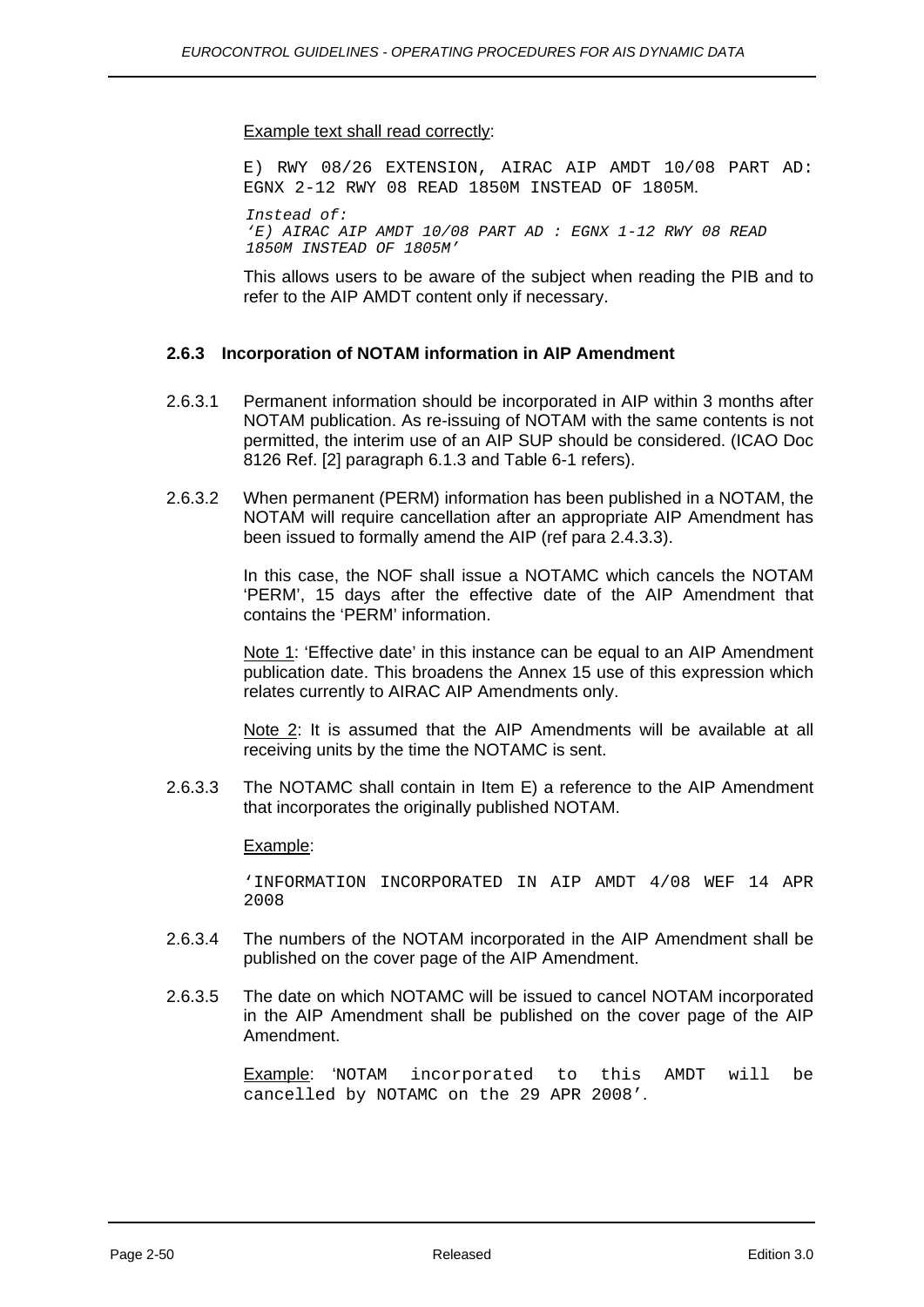## **2.6.4 Incorporation of NOTAM information in AIP Supplement**

- 2.6.4.1 Publication of an AIP Supplement to replace and/or modify information in an existing NOTAM may occur at any time. A Trigger NOTAMN shall be published to refer to this AIP Supplement (ref para [2.7.4](#page-68-0)).
- 2.6.4.2 The previously published NOTAM containing the affected information shall be cancelled by a NOTAMC.

# **2.7 Trigger NOTAM and Related Procedures**

## **2.7.1 Trigger NOTAM – Definition**

- 2.7.1.1 NOTAM used to announce the existence and subject contents of AIRAC AIP Amendments or AIP Supplements of operational significance are referred to as 'Trigger NOTAM'.
- 2.7.1.2 The text of Trigger NOTAM is included in Pre-flight Information Bulletins (PIB) to ensure that pilots and operators are advised or reminded that permanent changes of operational significance take effect from the given date or that details of temporary changes of operational significance are to be found in an AIP Supplement.

## **2.7.2 Trigger NOTAM – General Rules**

- 2.7.2.1 AIRAC AIP Amendments and AIRAC AIP Supplements shall always be triggered by a NOTAM. Note that information concerning any circumstances listed in Annex 15 (Ref. [\[1](#page-19-2)]), Appendix 4, Parts 1 and 2, shall be disseminated under the regulated 'AIRAC' system, either as an AIRAC AIP Amendment or as an AIRAC AIP Supplement.
- 2.7.2.2 The text in Item E) should not exceed 300 characters and must always start with the words "TRIGGER NOTAM" (followed only in the case of an AIP Amendment by the abbreviation PERM), a reference number of the published AIP Amendment or AIP Supplement concerned, the effective date and a brief description of its content. Effective time will be omitted in Item E) unless it differs from the default AIRAC effective time of 0000 UTC.
- 2.7.2.3 Trigger NOTAM must come in force on the effective date and time of the Amendment or Supplement they refer to. The Trigger NOTAM shall be issued as soon as possible, preferably at the publication date of the AIRAC AIP Amendment or the AIP Supplement.
- <span id="page-66-0"></span>2.7.2.4 Trigger NOTAM shall remain in force for 14 days.

### Example:

- B) 0801170000 (AIRAC effective date and time)
- $C)$  0801310000 (AIRAC effective date and time  $+$  14 days)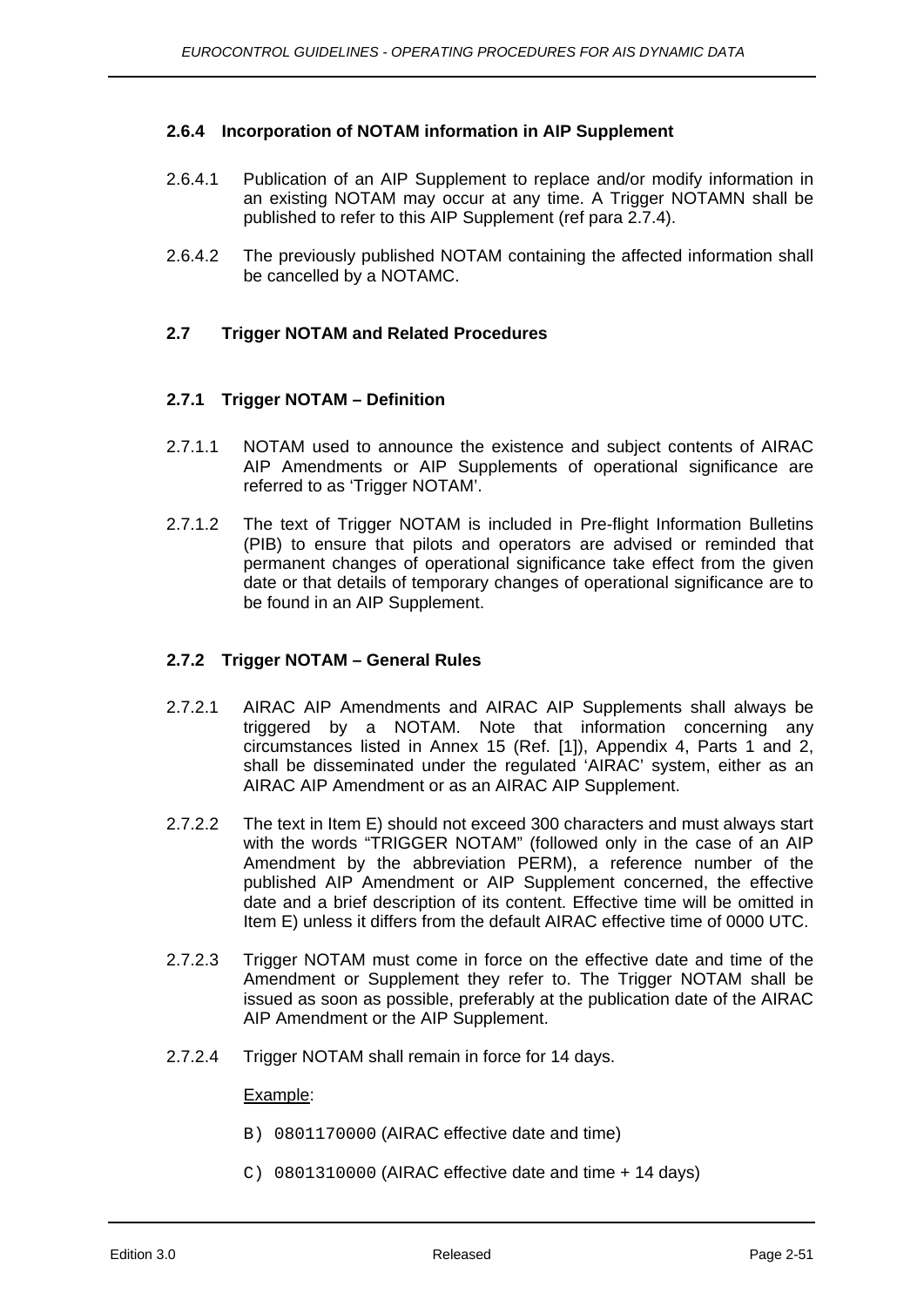- 2.7.2.5 Trigger NOTAM shall be issued in the appropriate NOTAM series, according to the information to be promulgated.
- 2.7.2.6 Trigger NOTAM shall follow the normal NOTAM procedures (but see following paragraphs for exceptions).
- 2.7.2.7 The NOTAM Code 2nd and 3rd letters (= 'Subject') shall be selected from the NSC and shall never be 'XX'. If no suitable 2nd and 3rd letter combination exists then use 'FA' for Aerodrome or 'AF' for FIR.
- 2.7.2.8 The NOTAM Code for a Trigger NOTAM shall always contain 'TT' as 4th and 5th letters (= 'Condition'). This exclusive 'TT' 'Condition' indicator shall be used with all subjects of the NOTAM Codes, even if not explicitly listed in the NSC tables.
- 2.7.2.9 The exclusive 'TT' 'Condition' indicator can be used to retrieve specific Trigger NOTAM from any Publishing NOF, and can additionally be used for the inclusion (or non-inclusion) of Trigger NOTAM in PIB, at a specific time before their effective date.
- <span id="page-67-0"></span>2.7.2.10 In the case of Amendments or Supplements containing information dealing with different subjects and/or locations, a single Trigger NOTAM dealing with multiple subjects and/or locations may be issued [Note exception to Basic Rule – ref para [2.2.4](#page-21-1)].
- 2.7.2.11 For FIR, Publishing NOF may group all the information that relates to one or several FIR, regardless of the subject, in order to reduce the amount of NOTAM to be published [Note exception to Basic Rule – ref para [2.2.4](#page-21-1)].

## Example:

Q) LEXX/QAETT/IV/BO/E/065/660/4229N00152E999 A) LECB LECM B) 0702150000 C) 0703010000 E) TRIGGER NOTAM - PERM AIRAC AIP AMDT 2/07 WEF 15 FEB 2007. CHANGES TO AIRSPACE CLASSIFICATION AND UPPER LIMIT OF CONTROLLED AIRSPACE.

<span id="page-67-1"></span>2.7.2.12 For Aerodromes, a separate Trigger NOTAM shall be issued for each aerodrome. Different subjects relating to the same aerodrome, may however be grouped in the same NOTAM [Note exception to Basic Rule – ref para [2.2.4](#page-21-1)].

## Example:

- Q) EFIN/QPATT/I/BO/A/000/999/6031N02216E005
- A) EFTU B) 0702150000 C) 0703010000
- E) TRIGGER NOTAM-PERM AIRAC AIP AMDT 2/07 WEF 15 FEB
- 2007. CHANGES TO STAR and to WGS 84 coordinates.
- 2.7.2.13 In the case of Amendment or Supplements containing information about a new location indicator or a changed one, the related Trigger NOTAM has to be issued as FIR information: Scope E, Item A) location indicator of the FIR affected and Item E) information about the new or changed location indicator. Other information related to this aerodrome and subject to trigger procedures is published in accordance with [2.7.2.12](#page-67-1), Item A to contain the new location indicator.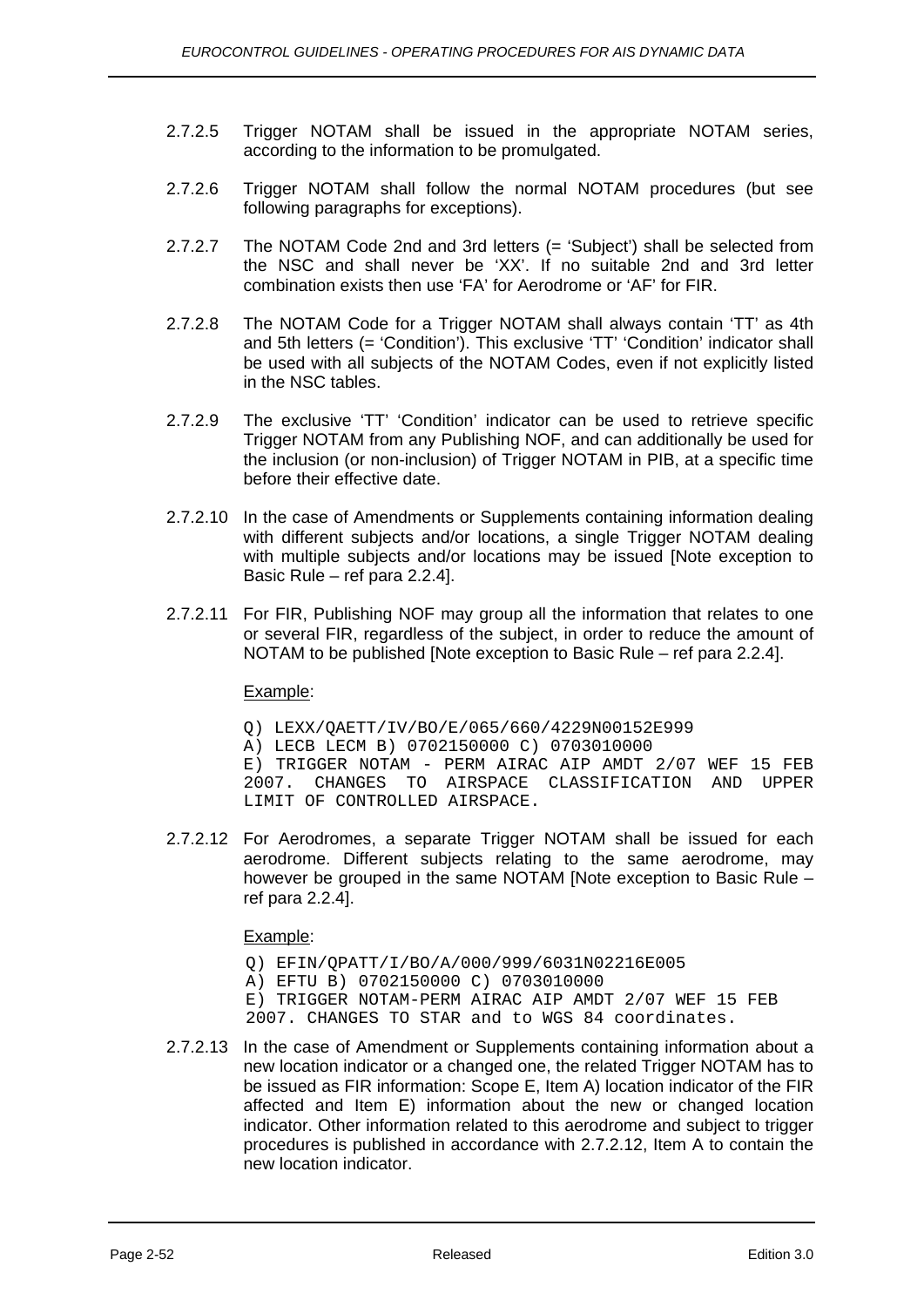2.7.2.14 In the cases described in paragraphs [2.7.2.10](#page-67-0)[-2.7.2.12](#page-67-1), the NOTAM qualifiers 'Traffic', 'Purpose' and 'Scope' shall be filled according to the subject of highest operational importance.

> When grouping different subjects it may happen that the subject of highest operational importance does not cover qualifiers 'Traffic' and 'Scope' for all the subjects. For example, the Q-lines for two AD subjects (ILS, VFR APCH PROC) read as following: …/QICTT/I/BO/A/… and …/QPKTT/V/BO/A…. Whichever is taken as highest, both traffic types (I and V) concerned are never covered. In this special case a deviation from NSC is permitted to guarantee necessary bulletin entries.

> Example: In the following case, the 'Traffic' qualifier 'IV' is a combination to cover both subjects (QICTT and QPKTT):

Q) EFIN/QICTT/**IV**/BO/A/000/999/6240N02937E005

A) EFJO B) 0801170000 C) 0801310000

E) TRIGGER NOTAM - PERM AIRAC AIP AMDT 91/08 WEF 17 JAN 2008. INTRODUCTION OF ILS RWY 28 AND REVISED VFR APCH PROC.

# **2.7.3 Trigger NOTAM relative to AIRAC AIP AMDT**

- 2.7.3.1 AIRAC Amendments represent permanent changes to the AIP on a predefined date.
- 2.7.3.2 Effective Date: AIRAC AIP Amendments become effective on the AIRAC cycle date. Item B) shall always contain the AIRAC effective date and time.

## 2.7.3.3 Example:

- Q) LOVV/QARTT/I/BO/E/245/999/4720N01330E999
- A) LOVV B) 0801170000 C) 0801310000

E) TRIGGER NOTAM - PERM AIRAC AIP AMDT 3/08 WEF 17 JAN 2008. IMPLEMENTATION OF NEW ATS ROUTE UA15.

 Note that the term 'PERM' is inserted in Item E) to stress that Item C) contains an artificial end-date and that the information is of a permanent nature.

## <span id="page-68-0"></span>**2.7.4 Trigger NOTAM relative to AIP SUP (AIRAC and Non-AIRAC)**

- 2.7.4.1 Whilst current ICAO SARPs do not specify a requirement for Non-AIRAC AIP Supplements to be triggered, Publishing NOF shall trigger all Operationally Significant AIP SUP to ensure that all relevant elements of the integrated aeronautical information package are available for inclusion in PIB.
- 2.7.4.2 Effective Date: AIP Supplements become effective at the date and time stated in the Supplement. Information to be published under the AIRAC system does not always start on an AIRAC cycle date (e.g. major works, large air exercises etc. ...). Consequently, both the AIP Supplement and the Item B) of the Trigger NOTAM shall contain the effective date and time of the start of the information.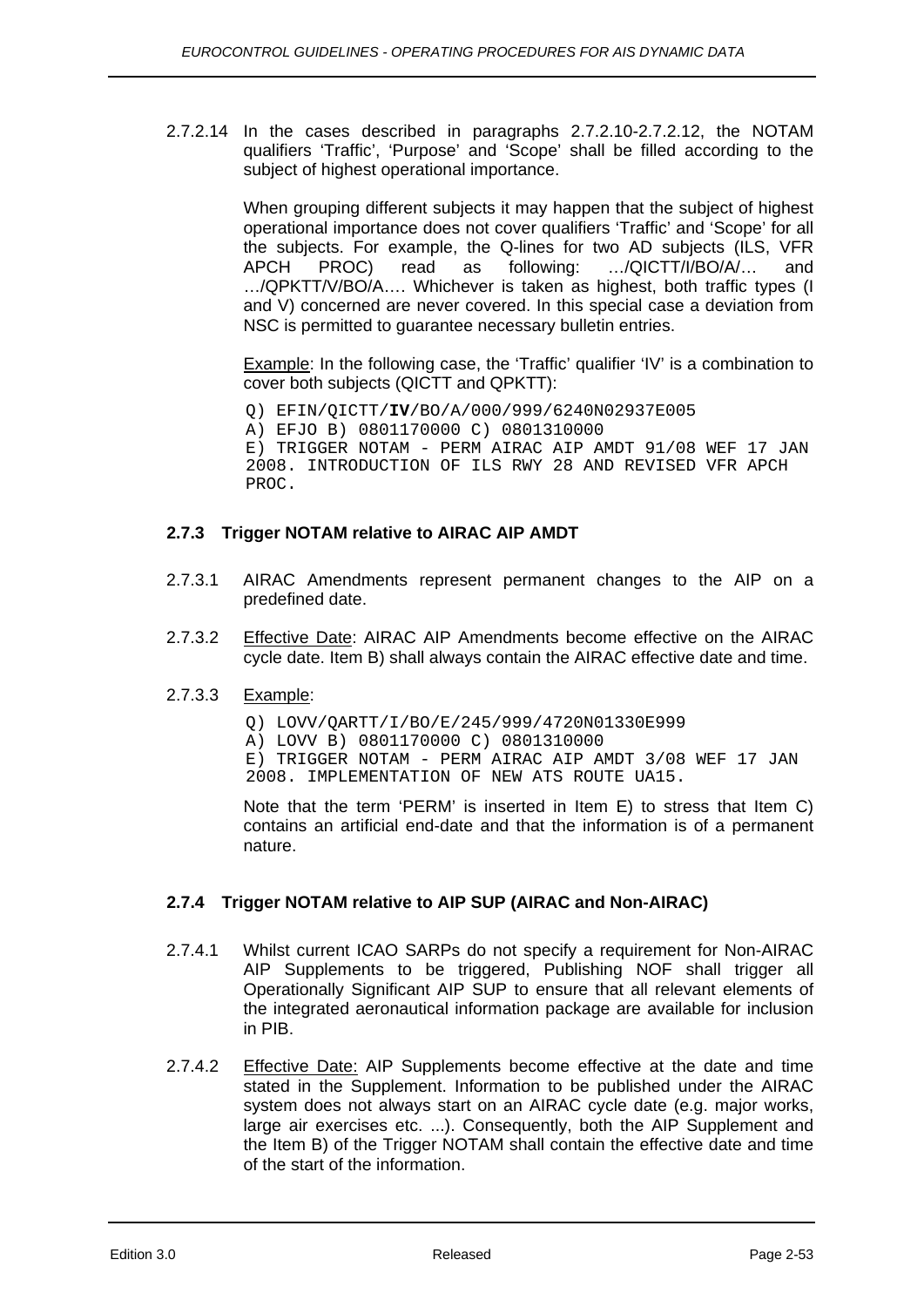- 2.7.4.3 Triggering of AIRAC information in Non-AIRAC Supplements: Due to time constraints, AIP Supplements are sometimes published to promulgate information that should have been published as an AIRAC AIP Supplement. In such exceptional cases, the operational nature of the information shall prevail and a Trigger NOTAM shall be issued for this Non-AIRAC AIP Supplement. The 'Subject' and 'Condition' shall relate the information to at least the 'Purpose' 'BO', according to the NOTAM Selection Criteria.
- 2.7.4.4 Period of Validity: The general rule as stated in Para [2.7.2.4](#page-66-0) will apply. However, if the information has a duration that is shorter than 14 days, Item C) shall reflect the date and time when the information published in the AIP Supplement will expire. If the information has a duration that is longer than 14 days, the period for which the SUP is in force shall be indicated in Item  $E$ ).
- 2.7.4.5 Example 1:

 Q)EFIN/QRDTT/IV/BO/W/000/040/6637N02825E016 A) EFIN B) 0702152200 C) 0702201200 E)TRIGGER NOTAM - AIP SUP 68/07 WEF 15 FEB 2007. TEMPO DANGER AREA EF D148 SALLA ACT. F) SFC G) 4000FT AMSL

## Example 2:

 Q) EFIN/QRDTT/IV/BO/W/000/040/6637N02825E016 A) EFIN B) 0801172200 C) 0801312200 E) TRIGGER NOTAM - AIP SUP 68/08 WEF 17 JAN 2008 TIL 20 FEB 2008. TEMPO DANGER AREA EF D148 SALLA ACT. F)SFC G)4000FT AMSL

2.7.4.6 Supplements requiring activation: Some (AIRAC) SUP require activation by NOTAM, such as: description of major works at aerodromes, establishment of large-scale military exercise areas or other related (AIRAC) SUP covering work progress or modifications.

> These SUP usually cover long periods and are published with remarks such as: 'detailed dates and times of activation will be published by NOTAM', 'individual phases will be activated by NOTAM", 'operational limitations will be published by NOTAM'.

> Such (AIRAC) SUP are triggered according to procedures for Trigger NOTAM.

> If required, one or more additional activation NOTAM are issued according to NOTAM procedures for the periods the restrictions apply.

# **2.7.5 Notification of changes to AIP SUP**

<span id="page-69-0"></span>2.7.5.1 Changes: Any change to an AIP Supplement and its associated Trigger NOTAM, shall be published by the Publishing NOF in a way that the information itself is always clear and without any ambiguities.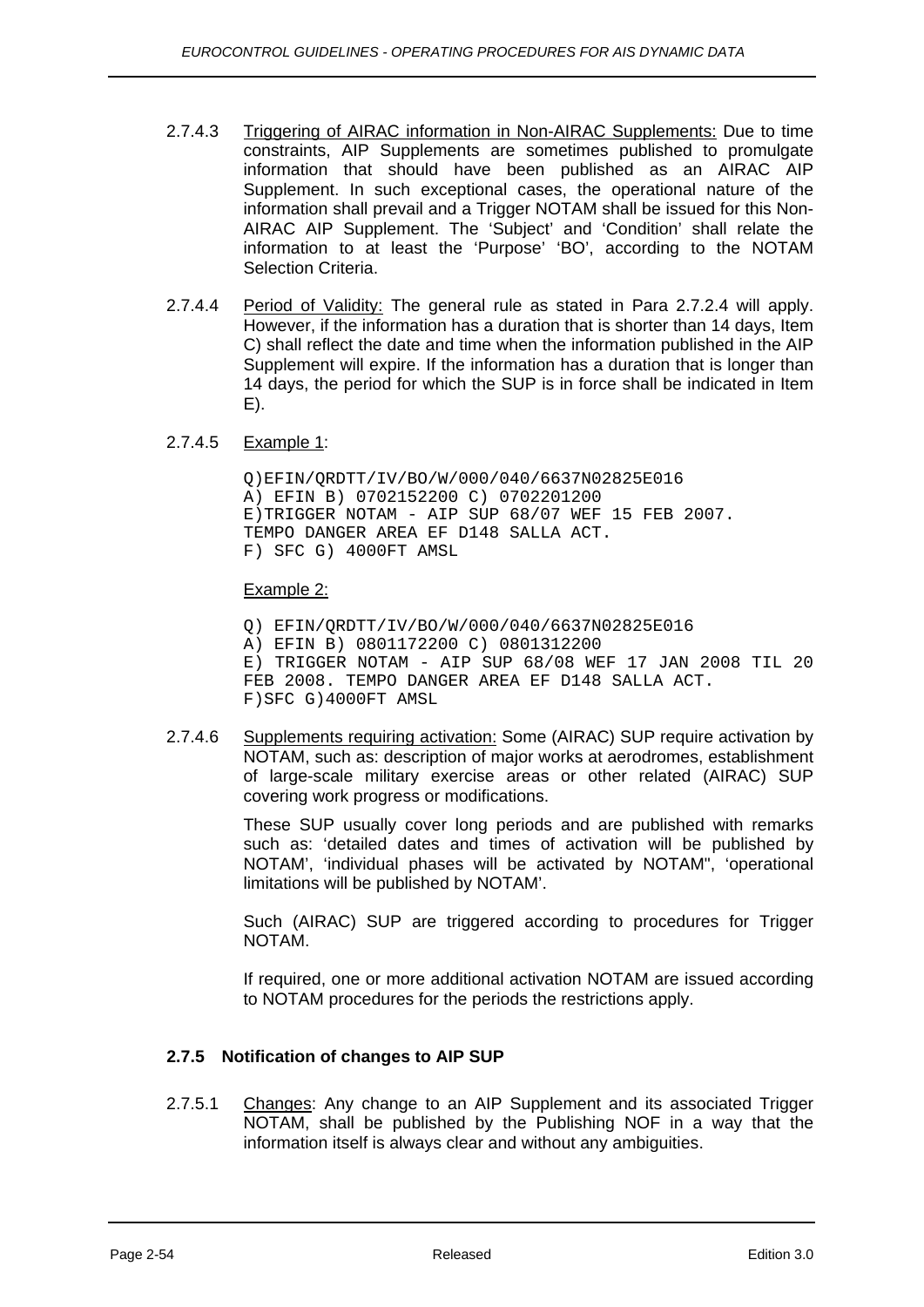Normally, changes to an AIP Supplement (such as corrections) are announced by replacing the AIP Supplement in due time by another Supplement. The procedure described in [2.7.5.3](#page-70-0) shall be applied to announce the cancellation of the replaced SUP. The new SUP will be triggered according to the normal procedure.

 The same procedure applies to Supplements of 'unknown' or 'estimated' duration or in the case of notifications of a postponed end date/time.

 If time constraints do not allow a replacement by another SUP, the change is published by NOTAM. Refer to [2.7.5.2](#page-70-1) for details.

<span id="page-70-1"></span>2.7.5.2 Notification of changes by NOTAM: Changes on short notice as well as temporary suspensions of a SUP are published by NOTAM. The Q-line is completed according to normal NOTAM rules. Item B) is the effective date of the Supplement or current date/time, Item C) the published end of validity of the SUP. If the change is only of temporary nature, Item C) is limited to the validity of the change. Apart from the change, Item E) contains a reference to the Supplement.

Example:

(A0115/08 NOTAMN Q) ESAA/QMDCH/IV/BO/A/000/999/5739N01217E005 A) ESGG B) 0804120637 C) 0805112359 E) RWY 03/21 TORA 2800M. REF AIRAC AIP SUP 14/08.

 Long-term changes issued by NOTAM shall be replaced by a SUP in due time.

<span id="page-70-0"></span>2.7.5.3 Notification of an earlier end date or time: exceptionally, the original end date specified in the AIP SUP may be changed to an earlier date by NOTAM. If such earlier cancellations are known well in advance they are treated as changes to a SUP and the rules of paragraph [2.7.5.1](#page-69-0) apply.

> The cancellation of a SUP on short notice is always published by NOTAMN (ref [2.7.5.3.1\)](#page-70-2). If necessary, in addition to the NOTAMN the associated Trigger NOTAM has to be cancelled or replaced (ref [2.7.5.3.2\)](#page-71-0) and the validity of any other existing NOTAM referring to the SUP must be verified (ref [2.7.5.3.3](#page-71-1)).

<span id="page-70-2"></span>2.7.5.3.1 A NOTAMN shall be issued according to NOTAM procedures to announce the cancellation of a SUP on short notice.

Item B) is the new expiring date/time of the SUP.

 Item C) is the original end of validity of the SUP or the next AIP SUP checklist or printed plain-language list of valid NOTAM or AIP GEN 0.3 if it serves as checklist of SUP, whichever is the most suitable means.

Example:

NOTAMN 151830 EUECYIYN A0127/08 NOTAM**N** Q) ESAA/QFALT/IV/BO/A/000/999/5739N01217E005 A) ESGG B) 0804230000 C) 0805112359 E) REF AIRAC AIP SUP 14/08 WORKS COMPLETED.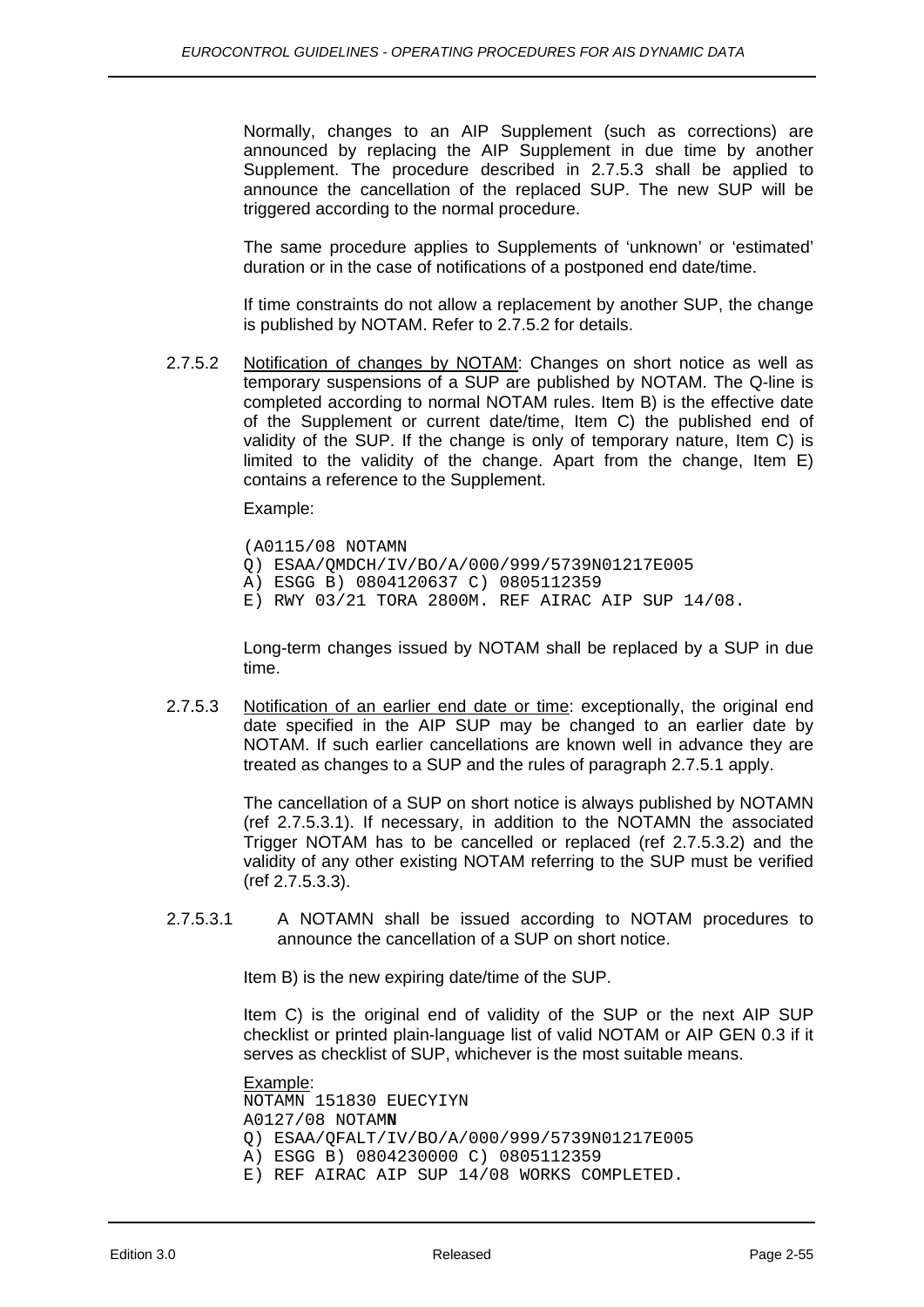RESTRICTIONS ON THE USE OF AERODROME NO LONGER IN FORCE.

 Note that Item E) shall always contain text clearly indicating that the planned end date has been brought forward.

 Note that if the AIP SUP was not originally triggered, a NOTAMN may also be issued exceptionally to announce the cancellation in accordance with the above validity and Item E) procedures.

 Note the use of Condition 'LT' (instead of 'TT') in the NOTAM**N** to indicate more precisely the nature of the information.

<span id="page-71-0"></span>2.7.5.3.2 If the Trigger NOTAM is still valid at the time the information about the early cancellation is received, the Trigger NOTAM is cancelled or replaced, depending on the new expiry date/time. The Trigger NOTAM is not affected by the cancellation of the SUP if the new expiry date is later than Item C) of the Trigger NOTAM.

#### Example:

Original Trigger: A0034/08 NOTAMN Q) ESAA/QFATT/IV/BO/A/000/999/5739N01217E005 A) ESGG B) 0804100600 C) 0804240600 E) TRIGGER NOTAM – AIRAC AIP SUP 14/08 WEF 10 APR 2008 TIL 11 MAY 2008. USE OF AERODROME RESTRICTED DUE TO MAJOR CONSTRUCTION WORKS.

New end of SUP: after 24 April 2008: Trigger not affected. New end of SUP: before 24 April 2008: Trigger replaced or cancelled

Example: Notification about early cancellation received 15 APR 2008, SUP cancelled as of 22 APR 2008 2359.

Replacement: (APR 2008) 151828 EUECYIYN A0126/08 NOTAMR A0034/08 Q) ESAA/QFATT/IV/BO/A/000/999/5739N01217E005 A) ESGG B) 0804151828 C) 0804222359 E) TRIGGER NOTAM – AIRAC AIP SUP 14/08 WEF 10 APR 2008. USE OF AERODROME RESTRICTED DUE TO MAJOR CONSTRUCTION WORKS. AIP SUP VALID TIL 22 APR 2008.

<span id="page-71-1"></span>2.7.5.3.3 If the SUP is subject of a valid activation NOTAM or any other NOTAM referring to it (e.g. temporary suspensions, changes published by NOTAM), the validity of these NOTAM have to be verified. If necessary, these NOTAM are cancelled or replaced depending on the new expiry date and time. If an activation NOTAM or any other NOTAM referring to the SUP is not in force yet at the time the earlier end is known, the activation NOTAM is cancelled and a new one is published reflecting the new date/time.

# Example:

151830 EUECYIYN (A0128/08 NOTAMR A0115/08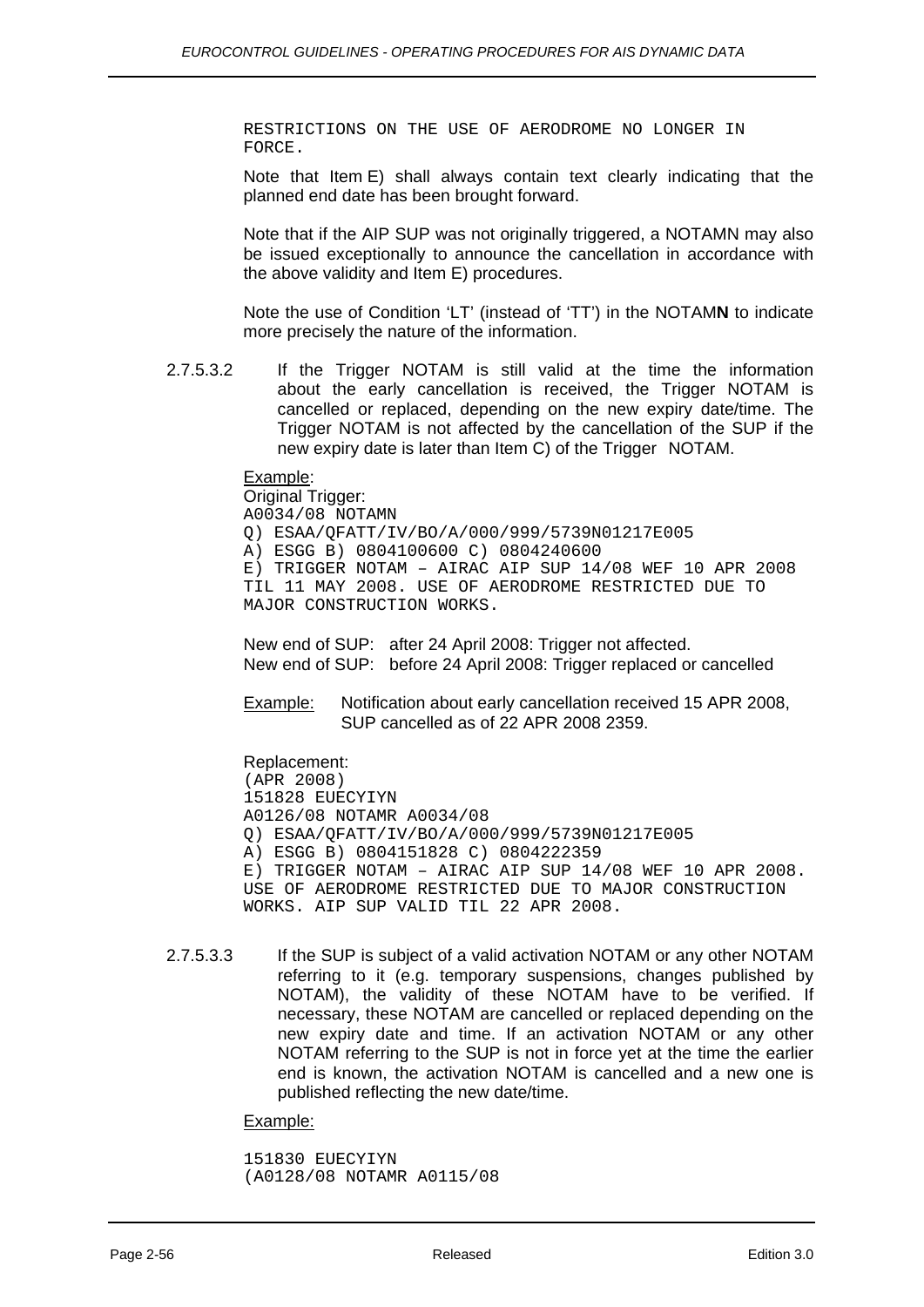- Q) ESAA/QMDCH/IV/BO/A/000/999/5739N01217E005
- A) ESGG B) 0804151830 C) 0804222359
- E) RWY 03/21 TORA 2800M. REF AIRAC AIP SUP 14/08.

#### **2.8 NIL Notification**

- 2.8.1 A NIL Notification to announce that an AIRAC AIP Amendment will not be published at the established interval or publication date, shall be distributed by Trigger NOTAM or by NOTAM checklist or by both (ICAO Annex 15 para 4.3.7, para 5.2.13.3, para 6.1.3 - Ref. [\[1](#page-19-0)]).
- 2.8.2 The distribution of a NIL Notification shall be done at least 42 days in advance of the AIRAC date (compliant with ICAO Annex 15 para 6.2.1 - Ref [\[1](#page-19-0)]).
- 2.8.3 If the use of a Trigger NOTAM for the distribution of a NIL notification is preferred, this NOTAM shall use:
	- NOTAM Code 2nd and 3rd letters 'OA'
	- NOTAM Code 4th and 5th letters 'TT' to identify that it relates to information about the announcement of availability (in this case non-availability) of printed publication; and
	- Purpose 'M' to ensure that it will not be included in the pre-flight information bulletin unless specifically required; and
	- Scope 'E'; and
	- Item B) shall contain the AIRAC effective date; and
	- Duration shall be 14 days like for the regular Trigger NOTAM.

Note: The use of scope E for subject OA as well as purpose M for this type of message is an intentional deviation from the NSC for the benefit of PIB retrieval.

Example: Italian NOTAM issued in August

160900 LIIAYNYX

- A1000/07 NOTAMN
- Q) LIXX/QOATT/IV/M/E/000/999/4323N01205E999
- A) LIMM LIBB LIRR B) 0709270000 C) 0710112359
- E) AIRAC EFFECTIVE DATE 27 SEP 2007 NIL
- 2.8.4 If the use of a NOTAM checklist for the announcement of a NIL notification is preferred, this notification shall be included into NOTAM checklist with following guidance:
	- be published at least 42 days before AIRAC effective date; and
	- The text will clearly identify which AIRAC effective dates are affected by the NIL notification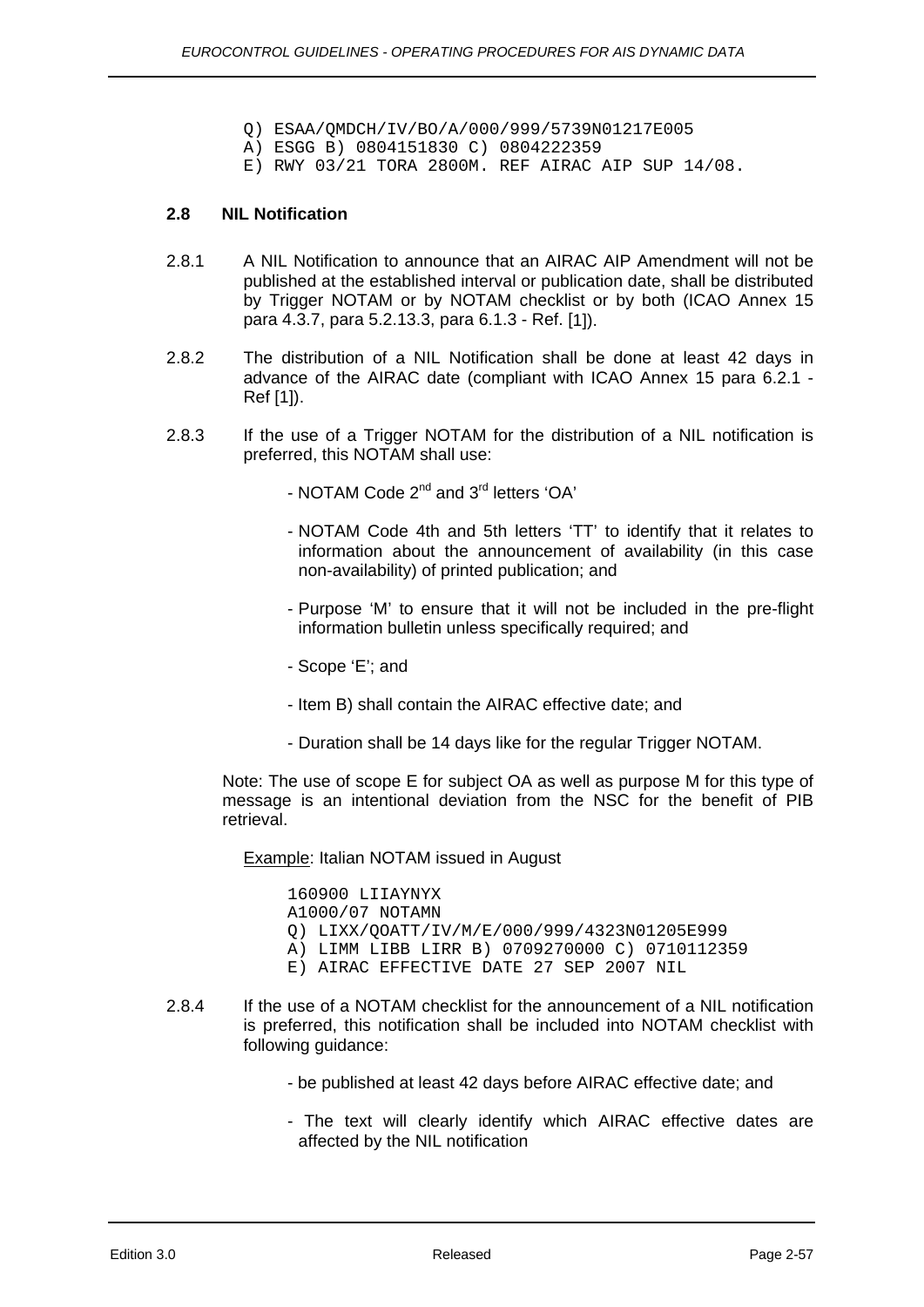#### Example: Latvian checklist issued in May

010920 EVRAYNYX (A1000/07 NOTAMR A0890/07 Q) EVRR/QKKKK/K/K/K/000/999/5702N02322E999 A) EVRR B) 0705010920 C) 0706011500EST E) CHECKLIST YEAR=2007 0016 0021 0023 0024 0025 0028 0029 0032 0036 0040 0042 0043 0044 LATEST PUBLICATIONS AIRAC AIP AMDT 03/07 WEF 10 MAY 07<br>AIP AMDT 1/06 AIP AMDT<br>AIRAC AIP SUP 01/07 WEF 10 MAY 07<br>8/06 AIP SUP AIC A 05/06 01 NOV 06 AIRAC EFFECTIVE DATE 07 JUN 07 – NIL AIRAC EFFECTIVE DATE 05 JUL 07 – NIL.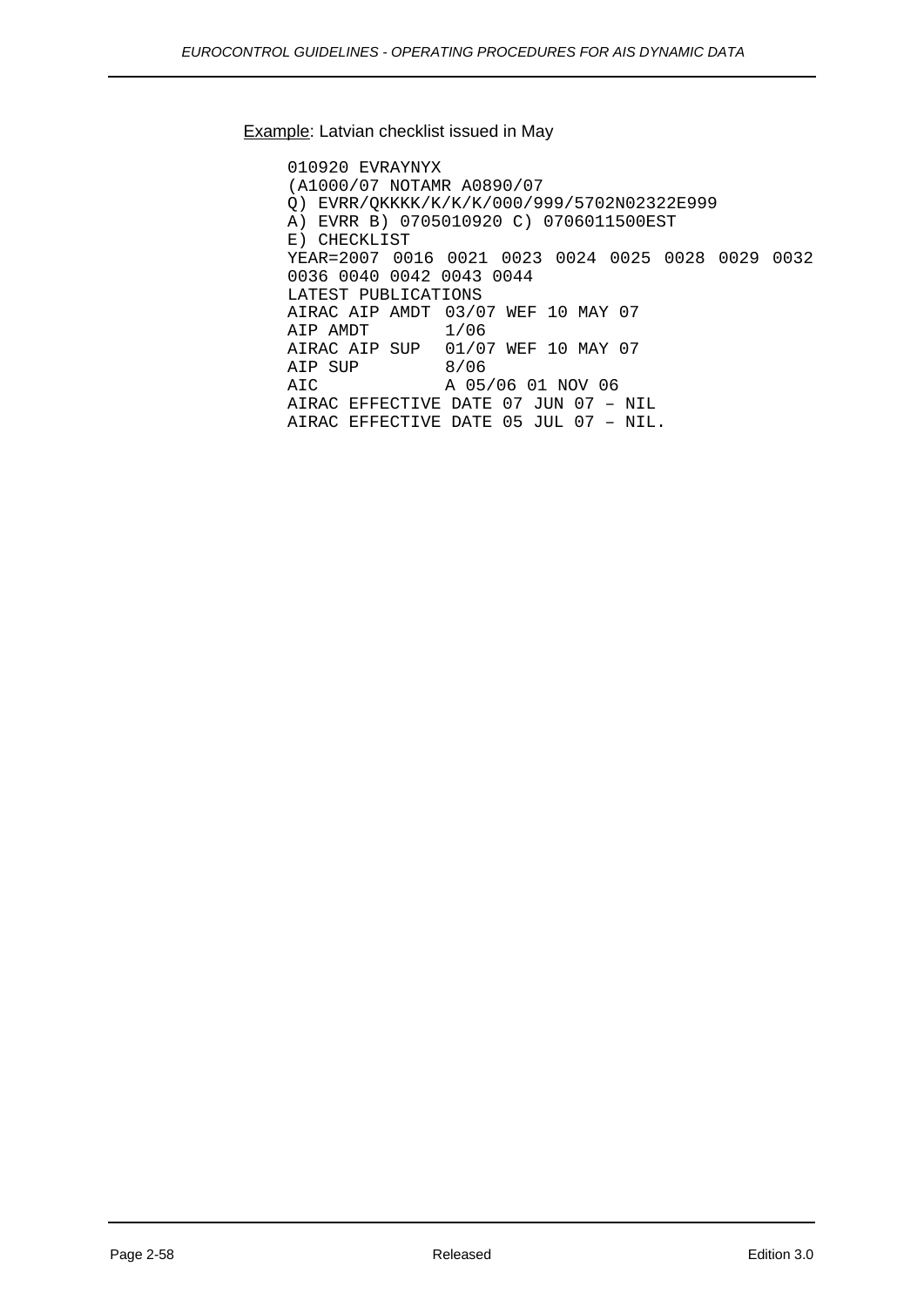# **3 NOTAM PROCESSING**

#### **3.1 Introduction**

- 3.1.1 The current standard NOTAM format was introduced in ICAO Annex 15, 8th Edition promulgated on 14th of November 1991. All NOTAM should be produced in this format, following the procedures on NOTAM creation explained in Chapter [2](#page-20-0) of this Manual.
- 3.1.2 However, some NOTAM continue to be published in the former NOTAM Class I format and these need to be converted in order to allow their automatic processing.
- 3.1.3 Some States are also not adhering completely to the Integrated Aeronautical Information Package and do not publish Trigger NOTAM for operationally significant publications.
- 3.1.4 Other states are publishing those of their NOTAM selected for international distribution in an official ICAO language other than English. In order to make this information available to the NOTAM Processing Unit (NPU) Clients in accordance with Annex 15 (Ref [[1](#page-19-0)]) paragraph 5.2.2.1, a translation into English is required.
- 3.1.5 Conclusively, there are differences in the interpretation of ICAO standards and recommended practices and guidelines causing inconsistent, inaccurate or even false PIB output.
- 3.1.6 As a result, differences and discrepancies exist internationally in published NOTAM. NOTAM have to pass through a series of phases where their conformity to the ICAO format is analysed and their contents are assessed prior to their storage in automated NOTAM processing systems. The purpose of this Chapter on NOTAM processing is to define and describe the principles and detailed procedures applied throughout these different phases.

### **3.2 Objective**

- 3.2.1 The goal of NOTAM processing, is to process all received NOTAM in accordance with the procedures laid down in Chapter [2](#page-20-0) of this Manual on NOTAM creation, so as to allow their storage in automated systems in order to provide correct and harmonised PIB output for the benefit of the end user.
- 3.2.2 Processed NOTAM shall be distributed or made available to NPU Clients as soon as possible after receipt of the original NOTAM by the NOTAM Processing Unit.
- 3.2.3 NOTAM processing should result in a standardised level of service, regardless of which Unit was responsible for the processing.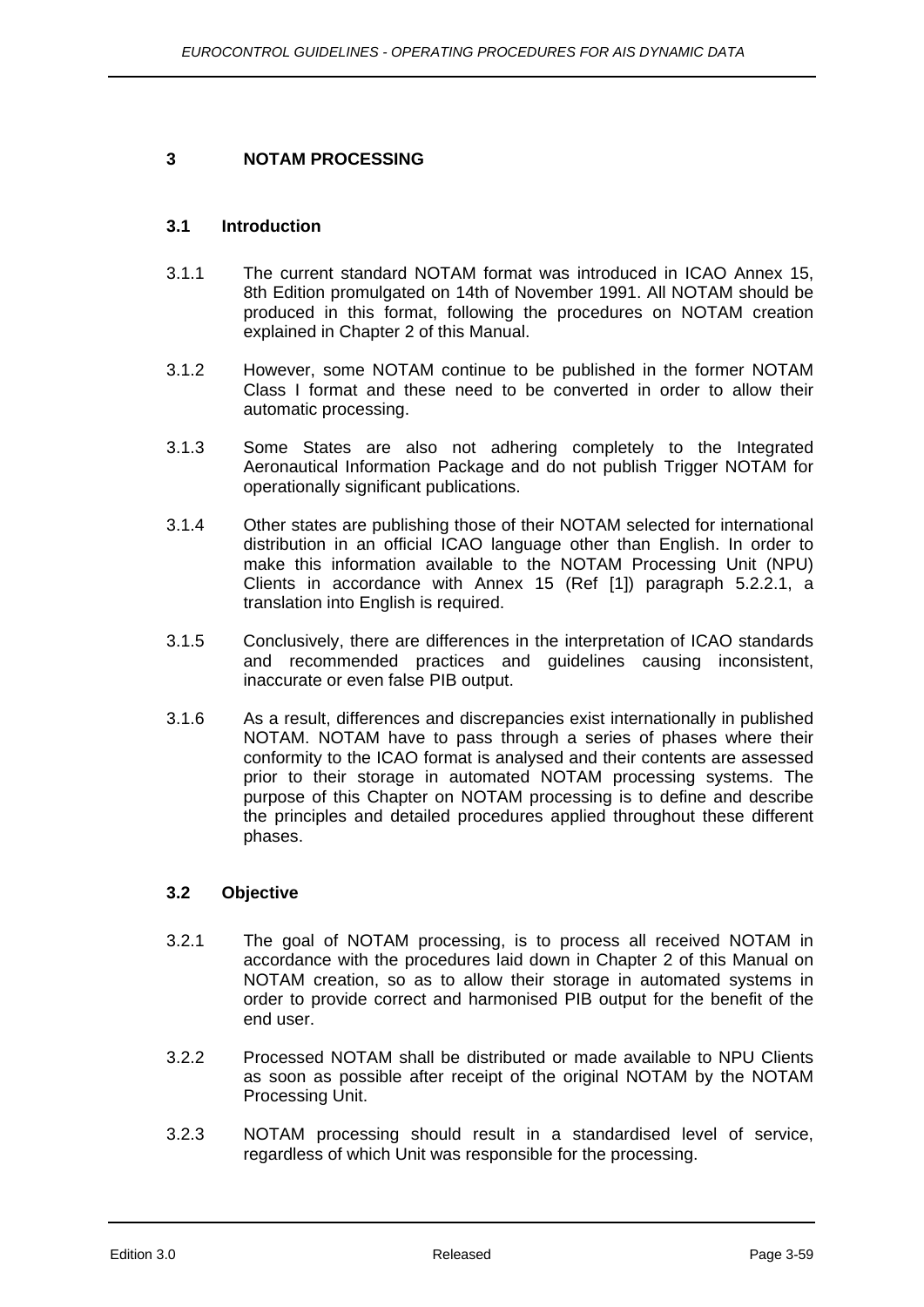- 3.2.4 In order to ensure the quality of the NOTAM and the consistency of the database, Quality review procedures shall be agreed between Client NOF and NOTAM Processing Unit.
- 3.2.5 It is essential that NOTAM Processing Units ensure that their Clients are made fully aware of the NOTAM processing procedures being applied.
- 3.2.6 This Chapter addresses NOTAM processing principles and procedures which support NOTAM storage, their consequent potential retransmission and the production of harmonised pre-flight information bulletin.

# **3.3 Applicability**

- 3.3.1 Chapter 3 links the NOTAM publication with the retrieval of NOTAM (chapter 7 PIB). The processing of incoming NOTAM constitutes therefore an essential part in order to achieve correct and harmonised PIB. Chapter 3 provides guidelines for the processing of NOTAM deviating from ICAO or OPADD standards as outlined in chapter 2 (NOTAM creation).
- 3.3.2 However, non-adherences vary a lot and not every specific case can be covered. Incoming messages must be modified whenever they cannot be processed or when they would otherwise have a negative impact on the production of the pre-flight information bulletin.
- 3.3.3 Compliance with chapter 3 is strongly recommended in order to assure harmonised system PIB output. This also requires a PIB system to be designed in line with OPADD chapters 2 and 7. For systems where this is not the case different procedures or workarounds may have to be applied in order to achieve the expected results.

# **3.4 Procedures for the processing of NOTAM**

- 3.4.1 The procedures described in this Chapter refer to NOTAMN (New NOTAM). Most of them apply also to NOTAMR and NOTAMC.
- 3.4.2 Specific procedures relative to NOTAMR (Replacement NOTAM) and NOTAMC (Cancellation NOTAM) and the particulars of their processing are described in this Chapter after the NOTAMN procedures.

# **3.5 General Principles**

- 3.5.1 Whilst it is expected that most Clients will work with the processed version of the NOTAM, the NOTAM Processing Unit shall be able to make the original version available in accordance with the requirements of its Clients.
- 3.5.2 The NOTAM Processing Unit shall keep track of any message (free text or 'correct version' NOTAM) which is related to the original NOTAM.
- 3.5.3 NOTAM processing functions are as follows:

**conversion** into the standard format;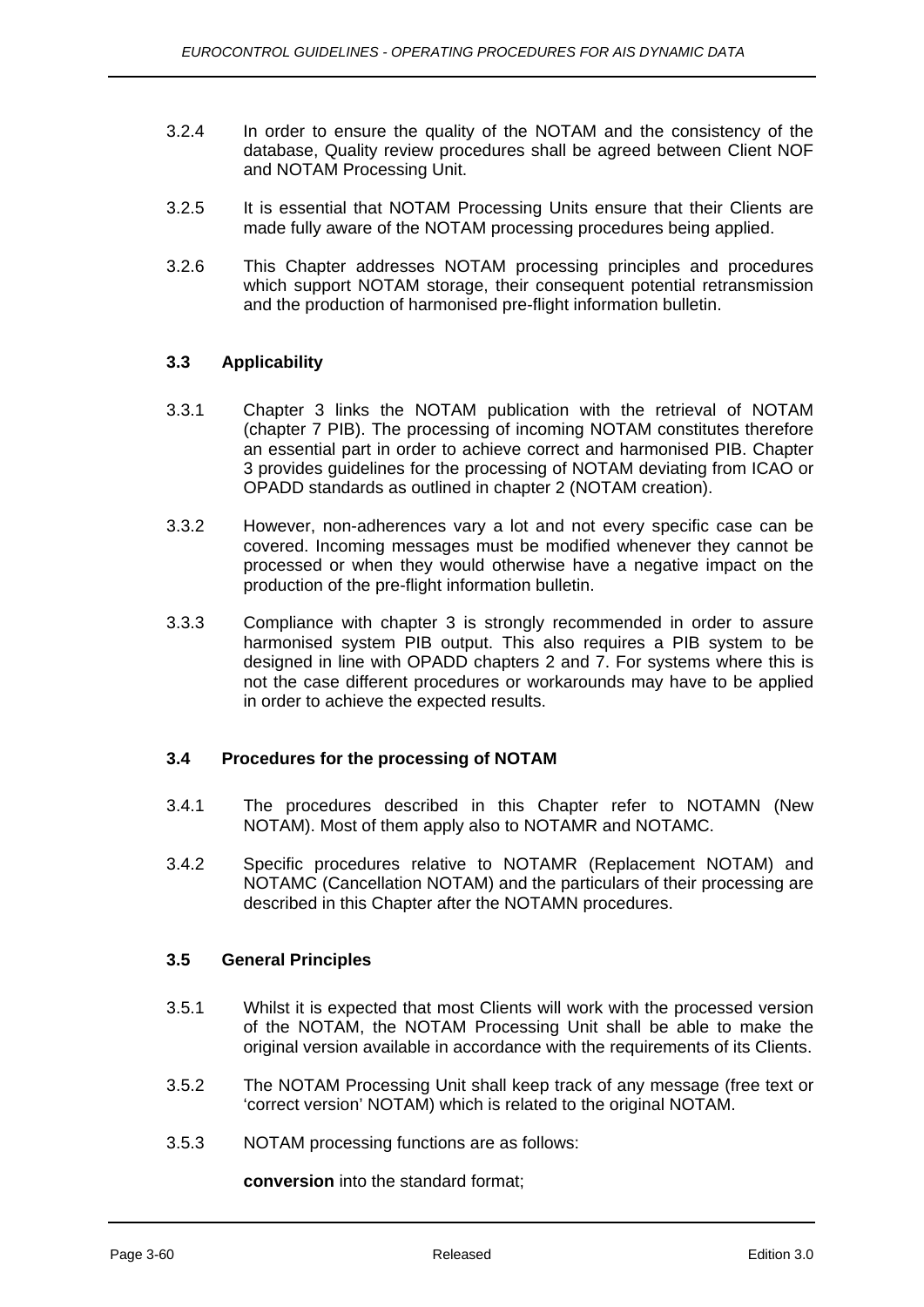**triggering** of information of operational significance;

**translation** into English;

**syntax correction** of obvious detected mistakes in syntax;

**data correction** of detected mistakes in data;

**editing** text in order to clarify it;

- 3.5.4 A NOTAM Processing Unit shall perform all of the above listed functions.
- 3.5.5 The following table shows the applicable processing functions to be performed on the respective NOTAM data and Items (Note that the matrix is not applicable to Triggering:

| NOTAM Items          | <b>Conversion</b> | <b>Translation</b> | <b>Syntax</b><br><b>Correction</b> | <b>Data</b><br><b>Correction</b> | <b>Editing</b> |
|----------------------|-------------------|--------------------|------------------------------------|----------------------------------|----------------|
| Series/Nr/Type   No  |                   | No                 | Yes                                | Yes                              | No             |
| <b>Ref Series/Nr</b> | <b>No</b>         | <b>No</b>          | Yes                                | Yes                              | <b>No</b>      |
| <b>FIR</b>           | Yes               | No                 | Yes                                | Yes                              | No             |
| NOTAM Code           | Yes               | No                 | Yes                                | Yes                              | No             |
| $\ $ Traffic         | Yes               | No                 | Yes                                | Yes                              | <b>No</b>      |
| Purpose              | Yes               | No                 | Yes                                | Yes                              | No             |
| Scope                | Yes               | No.                | Yes                                | Yes                              | No             |
| Lower/Upper          | Yes               | No                 | Yes                                | Yes                              | No             |
| Lat/Long             | Yes               | No                 | Yes                                | Yes                              | No             |
| Radius               | Yes               | No                 | Yes                                | Yes                              | No             |
| Item A)              | No                | No                 | Yes                                | Yes                              | No             |
| Item B)              | N <sub>o</sub>    | No                 | Yes                                | Yes                              | No             |
| Item C)              | No                | N <sub>o</sub>     | Yes                                | Yes*                             | No             |
| Item D)              | <b>No</b>         | Yes**              | Yes                                | Yes                              | <b>No</b>      |
| Item E)              | Yes               | Yes                | Yes                                | Yes                              | Yes            |
| Items F) & G)        | No                | <b>No</b>          | Yes                                | Yes                              | No             |

Yes = Processing function to be performed, if necessary

- $No =$  Processing function not applicable
- $\alpha^*$  = exc. EST/PERM<br> $\alpha^*$  = Only if names
- = Only if names of weekdays, months etc., are not used in English language

# **3.6 Conversion of original NOTAM Class I**

- 3.6.1 **Conversion** the transposition of a NOTAM received in the old format into a correctly formatted ICAO NOTAM.
- 3.6.2 On reception of NOTAM from countries that do not adhere to the NOTAM format, the NOTAM Processing Unit shall transform these into the correct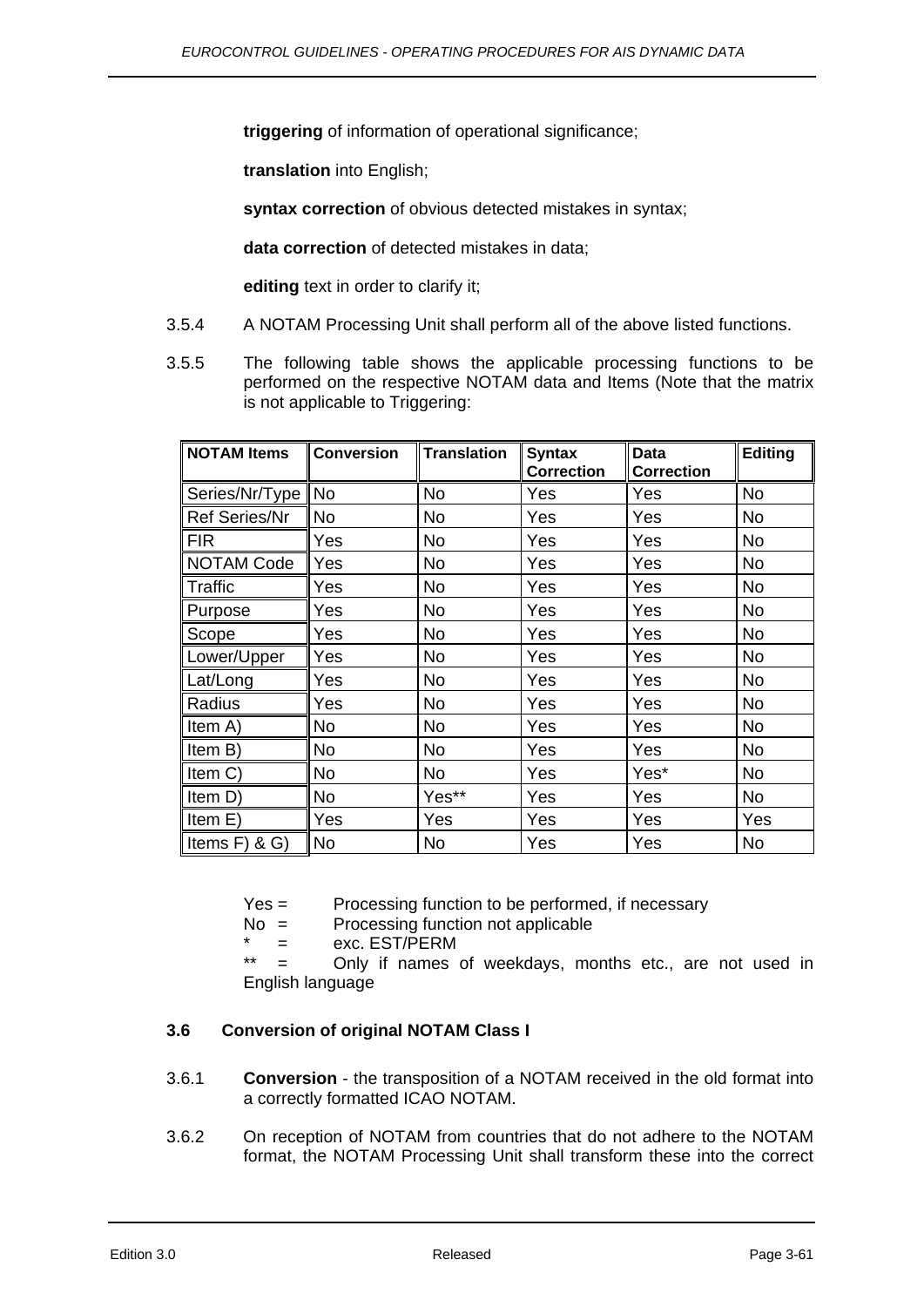ICAO Annex 15 (Ref. [\[1](#page-19-0)]) NOTAM format before storing and making them available.

- 3.6.3 In converted NOTAM, each Item of the original NOTAM shall be transposed into the appropriate standard NOTAM Item, and those not present (e.g. Item Q) shall be added.
- 3.6.4 Converted NOTAM shall be qualified according to the NOTAM Selection Criteria published in ICAO Doc 8126 (Ref. [[2](#page-19-1)). For this purpose, the NOTAM Code must be identified from Item E):
- 3.6.4.1 If the NOTAM Code is present in Item E), it shall be moved into the Item Q) for further qualification, and decoded in Item E) according to the text provided in the NOTAM Selection Criteria.
- 3.6.4.2 If no NOTAM Code is contained in Item E), the subject and condition shall be derived from the NOTAM contents.

Example 1: Incoming original NOTAM

- A1324/08 NOTAMN
- A) KJFK
- B) 0807231000
- C) 0807231700
- E) QMRLC 13L/31R CLSD)

### Corrected NOTAM

- (A1324/08 NOTAMN
- Q) KZNY/QMRLC/IV/NBO/A /000/999/4038N07347W005
- A) KJFK B) 0807231000 C) 0807231700
- E) RWY 13L/31R CLOSED)

Example 2: Incoming original NOTAM

231639 KDZZNAXX (A1326/08 NOTAMC A1324/08 A) KJFK)

Corrected NOTAM

(A1326/08 NOTAMC A1324/08 Q) KZNY/QMRXX/IV/NBO/A /000/999/4038N07347W005 A) KJFK B) 0807231639 E) REF RWY 13L/31R NOTAM CANCELLED)

# **3.7 Triggering of printed publications**

- 3.7.1 **Triggering** the issuing of a Trigger NOTAM in Series 'T', by the NOTAM Processing Unit, relative to AIRAC AIP Amendments and operationally significant AIP Supplements for which no Trigger NOTAM has been issued by the Publishing NOF.
- 3.7.2 The NOTAM Processing Unit cannot use any of the Publishing NOF's NOTAM series because the NOTAM numbering consistency would not be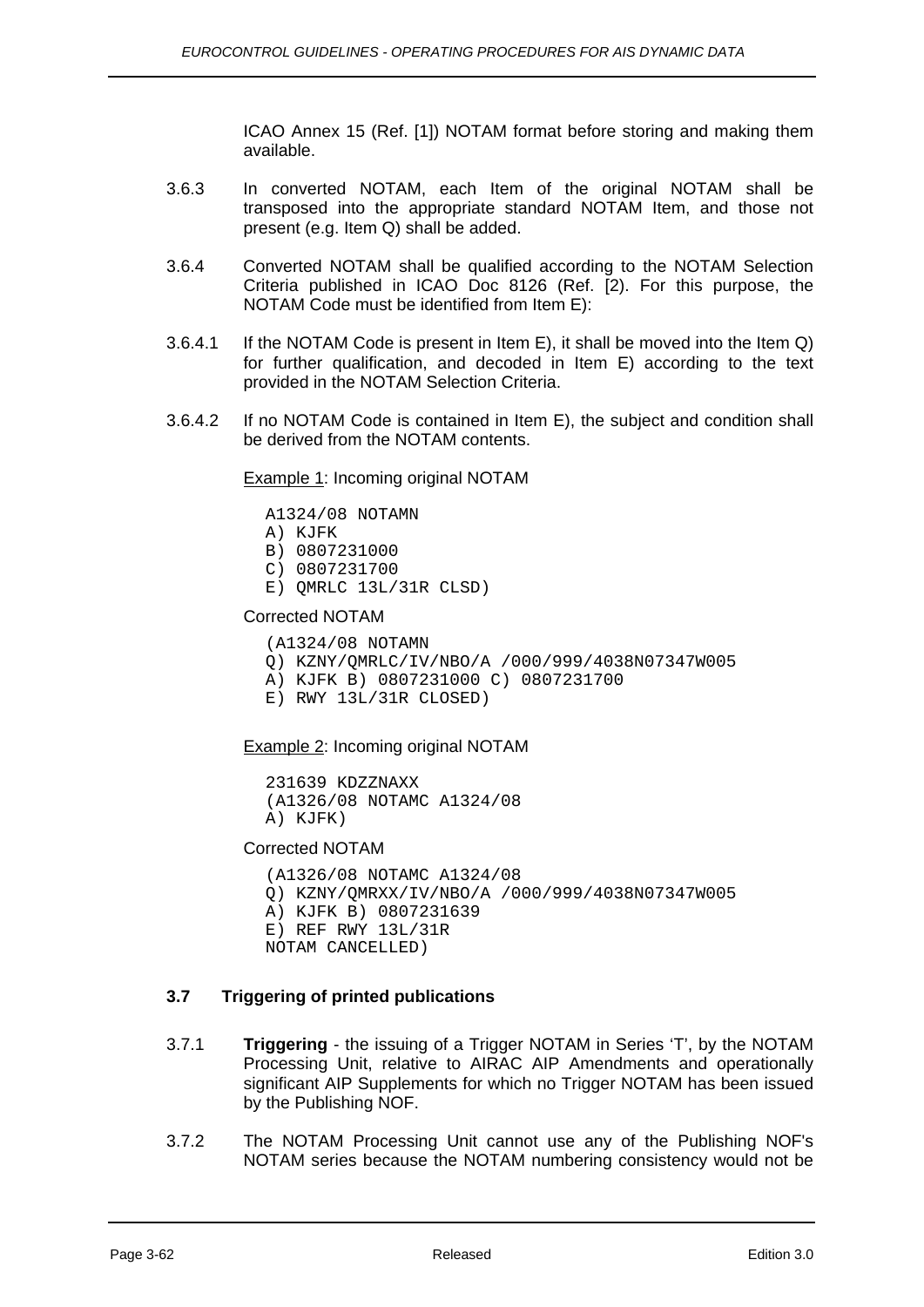preserved. Therefore, the Series 'T' is allocated and reserved for this type of Trigger NOTAM.

- 3.7.3 A Trigger NOTAM in Series 'T' shall be created on the initiative of the NOTAM Processing Unit whenever an AIRAC AIP Amendment or AIP Supplement containing operationally significant information is received for which it is established that no associated Trigger NOTAM is normally issued by the responsible NOF (paragraph [2.7](#page-66-0) refers).
- 3.7.4 The NOTAM Processing Unit shall provide its Clients with a clear indication of those States that do not normally issue their own Trigger NOTAM and for which the issue of these Trigger NOTAM in Series 'T' is to be expected.
- 3.7.5 Refer to paragraph [3.13.2](#page-81-0) for details of the procedures to be applied.

# **3.8 Translation of NOTAM**

- 3.8.1 **Translation** rendering the text of a NOTAM originated in French or Spanish, into the English language, while maintaining the original sense of the text.
- 3.8.2 Translation shall be carried out in the same spirit as translation of a technical document. The objective is to provide a text in the English language which corresponds as closely as possible to the original.
- 3.8.3 In Europe, NOTAM received in a language other than French or Spanish are not usually translated and shall therefore be subject to the paragraph [3.12](#page-80-0) procedures for 'NOTAM Subject to Query'.

# **3.9 Syntax correction**

3.9.1 **Syntax correction** - changing the published format structure of the NOTAM where these are obviously wrong.

> This may be carried out automatically by a system or manually by an operator.

3.9.2 Correction of syntax shall be based on the format described in ICAO Annex 15 (Ref. [\[1](#page-19-0)]) and in Chapter [2](#page-20-0) of this Manual.

Example 1: Incoming original (incorrect) NOTAM

```
A00123/2008 NOTARM A00122/08 
Q) EDGG/QQMRLC/IV/NBO/A/000/999/4841N00913E005 
EDDS A) 0801121000 C) 0801131800 
E) RWY 17 CLOSED
```
Corrected NOTAM

A0123/**08** NOTA**MR** A0122/08

- Q) EDGG/QMRLC/IV/NBO/A/000/999/4841N00913E005
- **A)** EDDS **B)** 0801121000 C) 0801131800
- E) RWY 17 CLOSED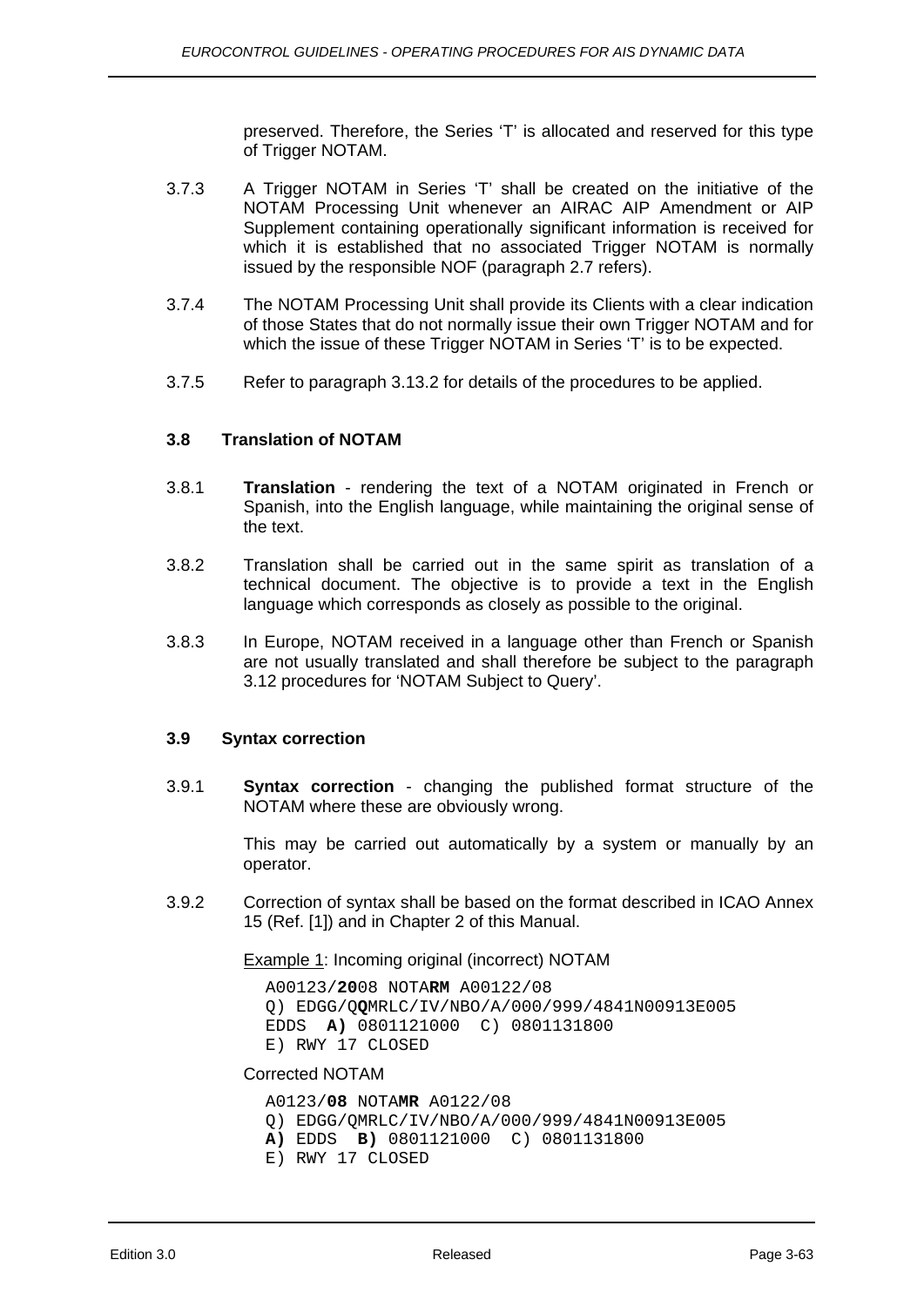Example 2: Incoming original (incorrect) NOTAM

A0101/08 NOTAMR A0100/08 Q) OJAC/**QXXXX/IV/M/E**/000/999/3116N03706E999 A) OJAC B) 0801010001 C) 0801310001EST E) **THE FOLLOWING NOTAM ARE STILL IN FORCE: 2006** :- 0020. **2007** :- 0023. **2008** :- 0052 0066 0067 0068 0069 0070 **LAST AIP AMDT :- 32/08**.

#### Corrected NOTAM

A0101/08 NOTAMR A0100/08 Q) OJAC/Q**KKKK/K/K/K**/000/999/3116N03706E999 A) OJAC B) 0801010001 C) 0801310001EST E) **CHECKLIST YEAR=2006** 0020 **YEAR=2007** 0023 **YEAR=2008** 0052 0066 0067 0068 0069 0070 **LATEST PUBLICATIONS**  AIP AMDT 32/08

# **3.10 Data correction**

3.10.1 **Data correction** - changing data elements where these are obviously wrong.

> This may be carried out automatically by a system or manually by an operator (it does not include correction by the Publishing NOF).

3.10.2 Correction of data shall only be carried out when the error is such that there can be no possible ambiguity. Where appropriate, corrections will be made using validated Static data. Where there is ambiguity or any doubt whatsoever the Publishing NOF shall be consulted and the paragraph [3.12](#page-80-0) procedures for 'NOTAM Subject to Query' shall be applied.

### Example: Incoming original NOTAM

A0100/08 NOTAMN

- Q) EDGG/**QMRXX/I/BO**/A/000/999/4841N00913E**999**
- A) **RDDS** B) 0801011000 C) 0801011800
- E) RWY **007** AVAILABLE FOR LANDINGS ONLY

# Corrected NOTAM

A0100/08 NOTAMN

- Q) EDGG/**QMRLT/IV/NBO**/A/000/999/4841N00913E**005**
- A) **EDDS** B) 0801011000 C) 0801011800
- E) RWY **07** AVAILABLE FOR LANDINGS ONLY

## **3.11 Editing**

3.11.1 **Editing** - changing the Item E) wording and/or layout to make it clearer or to more explicitly express ideas that are implicit in that text.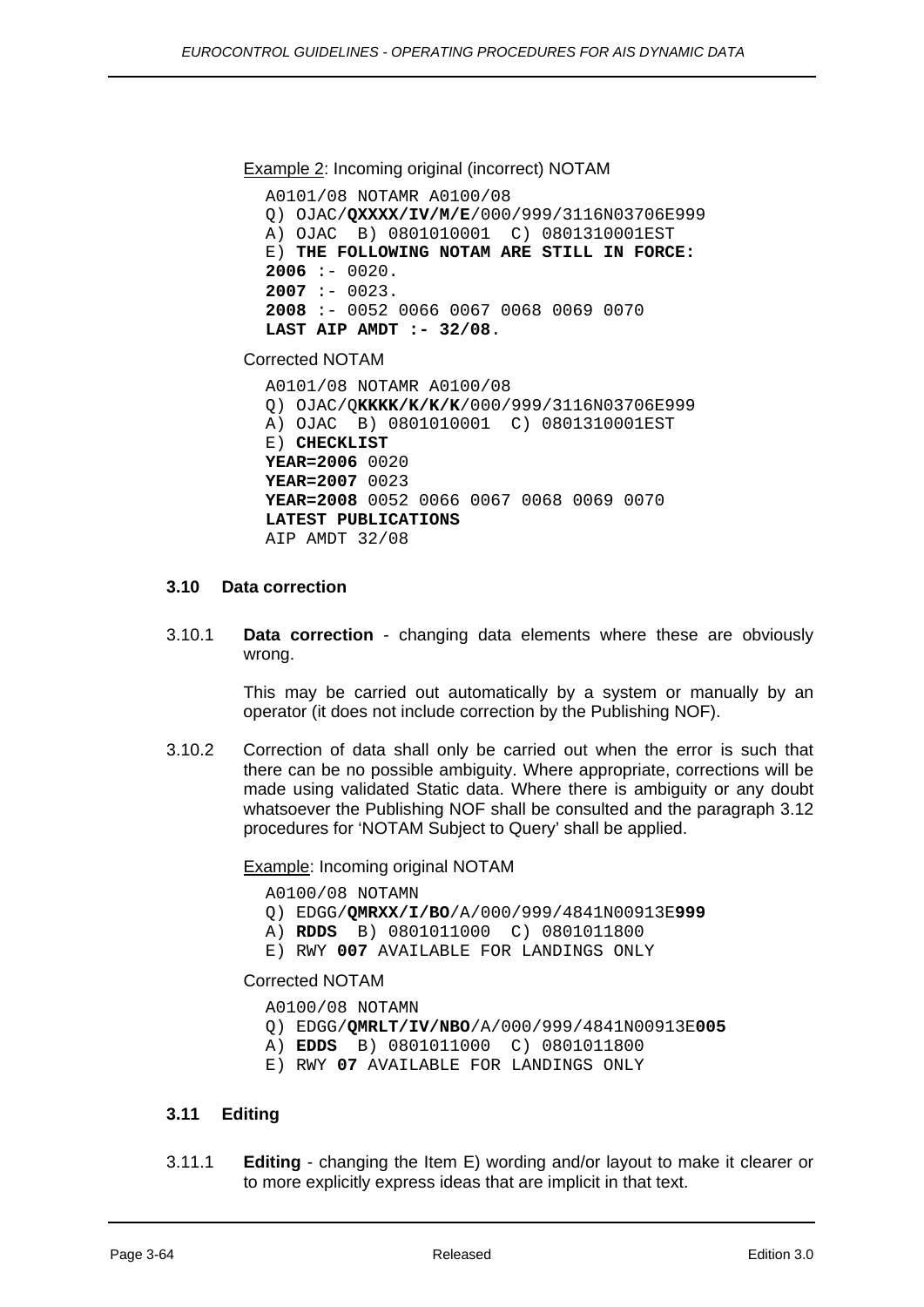E.g. correcting spelling or abbreviation errors and editing layout or changing line length in order to make it more readable.

3.11.2 Editing might be carried out in order to clarify text, or to draw specific attention to important elements which are implied by the original text but not stated explicitly. Under no circumstances shall editing change the sense of the original NOTAM.

Example: Incoming original NOTAM (Item E only)

*E) MIL PJE WILL TAK PLAC AT BLOHFELD 471940N 0111300E RDS 10NM. INF ABOUT THE DROPING ZONE MAY BE OBTAI-NED BY LOWI TWR 120.100MHZ OR BY WIEN INFORMATION ON 124.400MHZ.* 

Corrected NOTAM (Item E only)

E) MIL PJE WILL TAKE PLACE AT BLOHFELD 471940N0111300E RADIUS 10NM. INFORMATION ABOUT THE DROPPING ZONE MAY BE OBTAINED BY LOWI TWR 120.100MHZ OR BY WIEN INFORMATION ON 124.400MHZ.

 Note: The line lengths in this example (maximum number of characters per line) do not reflect real NOTAM processing because of the format used to present the example; nevertheless, the erroneous carriage returns/line feeds in the example of the incoming NOTAM are made intentionally to show editing needs.

3.11.3 When the sense of the original NOTAM is not clear, the paragraph [3.12](#page-80-0) procedures for 'NOTAM Subject to Query' shall be applied. For examples of unclear NOTAM refer to [2.3.22.18.](#page-54-0)

# <span id="page-80-0"></span>**3.12 Procedures for dealing with NOTAM Subject to Query**

- 3.12.1 If a received NOTAM contains ambiguities that cannot be clarified by the NOTAM Processing Unit, a query shall be addressed to the Publishing NOF. However, such NOTAM shall be stored and made available as 'NOTAM Subject to Query' by the NOTAM Processing Unit without delay to all relevant addressees.
- 3.12.2 The NOTAM Processing Unit shall add the reason for the query after the statement 'NOTAM Subject to Query' in Item E). In this case the original Item E) should not be altered until a clarification on the intended content and meaning has been reached with the publishing NOF.
- 3.12.3 If the Publishing NOF follows ICAO procedures the corrected version will consist of a NOTAMR (if the queried NOTAM is already in force) or a NOTAMC followed by a NOTAMN (if the queried NOTAM is not in force). In either case the new NOTAM shall be processed normally by the NOTAM Processing Unit.
- 3.12.4 If the reply is in the form of a 'Correct Version' NOTAM retaining the Series and Number of the queried NOTAM, the NOTAM Processing Unit shall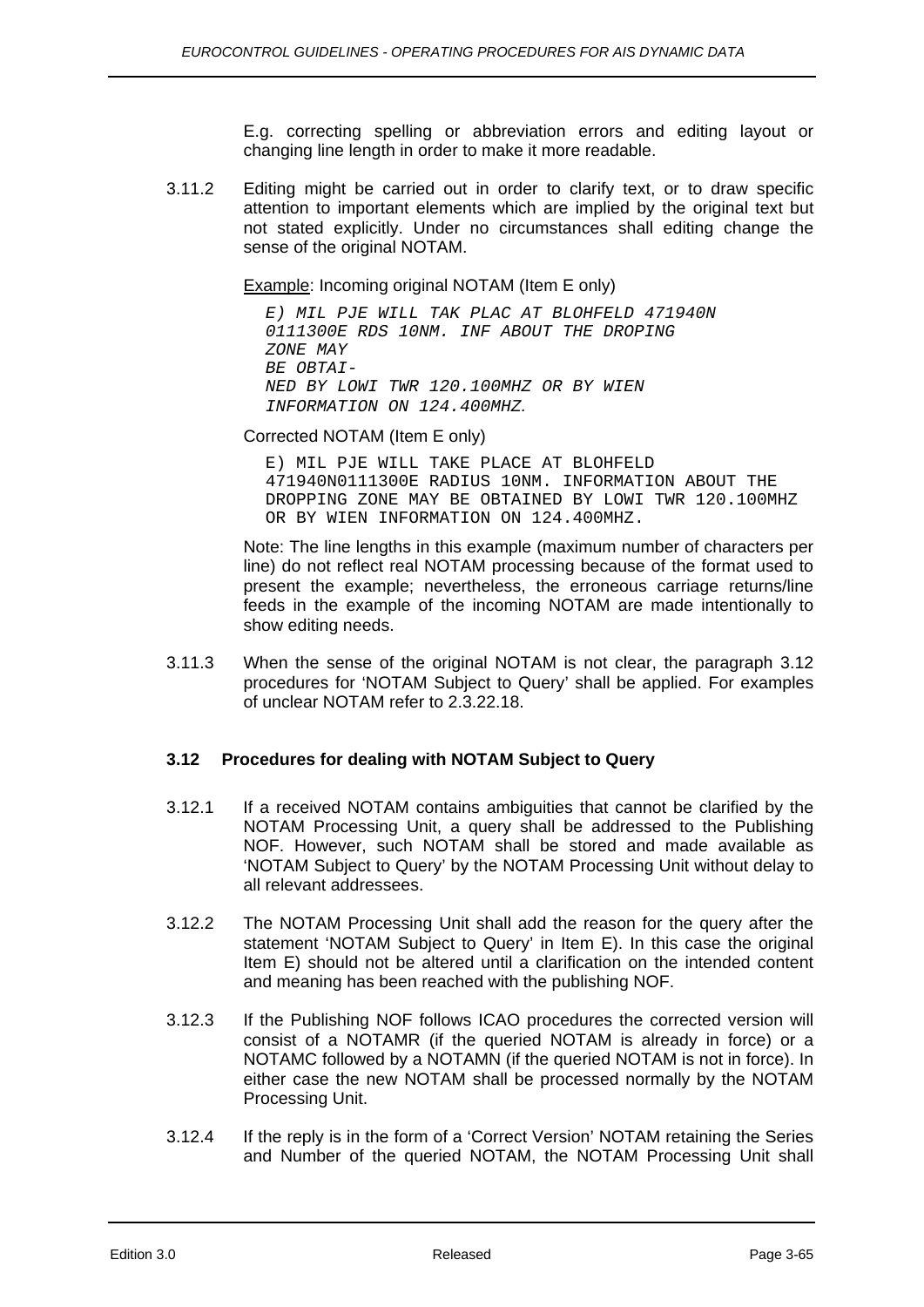store it overwriting the original NOTAM and make it available as an ordinary NOTAM. The words 'Correct Version' shall be removed.

- 3.12.5 When this newer version of the NOTAM is received by a Client, the latter must recognise that:
	- it is a duplicate Series and Number; and

 - it was made available by a NOTAM Processing Unit; and automatically use it to overwrite the previous version in their NOTAM database.

- 3.12.6 If the reply is in the form of a free text message, the NOTAM Processing Unit shall edit the last processed version of the queried NOTAM in accordance with the information provided, and the statement 'NOTAM Subject to Query' shall be removed. The corrected NOTAM shall then be made available retaining the Series and Number of the original.
- 3.12.7 The Client shall treat this newer version of the NOTAM as in the previous case.

### <span id="page-81-1"></span>**3.13 Procedures for the creation of NOTAM Series 'T'**

#### **3.13.1 General procedures**

- 3.13.1.1 NOTAM Series 'T' shall be created by the NOTAM Processing Unit in accordance with OPADD rules.
- 3.13.1.2 The NOTAM Processing Unit is responsible for the follow-up of the NOTAM Series 'T' that it issues, and, if appropriate, may replace it with a NOTAMR and in due course shall cancel it with a NOTAMC unless the information time expires beforehand.
- 3.13.1.3 The NOTAM Processing Unit shall make NOTAM Series 'T' available to their Clients only.
- 3.13.1.4 No monthly checklist of Series 'T' NOTAM is issued by the NOTAM Processing Unit. Automatically produced 'ad hoc' Checklists, shall be made available upon request at any time.
- 3.13.1.5 In addition to normal NOTAM creation rules (Chapter [2](#page-20-0) refers), the basic procedures listed in the following paragraphs [\(3.13.2](#page-81-0) and [3.13.3](#page-82-0)) shall be observed:

### <span id="page-81-0"></span>**3.13.2 Trigger NOTAM in Series 'T'**

- 3.13.2.1 Trigger NOTAM in Series 'T' are created by the NOTAM Processing Unit to trigger specific printed AIS publications, for which no Trigger NOTAM is normally issued by the Publishing NOF.
- 3.13.2.2 The State to which the Trigger NOTAM Series 'T' relates shall be identified by the FIR in Item Q) and by the content of Item A).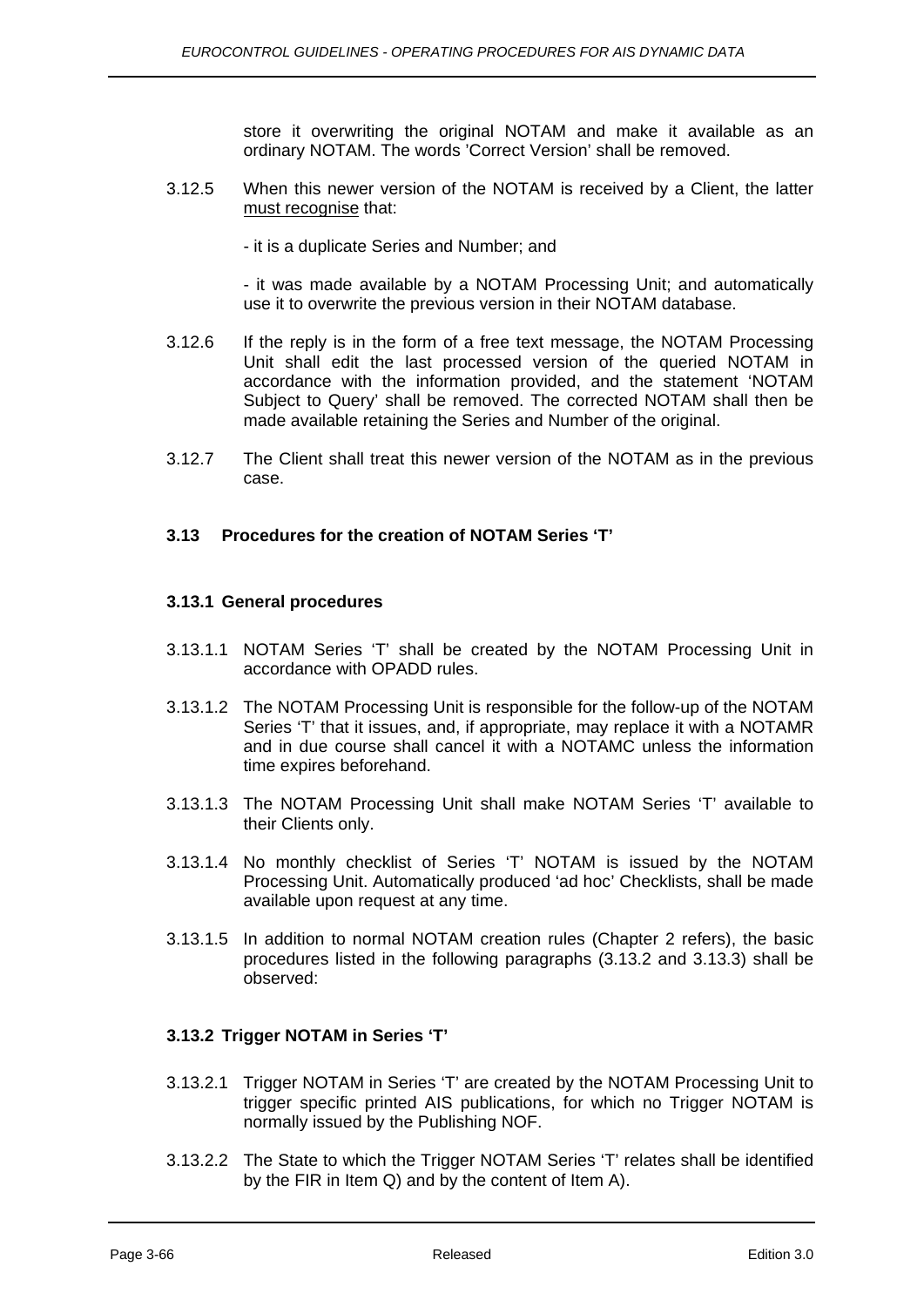- 3.13.2.3 Item B) of a Trigger NOTAM in Series 'T' for AIRAC AIP Amendments should contain the effective date of the Amendment. If the information is received after the effective date of the Amendment, the date in Item B) shall be the issue date of the Trigger NOTAM. In other words, the date in Item B) cannot be in the past, even when the information contained in the printed publication was already effective before the day of its triggering by the NOTAM Processing Unit.
- 3.13.2.4 Item C) of a Trigger NOTAM in Series 'T' for AIRAC AIP Amendments shall contain the effective date +14 days (or the issue date of the Trigger NOTAM +14 days if information is received after the effective date of the Amendment) (ref para [2.7.3\)](#page-68-0).
- 3.13.2.5 Item C) of a Trigger NOTAM in Series 'T' for AIP Supplements shall contain the effective date  $+$  14 days (ref para [2.7.4\)](#page-68-1).
- 3.13.2.6 The Item Q) NOTAM Code shall be compiled in accordance with the guidance at paragraphs [2.7.2.8](#page-67-0) and [2.7.2.7.](#page-67-1) The Qualifiers shall then be chosen according to the prevailing association.

# <span id="page-82-0"></span>**3.13.3 NOTAM in Series 'T'**

- 3.13.3.1 NOTAM in Series 'T' are created by the NOTAM Processing Unit to deal with exceptional formatting errors, if the format of a received NOTAM does not allow standard processing.
- 3.13.3.2 The Original Publishing NOF shall be identified by the FIR in Item Q) and by the content of Item A).
- 3.13.3.3 A reference to the original NOTAM shall be included at the end of Item E).
- 3.13.3.4 A NOTAM series 'T' shall be system linked to the original NOTAM to keep track of the source and to assure its replacement or cancellation.
- 3.13.3.5 If multiple aerodrome location indicators are listed in Item A), the original NOTAM shall be processed keeping only the first AD. In addition, NOTAM Series 'T' shall be created for the remaining aerodromes with data identical to the original NOTAM.
- 3.13.3.6 If more than 7 FIR are listed in Item A), the original NOTAM shall be processed keeping the first 7 FIR. In addition, NOTAM Series 'T' shall be created for the remaining FIR, with data identical to the original NOTAM.
- <span id="page-82-1"></span>3.13.3.7 If combinations of Aerodrome and FIR are listed in Item A), the original NOTAM shall be processed, according to the relevance of the NOTAM and based on the operational experience, for the FIR or aerodromes. In addition, NOTAM Series 'T' may be created for the other entities, if applicable.

Example: Incoming original NOTAM:

(A0131/08 NOTAMN

- Q) LSAS/QNMAS/IV/BO/**AE**/000/999/4628N00627E100
- A) **LSAS LSGG LSGC LSGS** B) 0804210700 C) 0804211400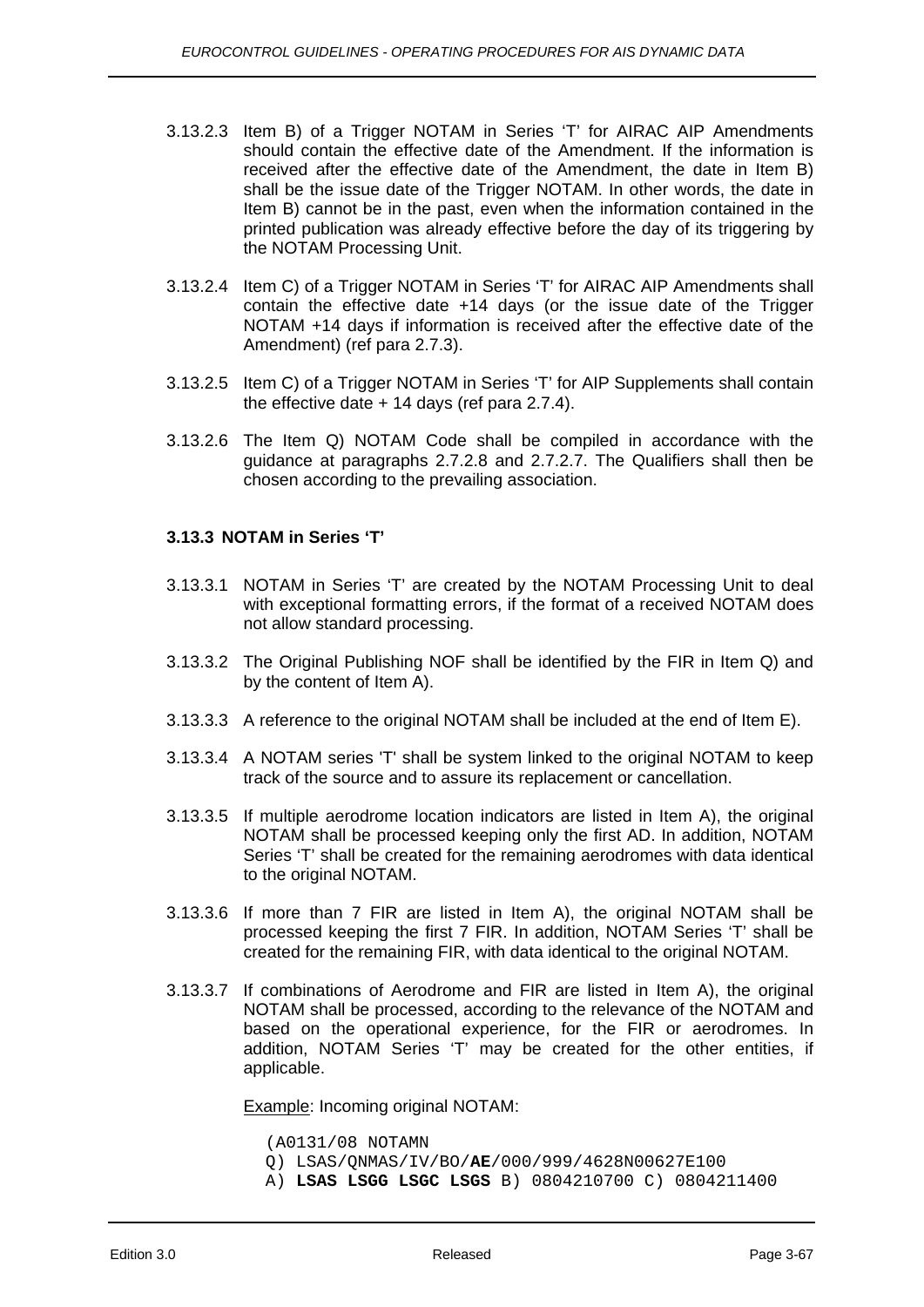E) ST PREX VOR/DME SPR 113.900 MHZ/CH86X U/S)

This original NOTAM is "**subject to query**" as 3 aerodromes and 1 FIR are stated in Item A).

Corrected NOTAM:

(**A0131/08** NOTAMN

Q) LSAS/QNMAS/IV/BO/**AE**/000/999/4628N00627E100 A) **LSGG** B) 0804210700 C) 0804211400 E) **NOTAM SUBJECT TO QUERY**. MULTIPLE LOCATIONS IN ITEM A) ST PREX VOR/DME SPR 113.900 MHZ/CH86X U/S.

(**T0009/08** NOTAMN

Q) LSAS/QNMAS/IV/BO/**A**/000/999/4628N00648E005 A) **LSGC** B) 0804210700 C) 0804211400 E) ST PREX VOR/DME SPR 113.900 MHZ/CH86X U/S REF NOTAM A0131/08)

(**T0010/08** NOTAMN

- Q) LSAS/QNMAS/IV/BO/**A**/000/999/4627N00640E005
- A) **LSGS** B) 0804210700 C) 0804211400
- E) ST PREX VOR/DME SPR 113.900 MHZ/CH86X U/S REF NOTAM A0131/08)
- 
- 3.13.3.8 In the example at paragraph [3.13.3.7,](#page-82-1) NOTAM A0131/08 was processed in accordance with the paragraph [3.12](#page-80-0) 'NOTAM Subject to Query' procedure for AD LSGG and FIR LSAS ('Scope' 'AE') and the 2 NOTAM Series 'T' were created for AD LSGC and LSGS ('Scope' 'A') giving a reference to the original at the end of Item E).
- 3.13.3.9 Note that, in the example at paragraph [3.13.3.7](#page-82-1), if the FIR stated in Item A) of the original NOTAM is identical to the one in the Item Q) and the aerodromes are located in this FIR, then the NOTAM Processing Unit shall delete it.
- 3.13.3.10 When a NOTAM Series 'T' is published by a NOTAM Processing Unit, the related Publishing NOF shall be informed.

# **3.14 Procedures for Correction of NOTAM**

- 3.14.1 If an error is detected by the NOTAM Processing Unit, appropriate action shall be taken to correct the received NOTAM and a query shall additionally be sent to the Publishing NOF.
- 3.14.2 If the NOTAM Processing Unit detects re-occurring errors, it shall inform the Publishing NOF, indicating the correct procedure.
- 3.14.3 If a NOTAM Processing Unit is alerted that an error has occurred in a NOTAM that it has processed, the NOTAM Processing Unit shall determine the origin of the error, and:

 - if the error was made by the NOTAM Processing Unit: re-send the NOTAM after correction; or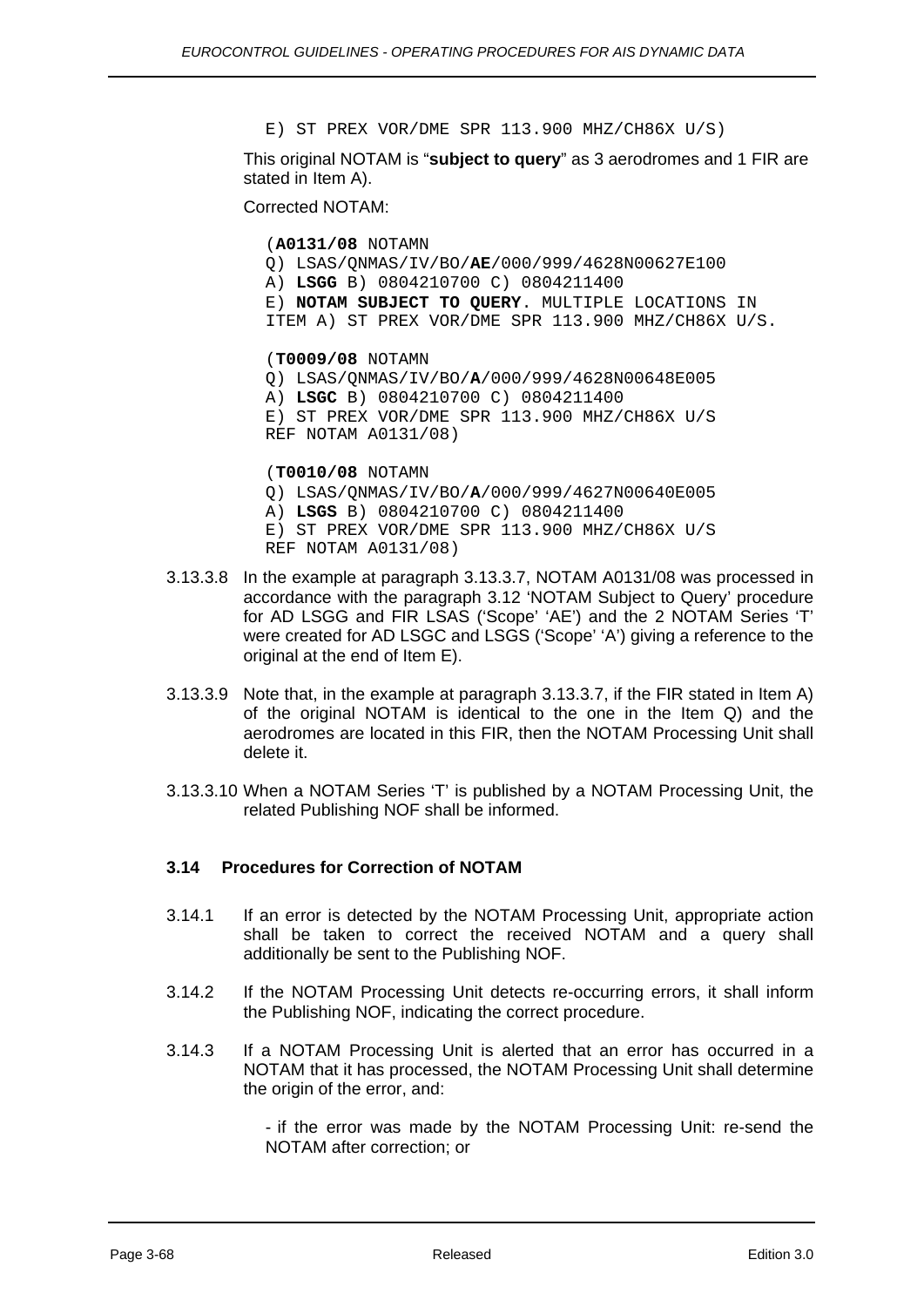- if the error was already contained in the original NOTAM: proceed with a request to the Publishing NOF (Paragraph [3.12](#page-80-0) rules for 'NOTAM Subject to Query' shall be applied).

3.14.4 All NPU Clients shall be aware that only the last version received from the NOTAM Processing Unit is the valid version.

# **3.15 NOTAM Verification**

- 3.15.1 All NOTAM Items shall be checked according to the rules described in Chapter [2](#page-20-0) on NOTAM Creation.
- 3.15.2 In addition to the rules described in Chapter [2,](#page-20-0) the following general verification shall be performed by the NOTAM Processing Unit:

 a) Check if the NOTAM has already been received and differentiate between a 'Dupe' and a 'Correct Version' NOTAM.

 b) Check if there is a logical sequence in the origin time of the AFTN messages whenever an 'identical' NOTAM is received.

 c) NOTAM Series/Number/Year/Sub-number, relative to the Publishing NOF, are valid and in logic ascending sequence. If not, appropriate request for missing NOTAM is sent by the NOTAM Processing Unit to the Publishing NOF (see Chapter [4\)](#page-104-0).

 d) NOTAM Number referred to in a NOTAMR or NOTAMC is a valid NOTAM from the same Publishing NOF.

3.15.3 Additional specific verification shall be performed as explained in the following sub-paragraphs.

### **3.16 NOTAM Identification**

3.16.1 For storage in automated systems, the NOTAM identification consists of establishing the relation between the NOTAM series, number and the "Numbering Reference" it refers to, which is the issuing publishing NOF.

> Establishing correct relations and storage allows a unique identification of a NOTAM and easy tracking of missing numbers.

#### **3.16.2 Publishing NOF Identification**

- 3.16.2.1 The identification of the Publishing NOF is not straightforwardly contained in the NOTAM format but is usually identified by the Publishing NOF's AFTN message origin (a 4-letter location indicator).
- 3.16.2.2 Whenever third parties are transmitting or making available a NOTAM via AFTN on behalf of the publishing NOF, that station enters its own AFTN address into the message origin line according to ICAO Annex 10 SARPs. As a consequence, the information about the 'Numbering reference' is not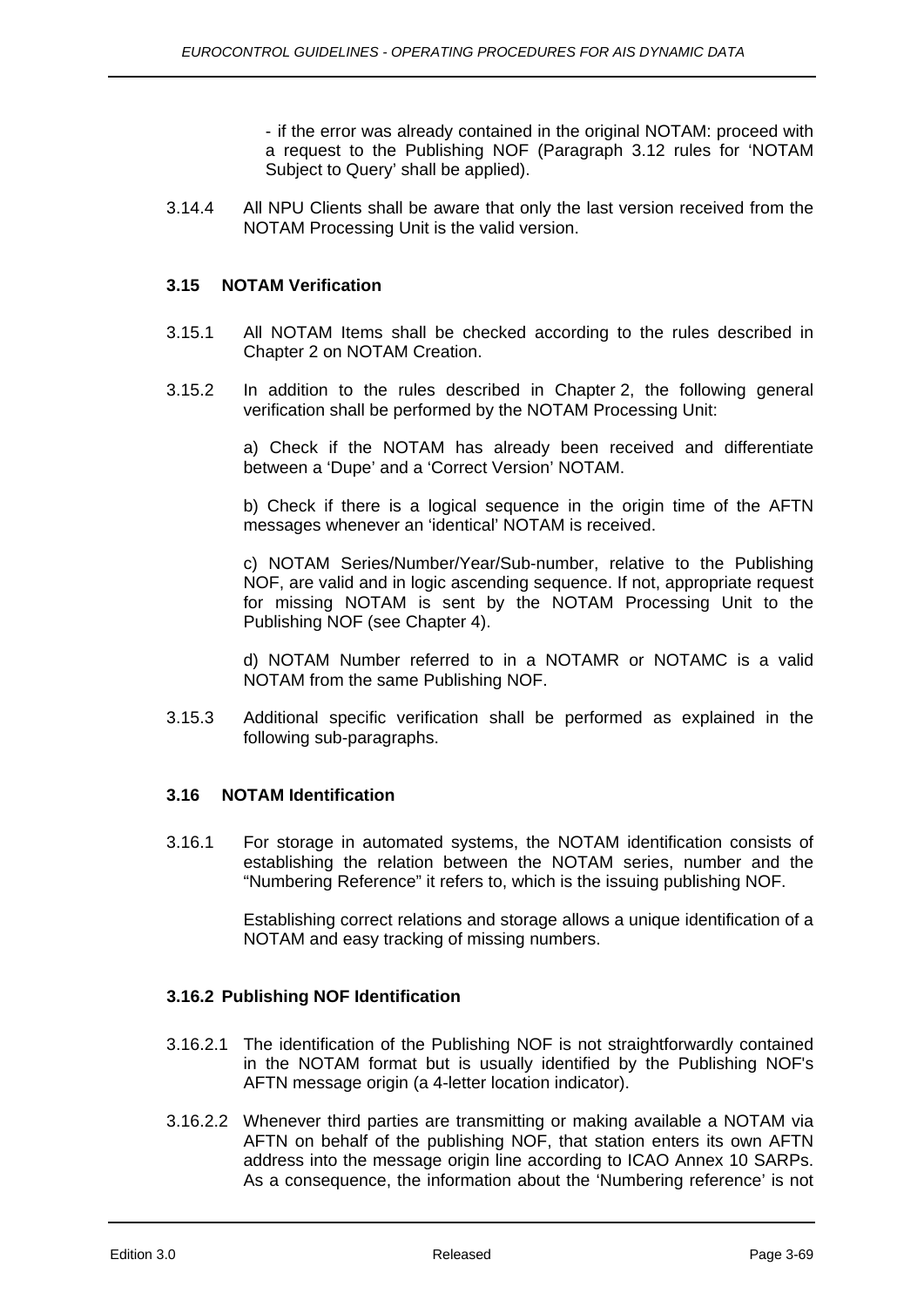present in the origin. For such NOTAM, the information about the 'Numbering reference' must be deduced from the FIR Qualifier in the Q) line and Item A) of the NOTAM instead. Additionally, the NOTAM number sequence and/or NOTAM series in use by a publishing NOF may provide further help when allocating the NOTAM to the publishing NOF.

 Similar identification and allocation procedures may have to be applied for NOTAM issued by a publishing NOF not in possess of a unique designated 4-letter location indicator or for states also using origins other than that of the publishing NOF.

# **3.16.3 NOTAM Series Allocation**

- 3.16.3.1 The NOTAM Processing Unit retains the Series and NOTAM Number of the original NOTAM when transmitting it or making it available.
- 3.16.3.2 If the NOTAM Series letter has been omitted, the NOTAM Processing Unit shall try to derive it from the NOTAM sequence number and include this series.
- 3.16.3.3 If the Publishing NOF does not use a NOTAM Series letter, the NOTAM Processing Unit shall automatically allocate a Series letter (normally 'A') for such NOTAM.

#### **3.16.4 NOTAM Number**

- 3.16.4.1 If a NOTAM is received that is out of the numerical sequence, a query for the missing NOTAM number(s) shall be initiated, according to Chapter [4](#page-104-0) procedures (Database Completeness and Coherence Messages).
- 3.16.4.2 If the NOTAM number consists of less than 4 digits the NOTAM Processing Unit shall add the leading zeros. If the 'Year' indicator is missing, it shall also be added.
- 3.16.4.3 If a NOTAM with the same number is received twice but with different contents, paragraph [3.12](#page-80-0) rules for 'NOTAM Subject to Query' shall be applied.

### **3.16.5 NOTAM Sub-Number (Multi-part NOTAM)**

3.16.5.1 If a Multi-part NOTAM is received without having the format specified in paragraph [6.3.2,](#page-127-0) it shall be converted into this format by the NOTAM Processing Unit if the AFTN is to be used when transmitting or making available the processed NOTAM.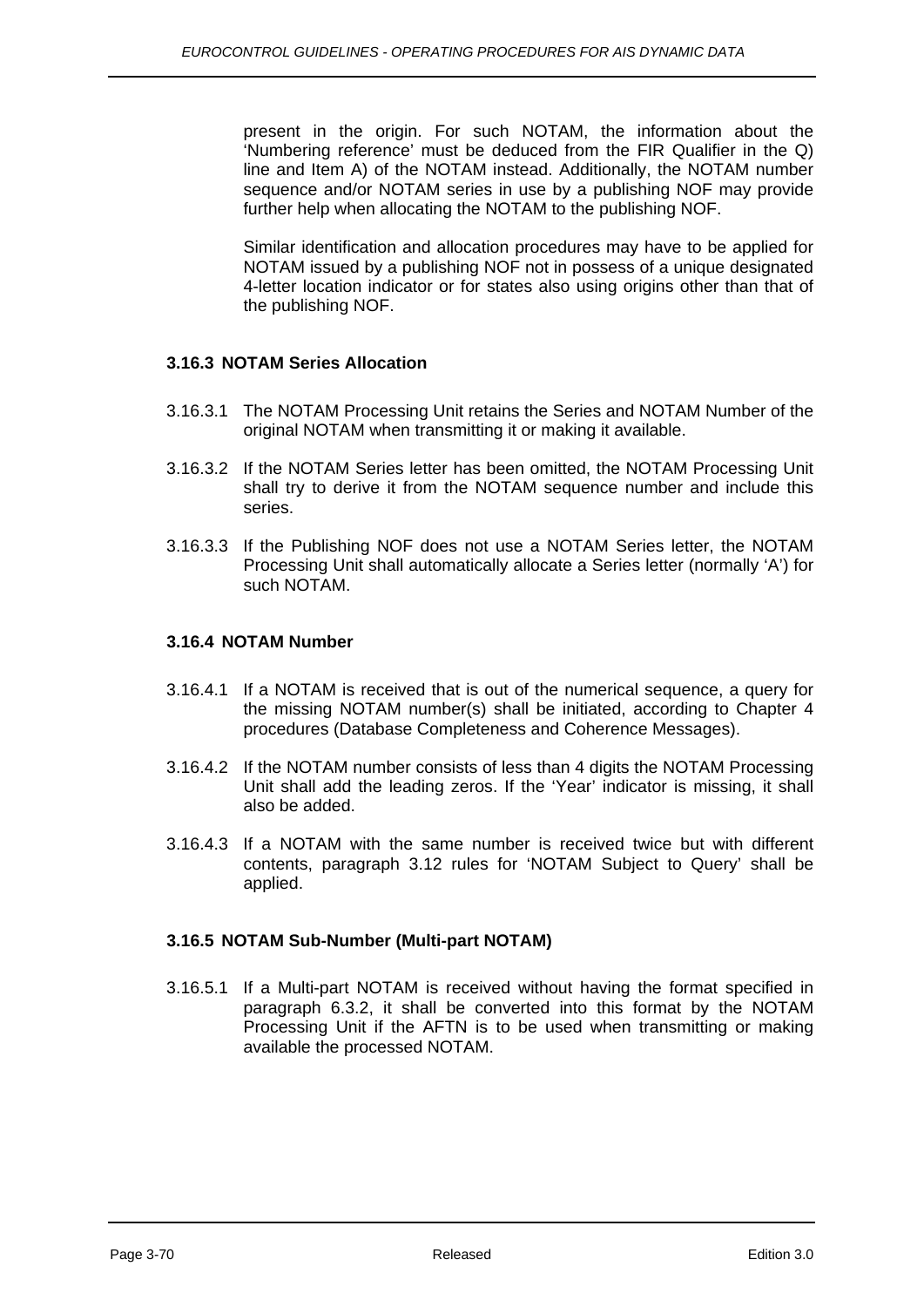# **3.17 NOTAM Type**

- 3.17.1 If the Publishing NOF did not include the NOTAM type in the original NOTAM, the NOTAM Processing Unit shall insert the appropriate NOTAM type letter.
- 3.17.2 If the Publishing NOF wrongly allocated the NOTAM type in the original NOTAM, the NOTAM Processing Unit shall insert the appropriate type.
- 3.17.3 In both cases, the Publishing NOF shall be informed about the change.

# **3.18 NOTAM Qualification (Item Q)**

### **3.18.1 General rule**

- 3.18.1.1 If the Item Q) is missing, it shall be inserted by the NOTAM Processing Unit.
- 3.18.1.2 If Item Q) is obviously wrong, it shall be changed by the NOTAM Processing Unit in accordance with the following paragraphs [\(3.18.2](#page-86-0) to [3.18.8](#page-89-0)).

#### <span id="page-86-0"></span>**3.18.2 Qualifier 'FIR'**

- 3.18.2.1 Item Q) may contain Location Indicators that indicate applicability to more than one FIR. In this case, the ICAO location indicators of all FIR concerned should appear in Item A).
- 3.18.2.2 The NOTAM Processing Unit shall check that this field correctly applies to the location indicator(s) of the FIR(s) entered in Item A). If not, the correct location indicator will be inserted.
- 3.18.2.3 Note that 'dummy' FIRs, such as UUUU, ZBBB, KFDC and KNMH, may sometimes be used for those countries with more than 7 FIR (i.e. the permitted maximum in Item A).

### **3.18.3 Qualifier 'NOTAM CODE'**

- 3.18.3.1 The NOTAM Selection Criteria are the basis for NOTAM Code allocation and qualification as described in paragraph [2.3.6](#page-24-0).
- 3.18.3.2 If the NOTAM Code is not entered in the Item Q), the NOTAM Processing Unit shall include the NOTAM Code, corresponding to the Item E) content, together with the appropriate Qualifiers.
- 3.18.3.3 If the NOTAM Code does not correspond to the text of Item E), and the text of Item E) is clear and unambiguous, the Code may be brought into line with the text, provided that this does not imply a downgrading of the 'Purpose' Qualifier.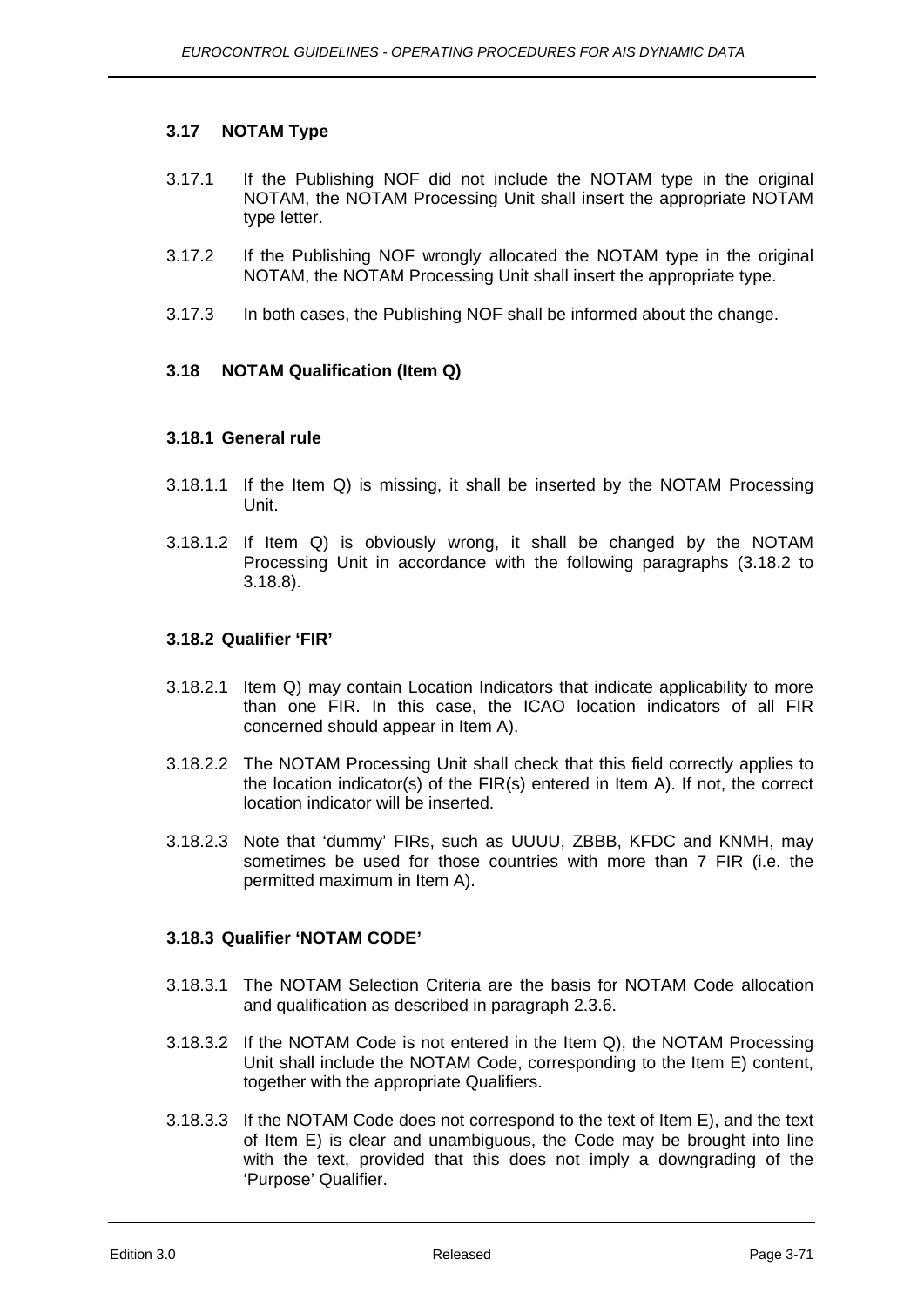#### Example: Incoming original NOTAM

- Q) EDXX/**QAFXX/I/B/W**/000/120/5023N01021E030
- A) EDGG EDMM B) 0803011000 C) 0804011800
- E) ATS ROUTE XYZ11 CLOSED BETWEEN XXX and YYY BETWEEN GND AND FL120

#### Corrected NOTAM

- Q) EDXX/**QARLC/IV/NBO/E**/000/120/5023N01021E030
- A) EDGG EDMM B) 0803011000 C) 0804011800
- E) ATS ROUTE XYZ11 CLOSED BETWEEN XXX and YYY BETWEEN GND AND FL120
- 3.18.3.4 Overwriting of the original Qualifiers ('Traffic', 'Purpose' and 'Scope') (in accordance with paragraphs [3.18.4](#page-87-0) to [3.18.6\)](#page-88-0) should be avoided, unless to correct obvious mistakes.
- 3.18.3.5 If the original NOTAM has been coded 'QXXXX' and a more appropriate NOTAM Code exists, the NOTAM Processing Unit shall replace the Code and its associated Qualifiers (subject to the limitations specified in paragraphs [3.18.4](#page-87-0) to [3.18.8](#page-89-0)).
- 3.18.3.6 The NOTAM Processing Unit may also use 'QXXXX' to upgrade 'Scope' and 'Purpose' Qualifiers or for NOTAM where 'AG', 'CO' or 'RC' have been used as 2nd and 3rd letters (Note also the possibility of using 'FA' for Aerodrome or 'AF' for FIR).
- 3.18.3.7 For NOTAM received with a NOTAM Code that is not contained in the NSC, the NOTAM Processing Unit shall allocate a Code in accordance with the subject and the condition of that subject specified in the Item E) text (refer to paragraph [2.3.6](#page-24-0) for further guidance).
- 3.18.3.8 If a Trigger NOTAM is received without the 4th and 5th letter 'Condition' indicator 'TT', the NOTAM Processing Unit shall replace it with 'TT'. Similarly, if the 2nd and 3rd letter 'Subject' indicator is received as 'XX', the NOTAM Processing Unit shall change it in accordance with paragraph [2.7.2.7](#page-67-1) (Note also the guidance at paragraphs [2.7.2.8](#page-67-0) and [2.7.2.14\)](#page-68-2).

### Example: Incoming original NOTAM

- Q) EDMM/**QXXTT**/I/BO/E/000/240/4841N00913E250
- A) EDMM B) 0805080100 C) 0805220100
- E) TRIGGER NOTAM PERM AIRAC AMDT 05/08 WEF 08 MAY 2008: NEW ATS ROUTE XYZ123 ESTABLISHED.

#### Corrected NOTAM

- Q) EDMM/**QARTT**/I/BO/E/000/240/4841N00913E250
- A) EDMM B) 0805080100 C) 0805220100
- E) TRIGGER NOTAM PERM AIRAC AMDT 05/08 WEF 08 MAY 2008: NEW ATS ROUTE XYZ123 ESTABLISHED.

# <span id="page-87-0"></span>**3.18.4 Qualifier 'TRAFFIC'**

3.18.4.1 If the 'Traffic' Qualifier is missing, it shall be filled according to the NOTAM Selection Criteria, or, if not specified therein, according to the NOTAM contents.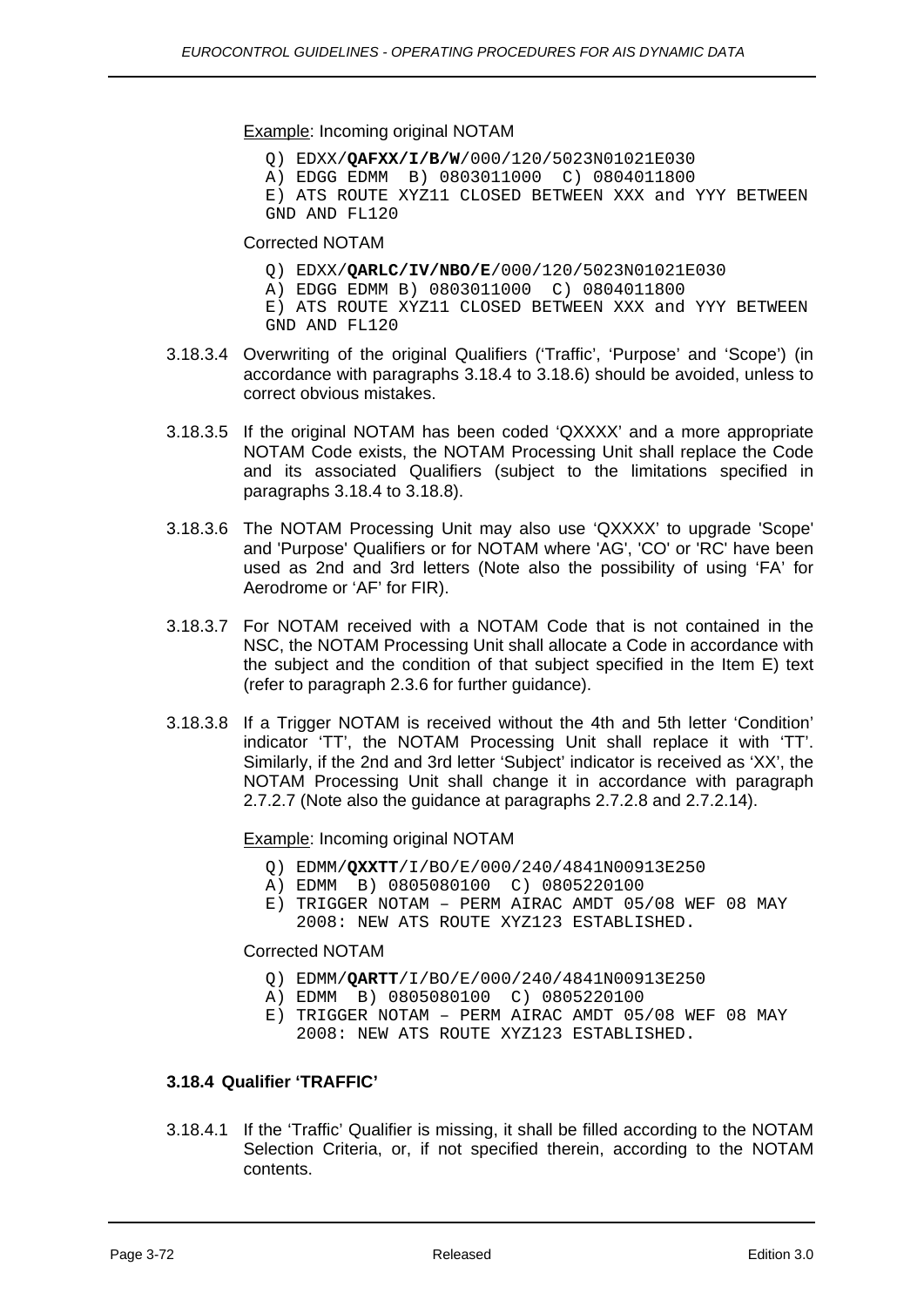3.18.4.2 If the 'Traffic' Qualifier is not according to the NOTAM Selection Criteria, the NOTAM Processing Unit may adapt it to the NSC, taking into account the entry in Item E) and guidance at paragraphs [2.3.7.3](#page-26-0) and [2.7.2.14.](#page-68-2)

# **3.18.5 Qualifier 'PURPOSE'**

- 3.18.5.1 If the 'Purpose' Qualifier is missing, it shall be filled according to the NOTAM Selection Criteria, or, if not specified therein, according to the NOTAM contents.
- 3.18.5.2 The 'Purpose' Qualifier of a NOTAM shall not be modified by a NOTAM Processing Unit, unless it implies an upgrading. i.e. Purpose 'M' may be changed to 'B', 'BO', 'NB'<sup>[2](#page-88-1)</sup> or 'NBO'; Purpose 'B' may be changed to 'BO', 'NB' or 'NBO'; purpose 'BO' may be changed to 'NB' or 'NBO'; and purpose 'NB' may be changed to 'NBO'.

# <span id="page-88-0"></span>**3.18.6 Qualifier 'SCOPE'**

3.18.6.1 If the 'Scope' Qualifier is missing or is not filled according to the NOTAM Selection Criteria, it shall be filled according to the NOTAM contents, following the procedures described in para [2.3.9](#page-27-0).

# **3.18.7 Qualifiers 'LOWER/UPPER'**

3.18.7.1 The logical order of the vertical limits indicated in Qualifiers 'Lower' and 'Upper' shall be verified and corrected; these should also correspond to the values specified in Items F) and G) for Navigation Warnings and Airspace Reservations.

> Example:  $'F$ ) GND' and 'G) 7500FT AMSL' = 'Q) (Lower/Upper) 000/075'

3.18.7.2 If vertical limits have been entered in Items F) and G) and:

 - the limits in Item Q) extend beyond those given in Items F) and G), they shall be left unchanged unless the 000/999 default has been used;

 - the limits in Item Q) do not equate but lie between the limits given in Items F) and G), they shall be modified to correspond to Items F) and G):

- if the limits in Item Q) are 000/999, they shall be modified to correspond to Items F) and G) if the actual limits stated there are in FL or in FT or M AMSL (i.e. not for those stated in FT or M AGL – see below);

- if the limits in Items F) and G) are given as FT or M AGL (or FT or M SFC), Item Q) shall be left unchanged unless the LOWER/UPPER

<span id="page-88-1"></span> 2 Note that, whilst change is expected, the use of 'NB' remains prescribed in the ICAO NSC at the time of writing this edition.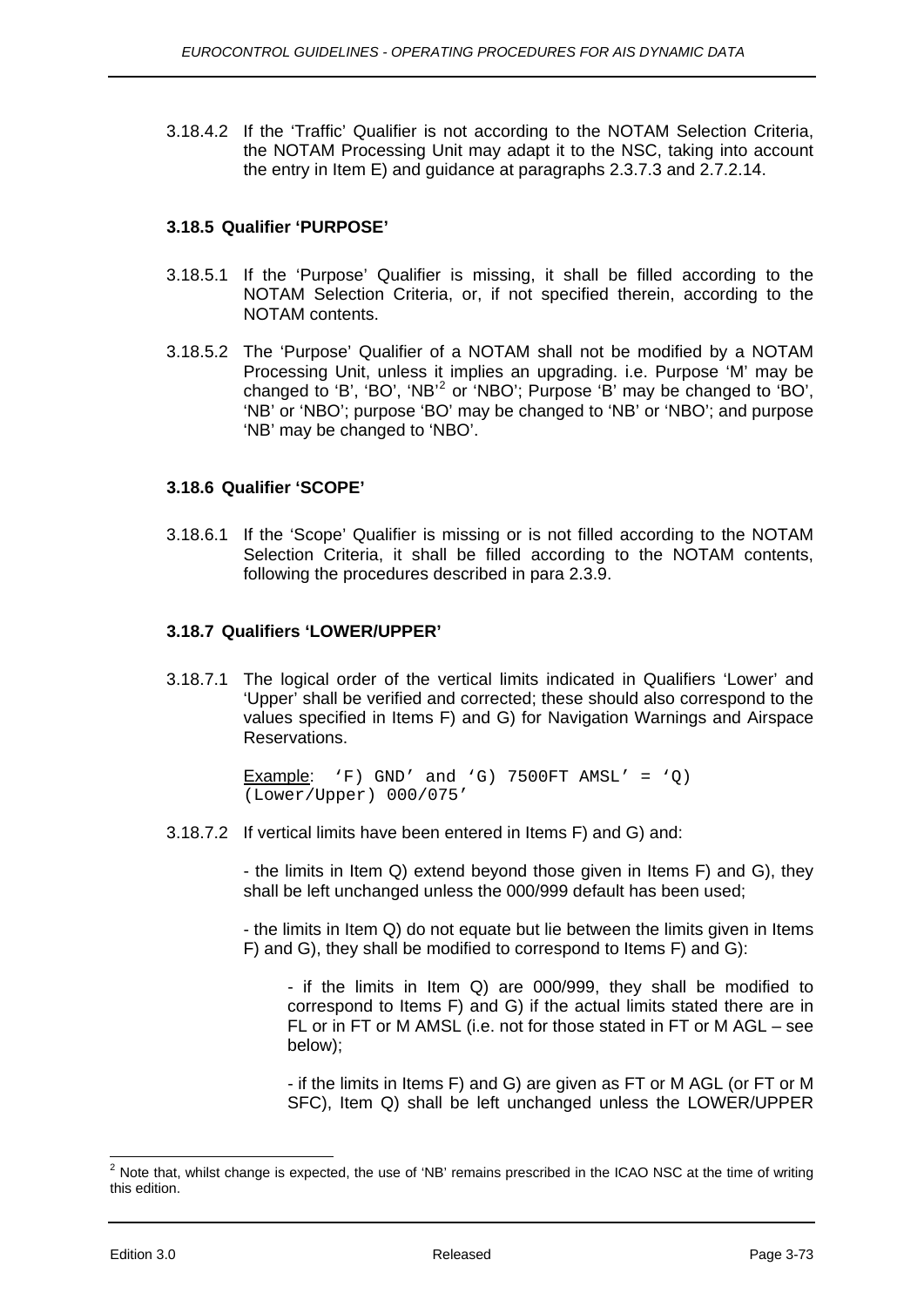limits are obviously wrong or are missing, then the default value 000/999 shall be inserted.

Example: Incoming original NOTAM:

A0564/08 NOTAMN

- Q) EDGG/QXXCA/IV/NBO/W/**000/200**/4841N00900E050
- A) EDGG B) 0803011000 C) 0804011800
- E) AREA XYZ11 ACTIVATED
- F) **5500FT** G) **12000FT** AGL

### Corrected NOTAM

A0564/08 NOTAMN

- Q) EDGG/QXXCA/IV/NBO/W/**055/200**/4841N00900E050
- A) EDGG B) 0803011000 C) 0804011800
- E) AREA XYZ11 ACTIVATED
- F) 5500FT **AMSL** G) 12000FT AGL
- 3.18.7.3 The NOTAM Processing Unit shall define the values used to amend NOTAM in accordance with the procedures specified in para [2.3.10](#page-30-0).
- 3.18.7.4 If vertical limits also appear in Item E), these shall be cross-checked and consolidated with Items Q), F) and G).

Example: Incoming original NOTAM:

- A0564/08 NOTAMN
- Q) EDXX/QARLC/IV/NBO/E/000/**999**/5023N01021E030
- A) EDGG EDMM B) 0803011000 C) 0804011800
- E) ATS ROUTE XYZ11 CLOSED BETWEEN XXX and YYY BETWEEN **FL055** AND **FL120**

#### Corrected NOTAM

A0564/08 NOTAMN

- Q) EDXX/QARLC/IV/NBO/E/**055/120**/5023N01021E030
- A) EDGG EDMM B) 0803011000 C) 0804011800

E) ATS ROUTE XYZ11 CLOSED BETWEEN XXX and YYY BETWEEN FL055 AND FL120

# <span id="page-89-0"></span>**3.18.8 Qualifier 'GEOGRAPHICAL REFERENCE'**

- 3.18.8.1 The Geographical Reference shall be present in each NOTAM made available by a NOTAM Processing Unit. If this value is not contained in a received NOTAM, the NOTAM Processing Unit has to add it, following the procedures described in para [2.3.11](#page-32-0) (General Rules), [2.3.12](#page-32-1) (Co-ordinates) and [2.3.13](#page-33-0) (Radius).
- 3.18.8.2 If co-ordinates and radius are given, the NOTAM Processing Unit shall only change the entry if it contains an obvious error and the area covered by the given values is greater or less than necessary (e.g. when the whole FIR default 999 is used for a small danger area located within it or when an insufficient radius is used for a Navaid coverage).
- 3.18.8.3 If a NOTAM is received without geographical reference, and no positional information appears in Item E), the entry in Item A) should permit the coordinates to be derived from the Unit's available Static Data.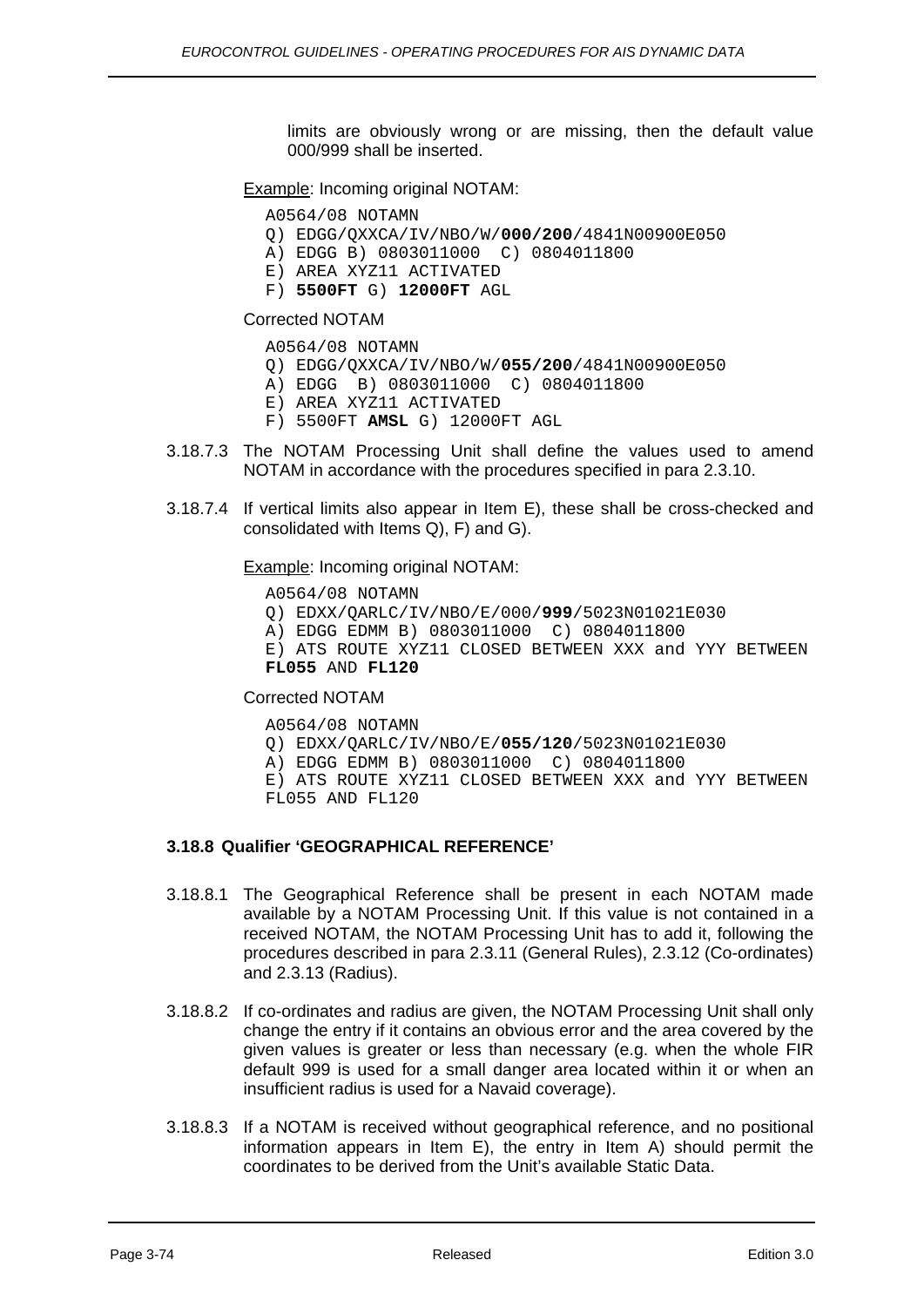- 3.18.8.4 If a NOTAM is received without a radius, it shall be derived from the Static Database whenever possible. If the radius cannot be derived, the NOTAM Processing Unit shall include a default radius, as specified in the table at para [2.3.13.3](#page-33-1) for Europe and dense areas or '999' for other areas.
- 3.18.8.5 If Item E) contains a reference to a published area or facility or the definition of a temporary area or facility, this shall be used to correct or determine an appropriate entry in Item Q).

### **3.19 NOTAM Items**

### **3.19.1 Item A) – Location 'FIR/AD' – General**

- 3.19.1.1 The given aerodrome or FIR(s) should be valid for the country and for the Publishing NOF. If not, the para [3.12](#page-80-0) 'NOTAM Subject to Query' procedure shall be applied.
- 3.19.1.2 If the location indicator is not filled or contains a typing error, the NOTAM Processing Unit shall try to deduce it from the Item Q) and from the Item E) content. The para [3.12](#page-80-0) 'NOTAM Subject to Query' procedure shall be applied.
- 3.19.1.3 If the location indicator is unknown to the NOTAM Processing Unit (i.e. the aerodrome location indicator is not listed in ICAO Doc 7910 or the national AIP, SUP or NOTAM), the NOTAM Processing Unit shall replace the location indicator by the nationality indicator followed by 'XX' or 'XXX' (e.g. EDXX or CXXX). The para [3.12](#page-80-0) 'NOTAM Subject to Query' procedure shall be applied, mentioning 'ICAO LOCATION INDICATOR UNKNOWN'.
- 3.19.1.4 If a new location indicator or a change of a location indicator is announced by a NOTAM, the Processing Unit shall proceed as follows:

 1. Store NOTAM with scope E to assure that users are informed about the change. Item A) to contain the location indicator of the FIR and Item E information about the new or changed location indicator as well as other information from NOTAM. Additionally, insert an instruction in Item E to retrieve NOTAM by selecting the new and old location indicator until all valid NOTAM have been replaced or cancelled by the publishing NOF.

2. Add the new or changed location indicator to the database.

 3. Delete old location indicator from database as soon as there are no more valid NOTAM for this Item A and delete retrieval instruction from the NOTAM announcing the change of location indicator.

3.19.1.5 If the Publishing NOF has no discrete FIR (e.g. Swaziland FD, Lesotho FX, Macau VM), Item Q) shall contain the appropriate overlying FIR Indicator. If an aerodrome is used in Item A) and the NOTAM subject/contents is Enroute or nav-warning, the NOTAM Processing Unit shall also change Item Q) 'Scope' to read 'AE' or 'AW'.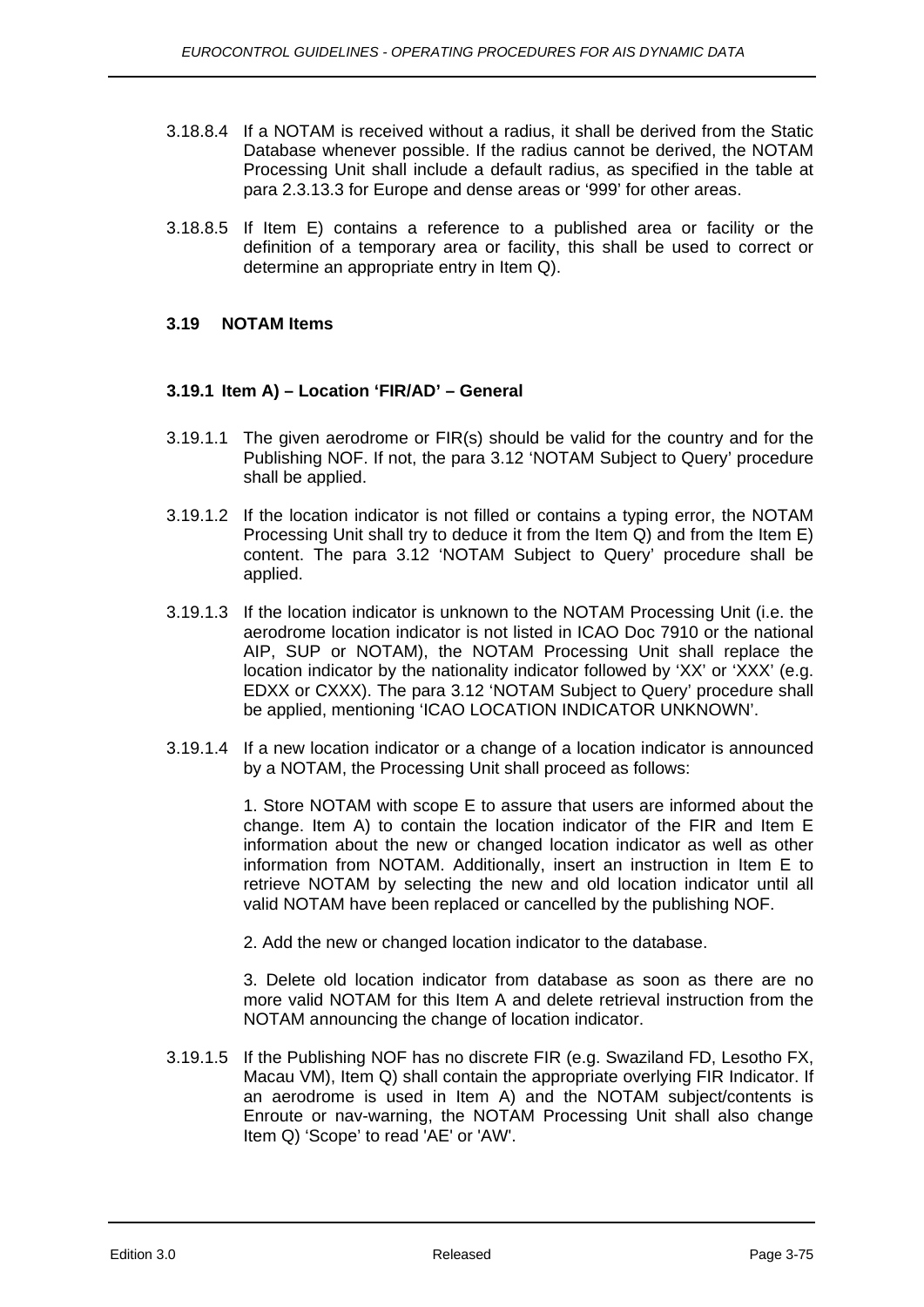3.19.1.6 If a CTA or TMA indicator is used as pseudo FIR in Item A), the NOTAM Processing Unit shall replace it with an indicator that reflects the Item E) text (for example by using the main aerodrome within a TMA or the area affected).

Example: Incoming original NOTAM:

A7333/08 NOTAMN

- Q) RJDG/QRACH/IV/NBO/**EW**/220/230/
- A) **RJTD** B) 0812272315 C) 0812280515
- E) TOKYO FIR MULTIPLE U.S.MIL ACT WILL BE CONDUCTED WI TOKYO FIR AS FLW, BOUNDED BY THE POINTS 3201N12633E, 3230N12650E, 3230N12712E, 3025N12752E,
- 3015N12708E, TO POINT OF ORIGIN. ATC WILL NOT CLEAR NON-PARTICIPATING IFR FLT THRU THIS AREA.
- F) FL220 G) FL230)
- Corrected NOTAM
	- A7333/08 NOTAMN
- Q) RJTG/QRACH/IV/NBO/**W**/220/230/3533N15022E999 A) **RJTG** B) 0812272315 C) 0812280515 E) TOKYO FIR MULTIPLE U.S.MIL ACT WILL BE CONDUCTED WI TOKYO FIR AS FLW, BOUNDED BY THE POINTS 3201N12633E, 3230N12650E, 3230N12712E, 3025N12752E, 3015N12708E, TO POINT OF ORIGIN. ATC WILL NOT CLEAR NON-PARTICIPATING IFR FLT THRU THIS AREA. F) FL220 G) FL230
- 3.19.1.7 If a NOTAM is received with 'Scope' 'A' and an FIR in Item A), and if Item E) confirms the NOTAM applicability to an FIR, the NPU shall modify the 'Scope' to 'W' or 'E', whichever is more appropriate. If the NSC do not provide for 'Scope' 'W' or 'E' to be applied, the 2nd and 3rd letters shall be modified to read 'XX'. However, if Item E) indicates applicability to an Aerodrome, changes to Item A) and to Item Q) ('Scope' 'AE' or 'AW') might be necessary.
- 3.19.1.8 If a NOTAM is received with 'Scope' 'E' or 'W' and an aerodrome in Item A), and if Item E) confirms the NOTAM applicability to an aerodrome, the NPU shall modify the 'Scope' to 'AW' or 'AE', whichever is more appropriate. However, if Item E) indicates applicability to an FIR, a change to Item A) might be necessary.

Example: Incoming original NOTAM:

A2222/08 NOTAMN

- Q) MUFH/QRACA/IV/BO/**W**/000/180/1918N10013W025
- A) **MUHA** B) 0801211500 C) 0801312359
- D) DAILY 1500-2359
- E) AIRSPACE RESERVATION BTN UNG AND UCA, ACTIVITY
- COORD. WITH TWR MUHA.
- F) GND G) 18000FT AMSL

#### Corrected NOTAM

A2222/08 NOTAMN

- Q) MUFH/QRACA/IV/BO/**AW**/000/180/1918N10013W025
- A) **MUHA** B) 0801211500 C) 0801312359
- D) DAILY 1500-2359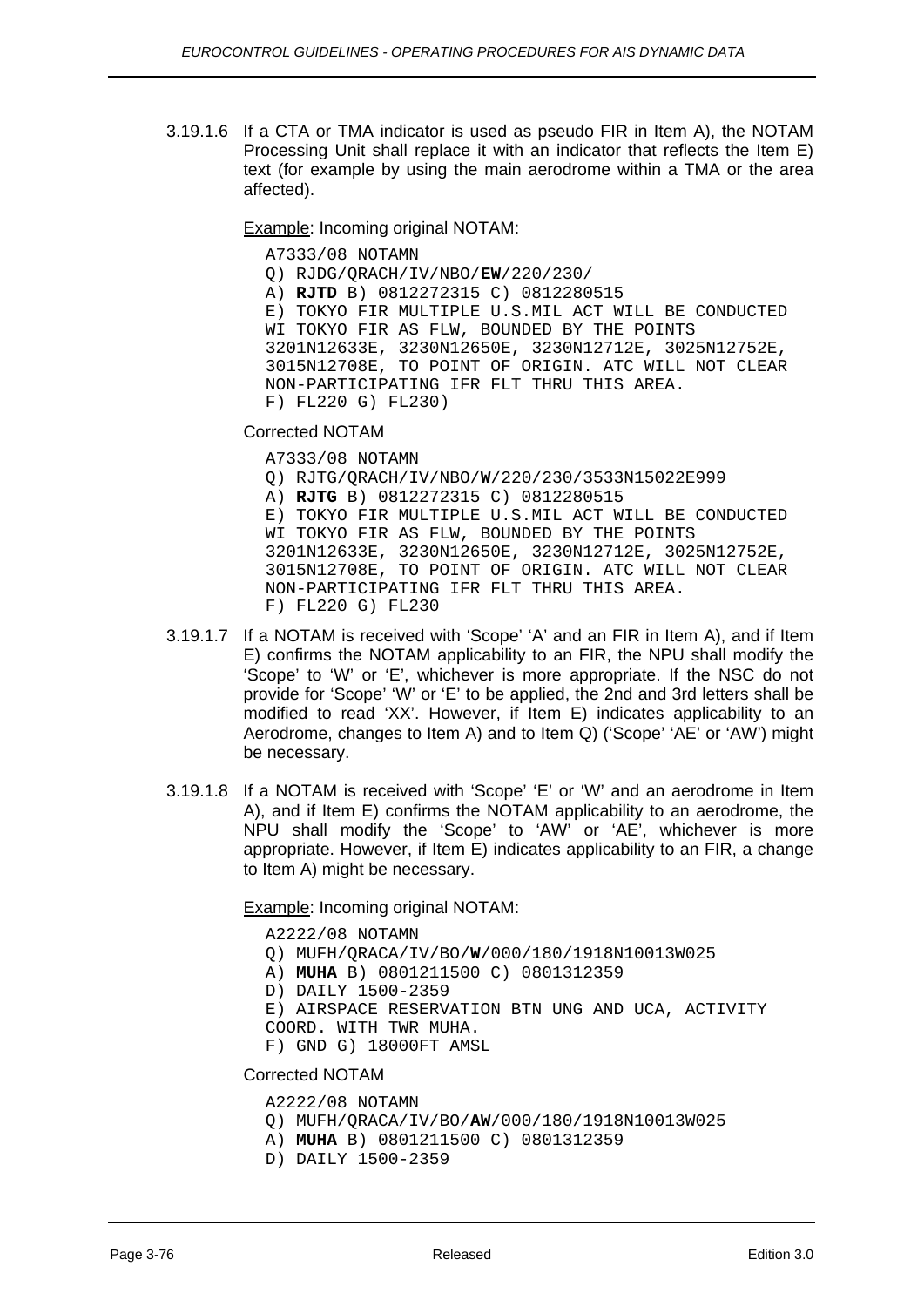E) AIRSPACE RESERVATION BTN UNG AND UCA, ACTIVITY COORD. WITH TWR MUHA. F) GND G) 18000FT AMSL

#### **3.19.2 Item A) – Location 'FIR/AD' – Single-Location NOTAM**

- 3.19.2.1 This shall always be the ICAO Location Indicator of one aerodrome or FIR.
- 3.19.2.2 In the case of one FIR, the entry must be identical to the Qualifier 'FIR' in the Item Q). If not, this entry shall be corrected by the NOTAM Processing Unit.
- 3.19.2.3 If an aerodrome indicator is given, it must be an aerodrome situated in the FIR inserted in the Item Q). If not, the FIR in the Item Q) shall be changed according to the Static Database.
- 3.19.2.4 For aerodromes without ICAO location indicator Item A) shall contain the nationality indicator followed by 'XX' or 'XXX' (e.g. EDXX or CXXX), with the full name of the aerodrome as first element in Item E).
- 3.19.2.5 If Item A) of a received NOTAM contains the full name of an aerodrome, the NOTAM Processing Unit shall replace it by a 4–letter code consisting of the nationality indicator followed by 'XX' or 'XXX' (e.g. LFXX or CXXX), and shall enter the full name in Item E).

#### Examples: A) EBBU (ICAO location indicator for a single FIR)

- A) LFPO (ICAO location indicator for an aerodrome)
- A) FBXX (no location indicator published by Botswana)

 In the latter example, Item E) shall contain the full name of the aerodrome as its first element, e.g.:

E) BOTTLEPAN ...

### **3.19.3 Item A) – Location 'FIR/AD' – Multi-Location NOTAM**

- 3.19.3.1 According to the current NOTAM format there can be only up to 7 FIR location indicators in Item A). If more than 7 FIR were entered, only the first 7 listed shall remain in Item A). One or more NOTAM Series 'T' shall be issued with identical data as in the original NOTAM until all original FIR have been covered.
- 3.19.3.2 If multiple aerodromes are inserted in Item A), the NOTAM Processing Unit shall retain only the first indicated aerodrome. For the remaining aerodromes, one or more NOTAM Series 'T' shall be issued with identical data as in the original NOTAM until all original indicated aerodromes are covered.
- 3.19.3.3 Such NOTAM Series 'T' shall follow the rules described in paragraph [3.13.](#page-81-1)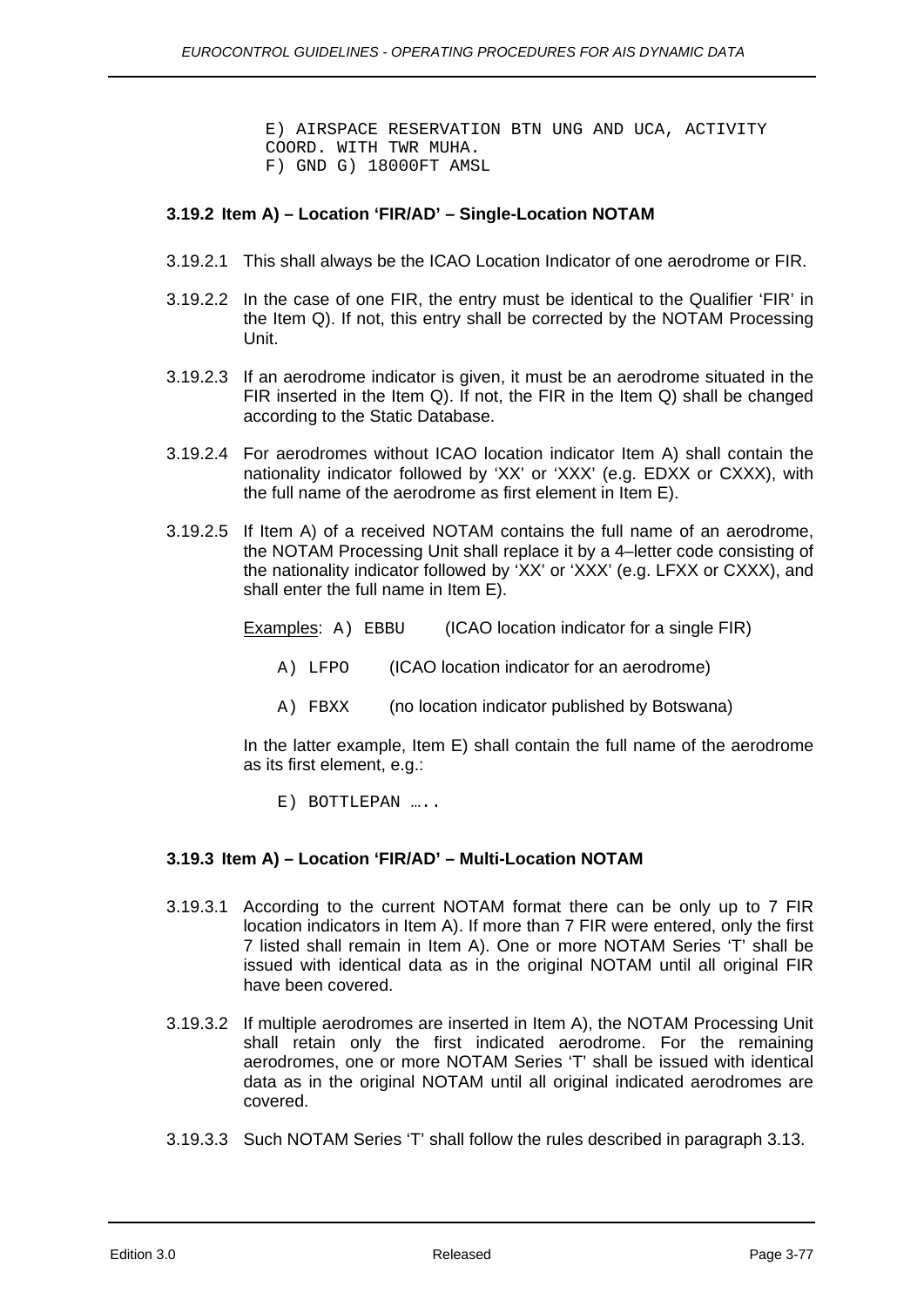3.19.3.4 In cases where a NOTAM contains 'supra-regional' information covering several FIR belonging to more than 1 country, the Qualifier 'FIR' in Item Q) shall contain the Publishing NOF's nationality Code followed by 'XX' or 'XXX' (e.g. EDXX or CXXX). If this procedure is not applied by the Publishing NOF, the NOTAM Processing Unit shall correct the Item Q).

# **3.19.4 Item B) – Start of Activity**

- 3.19.4.1 This shall be a 10-figure date-time group, giving year, month, day, hour and minutes at which the NOTAM comes in force (paragraph [2.3.16](#page-36-0) refers).
- 3.19.4.2 If 'WIE' (With Immediate Effect) appears in Item B), the NOTAM Processing Unit shall replace it with a 10 figure date/time group corresponding to the time of origin of the original NOTAM.
- 3.19.4.3 If Item B) contains 'SR' or 'SS' and the NOTAM Processing Unit can calculate an actual time, it shall replace the letters with that time. If, however, the actual time cannot be calculated, the NOTAM Processing Unit shall insert '0000' and add or complete an Item D) with the given 'SR' or 'SS'.

# **3.19.5 Item C) – End of Validity**

- 3.19.5.1 This shall be a 10-figure date-time group, giving year, month, day, hour and minutes at which the NOTAM ceases to be in force and becomes invalid (ref para [2.3.17](#page-37-0)).
- 3.19.5.2 If 'UFN' (Until Further Notice) appears in Item C), the NOTAM Processing Unit shall process the NOTAM with an Item C) changed to an 'EST' time of 48 hours added to the DTG indicated in Item B).
- 3.19.5.3 If 'APRX DURATION' appears in Item C), the NOTAM Processing Unit shall change it into a Date/Time Group of 10 figures, corresponding to the approximate duration given, followed by 'EST'.
- 3.19.5.4 If the end of the day is expressed as '2400', the NOTAM Processing Unit shall change it to read '2359' (in accordance with ICAO Annex 5 provisions).
- 3.19.5.5 If Item C) contains 'SR' or 'SS' and the NOTAM Processing Unit can calculate an actual time, it shall replace the letters with that time. If, however, the actual time cannot be calculated, the NOTAM Processing Unit shall insert '2359' and add or complete an Item D) with the given 'SR' or 'SS'.
- 3.19.5.6 NOTAM containing 'EST' or an approximate duration should, at the end of the estimated validity, be replaced by NOTAMR or cancelled by NOTAMC. If the Publishing NOF does not react at the end of the estimated validity, the NOTAM Processing Unit shall request action from all Publishing NOF concerned at least once a month.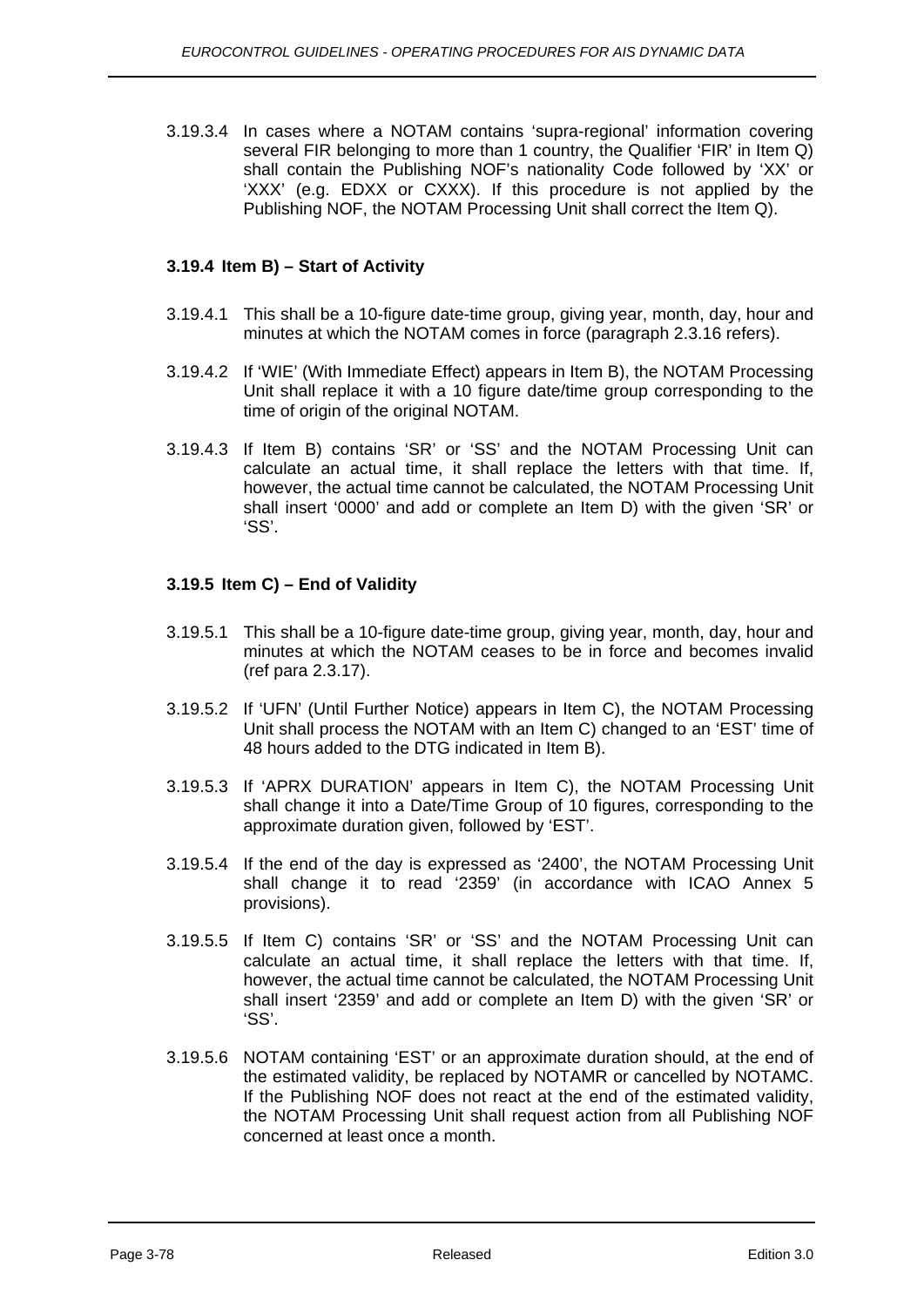# **3.19.6 Item D) – Day/Time Schedule**

- 3.19.6.1 If the Item D) of the original NOTAM is not structured according to the procedures as detailed in para [2.3.18](#page-38-0) till [2.3.21](#page-43-0), and if no ambiguity about the originator's intention is present (for example Item E) may contain clear specification), it shall be edited by the NOTAM Processing Unit in accordance with these specifications.
- 3.19.6.2 If PIB service is provided based on active NOTAM, it is recommended to assure that Item D) does not contain operating hours or other dates/times where the NOTAM would appear at date/times for which there is no restriction.
- 3.19.6.3 Item D) shall not exceed 200 characters. If it does, then the Item D) time schedule shall be removed and inserted at the end of Item E). This procedure will however, exclude automatic retrieval into Pre-flight Information Bulletins on the specified days and times.

# **3.19.7 Item E) – NOTAM Text**

- 3.19.7.1 The NOTAM Processing Unit shall check the correspondence between the Item E) text and the NOTAM Code.
- 3.19.7.2 If a NOTAM is received in a non-standard format, the NOTAM Processing Unit must identify the subject and select the relevant NOTAM Code. If Item E) contains more than one subject, the subject of highest operational importance, based on the appropriate 'Purpose' Qualifier, shall be inserted in Item Q).
- 3.19.7.3 If the NOTAM Code is already present in Item E) of the original NOTAM, it shall be moved to Item Q) and decoded in Item E); using the text provided in the NOTAM Selection Criteria.
- 3.19.7.4 If the text in Item E) contains clear restrictions or limitations for an aerodrome or FIR not covered by Item A), the NOTAM Processing Unit shall add the missing FIR in Item A and/or shall issue one or more NOTAM Series 'T' with identical data as in the original NOTAM until all originally indicated aerodromes and/or FIR are covered and with reference to the original NOTAM. Refer also to para [3.13](#page-81-1) for the creation of NOTAM Series  $T'$ .
- 3.19.7.5 All navigational data, navigation aids, frequencies, location indicators, heights and any logical combinations shall be verified.
- 3.19.7.6 If the text in the Item E) is ambiguous, the NOTAM Processing Unit shall make the original NOTAM available with the text 'NOTAM Subject to Query' added to the beginning of Item E) according to the procedures described in paragraph [3.12.](#page-80-0)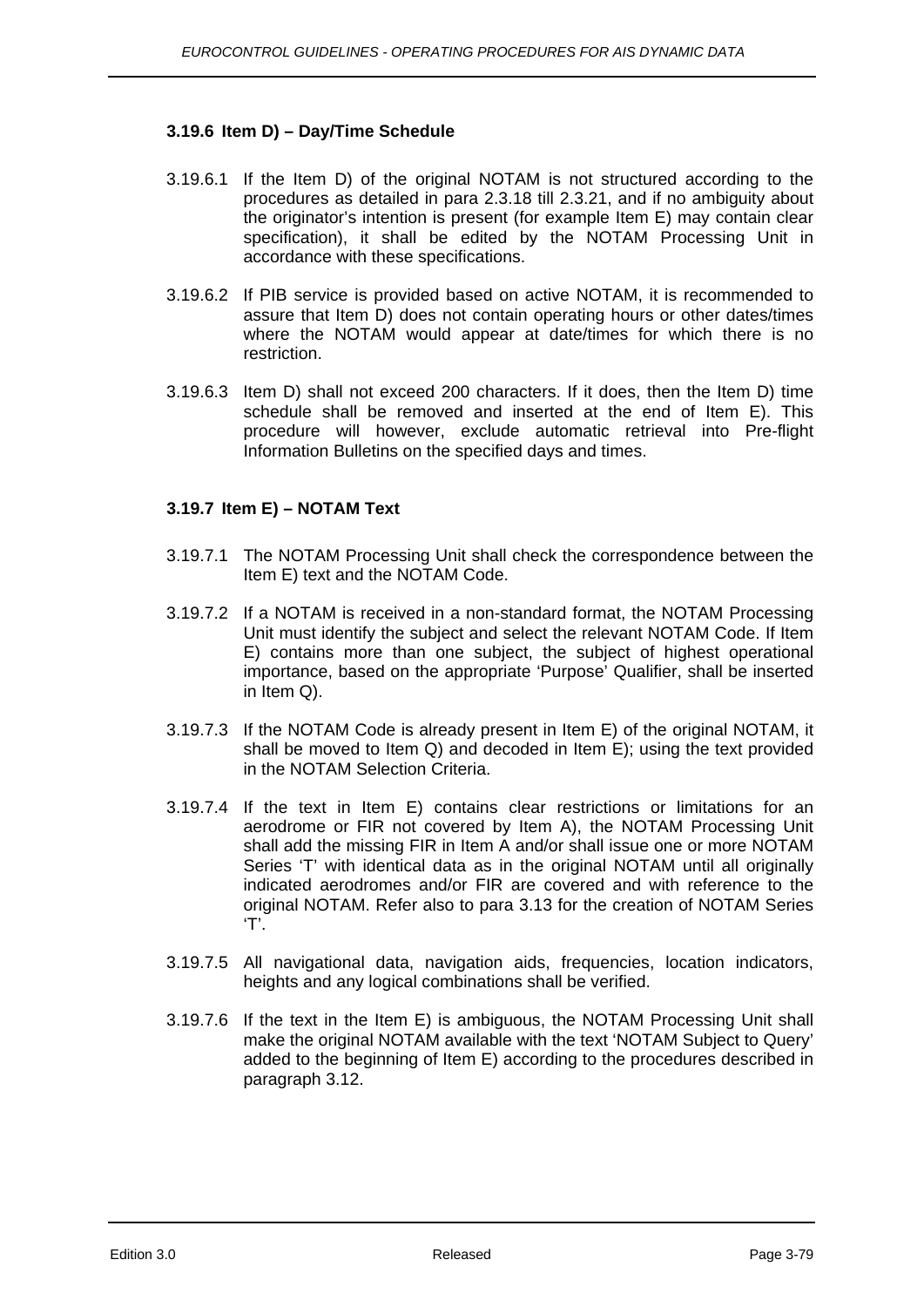# **3.19.8 Items F) and G) – Lower and Upper Limit**

- 3.19.8.1 If Item F) and G) appear in the NOTAM, refer to guidance at paragraph [2.3.23](#page-54-1).
- 3.19.8.2 NOTAM Processing Unit shall make sure that Lower and Upper limits in Items F) and G) are inserted for Navigation Warnings and Airspace Reservations (NOTAM Codes 'QW...' or 'QR…'). If these Items are missing, the NOTAM Processing Unit shall add them after verification of the data in Item E), or in the Item Q) 'Lower/Upper' Qualifiers, or in the Static Database, and/or after consultation with the Publishing NOF. Use of the paragraph [3.12](#page-80-0) 'NOTAM Subject to Query' procedure may be required.
- 3.19.8.3 If NOTAM other than Navigation Warnings and Airspace Reservations are received with Items F) and G), the vertical limits shall be transferred to Item E) using the keywords 'FROM' and 'TO' followed by the appropriate values (e.g. 'FROM 1000FT AMSL TO FL100').
- 3.19.8.4 If the values specified in Items F) and G) do not cover the limits mentioned in Item E), the NOTAM Processing Unit shall:

 -change the values in Item F) or in Item G) to correspond to the lowest (Item F) or the highest (Item G) value mentioned Item E); and

 -the paragraph [3.12](#page-80-0) 'NOTAM Subject to Query' procedure shall be used, and the Publishing NOF shall be contacted to clarify the content of the NOTAM.

- 3.19.8.5 The values specified in Items F) and G) shall not be changed, whenever the limits in Item F) or G) are respectively lower or higher than the limits specified in Item E).
- 3.19.8.6 If no Item F) (Lower limit) has been specified in a NOTAM that contains an Item G), but from Items Q) or E) it is obvious that the Lower limit is sea or ground, then the term 'SFC' (surface) shall be inserted in Item F). 'SFC', will be used instead of 'GND' because precise topographic information concerning the area of influence of the NOTAM may not be available.
- 3.19.8.7 If 'AGL' or 'AMSL' is omitted and the datum cannot be determined, the NOTAM Processing Unit shall add 'AMSL' to the lower limit and 'AGL' to the upper limit.

### **3.20 Procedures Related to NOTAM 'R' Processing**

- 3.20.1 NOTAMR should be issued in the same series as the NOTAMN or NOTAMR referred to. If this is not the case, the NOTAM Processing Unit shall verify whether the Items of the 'to be replaced' NOTAM correspond to the NOTAMR. If the Items correspond, the NPU shall make the NOTAM available as a NOTAMN and shall delete the 'to be replaced' NOTAM. The paragraph [3.12](#page-80-0) procedure for 'NOTAM Subject to Query' shall be applied.
- 3.20.2 NOTAMR should replace only one NOTAMN or NOTAMR. If more than one NOTAM are replaced by one NOTAMR, the NOTAM Processing Unit shall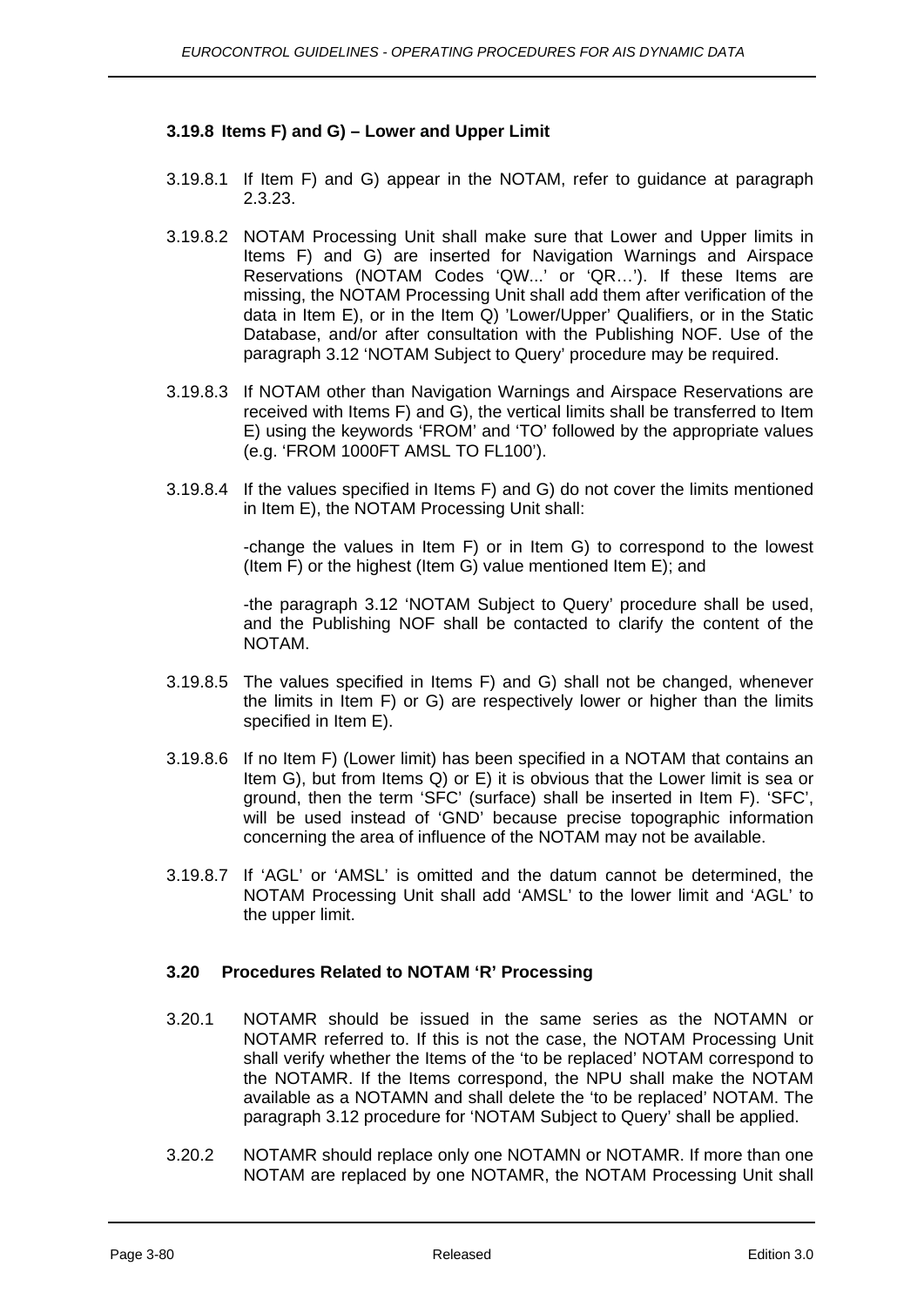change the NOTAMR to replace only the first one in the list and shall delete all the others. If it is identified that this is a recurring error, the Publishing NOF shall be requested to adhere to the published ICAO standards (ICAO Annex 15, Ref [[1\]](#page-19-0) para 5.2.7 and Doc 8126, Ref [\[2\]](#page-19-1) Table 6-1 refer).

- 3.20.3 NOTAMR should relate to the same subject (2nd and 3rd letters of the NOTAM Code) as the NOTAMN or NOTAMR referred to. If this is not the case the NOTAM Processing Unit shall compare the two NOTAM subjects, and make the potential necessary changes, when these are obvious from the message contents.
- 3.20.4 NOTAMR shall have the same Item A) content as the NOTAMN or NOTAMR referred to. If this is not the case, the NOTAM Processing Unit shall compare the Item A) of both NOTAM with the data in Item E) and make any necessary changes. If Item A) of the NOTAMR should be changed to the same value as the NOTAM it replaces, the change will be done in the processed NOTAMR. If however, Item A) of the NOTAMR cannot be changed (e.g. if the activity has moved to a separate FIR), this NOTAMR shall be processed as a NOTAMN and the 'to be replaced' NOTAM shall be deleted. If Item Q) 'Scope' contains 'A', the paragraph [3.12](#page-80-0) procedure for 'NOTAM Subject to Query' shall be applied.
- 3.20.5 According to [2.4.1.5](#page-56-0), Item B of a NOTAMR is equal to the date/time the NOTAMR is created. The NOTAM replaced by a NOTAMR ceases to exist the moment its replacing NOTAM is received.

 ICAO currently allows the creation of NOTAMR that come in force at a future date/time but does not provide clear rules regarding the status of the replaced NOTAM. If a NOTAMR is received that contains an Item B) in the future, an automated processing of the NOTAM shall be discontinued for further analysis and to assure correct database storage.

3.20.5.1 In a first step, NOTAM Items B, C, D and E (and F/G if present) of the new NOTAM shall be compared with the replaced or cancelled NOTAM to analyse the intention of the originator with respect to the validity of the replaced or cancelled NOTAM. The following possibilities exist:

a) Case 1:

 The replaced NOTAM ceases to exist the very moment the NOTAMR is created. The replaced NOTAM does not appear in a PIB or checklist anymore.

 Case 1 usually applies if item B) of the replaced NOTAM and Item B) of the NOTAMR are identical or if no other changes can be identified apart from the changes in Item B (and D) between the replaced NOTAM and the NOTAMR. The NOTAM can be considered as referring to a situation where the activity is suspended.

b) Case 2:

The replaced NOTAM remains valid until item B of the NOTAMR/C is reached. In PIB, the replaced NOTAM will appear until item B of the replacing NOTAM is reached. Item C) of the replaced NOTAM shows the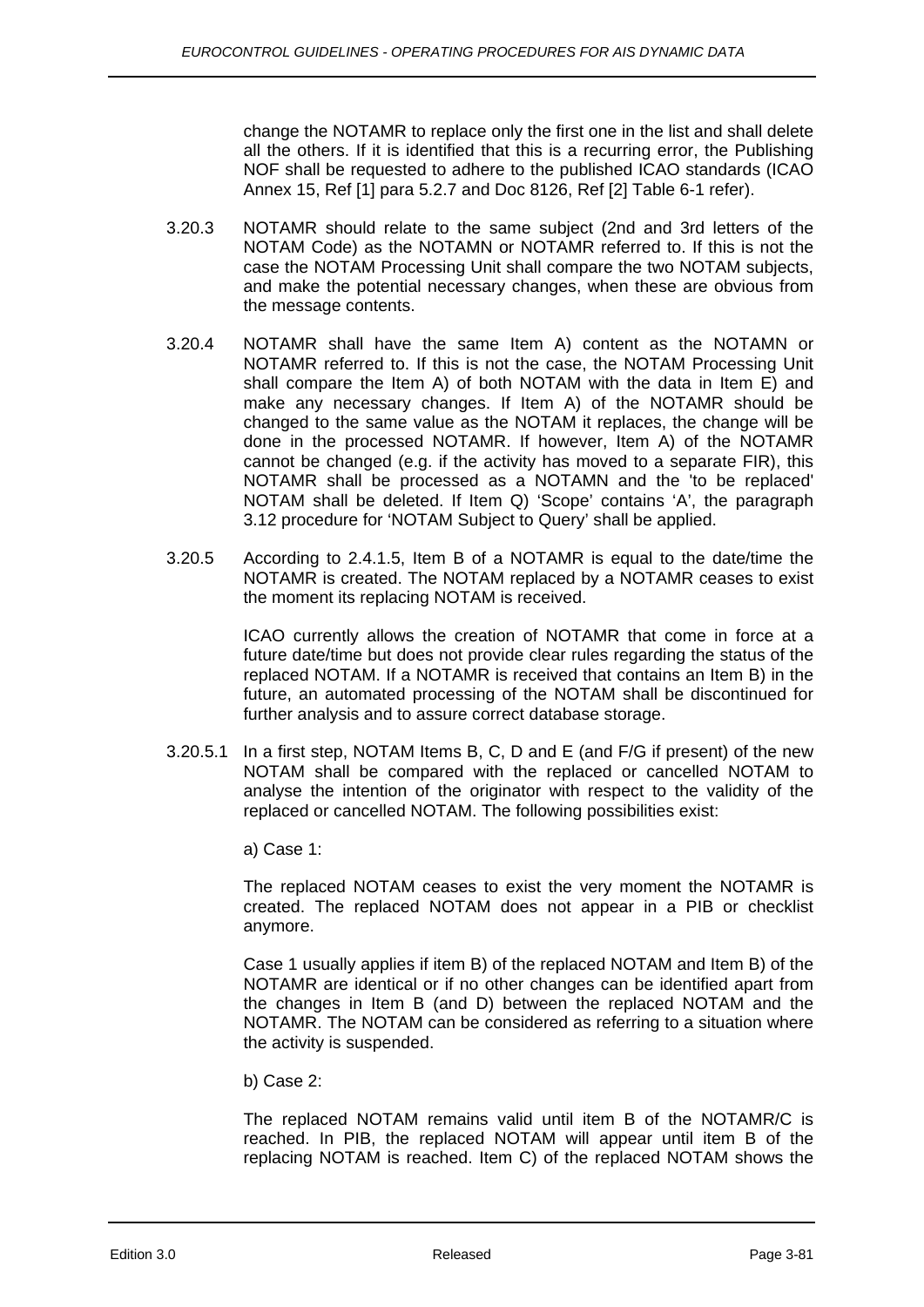new end date/time. Both NOTAM appear in a checklist created before Item B) of the NOTAMR.

#### Example:

012056 OSDIYNYX

- (A0111/07 NOTAMN
- Q) OSTT/QXXXX/IV/M/E/000/999/……..
- A) OSTT B)0711010001 C) 0803312359 EST
- E) WINTER LOCAL TIME UTC PLUS 2HR WILL BE USED.)

NOTAM created 29 MAR 2008:

290908 OSDIYNYX

- (A0038/08 NOTAMR A0111/07
- Q) OSTT/QXXXX/IV/M/E/000/999/………...
- A) OSTT B) 0804032200 C) 0810312100 EST
- E) SUMMER LOCAL TIME UTC PLUS 3HR WILL BE USED.)

In this specific example case 1 can be excluded as the content of the NOTAM describes a phenomena that is globally known, the NOTAMR can be considered as referring to a situation where the condition in the replaced NOTAM remains valid for a certain period before being replaced by a new situation and that the new situation ends earlier or later than originally planned. Case 2 has to apply or no time is applicable between MAR 29 0908 and APR 03 2200 or the time published in AIP which is not likely to be the case.

Note: for the example provided, this means that as soon as A0038/08 is stored in the database, Item C of A0111/07 is replaced by item B of the NOTAMR and shows the new expiring date C) 0804032200*.*

c) Case 3:

The situation is unclear. The operator is unable to identify if case 1 or 2 applies and the originator's system design is unknown.

Example:

NOTAM created 26 DEC 2007: 261637 LIIAYNYX (B3326/07 NOTAMN Q) LIMM/QMRLT/IV/NBO/A/000/999/4525N01019E005 A) LIPO B)0801150500 C) 0803311100 EST E) RWY 14 DTHR 300 M. REVISED DECLARED DIST AS FLW: ……..)

NOTAM created 01 MAR 2008: 011035 LIIAYNYX (B1893/08 NOTAMR B1826/07 Q) LIMM/QMRLT/IV/NBO/A/000/999/4525N01019E005 A) LIPO B)0803070000 C) 0804101800 E) RWY 14 DTHR 200 M. REVISED DECLARED DIST AS FLW: ……..)

Note: The situation could refer to a situation where the condition in the replaced NOTAM remains valid for a certain period before being replaced by a new situation and that the new situation ends later than originally planned or it could refer to a situation where the planned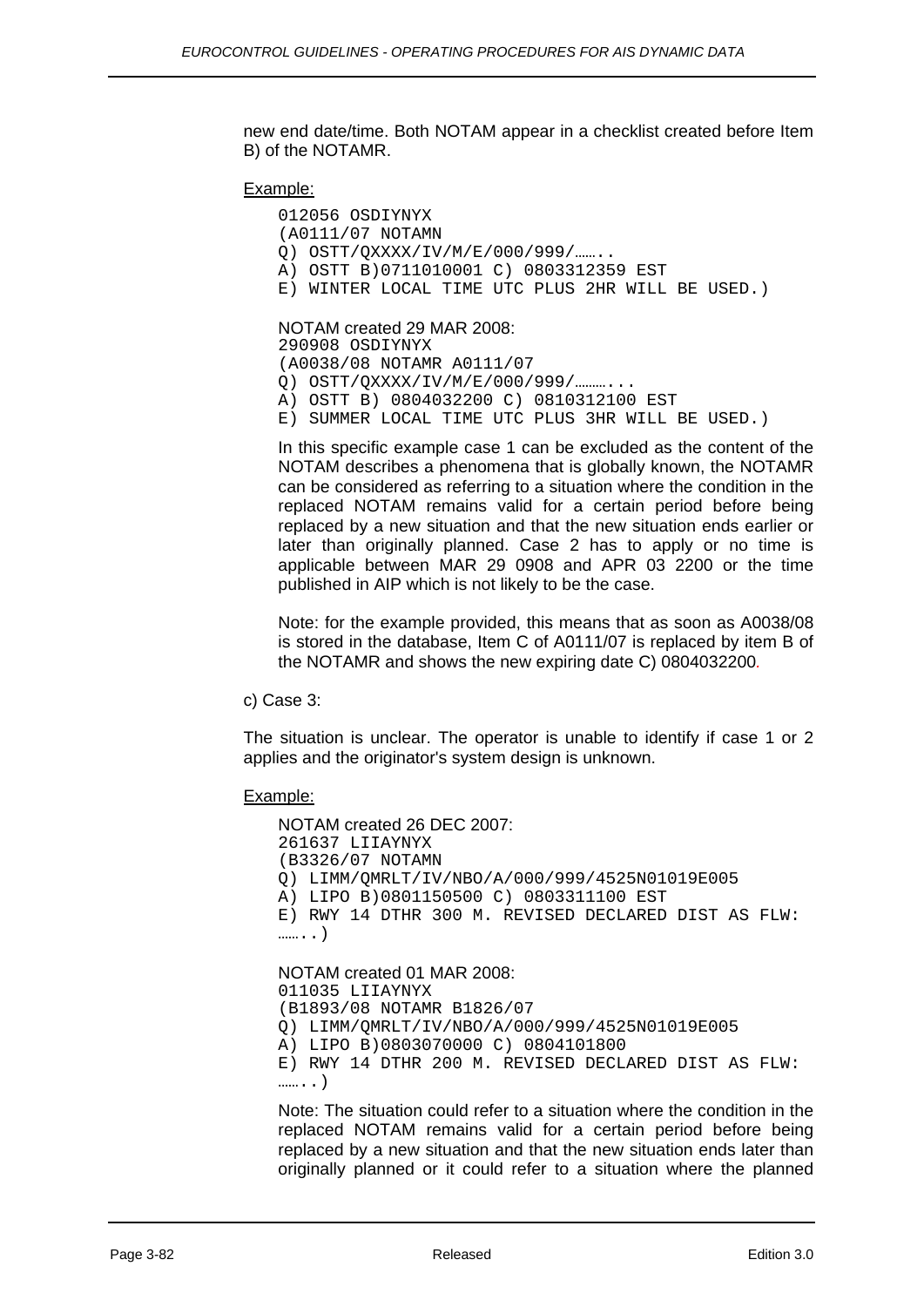works are suspended (or item B was incorrect) and restart from a later date with changed limitations (or 300 M was a typing error).

3.20.5.2 In a second step appropriate action is taken by the operator to assure correct storage. Different procedures apply for cases 1 and 2. No specific further procedures are provided for these cases as all actions depend on what the system is designed to do without operator intervention and on the extend of manual intervention a system allows. Any operator action should be traceable.

> For case 3, the 'NOTAM Subject to query' procedure shall be applied to clarify the situation. Depending on the analysis, clarification must be reached with the originating NOF whether the NOTAMR was intended to be a continuation of the NOTAM to be replaced, a suspension, an error, a completely different time schedule etc.

- 3.20.6 In case a NOTAMR is received that replaces only an individual part of a Multi-part NOTAM, the NOTAM Processing Unit shall amend the original Multi-part NOTAM and make all parts of it available to its Client as NOTAMR. If ambiguity is detected the paragraph [3.12](#page-80-0) procedure for 'NOTAM Subject to Query' shall be applied.
- 3.20.7 In case of a NOTAMR replacing an AIP Supplement, the NOTAM Processing Unit shall change the original NOTAMR into a NOTAMN; and, if appropriate, issue a NOTAMC in Series 'T' to cancel any previously issued Trigger NOTAM in Series 'T'.

# **3.21 Procedures Related to NOTAM 'C' Processing**

- 3.21.1 NOTAMC should be issued in the same series as the NOTAMN or NOTAMR referred to. If this is not the case, the NOTAM Processing Unit shall verify whether the Items of the 'to be cancelled' NOTAM correspond to the NOTAMC. If the Items correspond, the NPU shall make the NOTAM available as a NOTAMN and shall delete the 'to be cancelled' NOTAM.
- 3.21.2 NOTAMC should cancel only one NOTAMN or NOTAMR. If more than one NOTAM are cancelled by one NOTAMC, the NOTAM Processing Unit shall change the NOTAMC to cancel only the first one in the list and shall delete all the others.
- 3.21.3 NOTAMC should come in force at the time they are issued, and immediately cancel the NOTAMN or NOTAMR referred to.
- 3.21.4 According to [2.4.1.5](#page-56-0), Item B of a NOTAMC is equal to the date/time the NOTAMC is created. The NOTAM replaced by a NOTAMC ceases to exist the moment its cancelling NOTAM is received.

 ICAO currently allows the creation of NOTAMC that come in force at a future date/time. If a NOTAMC contains an Item B) in the future, an automated processing of the NOTAM shall be discontinued.

3.21.4.1 Contrary to NOTAMR with an Item B) in the future, a NOTAMC with Item B) in the future is always a change of item C of the cancelled NOTAM and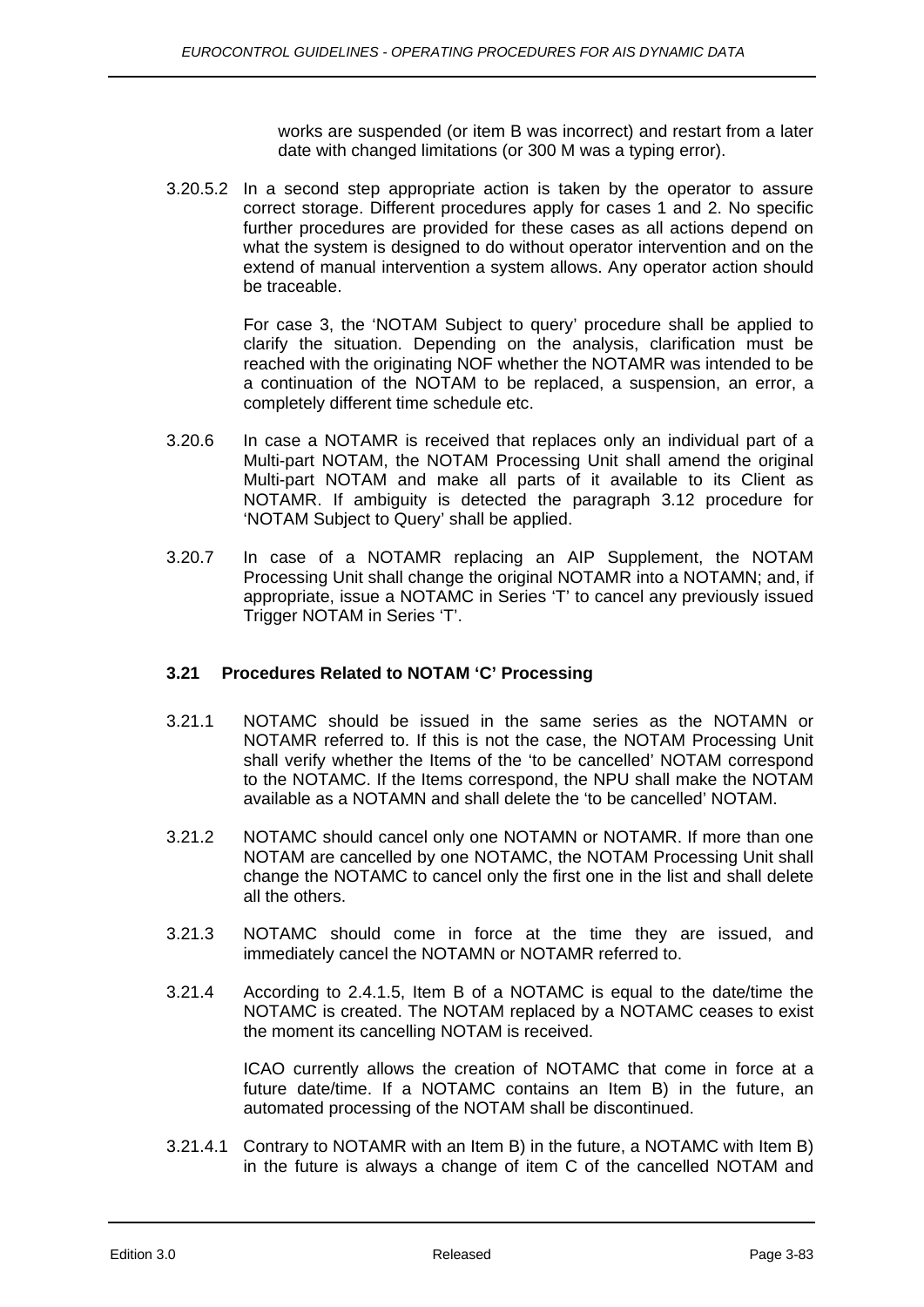may be a prolongation or a shortening. Item B) of the NOTAMC is equal to or later than Item B) of the cancelled NOTAM.

 Similar procedures as for case 2 for NOTAMR with Item B) in the future can be applied (the cancelled NOTAM remains valid until Item B) of the NOTAMC is reached).

 However, 'NOTAM Subject to query' procedure shall be applied to obtain confirmation from the publishing NOF and to exclude that item B) of the NOTAMC had been a typing error.

3.21.4.2 If Item B) of the NOTAMC is later than the date/time of reception but earlier than Item B) of the cancelled NOTAM, procedures in force for case 1 have to be applied and the cancelled NOTAM is cancelled with immediate effect. The NOTAMC was obviously issued in error or should have been a NOTAMR instead. 'NOTAM Subject to query' procedure applies to clarify the status of the cancelled NOTAM with the publishing NOF.

> If clarification results in a reply that the NOTAMC should have been a NOTAMR instead, a NOTAM series 'T' has to be issued if the publishing NOF does not correct the erroneous NOTAMC by publishing a NOTAMN. The same applies if a 'correct version' is published instead of NOTAMN. The series 'T' NOTAM contains all data from the erroneously cancelled NOTAM, Item B) the date and times from the NOTAMC.

- 3.21.5 For all NOTAMC, the text of the decoded NOTAM Code shall be inserted in Item E) together with details of the NOTAM subject. If no text is inserted by the Publishing NOF, the NOTAM Processing Unit shall insert a reference to the cancelled NOTAM subject followed, in a new line, by the text 'NOTAM CANCELLED'.
- 3.21.6 If a NOTAMC contains an Item A) but does not contain Items Q), B) or E), the NOTAM Processing Unit shall fill the missing compulsory Items.
	- Item Q) NOTAM Code 2nd and 3rd letters shall be derived from the NOTAM to be cancelled.
	- Item Q) NOTAM Code 4th and 5th letters shall be 'XX' (unless an Item E) text had been provided to confirm use of 'AK', 'AL', 'AO' or 'CC').
	- Item Q) other Qualifiers shall be identical to those in the cancelled NOTAM (ref para [2.4.3.5](#page-61-0)).
	- Item B) shall be the date and time of filing of the NOTAMC.
	- Item E) shall contain a reference to the cancelled NOTAM subject followed, in a new line, by the text 'NOTAM CANCELLED'.

Example: Incoming original NOTAM

**231639** KDZZNAXX A1326/08 NOTAMC A1324/08 A) KJFK

### Corrected NOTAM

A1326/08 NOTAMC A1324/08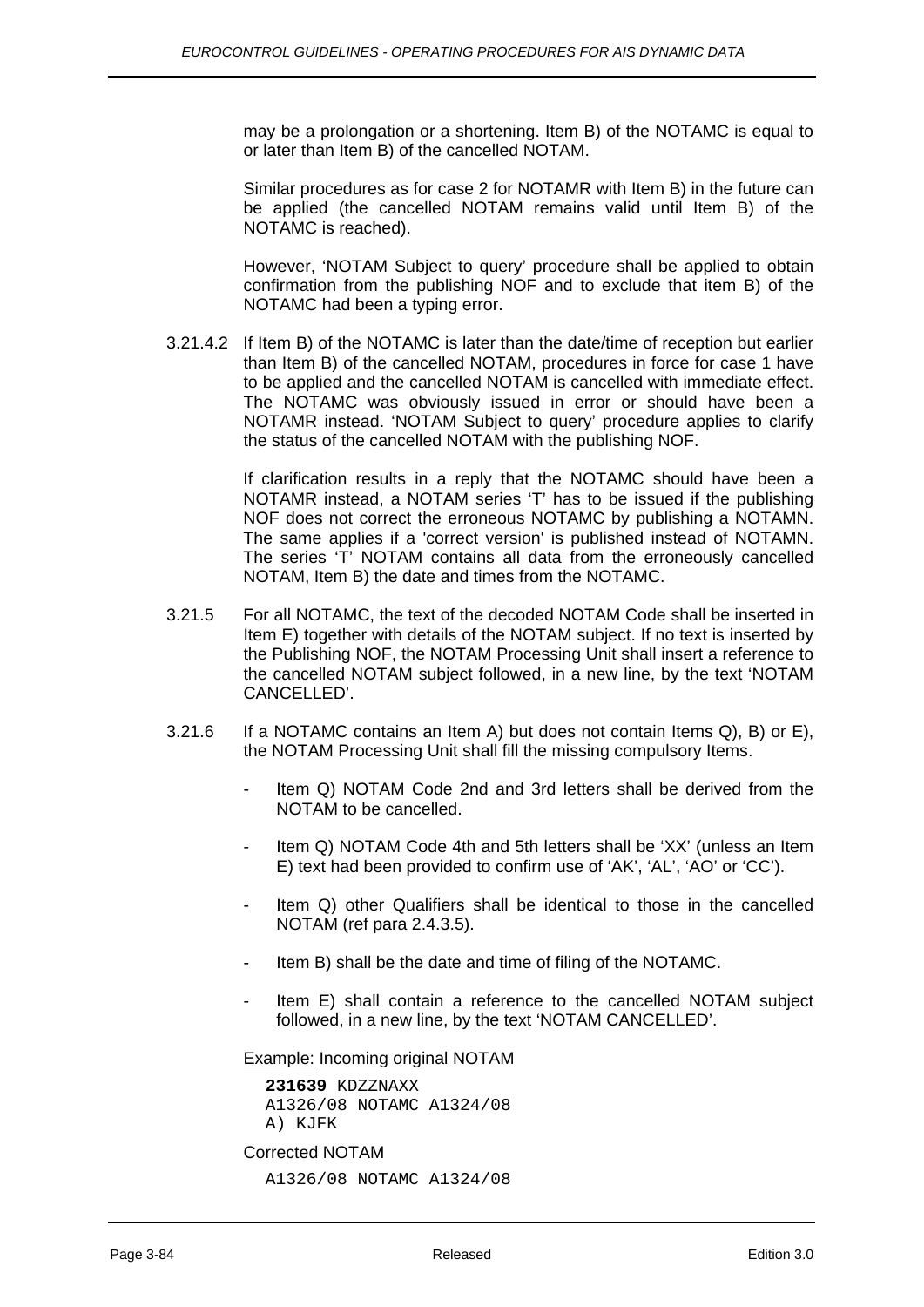**Q) KZNY/QMRXX/IV/NBO/A/000/999/4038N07347W005**  A) KJFK B) 0807**231639 E) RWY 13L/31R NOTAM CANCELLED**

- 3.21.7 In case of a NOTAMC cancelling an AIP Supplement, the NOTAM Processing Unit shall:
	- **-** change the original NOTAMC into a NOTAMN;
	- **-** insert an Item C) according to para [2.7.5.3.](#page-70-0)1;

 **-** issue a NOTAMR or a NOTAMC in Series 'T' in accordance with the rules described in para [2.7.5](#page-69-0) to cancel previously issued Trigger NOTAM in Series 'T', if any.

### **3.22 Checklist Processing**

#### **3.22.1 General Principles**

- 3.22.1.1 A received Checklist shall be processed and, unless otherwise agreed, made available to all Clients by the NOTAM Processing Unit without undue delay.
- 3.22.1.2 NOTAM Processing Units shall advise their Clients that certain States (which shall be specified) may issue Checklists that relate to more than one NOTAM Series.
- 3.22.1.3 Checklists may also be received as NOTAMN and/or without an 'EST' indication in Item C) (ref para [2.5.1.6](#page-62-0) and [3.22.2.9\)](#page-101-0).
- 3.22.1.4 Checklists are edited and corrected and presented in the correct format to the Client.
- 3.22.1.5 In case of any ambiguities, e.g.:
	- a valid NOTAM is not included in the Checklist; or
	- a NOTAM included in the Checklist is not in the database, etc.

 The NOTAM Processing Unit shall request clarification from the Publishing NOF and analyse the differences (paragraph [3.12](#page-80-0) procedures for 'NOTAM Subject to Query' refers).

 Procedures described in [3.23](#page-102-0) and [3.24](#page-102-1) are applied in order to resolve the ambiguities.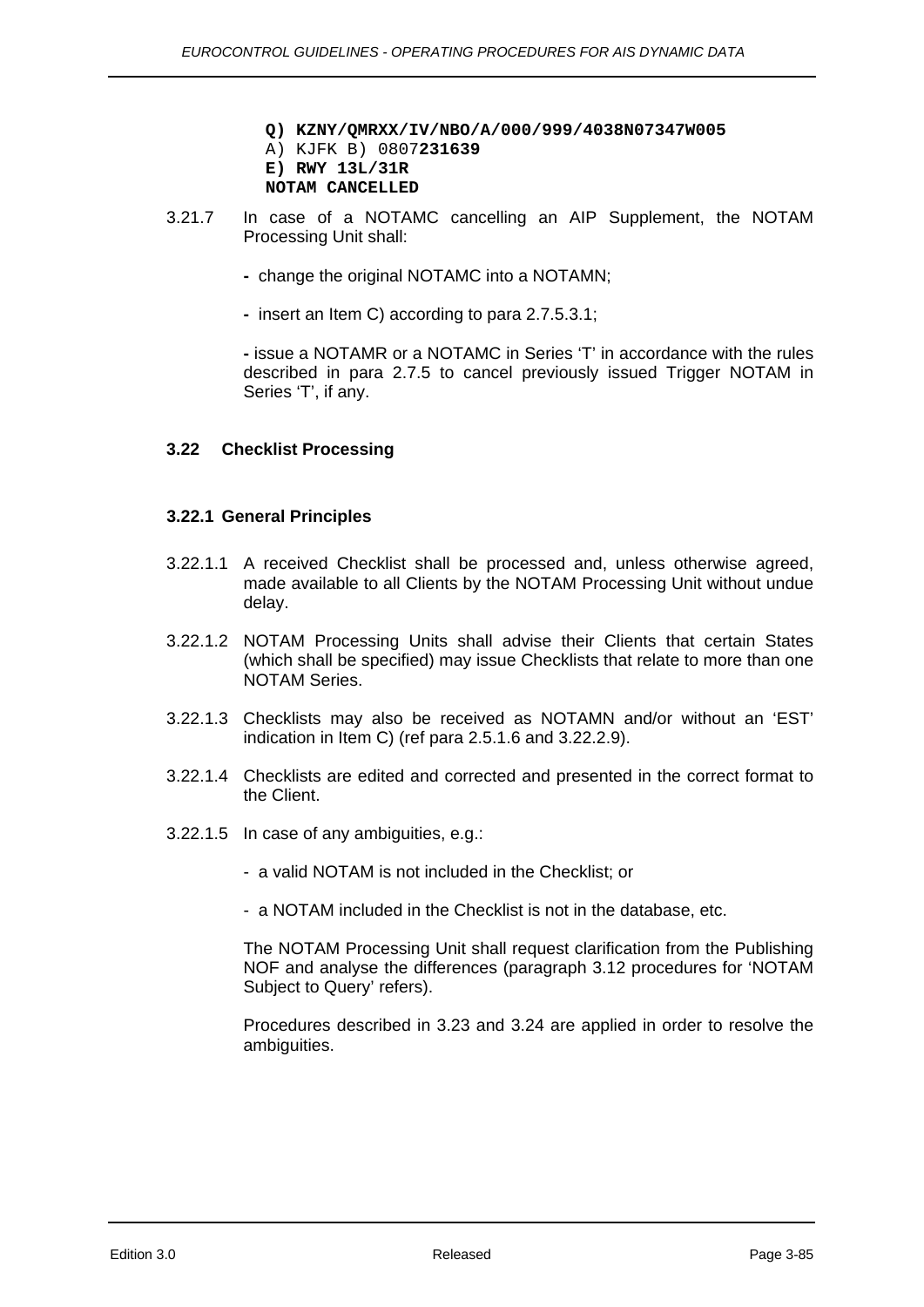# **3.22.2 Checklist Received as a NOTAM**

- 3.22.2.1 If a Checklist is received as a NOTAM, but it is not in the agreed NOTAM Checklist format (paragraph [2.5](#page-61-1) refers), the NOTAM Processing Unit shall convert it as described hereafter:
- 3.22.2.2 NOTAM Series, Number and Type shall be retained.
- 3.22.2.3 Item Q) 'FIR' Qualifier shall be:
	- the FIR of the Publishing NOF, if responsible for only 1 FIR; or
		- the 2–letter country indicator of the Publishing NOF followed by 'XX', if the Publishing NOF is responsible for multiple FIR (in the same or in different countries).
- 3.22.2.4 The NOTAM Code shall always be 'QKKKK'.
- 3.22.2.5 Item Q) 'Traffic', 'Purpose' and 'Scope' Qualifiers shall be given the artificial value 'K', even if another Qualifier was included by the Publishing NOF.
- 3.22.2.6 Item Q) 'Lower/Upper' Qualifiers shall be the default values '000/999'.
- 3.22.2.7 Item Q) geographical reference and radius Qualifiers are required and, if missing, they shall be entered by the NOTAM Processing Unit.
- 3.22.2.8 Item A) should contain the list of all valid FIR for the Publishing NOF and, if any are missing, they shall be added by the NOTAM Processing Unit.

 However, for States with a NOF but no own FIR (e.g. Swaziland, Lesotho, Macao), the location indicator of the main aerodrome will be entered in Item A). Otherwise the Checklist cannot be associated to the publishing NOF (e.g. Lesotho would have a Series A Checklist with Q-FIR + Item A FAJS which is the same as for South African A series).

- <span id="page-101-0"></span>3.22.2.9 Item C) should indicate the estimated time of validity, usually exactly one month after the date and time of the publication of the current Checklist, followed by 'EST'. Whenever another date/time group is entered by the Publishing NOF, the NOTAM Processing Unit shall not change it.
- 3.22.2.10 Item E) should be divided into two parts:

 **NOTAM Number Part**, identified by 'CHECKLIST'

Should contain a list of the valid NOTAM issued in a particular series, in a format suitable for automatic and manual processing as described in paragraph [2.5](#page-61-1).

If necessary, the NOTAM Processing Unit shall convert the Checklist into this format.

 **Latest Publication Part**, identified by 'LATEST PUBLICATIONS'

Should contain a list of the latest publications (Amendments, Supplements and AIC).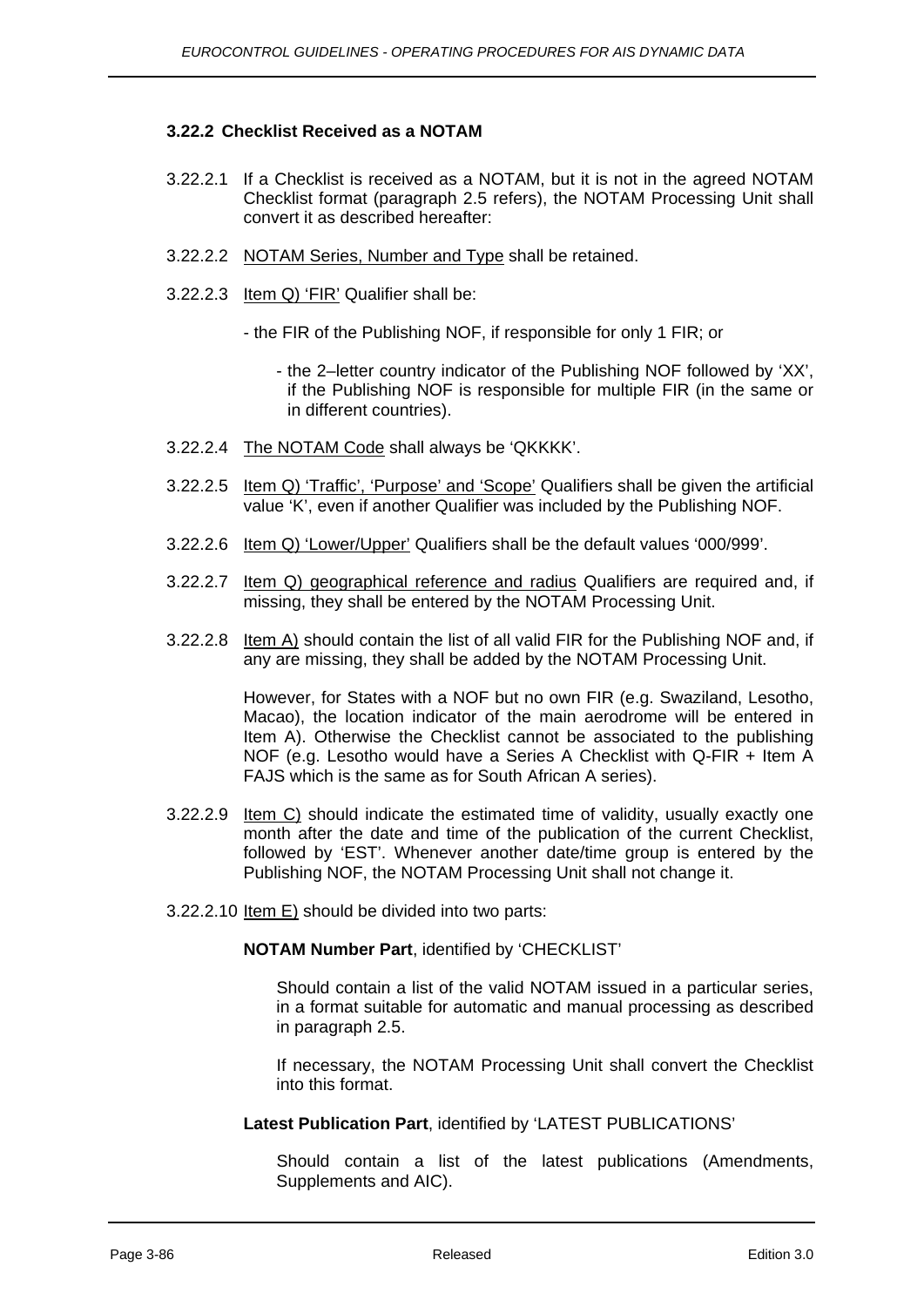This part shall be made available as received. If this part is not present in the original NOTAM, the NOTAM Processing Unit shall make the Checklist available without this Latest Publication Part.

# **3.22.3 Checklist Not Received as a NOTAM**

- 3.22.3.1 If a NOTAM Checklist is not received as a NOTAM (i.e. when no NOTAM number has been allocated to the Checklist), the NOTAM Processing Unit shall adapt the received AFTN message to the 'ad-hoc' Checklist format, as described in paragraph [4.6.](#page-113-0)
- 3.22.3.2 The processed checklist shall also be made available as an AFTN message. The message shall start with the word 'Checklist', the 4-letter indicator of the Publishing NOF or any other location indicator to which the numbering of the NOTAM refers and the corresponding NOTAM Series. The valid NOTAM numbers shall be included in the next line(s) according to the format described in para [2.5.3,](#page-62-1) but retaining the latest publication part only if included in the original message.

Example:

CHECKLIST RJAA A YEAR=2007 1678 1789 YEAR=2008 0012 0022 0056 0057 0058 0073 0099 0102 0123 0124 0125 LATEST PUBLICATIONS AIRAC AIP AMDT 5/08 EFFECTIVE 20 APR 2008 AIP SUP 1/08 AIP AMDT 413 AIC A001/08

### <span id="page-102-0"></span>**3.23 Missing NOTAM**

- 3.23.1 If NOTAM are missing, the NOTAM Processing Unit shall request them from the Publishing NOF using a Request message. Chapter [4](#page-104-0) refers but the syntax requirements of the Publishing NOF shall be observed.
- 3.23.2 Time parameters for initiating the first request message and succeeding repetition of the message shall be defined by the NOTAM Processing Unit and may vary depending on the Publishing NOF.

### <span id="page-102-1"></span>**3.24 NOTAM Deletion**

3.24.1 The processing of NOTAM not adhering to the ICAO Standard may force a NOTAM Processing Unit to delete NOTAM by means other than a NOTAMR or a NOTAMC if:

> a) the NOTAM is cancelled by a printed publication (AIP AMDT, AIP SUP, etc.);

b) the NOTAM is cancelled by a checklist;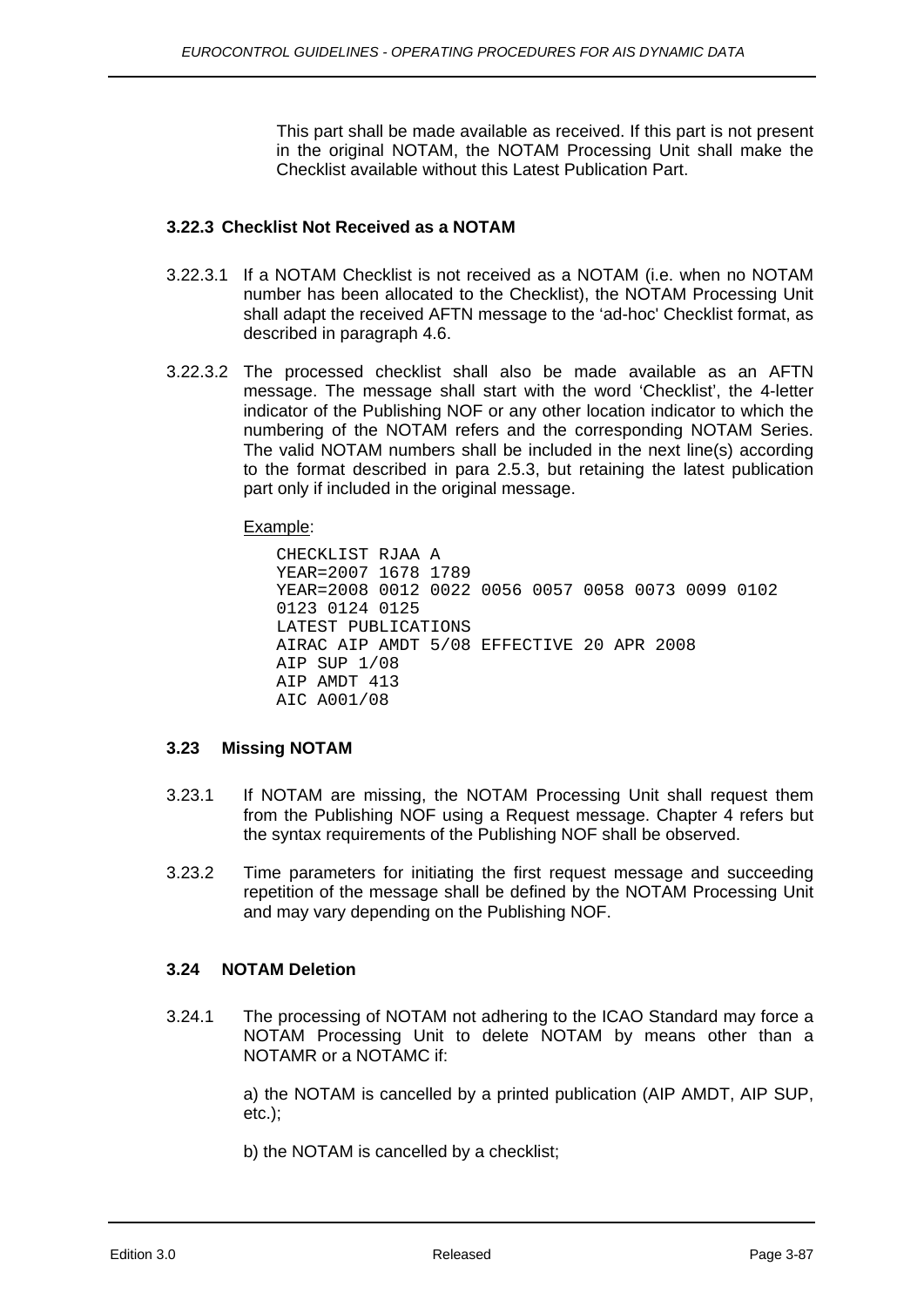c) the NOTAM is cancelled by an AFTN free text message from the Publishing NOF;

 d) the NOTAM is cancelled or replaced by a NOTAMC or a NOTAMR with more than one NOTAM to be cancelled or replaced;

 e) the NOTAM is deleted because an updated/corrected version of the NOTAM shall follow.

3.24.2 NPU Clients shall receive notification of deletion of a NOTAM (see chapter [6](#page-126-0) for notification mechanism).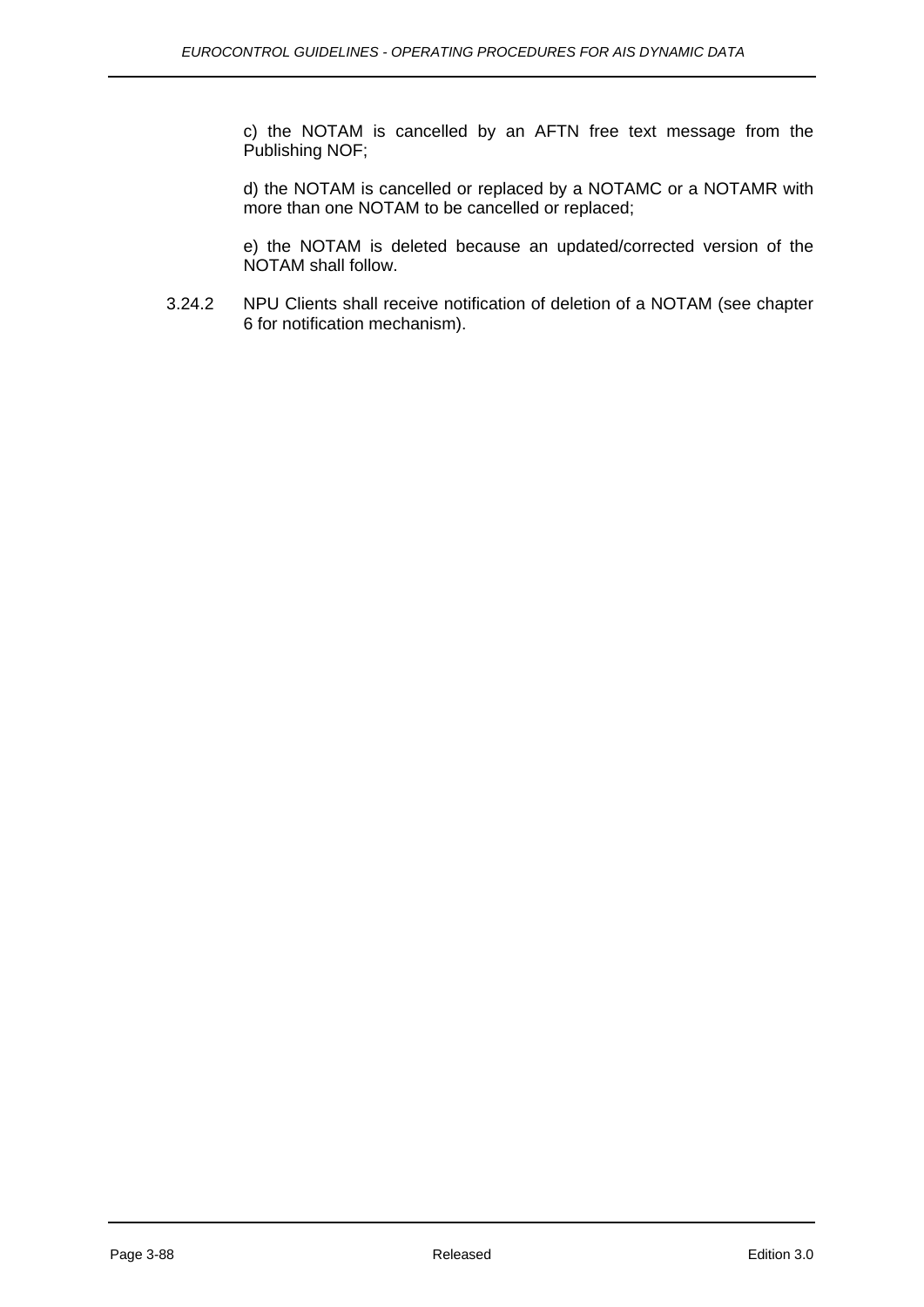# <span id="page-104-0"></span>**4 DATABASE COMPLETENESS AND COHERENCE MESSAGES**

# **4.1 General Principles**

- 4.1.1 The maintenance of dynamic data is essential for the efficient operation of a NOTAM Processing Unit, a Publishing NOF or for an aeronautical database administrator. The application of 'query messages' is required to ensure the database completeness and coherence. Query messages based upon the use of AFTN (but not restricted to AFTN) are described in this Chapter. They were developed so as to permit automatic and manual processing of queries.
- 4.1.2 The basic requirements for messages destined for the maintenance of the dynamic data are:
	- request for one or more NOTAM;
	- request for the original version of a NOTAM;
	- request for an intermediate Checklist of valid NOTAM.
- 4.1.3 In order to facilitate automatic processing, the requests and the replies to the requests are identified by means of 3–letter identifiers.

| <b>Request for NOTAM:</b>              | 'RQN' |
|----------------------------------------|-------|
| Request for 'original version' NOTAM:  | 'RQO' |
| <b>Request for ASHTAM:</b>             | 'RQA' |
| Request for an intermediate Checklist: | 'RQL' |
| Reply to these requests:               | 'ROR' |

- 4.1.4 For the avoidance of network overload, the number of requested NOTAM in a single request message shall be limited in 'RQN' or in 'RQO'. It is recommended that the maximum is set to 100.
- 4.1.5 Request shall include the 4-letter indicator of the Publishing NOF or any other location indicator to which the numbering of the required NOTAM refers (e.g. USA).
- 4.1.6 A reply message shall contain only one NOTAM (or several messages in case of a multi-part NOTAM), or a status text regarding the requested NOTAM, normally followed by the requested NOTAM.
- 4.1.7 Request shall refer to only one Publishing NOF.
- 4.1.8 If a request contains a syntax error, the recipient of the request will inform the originator that an error has been detected in the request message.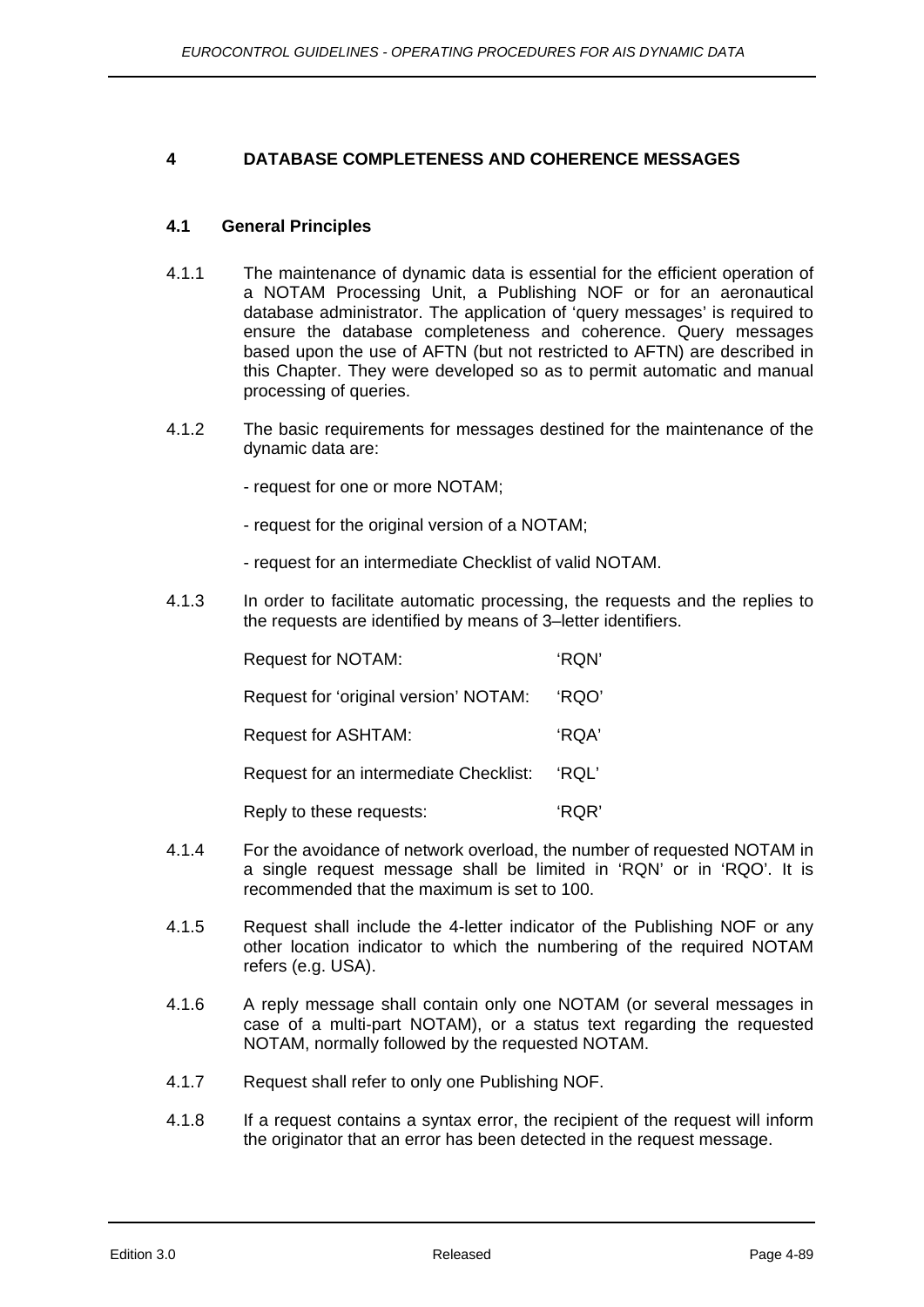# **4.2 Request for the Repetition of NOTAM (RQN)**

# **4.2.1 Codes and Symbols used**

4.2.1.1 Note that no brackets will be used when transmitting a 'Request NOTAM' message. The following codes and symbols are used in requests for repetition:

| 'RQN'          | is the designator for 'Request NOTAM'.                                                                              |
|----------------|---------------------------------------------------------------------------------------------------------------------|
| 'LFFA'         | 4-letter indicator of the Publishing NOF or other location<br>indicator to which the numbering of the NOTAM refers. |
| 'A0123/00'     | NOTAM Series Identifier and NOTAM Number.                                                                           |
| $\epsilon = 4$ | (hyphen) is used to indicate 'TO' or 'FROM-TO'.                                                                     |
| $\sqrt{6}$     | (blank) is interpreted as 'AND'.                                                                                    |
| 'RQR'          | is the designator for the reply.                                                                                    |

# **4.2.2 Examples of the Request for NOTAM**

# **4.2.2.1 Request of a single NOTAM**

Example 1: French NOF requests from Italian NOF the Italian NOTAM A0123/08.

| Request: | $ZCZC$<br>GG LIIAYNYX<br>160830 LFFAYNYX<br>RON LIIA A0123/08                                |          |
|----------|----------------------------------------------------------------------------------------------|----------|
| Reply:   | $ZCZC$<br>GG LFFAYNYX<br>160835 LIIAYNYX<br>ROR LIIA A0123/08<br>(A0123/08 NOTAMN<br>$Q)$ // | $etc.$ ) |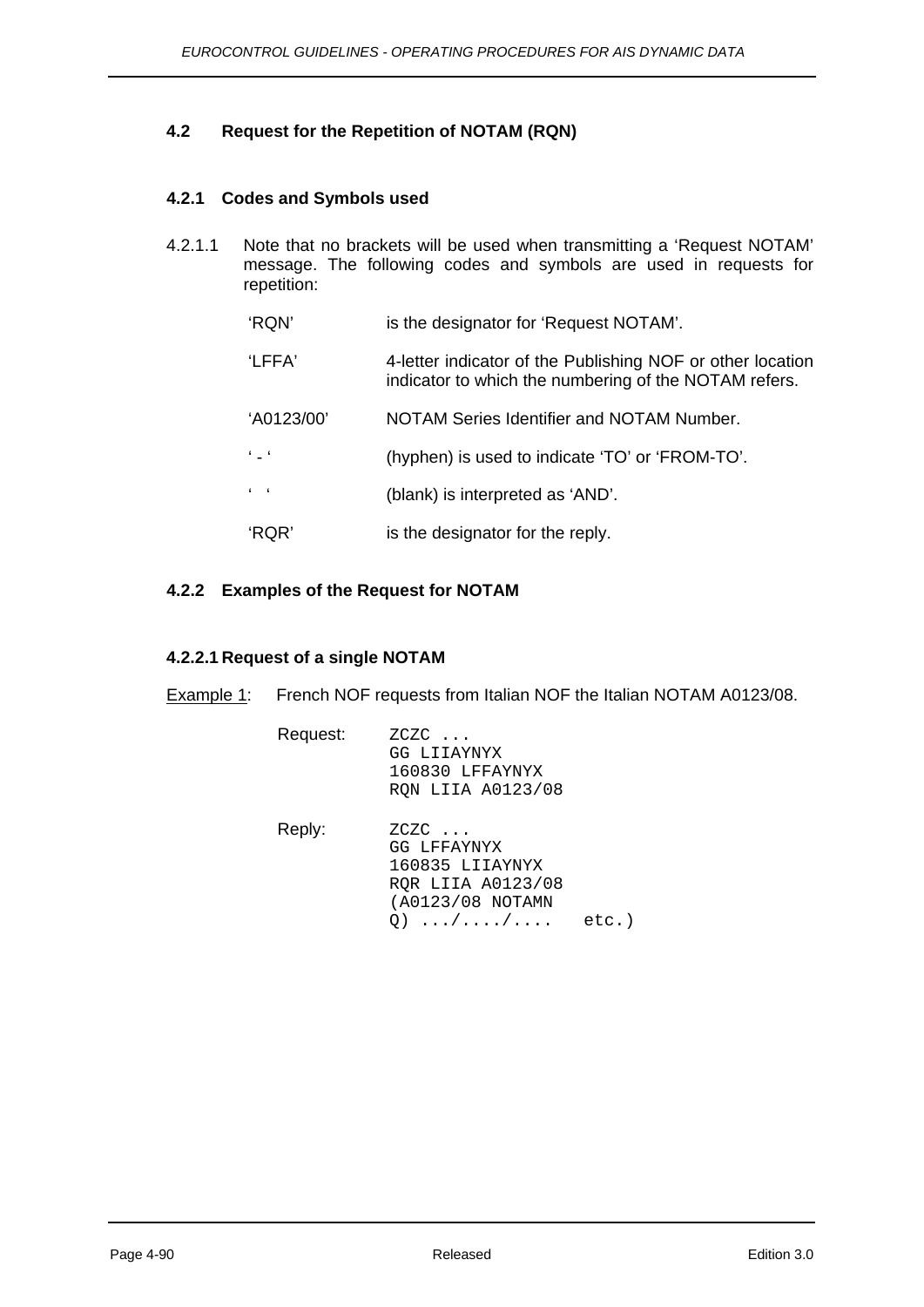- Example 2: French NOF requests from German NOF the Polish NOTAM A1253/08.
	- Request: **ZCZC** ... GG EDDZYNYX 160900 LFFAYNYX RQN EPWW A1253/08
	- Reply: **ZCZC** ... GG LFFAYNYX 160905 EDDZYNYX RQR EPWW A1253/08 (A1253/08 NOTAMN  $Q)$  .../..../.... etc.)

#### **4.2.2.2 Request of several NOTAM with continuous numbering**

- Example 3: French NOF requests from German NOF the Cypriot NOTAM between A0199/08 and A0210/08.
	- Request: **ZCZC** ... GG EDDZYNYX 281030 LFFAYNYX RQN LCNC A0199/08-A0210/08
	- Reply: **ZCZC** ... GG LFFAYNYX 281035 EDDZYNYX RQR LCNC A0199/08 (A0199/08 NOTAMN Q) .../..../.... etc.)
	- Note: The full Reply consists of 12 messages containing one NOTAM each.

### **4.2.2.3 Request of several NOTAM with discontinuous numbering**

- Example 4: French NOF requests from German NOF the Russian Federation NOTAM A0400/08, A0410/08 and NOTAM between A0420/08 and A0425/08.
	- Request: **ZCZC** ... GG EDDZYNYX 281530 LFFAYNYX RQN UUUU A0400/08 A0410/08 A0420/08- A0425/08 Reply:  $ZCZC...$  GG LFFAYNYX 281540 EDDZYNYX RQR UUUU A0400/08 (A0400/08 NOTAMN  $0)$  .../..../.... etc.)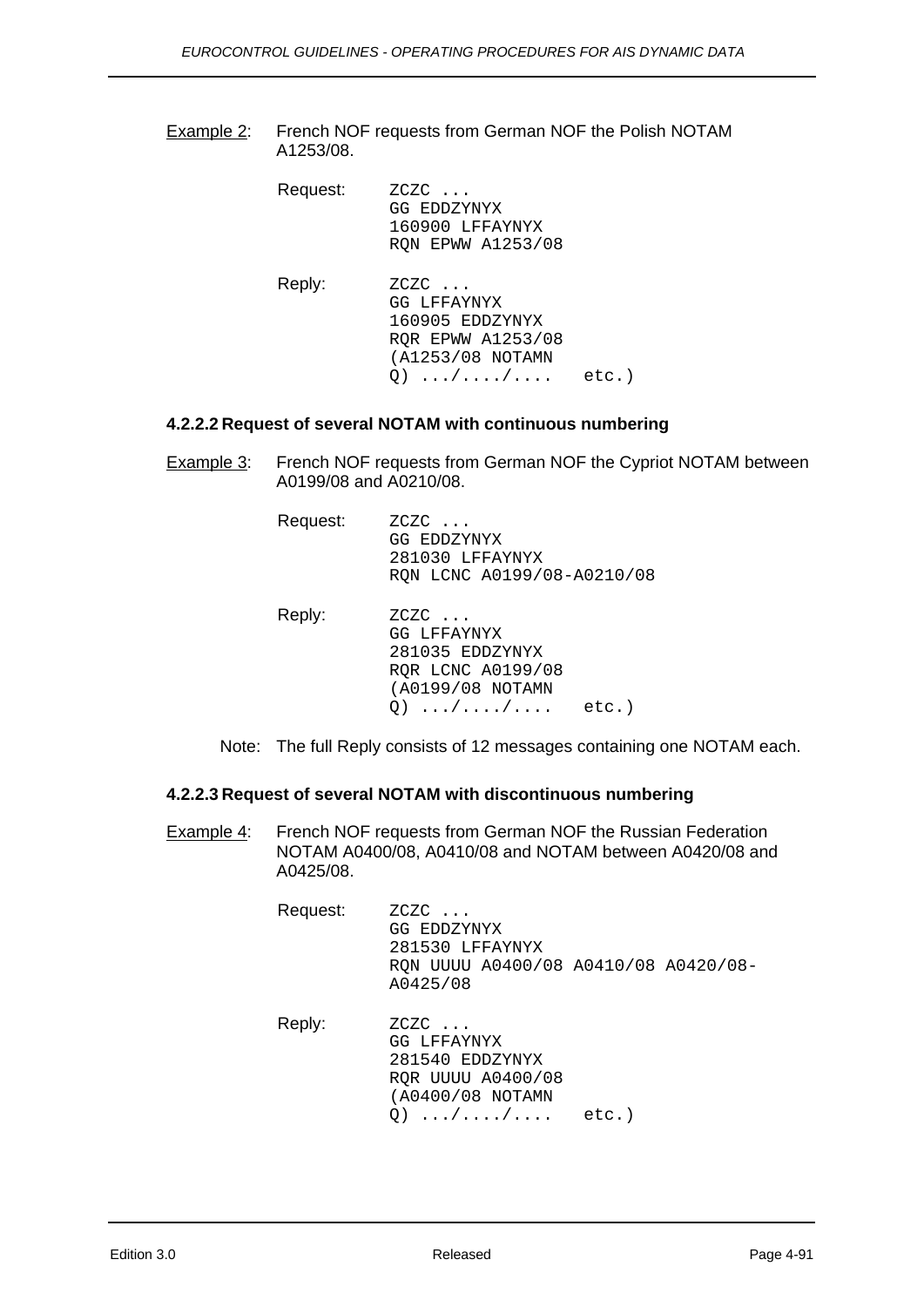Note: The full Reply consists of 8 messages containing one NOTAM each.

# **4.3 Request for the original version of NOTAM (RQO)**

### **4.3.1 General Specification**

- 4.3.1.1 A NOTAM Processing Unit will normally transmit only the processed version of NOTAM to its clients. Whenever a NPU client needs the original version of a NOTAM, it can be obtained by sending a 'Request for Original NOTAM' message (RQO) to the NOTAM Processing Unit.
- 4.3.1.2 RQO is only to be used in data exchange between NPU Client and NOTAM Processing Unit.
- 4.3.1.3 A reply message shall contain the 'status line': 'ORIGINAL NOTAM', followed by a single NOTAM.
- 4.3.1.4 The reply message of an original NOTAM shall always include the original origin line (DTG + Publishing NOF address).

#### **4.3.2 Codes and Symbols used**

- 4.3.2.1 The following Codes and Symbols are used in requests for the original version:
	- 'RQO' is the designator for 'Request Original NOTAM'.
	- 'LFFA' 4-letter indicator of the Publishing NOF or other location indicator to which the numbering of the NOTAM refers.
	- 'A0123/00' NOTAM Series Identifier and NOTAM Number.
	- ' ' (hyphen) is used to indicate 'TO' or 'FROM-TO'.
	- ' ' (blank) is interpreted as 'AND'.
	- 'RQR' is the designator for the reply.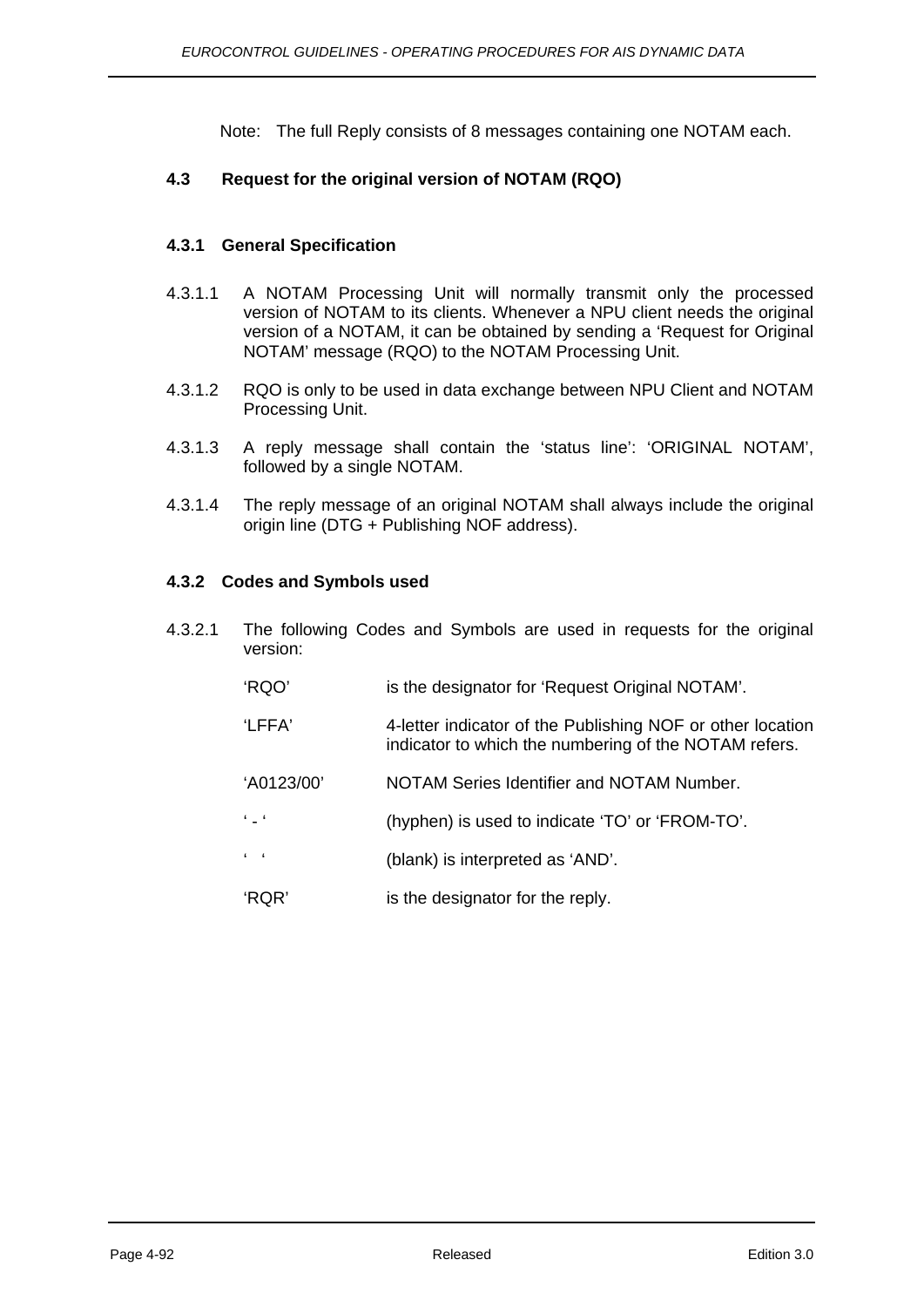### **4.3.3 Example of the Request for Original NOTAM**

Example 5: French NOF requests from German NOF the Original NOTAM KJFK A0553/08.

| Request: | $ZCZC$<br>GG EDDZYNYX<br>160900 LFFAYNYX<br>ROO KJFK A0553/08                                                                                                |
|----------|--------------------------------------------------------------------------------------------------------------------------------------------------------------|
| Reply:   | $ZCZC$<br>GG LFFAYNYX<br>160910 EDDZYNYX<br>ROR KJFK A0553/08<br>ORIGINAL NOTAM<br>052255 KDZZNAXX<br>(A0553/08 NOTAMN<br>A) KJFK B) WIE C) UFN<br>$E)$ etc. |

# **4.4 Request for the Repetition of ASHTAM (RQA)**

#### **4.4.1 Codes and Symbols used**

- 4.4.1.1 Note that no brackets will be used when transmitting a 'Request ASHTAM' message. The following codes and symbols are used in requests for repetition:
	- 'RQA' is the designator for 'Request ASHTAM'.
	- 'SAEF' 4-letter indicator of the FIR to which the numbering of the ASHTAM refers.
	- '0134' ASHTAM Number.
	- ' ' (hyphen) is used to indicate 'TO' or 'FROM-TO'.
	- ' ' (blank) is interpreted as 'AND'.
	- 'RQR' is the designator for the reply.
- 4.4.1.2 RQA followed by the 4-letter indicator of an FIR will result in the repetition of all valid ASHTAM for the FIR requested.
- 4.4.1.3 RQA followed by the 4-letter indicator of an FIR and ASHTAM number will result in the repetition of the requested ASHTAM only.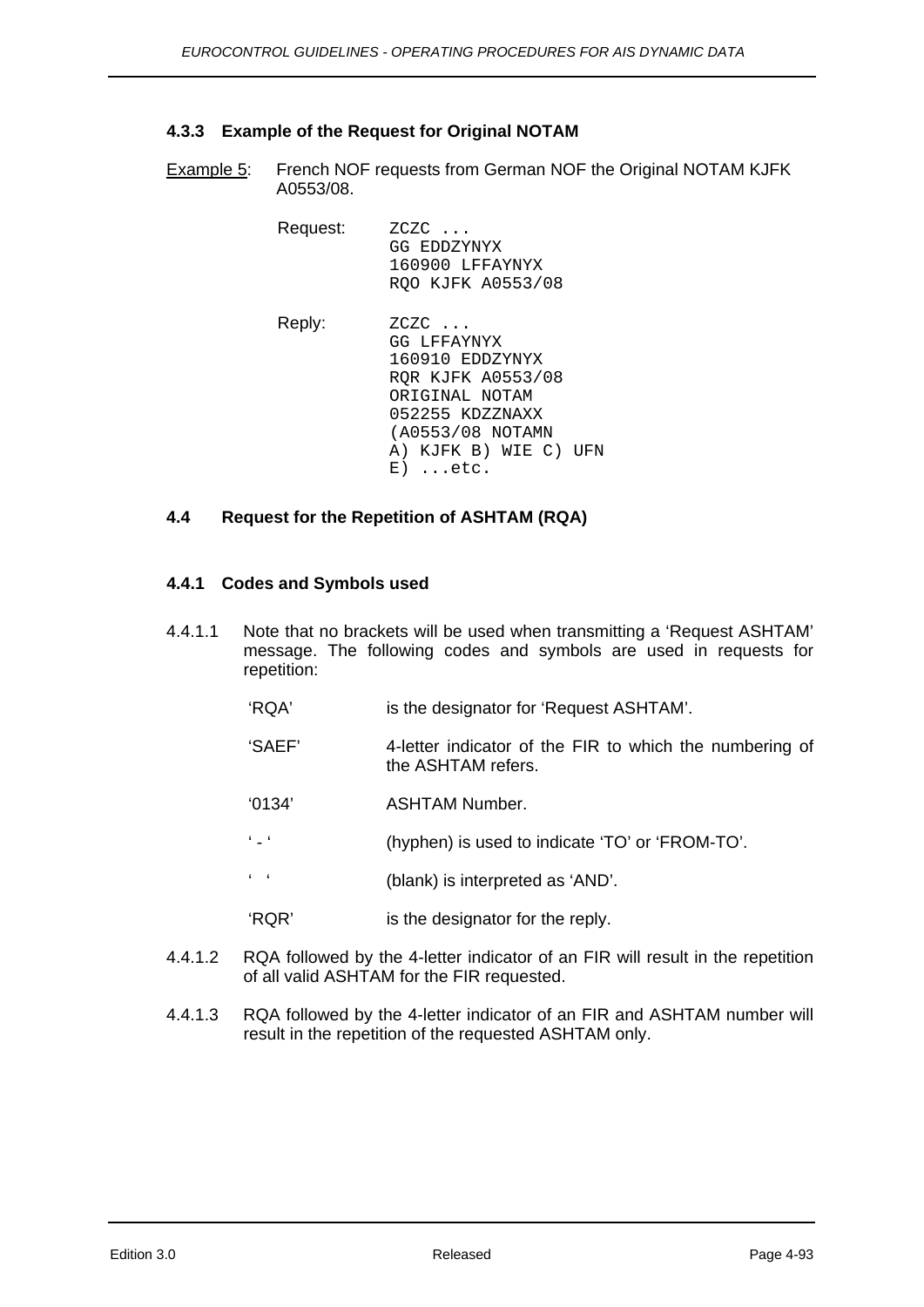### **4.4.2 Examples of the Request for ASHTAM**

#### **4.4.2.1 Request of all valid ASHTAM for an FIR**

Example 6: French NOF requests from Italian NOF all valid ASHTAM for SAVF.

Request: ZCZC ... GG LIIAYNYX 161600 LFFAYNYX RQA SAEF Reply:  $ZCZC...$  GG LFFAYNYX 161601 LIIAYNYX RQR SAEF VASA0123 SAEF 08161515 ASHTAM 0123 A) ... etc. ZCZC ... GG LFFAYNYX 160835 LIIAYNYX RQR SAEF VASA0121 SAEF 08152225 ASHTAM 0121

Example 7: French NOF requests from Italian NOF all valid ASHTAM for WAAF.

A) ... etc.

| Request:               | $ZCZC$<br>GG LIIAYNYX<br>161600 LFFAYNYX<br>ROA WAAF |
|------------------------|------------------------------------------------------|
| or $\dots$ /<br>Reply: | $ZCZC$                                               |

 GG LFFAYNYX 161601 LIIAYNYX RQR WAAF NO VALID ASHTAM IN DATABASE

#### **4.4.2.2 Request of a single ASHTAM**

Example 8: French NOF requests from Italian NOF the SAEF ASHTAM 0123.

Request: **ZCZC** ... GG LIIAYNYX 161600 LFFAYNYX RQA SAEF 0123

Reply: **ZCZC** ... GG LFFAYNYX 161601 LIIAYNYX RQR SAVF 0123 VASA0123 SAEF 08161515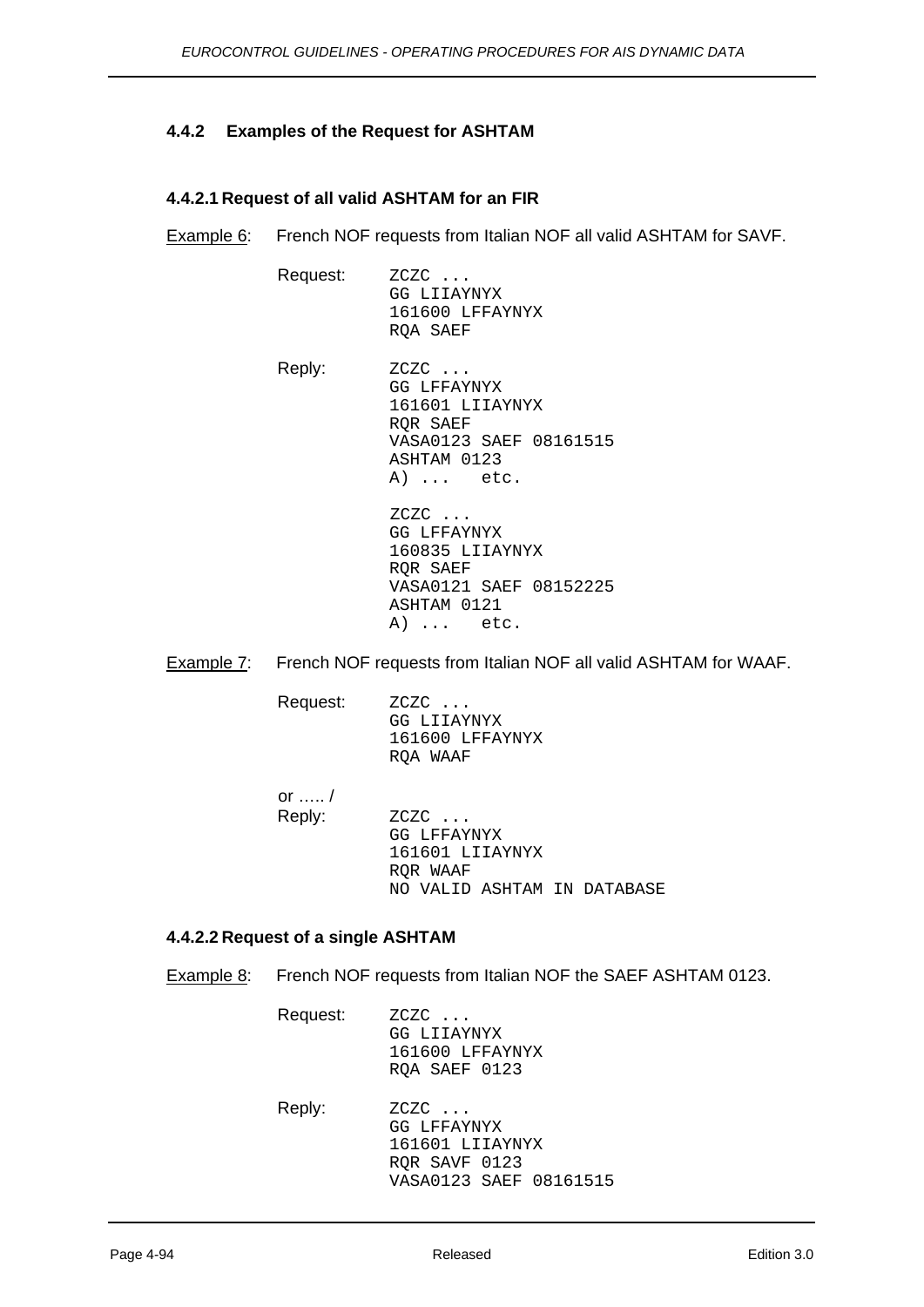ASHTAM 0123 A) ... etc.

# **4.5 Content of the Reply Messages (RQR)**

#### **4.5.1 General Specification**

- 4.5.1.1 A Reply message to RQN and RQO contains only one NOTAM (or one part of a Multi-part NOTAM).
- 4.5.1.2 A single 'RQN' or 'RQO' request for multiple NOTAM shall result in multiple reply messages unless the requested NOTAM are not available for a reply (exception [4.5.1.7](#page-110-0) refers).
- 4.5.1.3 In reply to a RQN, if the NOTAM queried has been processed by the NPU, the reply message shall contain the location indicator of the NPU as the originator instead of the code of the Publishing NOF.
- 4.5.1.4 In reply to a RQO, the status line with the status expression 'ORIGINAL NOTAM' shall precede the original NOTAM. No additional information about the current status/validity of this NOTAM shall be provided.
- 4.5.1.5 If the queried NOTAM is no longer valid or not available, this status will be communicated through the reply as follows:

 a) if the NOTAM is no longer valid, a 'Status line' will precede the transmission of the requested NOTAM.

 b) if the NOTAM is not available, only a relevant 'Status line' will be transmitted.

- 4.5.1.6 Only one 'Status line' shall be included in the reply and it shall contain only one status expression.
- <span id="page-110-0"></span>4.5.1.7 In order to limit the number of RQR messages in reply to a RQN for more than one NOTAM and when these NOTAM are not available in the NPU's database, the RQR shall contain all NOTAM numbers concerned by the same reply: 'NOTAM REQUESTED' or 'NOTAM NO LONGER IN DATABASE' or 'NOTAM NOT ISSUED'. For example, instead of 99 RQR messages with 'NOTAM NOT ISSUED', only one RQR shall be sent.
- 4.5.1.8 Database should allow repetition of no longer valid NOTAM for a period of 3 months.
- 4.5.1.9 NOTAM Processing Unit shall provide their NPU Clients with a list of the available NOTAM series for each Publishing NOF. This list shall contain the 4-letter indicators that uniquely identify the Publishing NOF or any other location indicator to which the numbering of the NOTAM in the series refers to.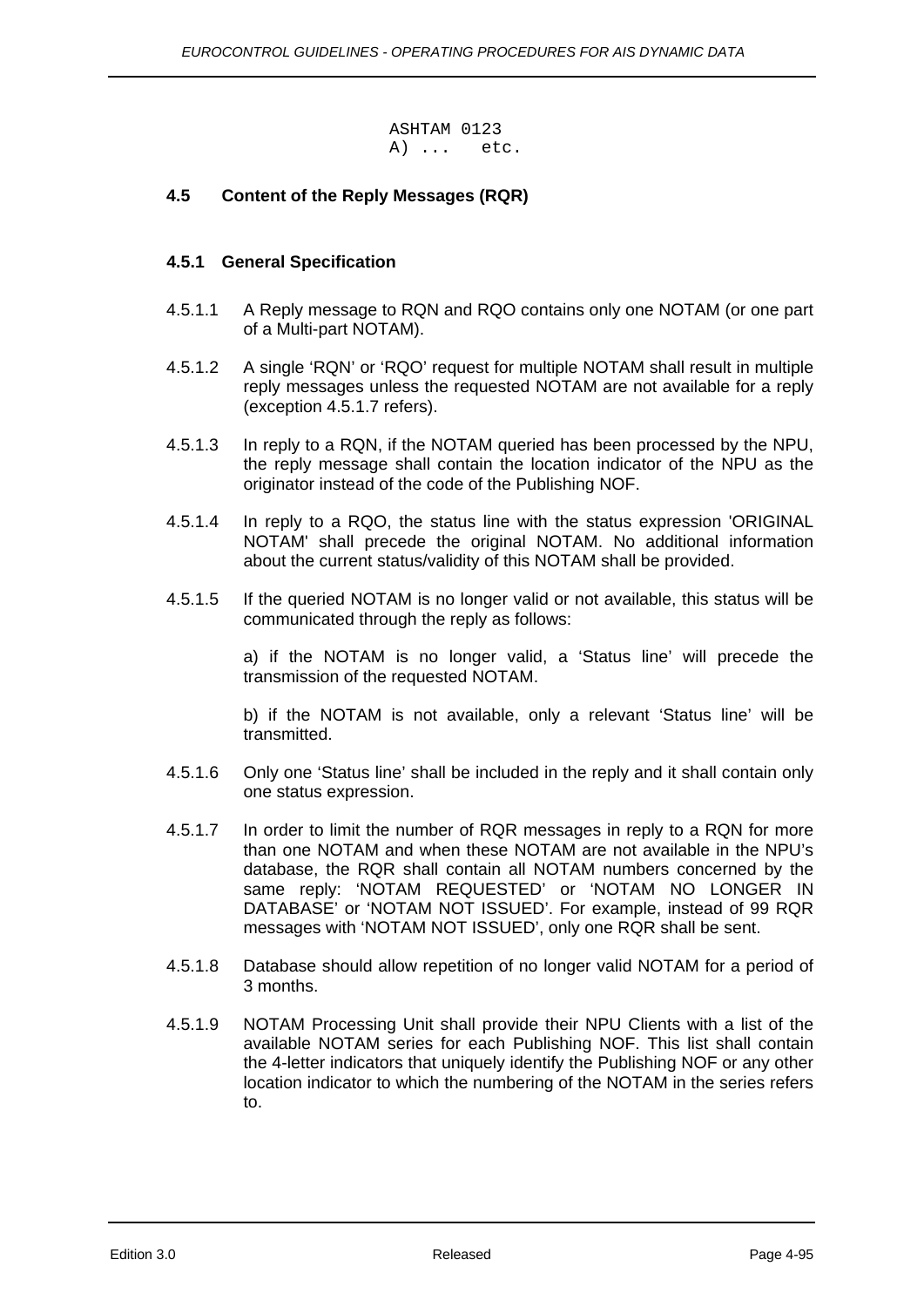### **4.5.2 Standard Expressions in Reply Messages**

4.5.2.1 The following mandatory statements shall be mentioned in the reply when appropriate:

| 'NOTAM EXPIRED'               | Item C time was reached                                                                                                                                                                                                                             |
|-------------------------------|-----------------------------------------------------------------------------------------------------------------------------------------------------------------------------------------------------------------------------------------------------|
| 'NOTAM REQUESTED'             | The NOTAM Processing Unit has<br>requested the requested<br>NOTAM but not yet received it.                                                                                                                                                          |
| 'NOTAM CANCELLED BY A1324/08' | NOTAM was cancelled by a<br><b>NOTAMC</b>                                                                                                                                                                                                           |
| 'NOTAM DELETED'               | NOTAM was deleted by the<br><b>NOTAM Processing Unit.</b><br>Reasons for deletion might be for<br>example that the NOTAM was<br>omitted from Checklist, deleted<br>by printed publication, or other<br>information received from<br>publishing NOF. |
| 'NOTAM NO LONGER IN DATABASE' | NOTAM was either expired,<br>replaced, cancelled or deleted<br>since more than 3 months                                                                                                                                                             |
| 'NOTAM NOT ISSUED'            | The Publishing NOF has not<br>issued the requested NOTAM                                                                                                                                                                                            |
| 'NOTAM REPLACED BY C3042/08'  | NOTAM was replaced by a<br><b>NOTAMR</b>                                                                                                                                                                                                            |
| 'ORIGINAL NOTAM'              | Original version of the NOTAM                                                                                                                                                                                                                       |
| 'NO VALID NOTAM IN DATABASE'  | For reply on a RQL if no<br>valid NOTAM is available.                                                                                                                                                                                               |
| 'NO VALID ASHTAM IN DATABASE' | For reply on a RQA if no<br>valid ASHTAM is available.                                                                                                                                                                                              |

#### **4.5.3 Examples for Status of NOTAM**

Example 9: The requested Egyptian NOTAM A0400/08 is expired.

Reply: **ZCZC** ... GG LFFAYNYX 281600 LIIAYNYX RQR HECA A0400/08 NOTAM EXPIRED (A0400/08 NOTAMN Q) .../.../.... etc.)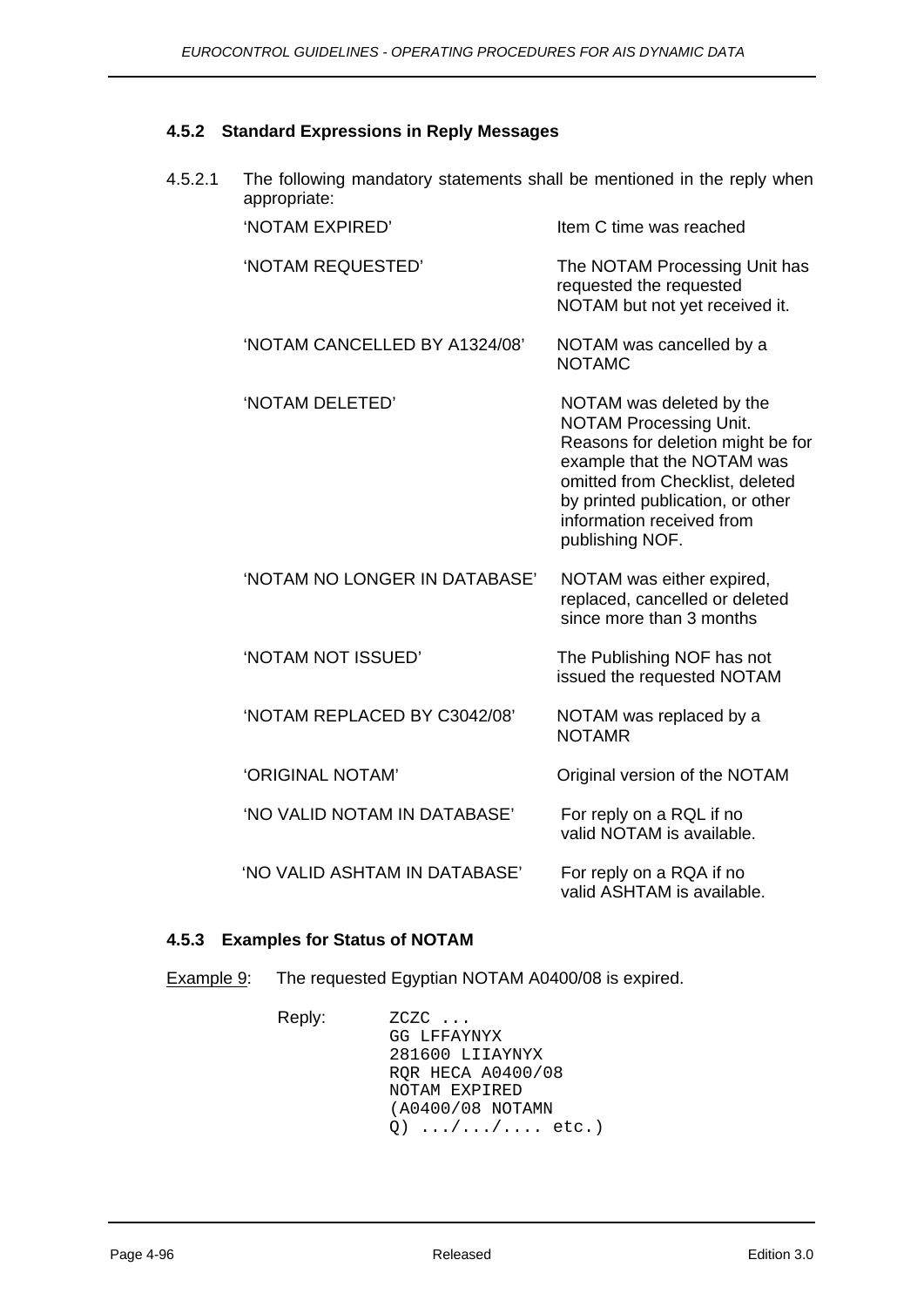Example 10: The requested Senegal NOTAM A0213/08 was not received at the NOTAM Processing Unit.

Reply:

If a gap in the NOTAM numbers is detected :

ZCZC ... GG EDDZYNYX 091430 LFFAYNYX RQR GOOO A0213/08 NOTAM REQUESTED

or if the NOTAM number is greater than the last one received :

ZCZC ... GG EDDZYNYX 091430 LFFAYNYX RQR GOOO A0213/08 NOTAM NOT ISSUED

or if the NOTAM was cancelled, replaced or deleted

ZCZC ... GG EDDZYNYX 091430 LFFAYNYX RQR GOOO A0213/08 NOTAM CANCELLED BY A0222/08 or … NOTAM REPLACED BY A0233/08 or … NOTAM DELETED

Example 11: The requested Tahiti NOTAM A0021/08 was cancelled.

Reply: ZCZC ... GG LIIAYNYX 301235 LFFAYNYX RQR NTAA A0021/08 NOTAM CANCELLED BY A0023/08 (A0021/08 NOTAMR A0017/08 0)  $\dots/$ .../.../ etc.

Example 12: The requested Cuban NOTAM A1577/08 was not issued.

Reply:  $ZCZC$  ... GG EDDZYNYX 110925 LEANYNYX RQR MUHA A1577/08 NOTAM NOT ISSUED

Example 13: The requested Korean NOTAM A0449/08 was replaced.

Reply: ZCZC ... GG LFFAYNYX 282055 LIIAYNYX RQR RKRR A0449/08 NOTAM REPLACED BY A0452/08 (A0449/08 NOTAMN  $0)$  ../../../ etc.)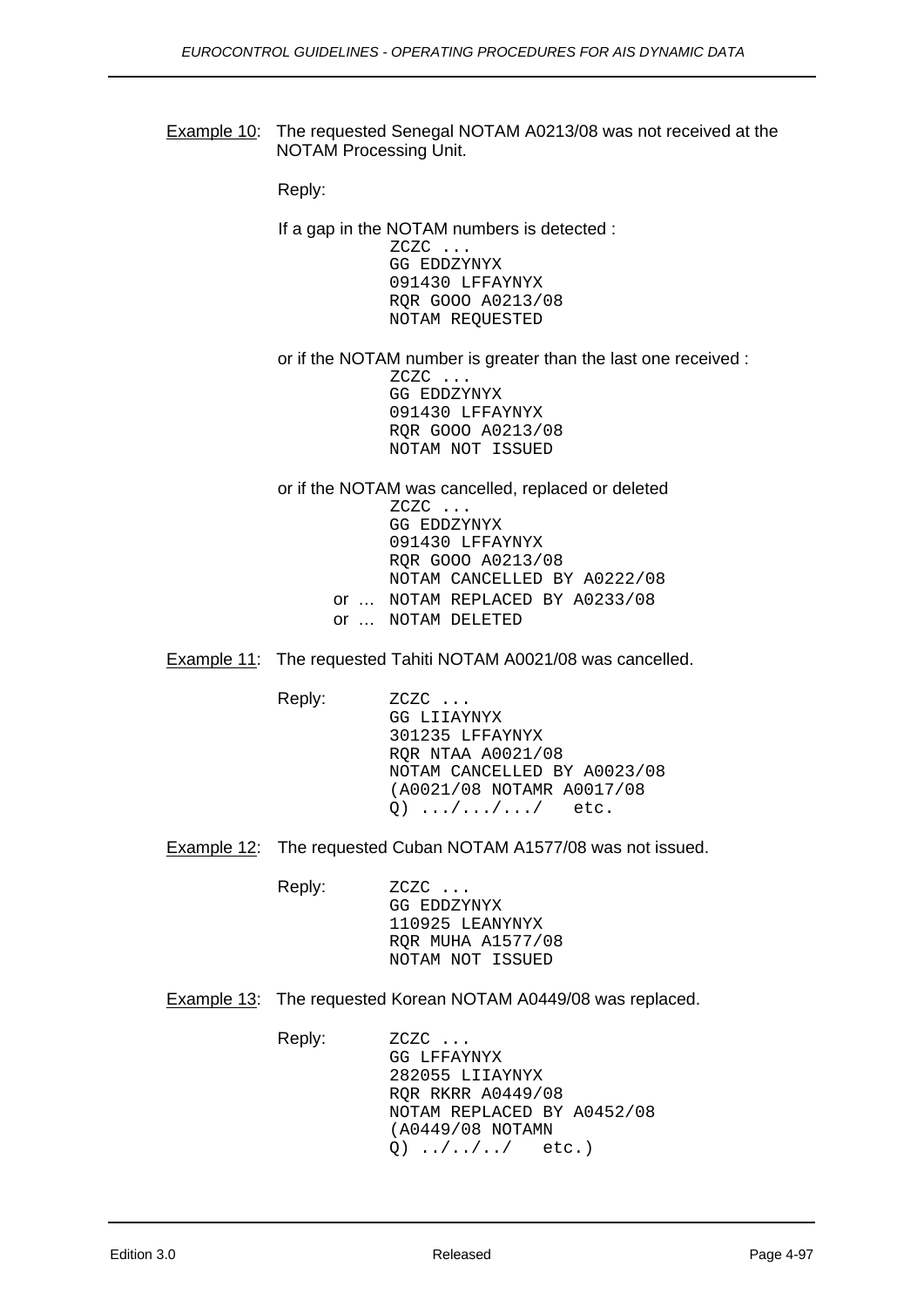The importance of transmitting the requested NOTAM is emphasised, even when it is already cancelled, replaced or deleted. Otherwise, there might be inconsistencies in the database, as NOTAM could not be removed then, (NOTAM A0017/08 in Example 8).

In the exceptional case that a cancelled, replaced or deleted NOTAM was not received the RQR shall contain the status line only.

- Example 14: The requested (RQO) United States NOTAM A0092/08 is an Original NOTAM.
	- Reply:  $ZCZC$  ... GG LIIAYNYX 031755 EDDZYNYX RQR KJFK A0092/08 ORIGINAL NOTAM 010025 KDZZNAXX (A0092/08 NOTAMN A) KJFK B) ...C) ... etc.)

### **4.6 Request for a List of valid NOTAM (RQL)**

#### **4.6.1 General Specification**

- 4.6.1.1 The 'List of valid NOTAM' is a free text message. Contrary to the regular checklist, this intermediate checklist is not a NOTAM itself, as it does not receive a number of the series it refers to.
- 4.6.1.2 Note that the last regular checklist is a valid NOTAM and therefore, its number shall appear in the RQL.
- 4.6.1.3 Multiple series of the same Publishing NOF may be requested in one message.
- 4.6.1.4 A reply message shall contain the checklist of only one NOTAM Series.
- 4.6.1.5 A request for multiple NOTAM series shall result in multiple reply messages each containing one series checklist.
- 4.6.1.6 The reply message is identified by the unique 4-letter indicator and the NOTAM series identifier. The 'List of valid NOTAM' according to the NOTAM Processing Unit database content is provided in a way similar to the structure of Item E of a regular NOTAM checklist, without the latest publication part.
- 4.6.1.7 Whenever the regularly published NOTAM checklist is requested, the Client should use the RQN procedure, clearly indicating both NOTAM series and number.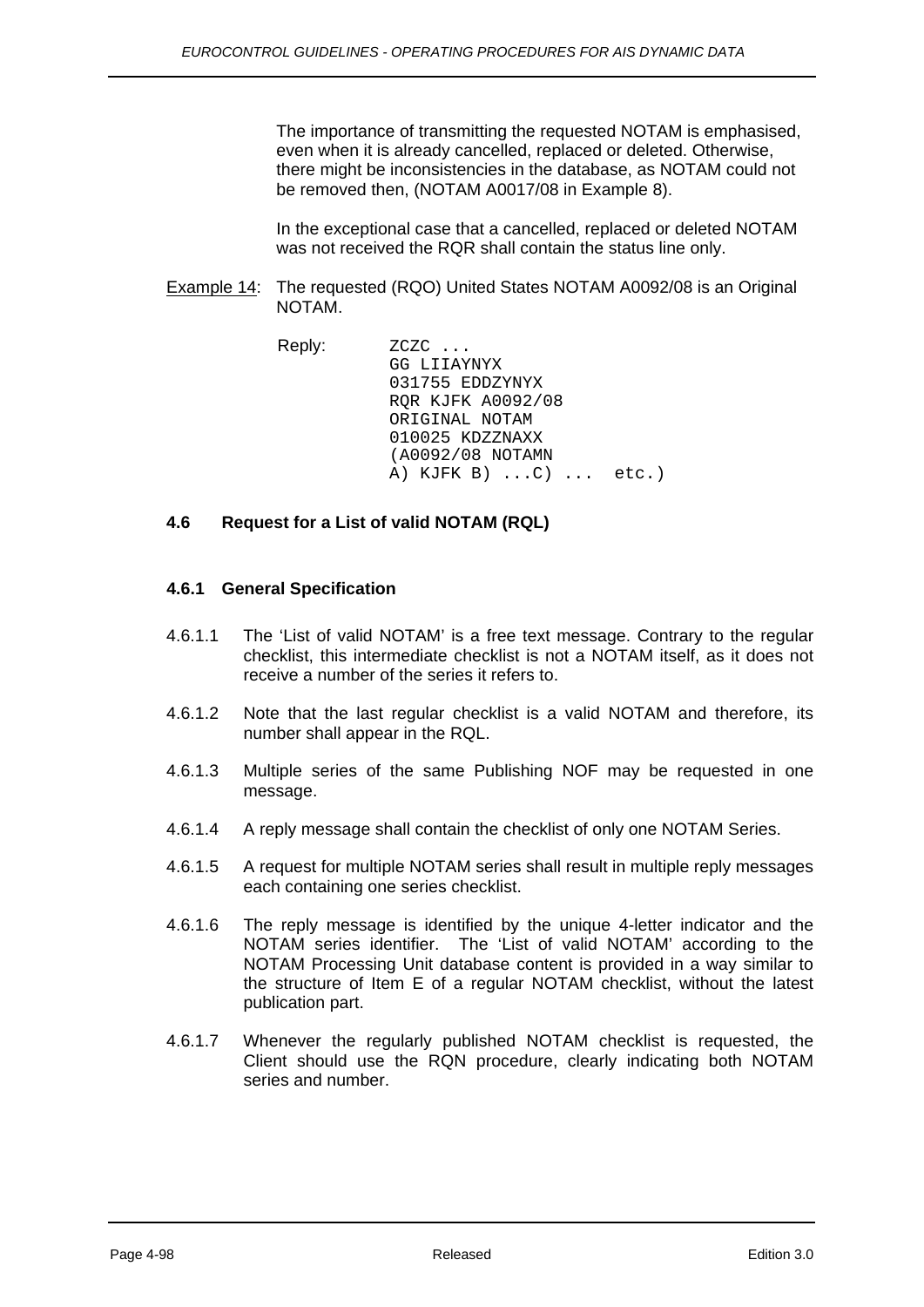#### **4.6.2 Codes and Symbols used**

- 4.6.2.1 The following Codes and Symbols are used in requests for a list of valid NOTAM:
	- 'RQL' is the designator for 'request list'.
	- 'LFFA' 4-letter indicator of the Publishing NOF or other location indicator to which the numbering of the NOTAM refers to.
	- 'A' NOTAM Series Identifier.

' ' (blank) is interpreted as 'AND'.

'RQR' is the designator for the reply.

### **4.6.3 Examples of the request for a List of valid NOTAM**

#### **4.6.3.1 Request of a single NOTAM Series**

Example 15: French NOF requests from Italian NOF the list of valid Cypriot NOTAM in series Alpha:

| Request:               | $ZCZC$<br>GG LIIAYNYX<br>281040 LFFAYNYX<br>ROL LCNC A                                                                                |
|------------------------|---------------------------------------------------------------------------------------------------------------------------------------|
| Reply:                 | $ZCZC$<br>GG LFFAYNYX<br>281055 LIIAYNYX<br>ROR LCNC A<br>YEAR=2007 0322 0452<br>YEAR=2008 0001 0006 0010 0015 0016<br>0021 0035 0039 |
| or $\dots$ /<br>Reply: | $ZCZC$                                                                                                                                |

 GG LFFAYNYX 281055 LIIAYNYX RQR LCNC A NO VALID NOTAM IN DATABASE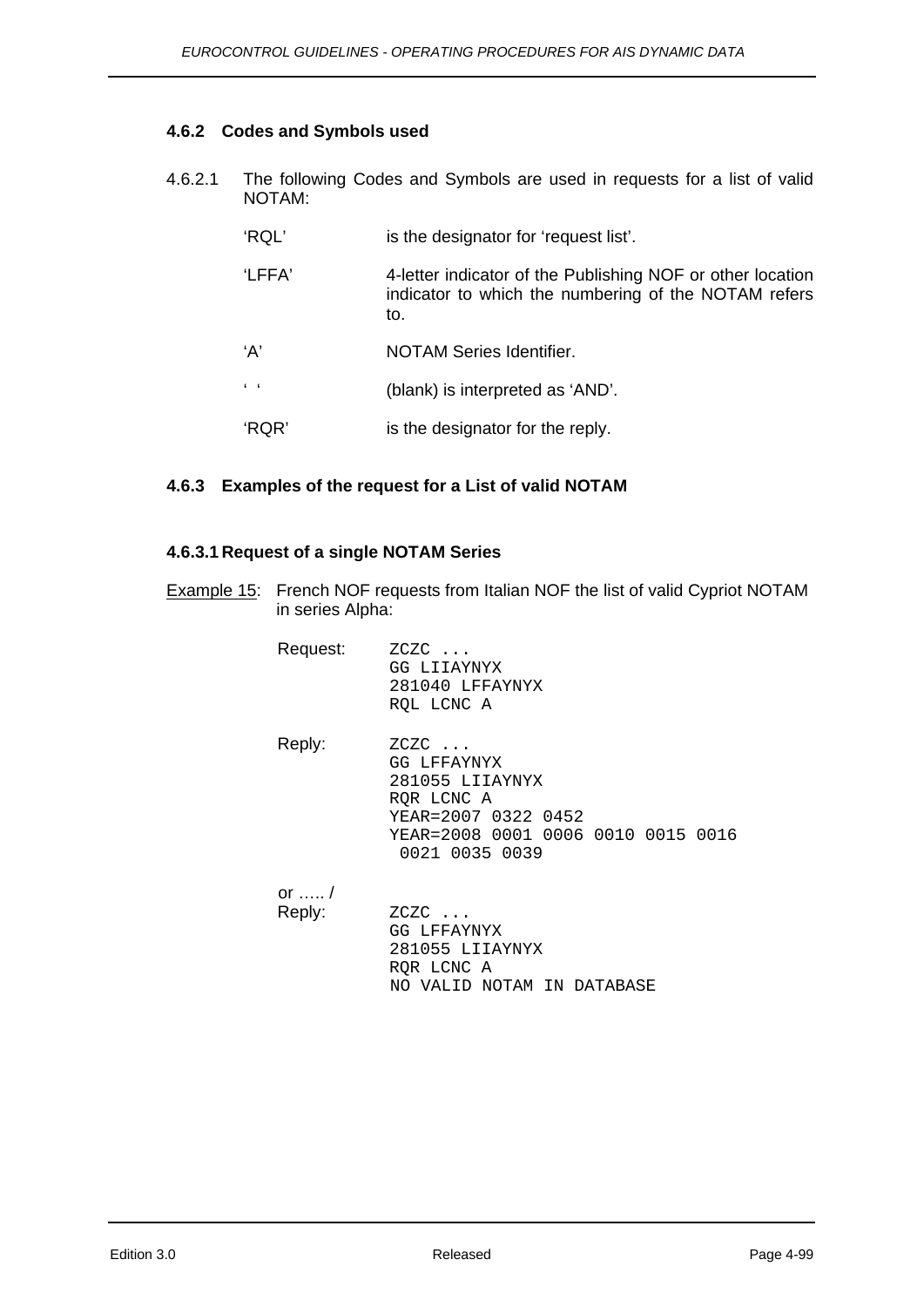Example 16: French NOF requests from Italian NOF the list of valid Guyana NOTAM in series Alpha, but last Checklist A0011/08 is the only valid NOTAM.

| Request: | ZCZC<br>GG LIIAYNYX<br>281040 LFFAYNYX<br>ROL SYCJ A                     |
|----------|--------------------------------------------------------------------------|
| Reply:   | $ZCZC$<br>GG LFFAYNYX<br>281055 LIIAYNYX<br>RQR SYCJ A<br>YEAR=2008 0011 |

#### **4.6.3.2 Request of multiple NOTAM Series**

Example 17: Italian NOF requests from German NOF the list of valid NOTAM from the United Kingdom in series Bravo and Golf:

| Request:<br>ZCZC |
|------------------|
| GG EDDZYNYX      |
| 310840 LIIAYNYX  |
| ROL EGGN B G     |
|                  |

Reply: **ZCZC** ... GG LIIAYNYX 310850 EDDZYNYX RQR EGGN B YEAR=2007 1678 1789 YEAR=2008 0012 0022 0056 0057 0058 0123 0124 0125

The full Reply consists of 2 Messages containing one NOTAM Series in each.

### **4.7 Incorrect Requests (RQN, RQO, RQL)**

#### **4.7.1 General Specification**

4.7.1.1 If a RQN, RQO, RQA or RQL message has been received that does not adhere to the published syntax format or content, the recipient of the request will send a reply message informing about the error.

#### **4.7.2 Standard Expressions**

4.7.2.1 For a request received with an incorrect format

INCORRECT REQ MSG FORMAT PLEASE CORRECT AND RPT. FOR DETAILS SEE http://[www.eurocontrol.int/aim/op](http://www.eurocontrol.int/aim/opadd) [add](http://www.eurocontrol.int/aim/opadd)

The recipient of the request has detected an error in the format of the RQ message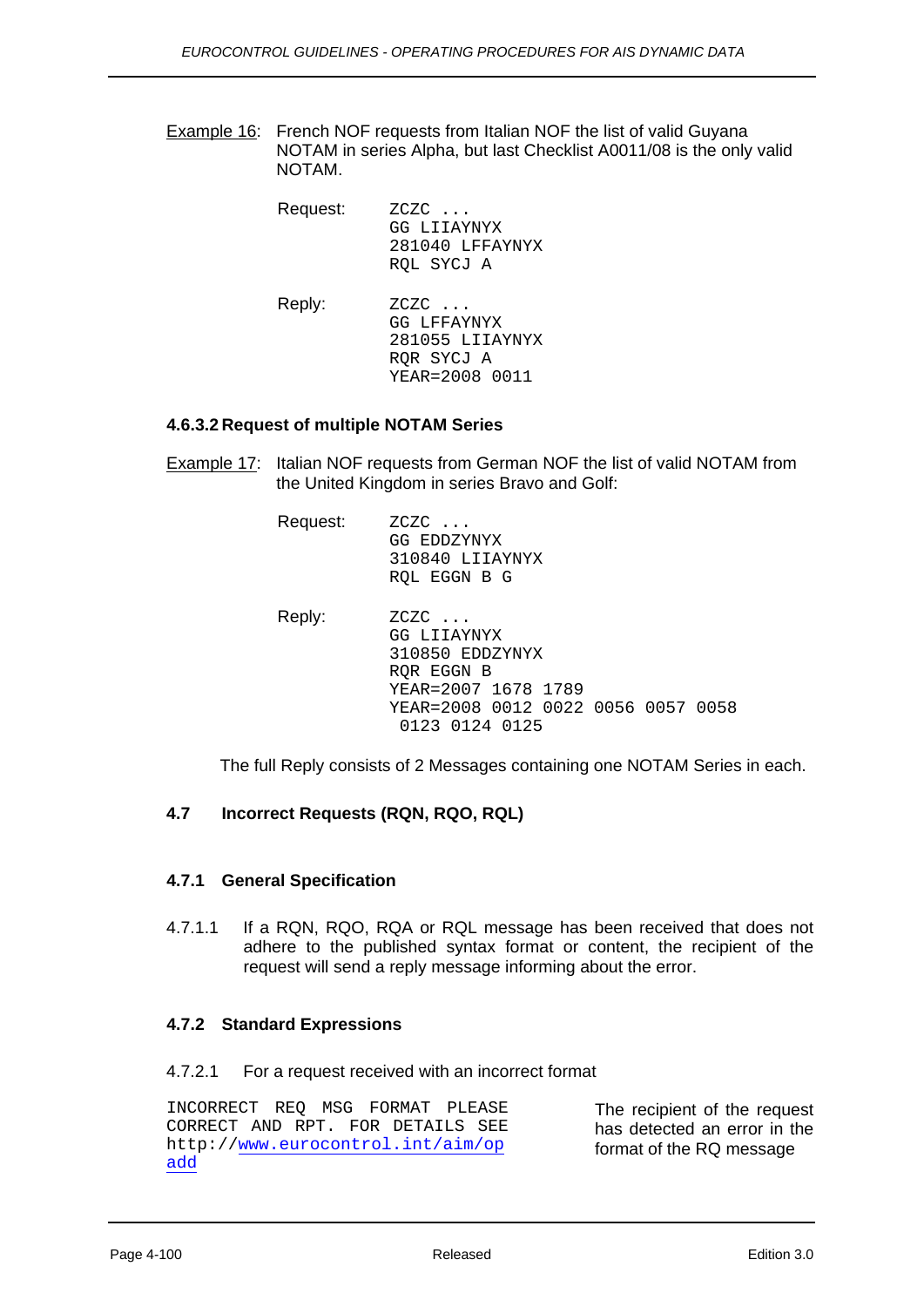### 4.7.2.2 For a request received referring to an unknown or incorrect NOF designator or series

| REOUESTED | NOF | OR DR | SERIES | NOT | The recipient of the request                               |
|-----------|-----|-------|--------|-----|------------------------------------------------------------|
| MANAGED   |     |       |        |     | has received a request for a<br>NOF or series which is not |
|           |     |       |        |     | contained in the database                                  |

4.7.2.3 For a request exceeding maximum number allowed for a single request

|     |  | YOUR REO MSG EXCEEDS MAX NR OF |  | requested<br>Number<br>of of |
|-----|--|--------------------------------|--|------------------------------|
| 100 |  |                                |  | NOTAM limit is exceeding.    |

### 4.7.2.4 Examples

# Example 18:

|             | Request: | ZCZC<br><b>GG LEANYNYX</b><br>151030 EDDZYNYX<br>RQN LEMD LEBL                                                                                                                         |
|-------------|----------|----------------------------------------------------------------------------------------------------------------------------------------------------------------------------------------|
|             | Reply:   | $ZCZC$<br>GG EDDZYNYX<br>151035 LEANYNYX<br><b>RQR</b><br>RQN LEMD LEBL<br>INCORRECT REQ MSG FORMAT PLEASE CORRECT<br>AND RPT. FOR DETAILS SEE<br>http://www.eurocontrol.int/aim/opadd |
| Example 19: | Request: | ZCZC<br><b>GG EBBRYNYN</b><br>151030 LOWWYNYX<br>RQN EBBR A0523/08-A0626/08                                                                                                            |
|             | Reply:   | $ZCZC$<br>GG LOWWYNYX<br>151035 EBBRYNYN<br><b>RQR</b><br>RQN EBBR A0523/08-A0626/08<br>YOUR REQ MSG EXCEEDS MAX NR OF 100 NOTAM                                                       |
| Example 20: | Request: | ZCZC<br><b>GG EBBRYNYN</b><br>151030 LOWWYNYX<br>RQN EBBA A0523/08-A0626/08                                                                                                            |
|             | Reply:   | ZCZC<br>GG LOWWYNYX                                                                                                                                                                    |

151035 EBBRYNYN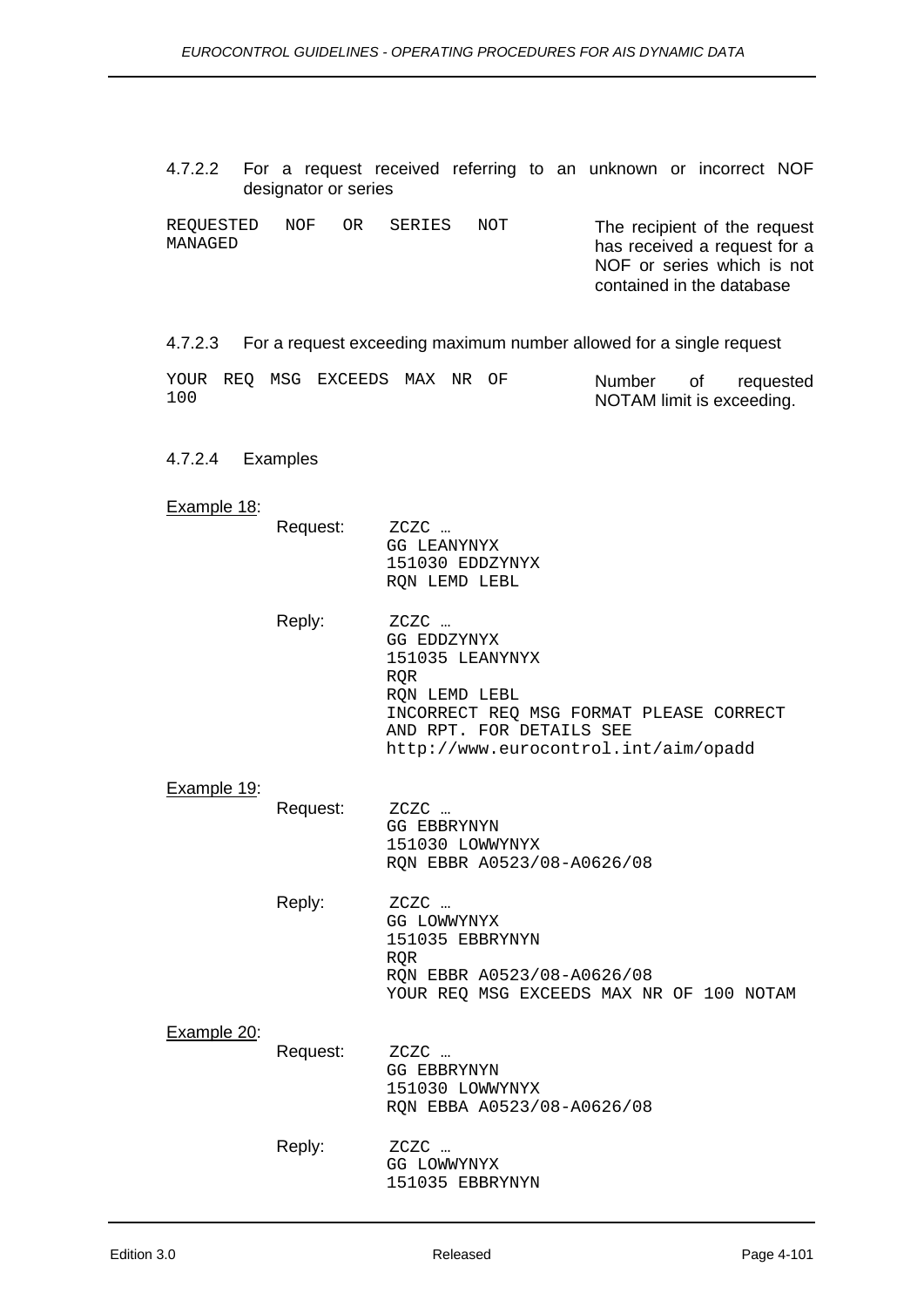RQR RQN EBBA A0523/08-A0626/08 REQUESTED NOF OR SERIES NOT MANAGED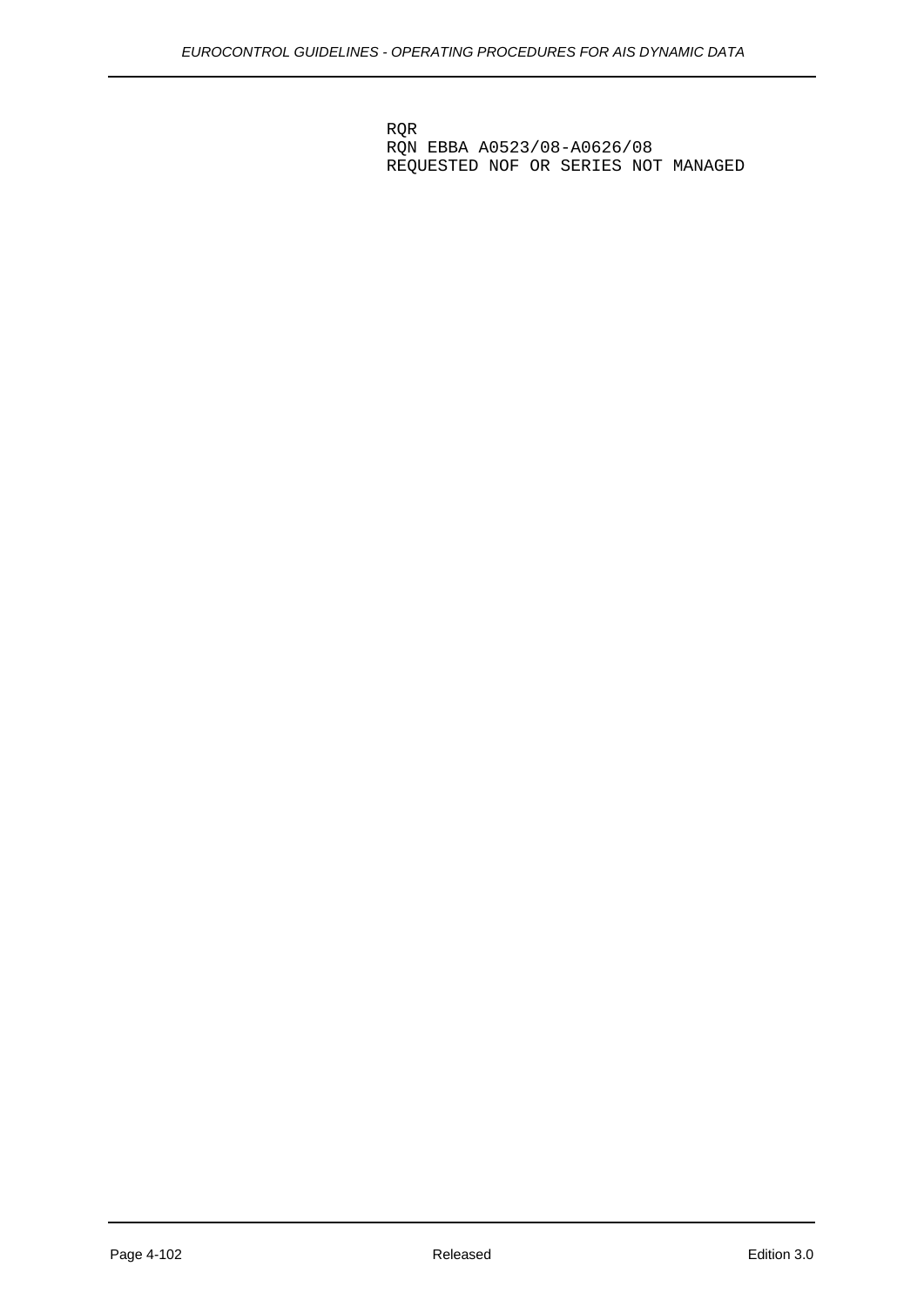### **5 PROCEDURES FOR SNOWTAM, ASHTAM AND SPECIAL CONDITIONS**

### **5.1 Introduction**

5.1.1 Two types of operationally relevant messages are described in ICAO documentation and distributed via the AFS. As these messages are operationally relevant, their processing is required to enable database storage and consequently further retrieval for their incorporation in PIB. The concerned messages are:

SNOWTAM and

ASHTAM

- 5.1.2 SNOWTAM and ASHTAM are expected to be received in their defined format. Therefore, it is anticipated that they shall neither be edited nor corrected nor summarised. If a message is detected as received obviously incorrect (e.g. garbled), a query shall be addressed to the originator for clarification. This processing can be done by individual or centralised Units.
- 5.1.3 Hazardous winter conditions or bird hazards (if operationally significant) can also be published by means of NOTAM.

#### **5.2 SNOWTAM**

### **5.2.1 Definition**

- 5.2.1.1 'A special series NOTAM notifying the presence or removal of hazardous conditions due to snow, ice, slush or standing water associated with snow, slush and ice on the movement area by means of a specific format.<sup>[3](#page-118-0)</sup>
- 5.2.1.2 During periods when deposits of snow, ice, slush or water associated with these conditions remain on the aerodrome pavements, information on such conditions should be disseminated to all to whom the information is of direct operational significance. Use of the ICAO Doc 8400 abbreviations (Ref [[7\]](#page-19-0)) and plain language is also permissible.
- 5.2.1.3 For details of SNOWTAM Items refer to the ICAO Annex 15 (Ref. [[1\]](#page-19-1)), Appendix 2 and Doc 8126 (Ref [\[2\]](#page-19-2)), Ch 6 Appendix A.

 Note: For details on clearing requirements refer to ICAO Doc 9137 AN/898/Airport Service Manual, Part 2.

<span id="page-118-0"></span> 3 Source: Annex 15, 12th Edition, chapter 2.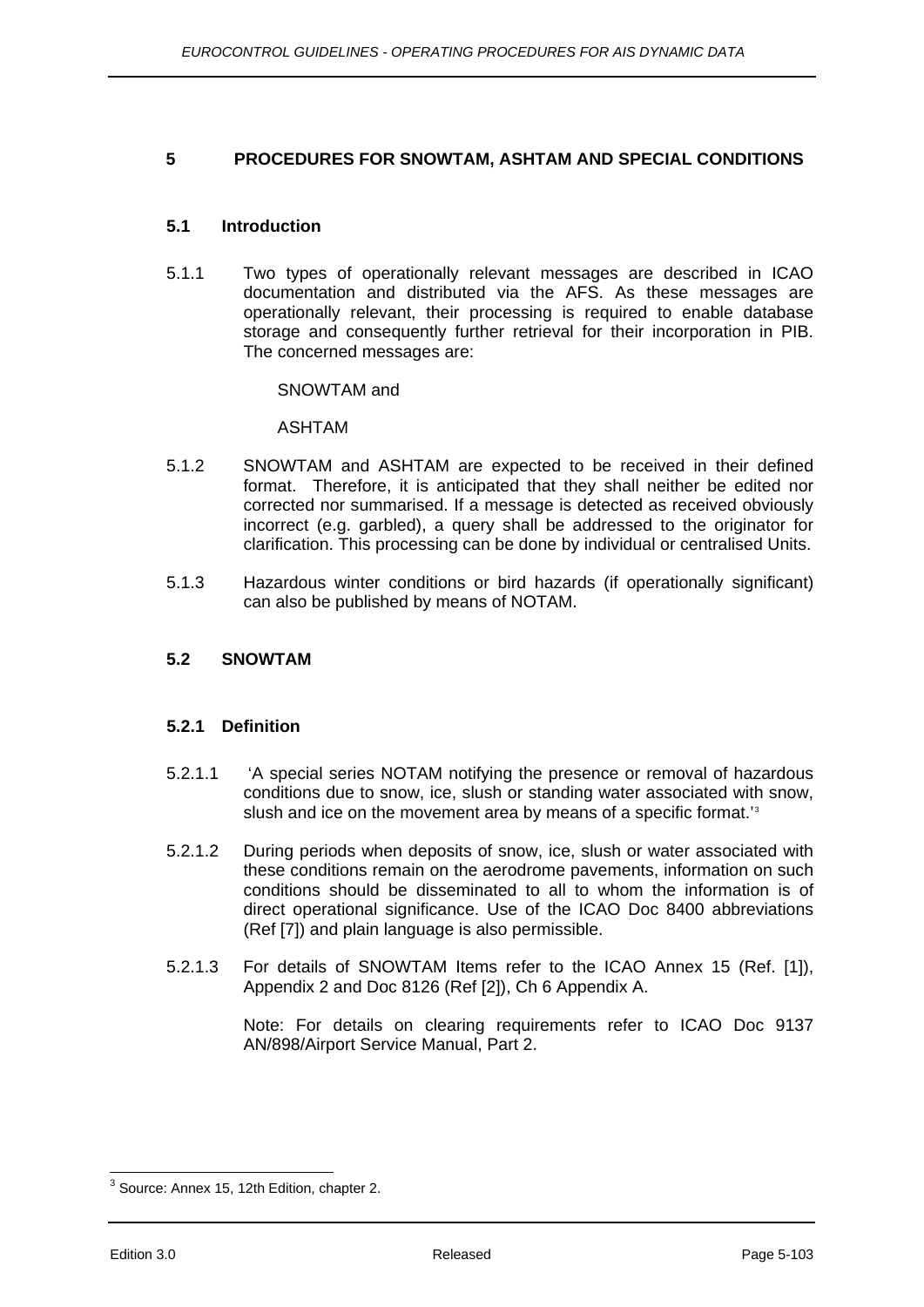### **5.2.2 Procedures for SNOWTAM creation**

5.2.2.1 SNOWTAM identification shall appear in the first line of the AFTN message text and shall start with the SNOWTAM indicator 'SW' followed by the designator for the State e.g. 'EF', and a serial number in a four-figure group. The aerodrome to which the SNOWTAM refers to is indicated with its four-letter location indicator. The observation time is shown as an eightfigure group.

Example: SWEF0001 EFTP 11250800

- 5.2.2.2 The maximum validity of an SNOWTAM is 24 hours.
- 5.2.2.3 Examples

#### Example 1:

GG EFCC…. 291225 EFTPZTZX SWEF0587 EFTP 11291215 (SNOWTAM 0587

- A) EFTP B) 11291215 C) 06 E) 40
- F) 47/47/47 G) 3/3/3 H) 75/78/75 SKH N) 7 R)47
- T) RWY CONTAMINATION 100 PER CENT. SURFACE FRICTION: ON TWY MEDIUM TO GOOD, ON APRON MEDIUM TO POOR)

Where the header is composed of:

| GG                     | $=$ priority indicator.                                                                                                              |
|------------------------|--------------------------------------------------------------------------------------------------------------------------------------|
| EFCC                   | = addresses.                                                                                                                         |
| 291225                 | $=$ origin time.                                                                                                                     |
| <b>EFTPZTZX</b>        | $=$ originator.                                                                                                                      |
| <b>SWEF0587</b>        | $=$ SW is the data designator for SNOWTAM;                                                                                           |
|                        | EF are the nationality letters for the state (in this case<br>Finland);                                                              |
|                        | 0587 is a four digits serial number.                                                                                                 |
| EFTP                   | $=$ 4-letter location indicator of the aerodrome to which the<br>SNOWTAM refers.                                                     |
| 11291215               | = date/time of observation as month, day, hour and<br>minute in UTC, all by two digits (in this case 29th of<br>November, 1215 UTC). |
|                        | Where the message is composed of:                                                                                                    |
| <b>SNOWTAM</b><br>0587 | = designator for the SNOWTAM.<br>= the SNOWTAM number (the same four digits serial                                                   |

- number as in the header). A) EFTP  $=$  Item A) aerodrome location indicator (the same as in the header). B) 11291215  $=$  Item B) date/time of observation (same as in the header
- section).  $C$ ) 06 = Item C) lower runway designator number (for RWY
	- 06/24 the lower runway designator number is 06).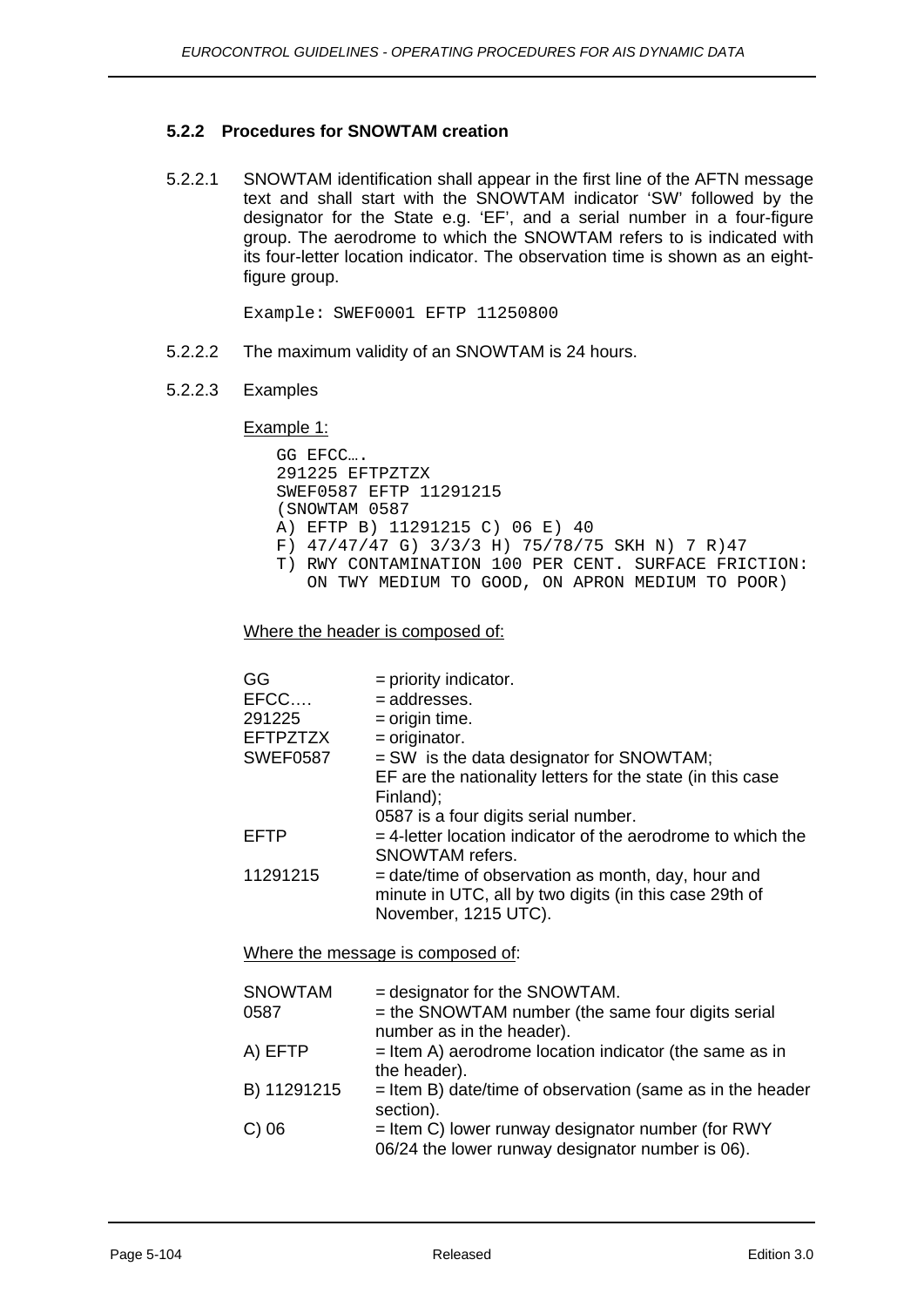- $E$ ) 40 = Item E) cleared runway width in metres, if less than published width (in this case, the published width is 45 metres and cleared width is 40 metres only).
- F)  $47/47/47$  = Item F) deposits over the total runway length, observed on each third part of the runway starting from the threshold with lower runway designator number (in this case a combination of dry snow  $(4)$  and ice  $(7)$  on each third part).
- G)  $3/3/3$  = Item G) depth of the deposit(s) in millimetres for each third of the total runway length (in this case the mean depth of the deposits is 3 millimetres on each third part).
- H) 75/78/75 SKH = Item H) friction measurements on each third of the runway and friction measuring device (in this case the measured friction coefficient values for each third part of the runway are 75, 78 and 75 - starting from the threshold with lower runway designator - and the measurement device used is skiddometer with high-pressure tyre)
- N)  $7 =$  Item N) taxiway conditions (in this case ice deposit code for ice is 7 as described in Item F of the SNOWTAM format)
- $R$ ) 47  $=$  Item R) apron conditions (in this case a combination of dry snow and ice – deposit codes for dry snow (4) and ice (7) as described in Item F of the SNOWTAM format)

T) RWY CONTAMINATION 100 PER CENT. SURFACE FRICTION: ON TWY MEDIUM TO GOOD, ON APRON MEDIUM TO POOR = Item T) plain language field for any additional information (in this case the extent of the runway contamination (Item F above) is between 51 and 100 %.

The estimated surface friction for taxiways and apron are also given)

# Example 2:

'When reporting on two or three runways, repeat Items C) to P) inclusive':[4](#page-120-0)

GG EDZZ.... ........ 300645 EDDKYDYX SWED0012 EDDK 12300630 (SNOWTAM 0012 A) EDDK B) 12300630 C) 14L F) 2/2/2 G) 30/30/40 H) 5/5/5 C) 14R F) 5/5/5 G) 30/30/40 H) 9/9/9 C) 07 F) 5/5/5 G) 40/30/30 H) 9/9/9 R) 2 S) 12300800 T) RWY CONTAMINATION 100 PERCENT. SNOW REMOVAL IN PROGRESS) Example 3: GG EKZZ…. ........ 130429 ESSAYNYX SWES0051 ESSA 01130400 (SNOWTAM 0051 A) ESSA B) 01130400 C) 01L E) 50 F) 17/17/17 G) 01/03/02 H) 74/70/73 SFH L) TOTAL M) 0500 N) 127/GOOD

<span id="page-120-0"></span> 4 Doc 8126 (Ref [2]) page 6-A-14 para 1 a).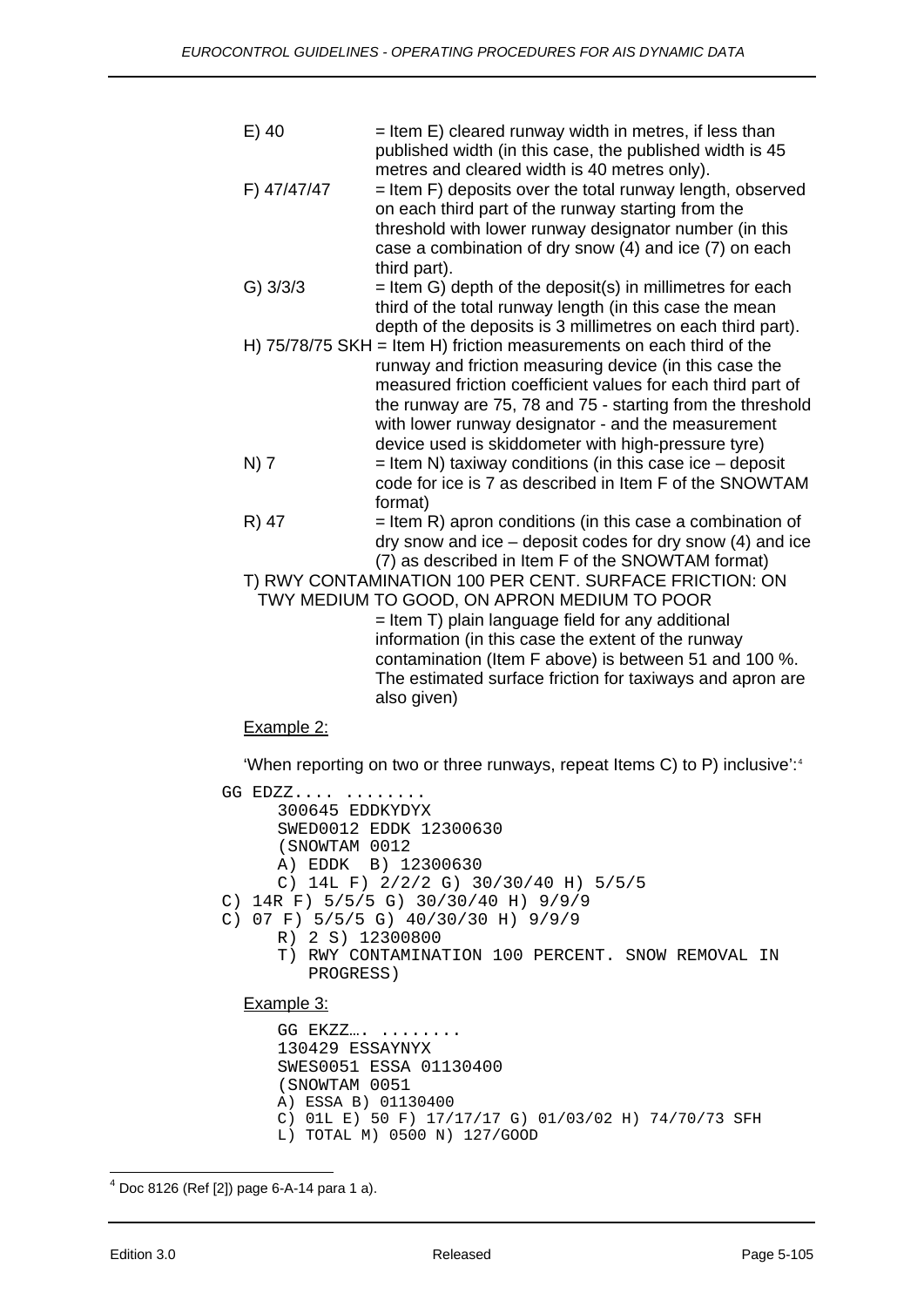C) 08 D) 2300 E) 30 F) 17/17/17 G) 01/01/01 H) 71/72/66 SFH J) 60/5LR K) YESL L) 2500/45 M) 0500 N) 127/GOOD P) YES8 R) 127/MEDIUM-GOOD S) 01131000 T) RWY 01L CONTAMINATION 10 PERCENT, RWY EDGES CONTAMINATION 60 PERCENT F) 5 G) 30, RWY 08 CONTAMINATION 50 PERCENT UNCLEARED PARTS CONTAMINATION 100 PERCENT F)5 G) 50, TWY CONTAMINATION 10 PERCENT 1MM. TWY S CONTAMINATION 50 PERCENT F)56 G)20 H)40 SFL, APRON CONTAMINATION 25 PERCENT 1MM. DEICING CHEMICALS USED ON RWY 01L AND 08. RWY 01R CLSD.

Note: Item D is rarely used in SNOWTAM as the RWY is normally cleared full length. A reduction in length for IFR RWY affects declared distances.

#### **5.2.3 Procedures for SNOWTAM processing**

- 5.2.3.1 The format detailed in Annex 15 (Ref [[1\]](#page-19-1)) Appendix 2 shall be strictly adhered to.
- 5.2.3.2 A list of aerodromes for which SNOWTAM are likely to be issued shall appear in an AIS publication (AIP, AIP SUP or AIC) together with details of the originators and of the numbering system to be used.
- 5.2.3.3 It is recommended to adopt a numbering sequence starting at the beginning of the year.
- 5.2.3.4 It will be necessary for systems to identify the latest SNOWTAM for each affected aerodrome by reference to the serial number and observation time.
- 5.2.3.5 Only one SNOWTAM can be valid for each affected aerodrome at any one time.
- 5.2.3.6 The next planned observation may be declared in Item S), but whenever a significant change of the weather condition occurs, a new SNOWTAM shall be published and will completely replace any SNOWTAM previously issued.
- 5.2.3.7 On aerodromes where snow removal is not organized and not expected to be performed (e.g. in maritime climate areas), information about hazardous winter conditions may be issued by NOTAM.
- 5.2.3.8 The maximum validity of a SNOWTAM is 24 hours.
- 5.2.3.9 The incorporation of SNOWTAM in PIB is highly recommended, as it improves pre-flight briefing and provides airline operators with more comprehensive information.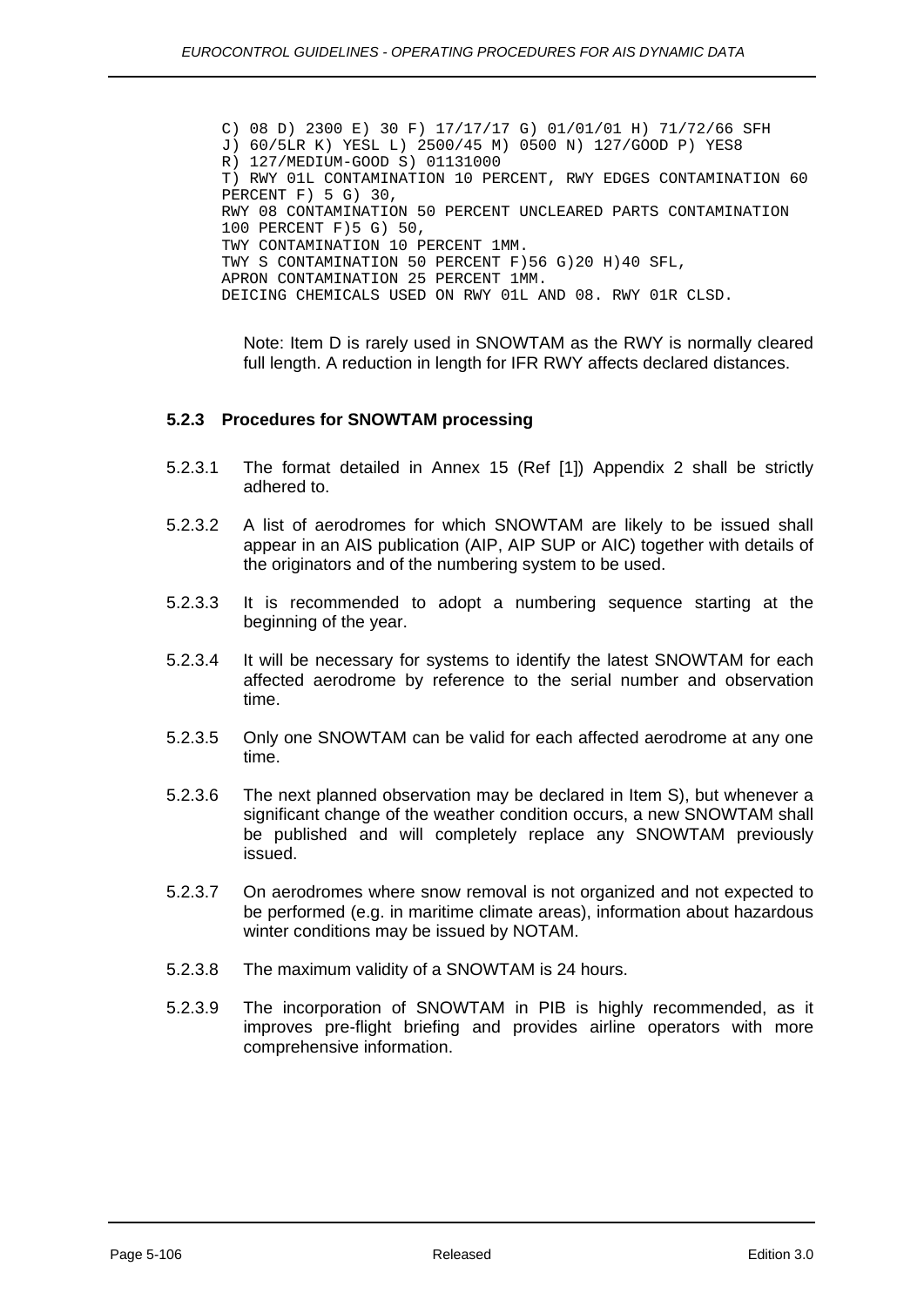# **5.3 ASHTAM**

#### **5.3.1 Definition**

- 5.3.1.1 "A special series NOTAM notifying by means of a specific format change in activity of a volcano, a volcanic eruption and/or volcanic ash cloud that is of significance to aircraft operations." [5](#page-122-0)
- 5.3.1.2 When notification of such activity is made, the ASHTAM provides information on the status of activity using a 'volcano level of alert colour code'.
- 5.3.1.3 The ASHTAM also provides information on the location, extent and movement of the ash cloud and on the air routes and flight levels affected.

#### Example:

 161143 WRRRYNYX VAWR0004 WAAF 05161137 (ASHTAM 0004 A) WAAF B) 0805161137  $C)$  AWII 0607-04 D) 0340N12530E E) YELLOW F) 1320M/4331FT G) SFC/FL100 WINDS SFC/FL100 260/10KT I) CTN ADZ OVERFLYING FOR R590 R342 J) YMMCYMYX

5.3.1.4 For details of the format refer to ICAO Annex 15 (Ref. [\[1\]](#page-19-1)), Appendix 3.

#### **5.3.2 Procedures for ASHTAM creation**

5.3.2.1 ASHTAM identification shall appear in the first line of the AFTN message text and shall start with the ASHTAM indicator 'VA' followed by the designator for the State e.g. 'LI', and a serial number in a four-figure group. The FIR to which the ASHTAM refers is indicated with its four-letter location indicator. The observation time is shown as an eight-figure group.

Example: VALI0001 LIRR 11250800

5.3.2.2 Item C) shall contain both, volcano name and its unique identification number as contained in ICAO Doc. 9691 (Ref. [[7\]](#page-19-0)), Manual on Volcanic Ash, Radioactive Material and Toxic Chemical Clouds, Appendix F.

Name and identification number shall be separated by one blank.

Example: C) AWU 0607-04

5.3.2.3 The maximum validity of an ASHTAM is 24 hours.

<span id="page-122-0"></span> 5 Source: Annex 15 (Ref [1), 12th Edition, chapter 2.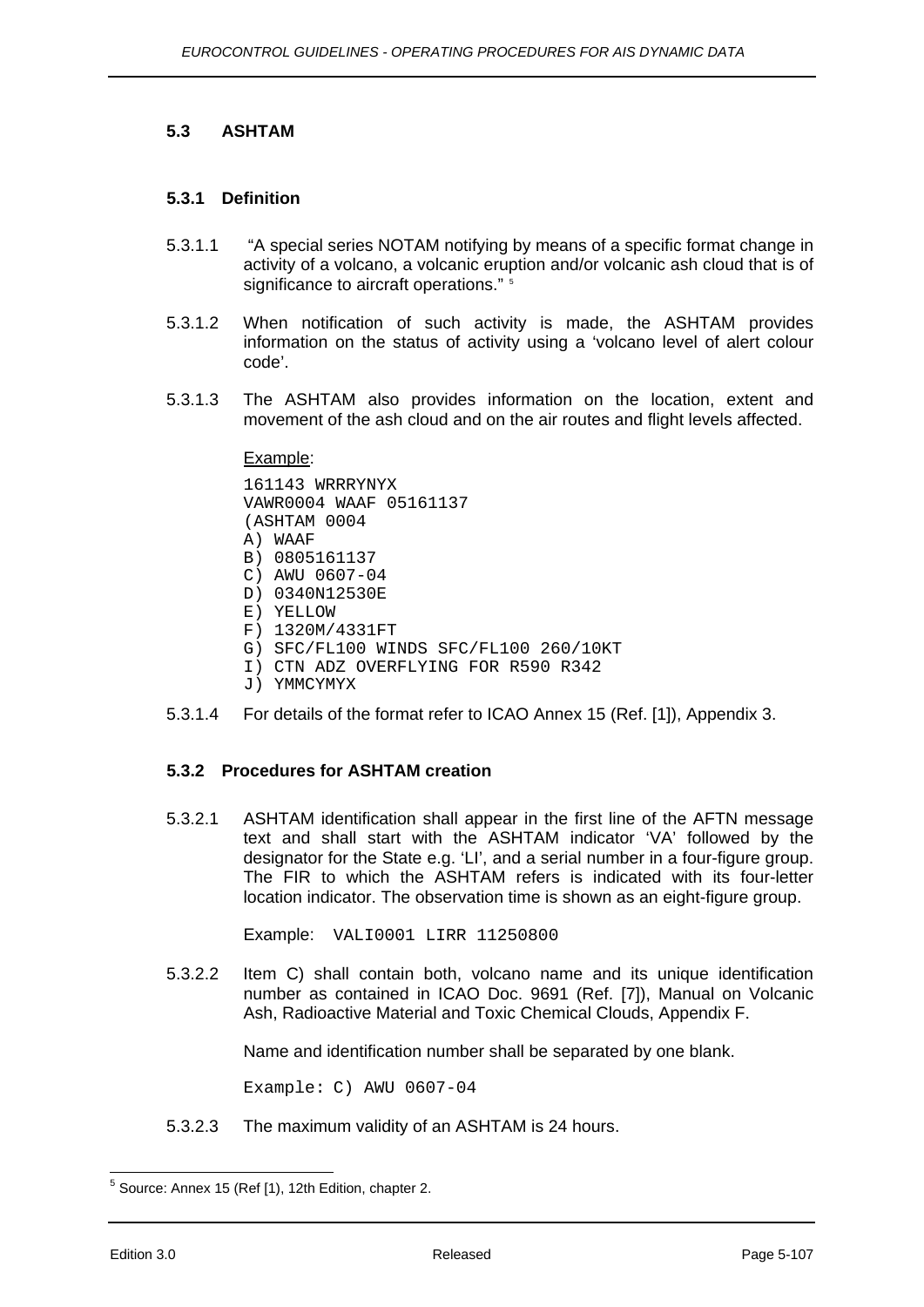- 5.3.2.4 Whenever there is a change in the level of alert, a new ASHTAM shall be published.
- 5.3.2.5 If an ASHTAM has to be created for a volcano not listed in ICAO Doc. 9691, the 'existence' of the volcano shall be promulgated by normal NOTAM, Item C) to contain PERM.

 Any observations on its volcanic activities shall also be published by normal NOTAM until ICAO Doc. 9691 (Ref. [[7\]](#page-19-0)), Appendix F is updated. NOTAM on observations remains in force for 24 hours (Item C) as for ASHTAM.

 In the case that information on observations are nevertheless intended to be published by means of ASHTAM instead, this intention shall be clearly stated in the NOTAM containing the general information of the volcano, so that the list of existing volcanoes can be manually updated in processing systems to allow auto-processing.

5.3.2.6 Information about volcanic activity or the presence of volcanic ash plumes may also be reported by NOTAM.

Item B) actual date/time of NOTAM creation;

Item C) actual date/time of NOTAM creation + 24 hours;

Item E) the relevant information as contained in the ASHTAM.

 To ensure speedy transmission of initial information to aircraft, the first ASHTAM or NOTAM issued may simply contain information that an eruption and/or ash cloud has been reported and the date/time and location. For further details and additional distribution addresses refer to ICAO Doc 9766 (Ref. [[8](#page-19-3)]) International Airways Volcano Watch, part 4.

#### **5.3.3 Procedures for ASHTAM processing**

- 5.3.3.1 The incorporation of ASHTAM in PIB is highly recommended, as it improves pre-flight briefing and provides airline operators with more comprehensive information.
- 5.3.3.2 An ASHTAM is normally auto-processed. Its abbreviated heading, Item C) and Item A) are checked before storage.
- 5.3.3.3 The identification (name and number) of the volcano in Item C) of an incoming new ASHTAM is compared with the volcanoes listed in ICAO Doc. 9691 (Ref. [\[7](#page-19-0)]), Appendix F.
- 5.3.3.4 A volcano is identified if name and identification number refer to the same volcano. The ASHTAM is stored in the database and made available for the FIR indicated in the abbreviated heading. Its storage will completely replace any ASHTAM previously issued for the same volcano. ASHTAM of other volcanoes remain valid instead.
- 5.3.3.5 An incorrect syntax in an ASHTAM Item used for the identification or storage is corrected before further processing.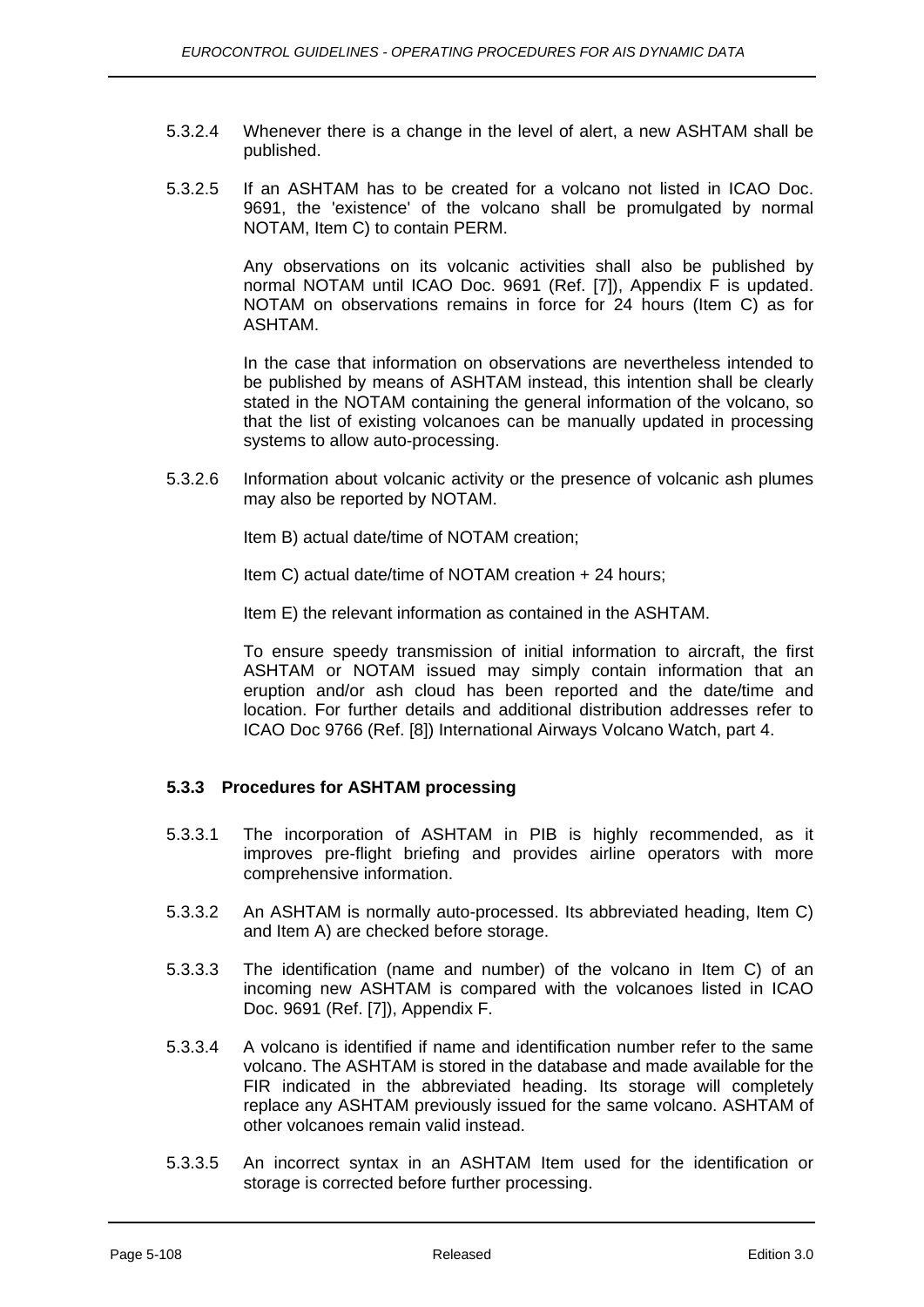5.3.3.6 Item A) is roughly checked by the system before storage. If the system recognises FIR location indicator(s) in Item A rather than plain-language, automated processing of ASHTAM is discontinued if the FIR location indicator is different from the one in the abbreviated heading or if Item A) contains more than one FIR.

> If the location indicator indicated is different, it is either corrected or 'NOTAM SUBJECT TO QUERY' procedure applies. If the ASHTAM is received with more than one FIR in Item A, a NOTAM series T shall be created for all FIR except for the one given in the abbreviated heading. Item E) of this series T NOTAM shall contain all Items from and incl. A) to and incl. K). Items not completed by the publishing NOF in the original ASHTAM shall be left blank.

- 5.3.3.7 An ASHTAM is self-expiring 24 hours after its creation unless it is replaced earlier by a new ASHTAM.
- 5.3.3.8 If the volcano can not be clearly identified, 'NOTAM SUBJECT TO QUERY' procedure shall be applied by a new Ashtam for the same volcano.

### **5.4 Bird Hazards**

### **5.4.1 Definition**

- 5.4.1.1 A bird hazard designates the presence of birds constituting a potential hazard to aircraft operations.
- 5.4.1.2 The permanent presence of birds is contained in the AIP, whereas the notification of such activities on short notice shall be published by NOTAM.

# **5.4.2 Procedure**

- 5.4.2.1 Bird hazards, if published, can be communicated by means of NOTAM.
- 5.4.2.2 The  $4<sup>th</sup>$  and  $5<sup>th</sup>$  letter 'HX' of the NOTAM Code serves as means of identification for the publication of bird hazards, e.g. QFAHX.
- 5.4.2.3 Item E shall contain clear text with standard ICAO abbreviations. Specific bird related abbreviations should be avoided to facilitate readability and to prevent queries.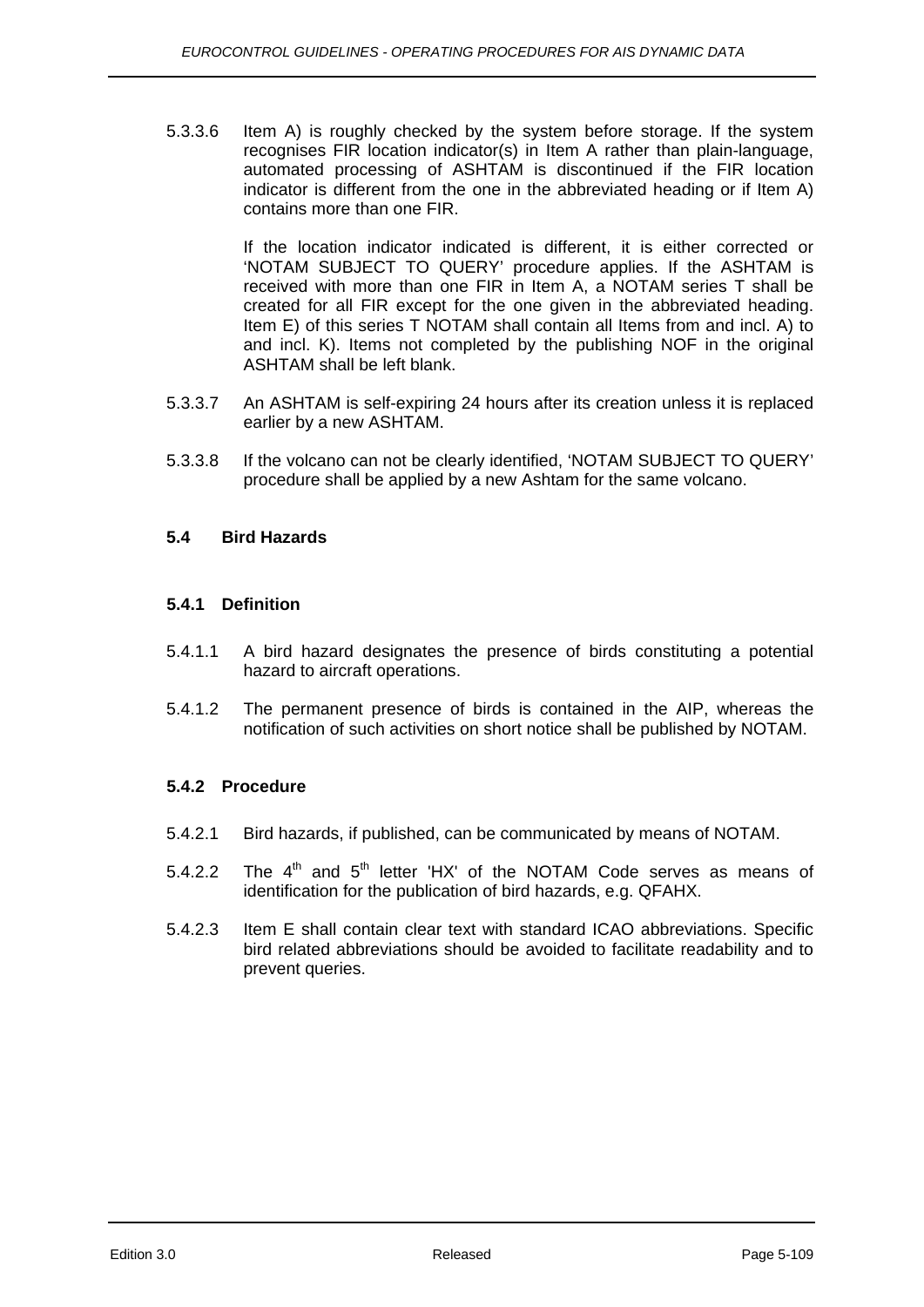Page intentionally left blank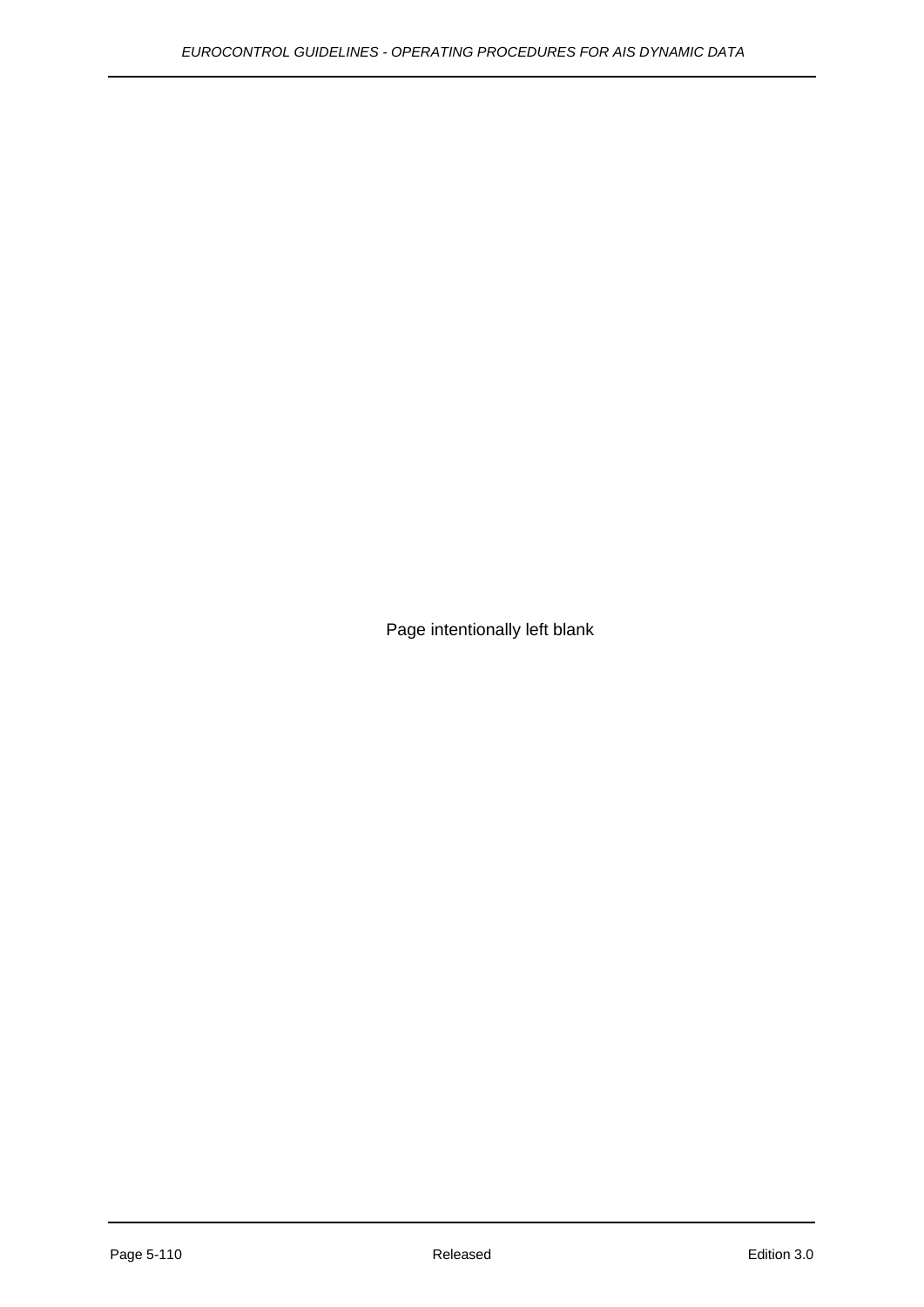# **6 SPECIFIC EUROPEAN ARRANGEMENTS**

### **6.1 Introduction**

- 6.1.1 Additional creation and processing procedures may be used in Europe. These procedures, whilst not explicitly mentioned in ICAO documentation do not conflict with International SARPs:
	- the use of an Item X);
	- rules for Multi-Part NOTAM;
- 6.1.2 Unless otherwise stated explicitly, the procedures described in this chapter are both applicable to creation and to processing.

# **6.2 Procedures using an Item X)**

### **6.2.1 General Principles**

- 6.2.1.1 An optional NOTAM element (Item X) is foreseen in which to place notices related to query action or NOTAM status.
- 6.2.1.2 The Item X) shall not exceed 300 characters.
- 6.2.1.3 Whenever Item X) is present, it shall always be the last Item of the NOTAM.
- 6.2.1.4 The addition of an Item X) may cause a Multi-part NOTAM or an additional part to a Multi-part NOTAM.

# **6.2.2 Notification of NOTAM Deleted**

- 6.2.2.1 NOTAM Processing Unit making use of Item X) shall use it as a means of announcing to its Clients that a NOTAM has been deleted together with the reason for deletion (ref para [3.24.2](#page-103-0)).
- 6.2.2.2 The deleted NOTAM is made available to all NPU Clients with an Item C) containing the deletion date-time and an Item X) containing the reason for deletion, for example the reference to any printed publication, NOTAM or other message that justifies the deletion.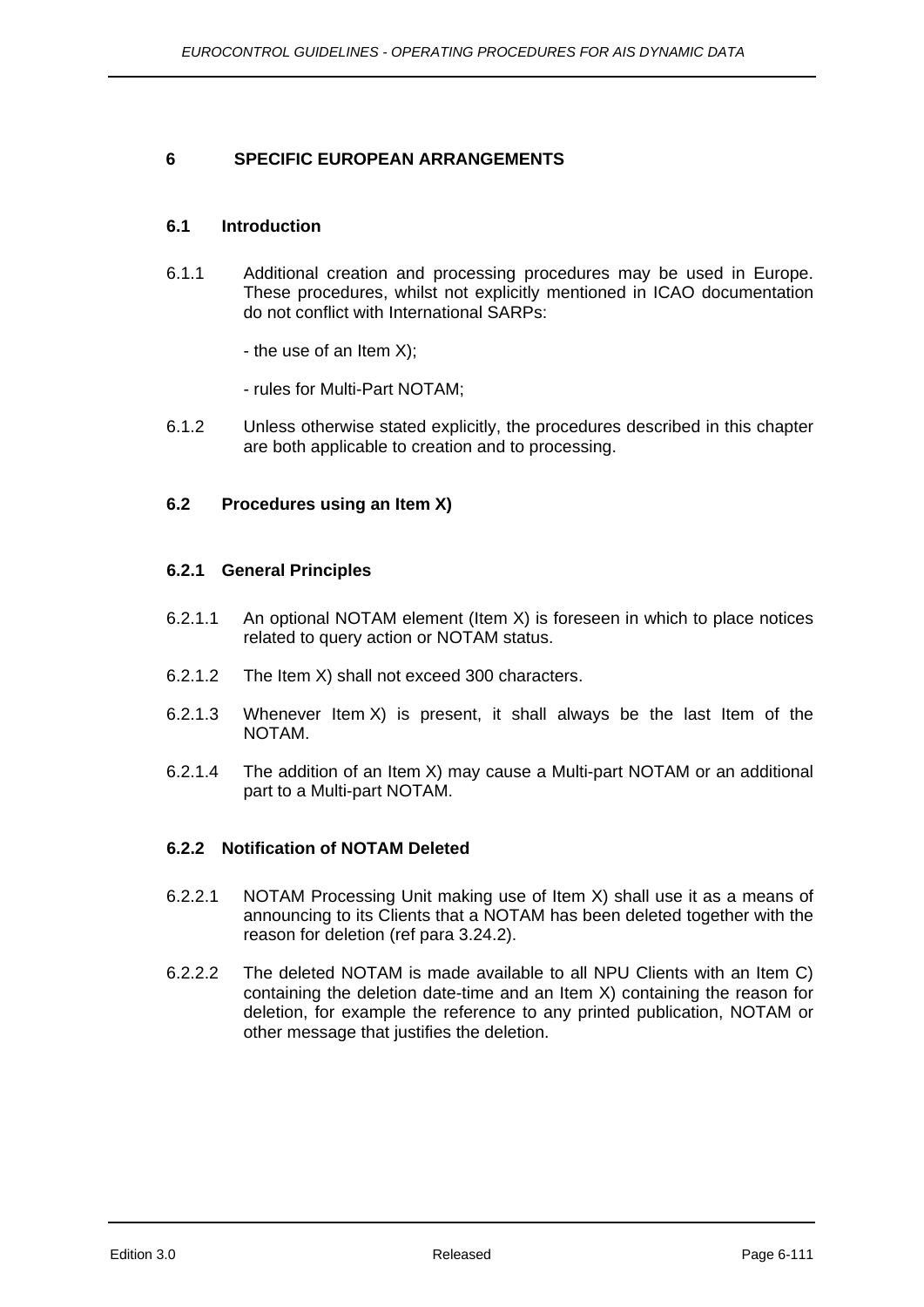# **6.3 Multi-Part NOTAM**

#### **6.3.1 General Principles**

- [6](#page-127-0).3.1.1 'Each NOTAM shall be as brief as possible'  $6$ . However, there are cases where a NOF wishes to produce a NOTAM exceeding the AFTN message length (normally 1800 characters including non-printing characters, but as few as 1200 in some countries). In these cases, a Multi-part NOTAM may be unavoidable.
- 6.3.1.2 Even though the recommendation is that every endeavour should be made in order to avoid the creation of Multi-part NOTAM, a standard numbering scheme will facilitate the processing of Multi-part NOTAM when they are used.

### **6.3.2 Procedures for Multi-Part NOTAM**

- 6.3.2.1 Each part of the Multi-part NOTAM is a separate NOTAM Message with each Item present from Item Q) to Item D) (if present) inclusive, and Item E) continuing text. Each part shall have the same NOTAM type and has the same NOTAM number followed by a sub-number. If present, Items F), G) and X) are transmitted with the last part only.
- 6.3.2.2 NOTAMR is not permitted for the replacement of an individual part of a Multi-part NOTAM.
- 6.3.2.3 In case of cancellation of a Multi-part NOTAM, all parts are cancelled by the NOTAMC. Cancellation of individual parts is not permitted.
- 6.3.2.4 The sub-number is placed immediately behind the year of the number/year combination, without a space.
- 6.3.2.5 The sub-number is identified by one letter ('part identifier' e.g.  $A = Part 1$ . B  $=$  Part 2, etc.) and a number, always consisting of 2 digits ('number of parts', e.g. 05 = 5 parts). This enables up to 26 part Multi-part NOTAM.

# **6.3.3 Examples**

| A1234/08A02(means Part 1 of 2) |  |
|--------------------------------|--|
| B1235/08B05(means Part 2 of 5) |  |
| A5678/08C03(means Part 3 of 3) |  |
| B6453/08D06(means Part 4 of 6) |  |

<span id="page-127-0"></span> 6 ICAO Annex 15 (Ref [1]) para 5.2.9.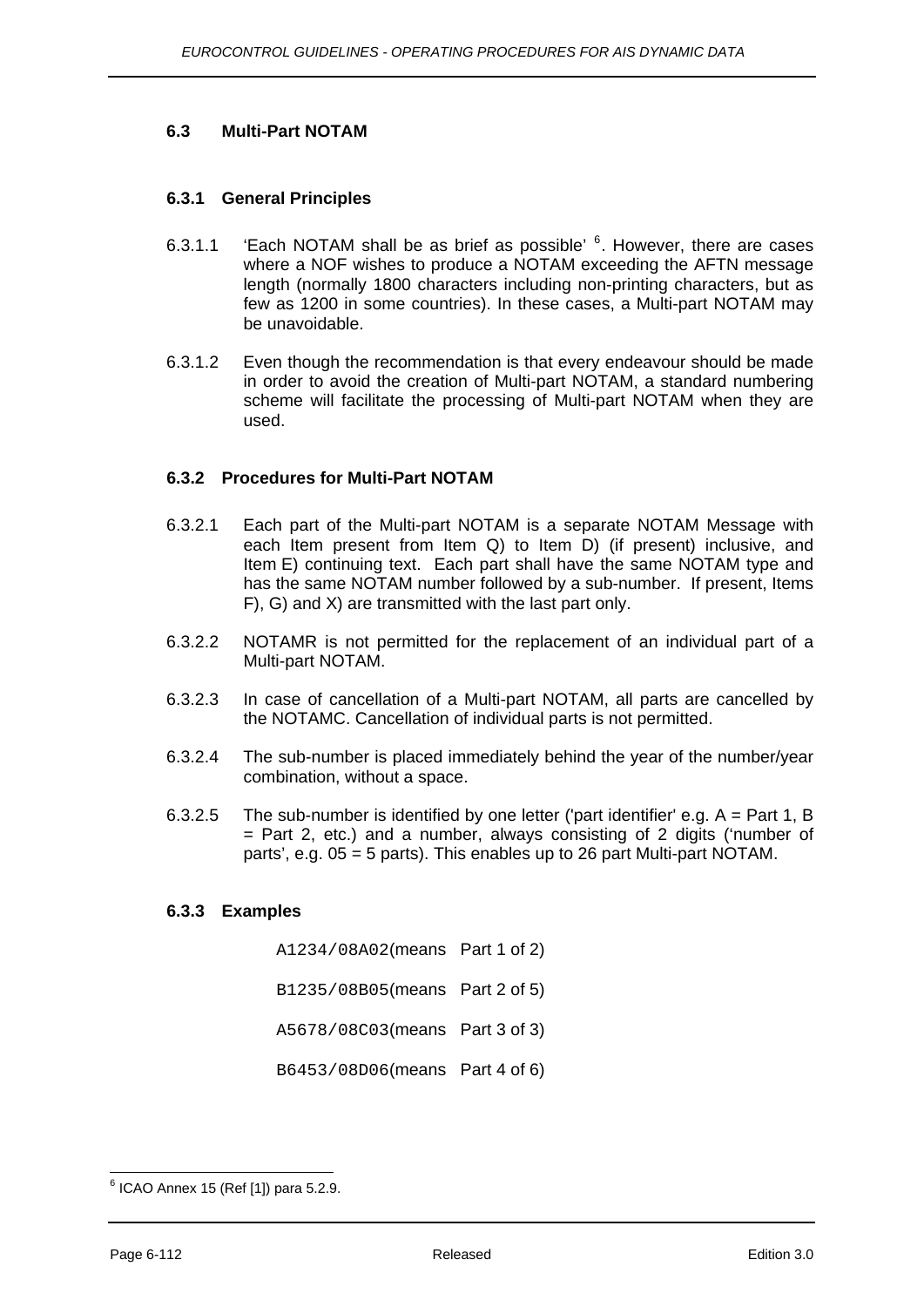#### The following example shows the NOTAM Identification of a Multi-part NOTAM consisting of 4 parts.

|                      | (A1234/08A04 NOTAMN                                                        |               |
|----------------------|----------------------------------------------------------------------------|---------------|
| Q)                   |                                                                            |               |
| A)                   | .                                                                          |               |
| B)<br>$\mathsf{C}$ ) | $\cdots$<br>.                                                              |               |
| $E$ )                |                                                                            | $\mathcal{C}$ |
|                      |                                                                            |               |
|                      | (A1234/08B04 NOTAMN                                                        |               |
| Q)                   | $\overline{a}$                                                             |               |
| A)                   | 1.1.1.1                                                                    |               |
| B)                   | .                                                                          |               |
| $\mathsf{C}$ )       |                                                                            |               |
| $E$ )<br>1.111       |                                                                            | $\mathcal{C}$ |
|                      | (A1234/08C04 NOTAMN                                                        |               |
| Q)                   | . <b>.</b>                                                                 |               |
| A)                   | .                                                                          |               |
| B)                   | .                                                                          |               |
| $\mathsf{C}$ )       | $\overline{a}$ $\overline{a}$ $\overline{a}$ $\overline{a}$ $\overline{a}$ |               |
| $E$ )                |                                                                            | $\big)$       |
|                      |                                                                            |               |
|                      | (A1234/08D04 NOTAMN                                                        |               |
| Q)                   |                                                                            |               |
| A)                   | $\overline{a}$ $\overline{a}$ $\overline{a}$ $\overline{a}$ $\overline{a}$ |               |
| B)                   | .                                                                          |               |
| $\mathsf{C}$ )       | $\ddot{\phantom{0}}$                                                       |               |
| $E$ )                |                                                                            | $\big)$       |
| X)                   | .                                                                          |               |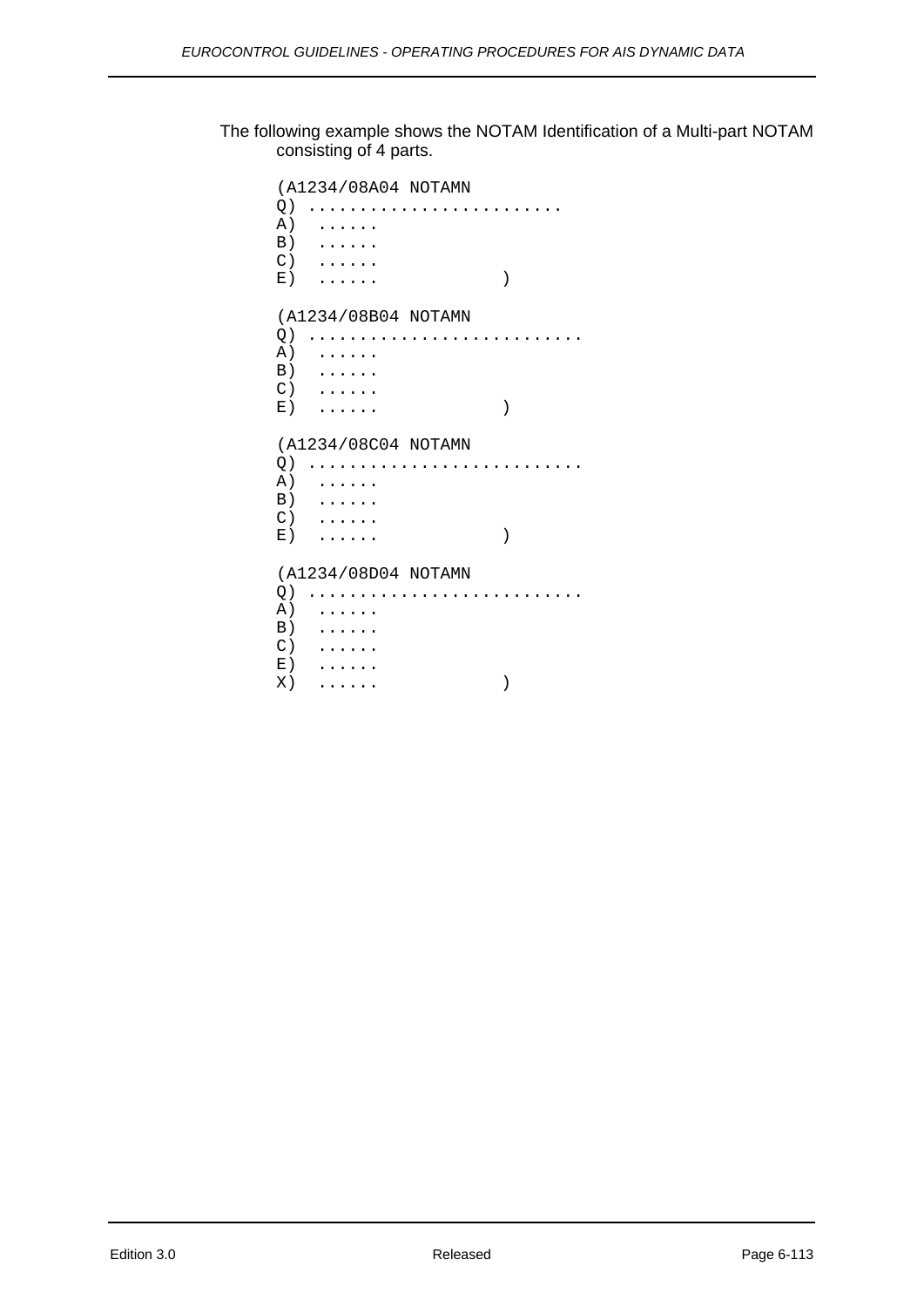Page intentionally left blank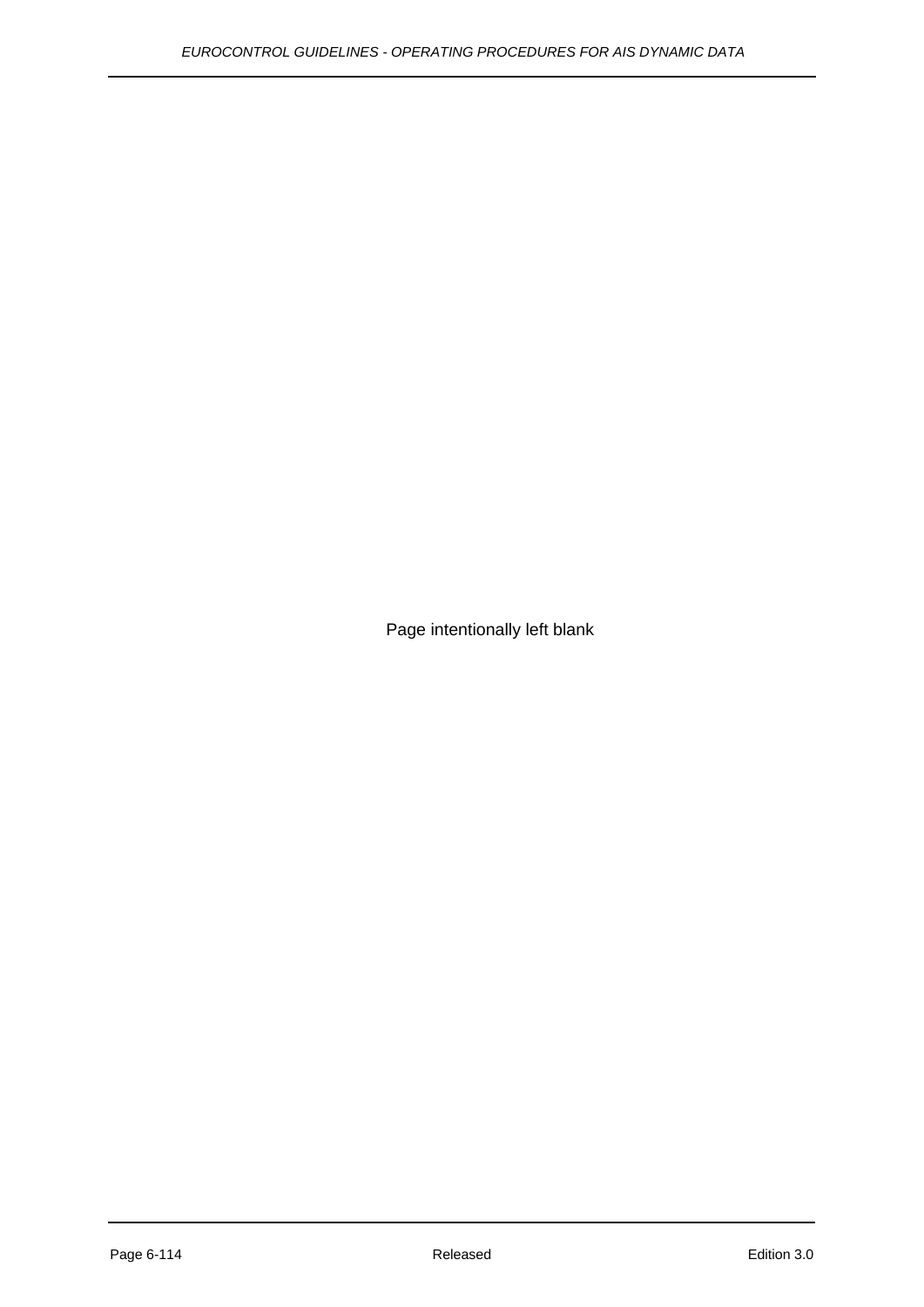# **7 GUIDELINES FOR THE CREATION AND PROVISION OF PRE-FLIGHT INFORMATION BULLETINS (PIB)**

### **7.1 Introduction**

This chapter is intended to present guidelines concerning the provision of Briefing primarily in form of the PIB, to elucidate on:

- Bulletin types;
- filtering for NOTAM based on the NSC and other related filters; and the
- main PIB structure and layout when integrating various messages into the PIB.

Additionally, some aspects in relation to 'Integrated Briefing' are presented in order to enable addressing key user requirements for enhanced briefing services.

Relevant links are provided to existing EUROCONTROL documents covering the function of 'Integrated Briefing'. Requirements for automated aeronautical information systems are contained in ICAO Annex 15 (Ref. [**[1](#page-19-1)**]) paragraphs 3.1, 8.1, 8.2 and ICAO Doc 8126 (Ref. [**[2](#page-19-2)**]) chapter 9. Where chapter 9 did not provide any guidelines, chapter 8 has been taken into consideration even though primarily intended for manual or semi-automated environment.

# **7.1.1 Understanding and Background**

An aeronautical information service (AIS) is obliged to provide relevant aeronautical information (AI) which is mainly available in the form of the Integrated Aeronautical Information Package (IAIP). The pilot is obliged to obtain and prepare him/herself before conducting a flight.

The process where a user, depending on flight intent or an ad-hoc need, is supplied with or supplies himself with all relevant aeronautical information (AI) in order to plan or to execute a flight or to obtain generic information related to flight operations, is known as briefing. The facts and knowledge obtained support the process of taking the decision if a flight or flight related action can be performed safely and efficiently or not.

Note: Refer to 'Integrated Briefing High-Level Concept Document' chapter 2.2. Reference material at:

[http://www.eurocontrol.int/aim/public/standard\\_page/interop\\_ib\\_intro.html](http://www.eurocontrol.int/aim/public/standard_page/interop_ib_intro.html)

In an automated environment, AIS is often not personally present at aerodromes and the provision of relevant data is assured through (self) briefing systems supported by means of consultation.

The typical system output of a briefing process concerning dynamic data (NOTAM and related special series NOTAM such as SNOWTAM and ASHTAM) is the 'Preflight Information Bulletin (PIB)'. Additionally, static data such as AIP, AIP SUP or AIC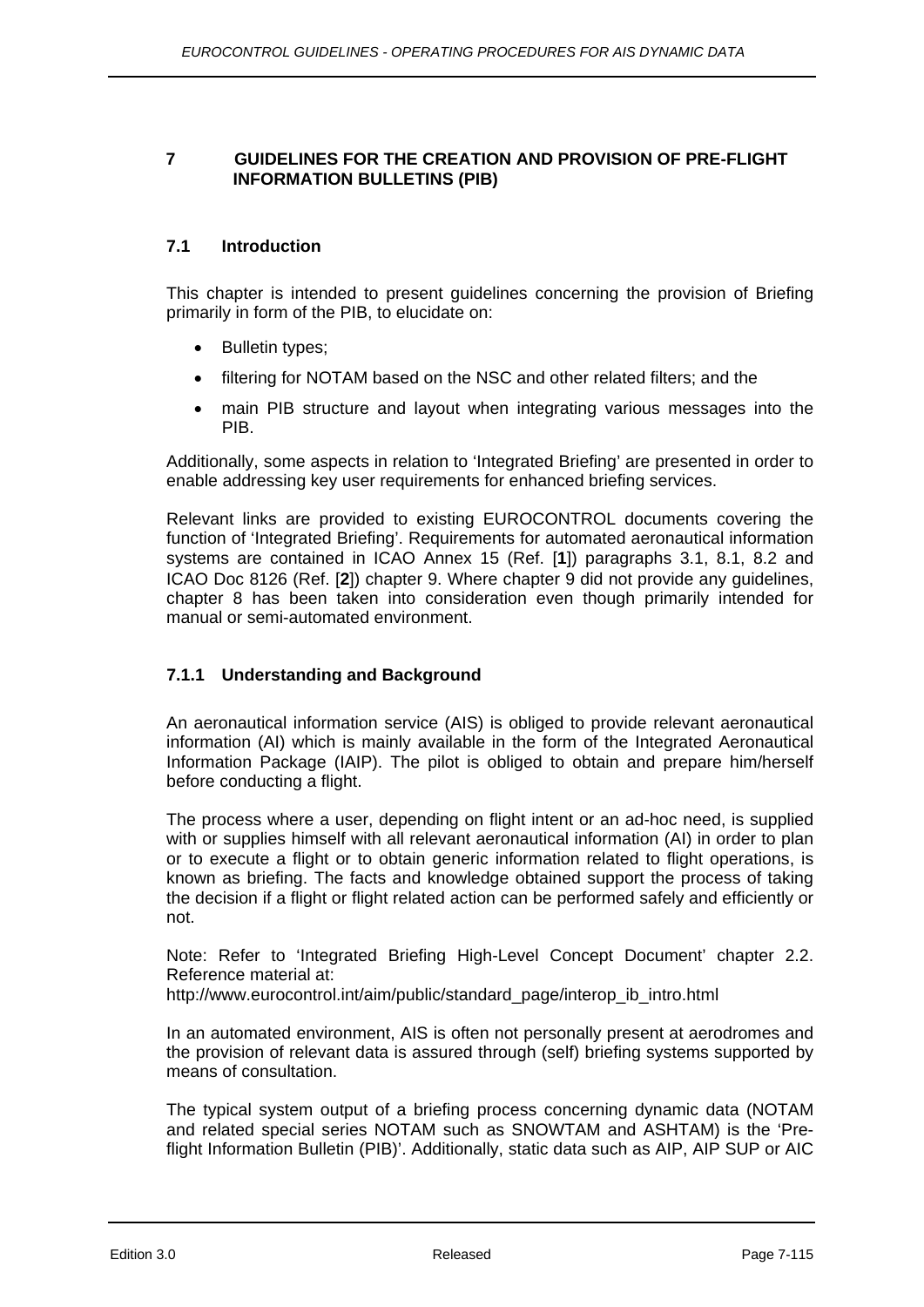is either provided through consultation or in electronic form through briefing systems or is made available in paper form at the AIS or/and ARO offices.

# **7.1.2 The basic user requirements related to Briefing**

Many users are currently 'over-supplied' with a large amount of information. Therefore, the duty for any briefing function, whether automated or not, is to be able to support the pilot (user) with specific and relevant information whilst avoiding information overload through maximum customisation support.

The basic user requirements for a briefing facility/service can be summarised as follows:

- Enable a standard product to be produced as a minimum service.
- Provide the pre-flight information which is relevant to a flight (user), on request.
- Enable the pilot to obtain a briefing that is structured to suit their particular needs.
- Improve the ways briefings are conducted and delivered.
- Reduce the amount of time taken to obtain a briefing.
- Provide easy access to information incl. updates thereafter.
- Provide this information at any time and location the pilot wishes.

Note: Based on the European Convergence and Implementation Plan (ECIP) objective INF04 'Integrated Briefing' (and to some extend Annex 15 para 8.2.2 and Doc 8126 para 9.6 and Appendix B, page 9-B-2) services go beyond this scope in order to integrate several data sources, namely: AIS, ARO, MET and ATFCM information. Any detail is beyond the scope of this chapter, however, some more information is contained in paragraph [7.12](#page-144-0) addressing 'Integrated Briefing'.

#### **7.2 Data Selection Layers**

The user will be able to select the information that will be included in the PIB at various levels. Those levels are:

- PIB type
- Message types
- Message filters
- User data / input.

In order to retrieve NOTAM from a database a range of criteria and so-called filters shall be applied to enable customised and tailored briefing output based on individual user requirements. On top of that, default settings would cater for standardised / generic output. The following figure shows the relationship between the different information selection levels that may be employed by the User for the retrieval of a PIB.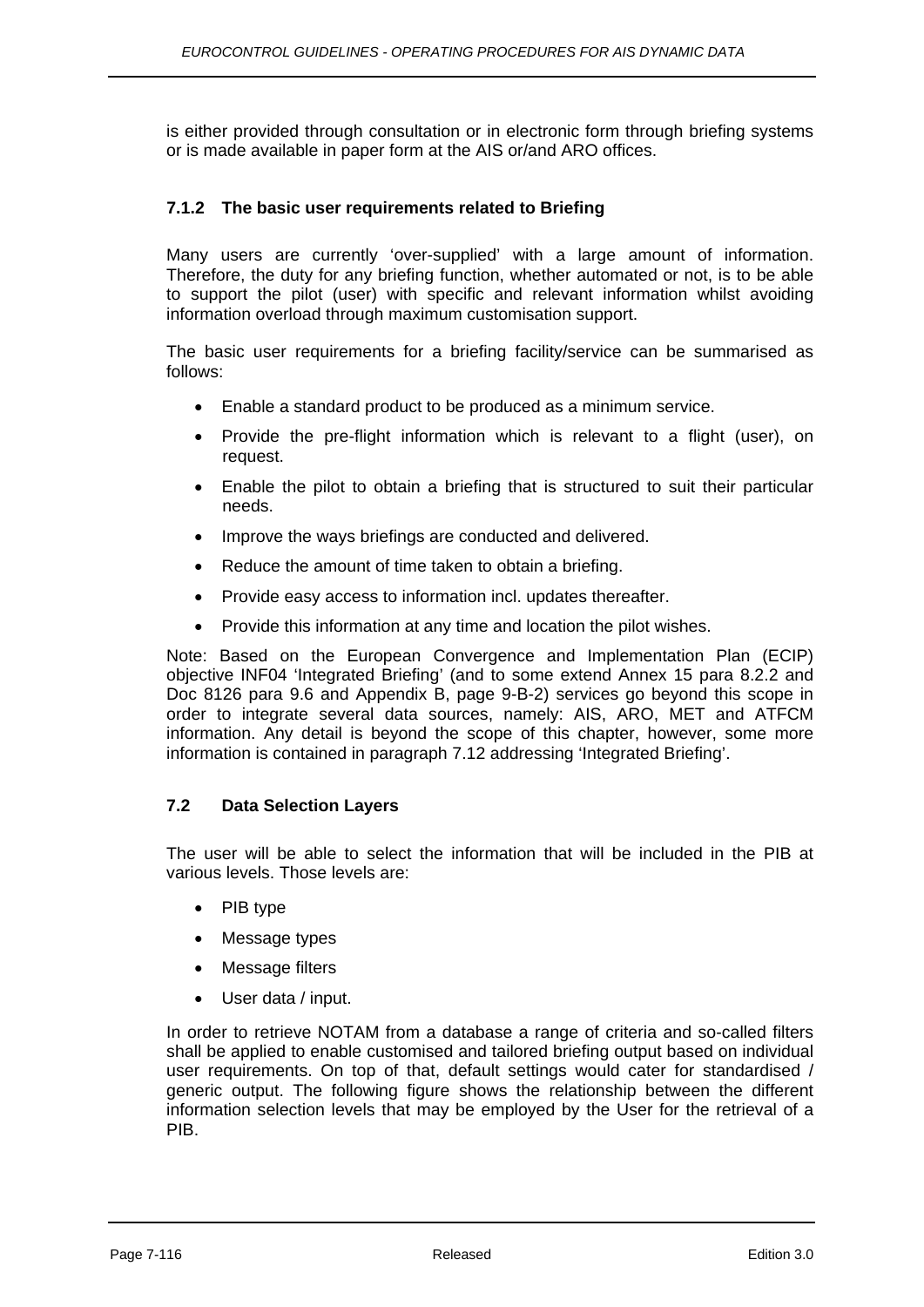

# **7.3 Types of Bulletins - PIB**

Following main bulletin types are defined by ICAO.

- Area type Bulletin;
- Route type Bulletin;
- Aerodrome type Bulletin;
- Administrative Bulletins.

A general description of each of these types is given below. For further reference see ICAO Doc 8126, chapter 8.

# <span id="page-132-0"></span>**7.3.1 Area type Bulletin**

Area or FIR type bulletins consist of relevant information such as NOTAM, SNOWTAM, ASHTAM containing information on facilities, services, procedures and possible hazards related to FIR(s) or country or specified area. It may also include selected aerodromes situated inside a selected area. The PIB will only present NOTAM inside the selected FIR(s) or country or area.

An Area type PIB may present:

- An FIR or selected FIRs
- Groups of FIRs or pre-defined (adjustable) areas or groups of countries (e.g. Benelux, Alpine, Central Europe).
- A user defined area by:
	- o Given airspace or special areas (special areas, TMA, CTR, ACC sectors etc.).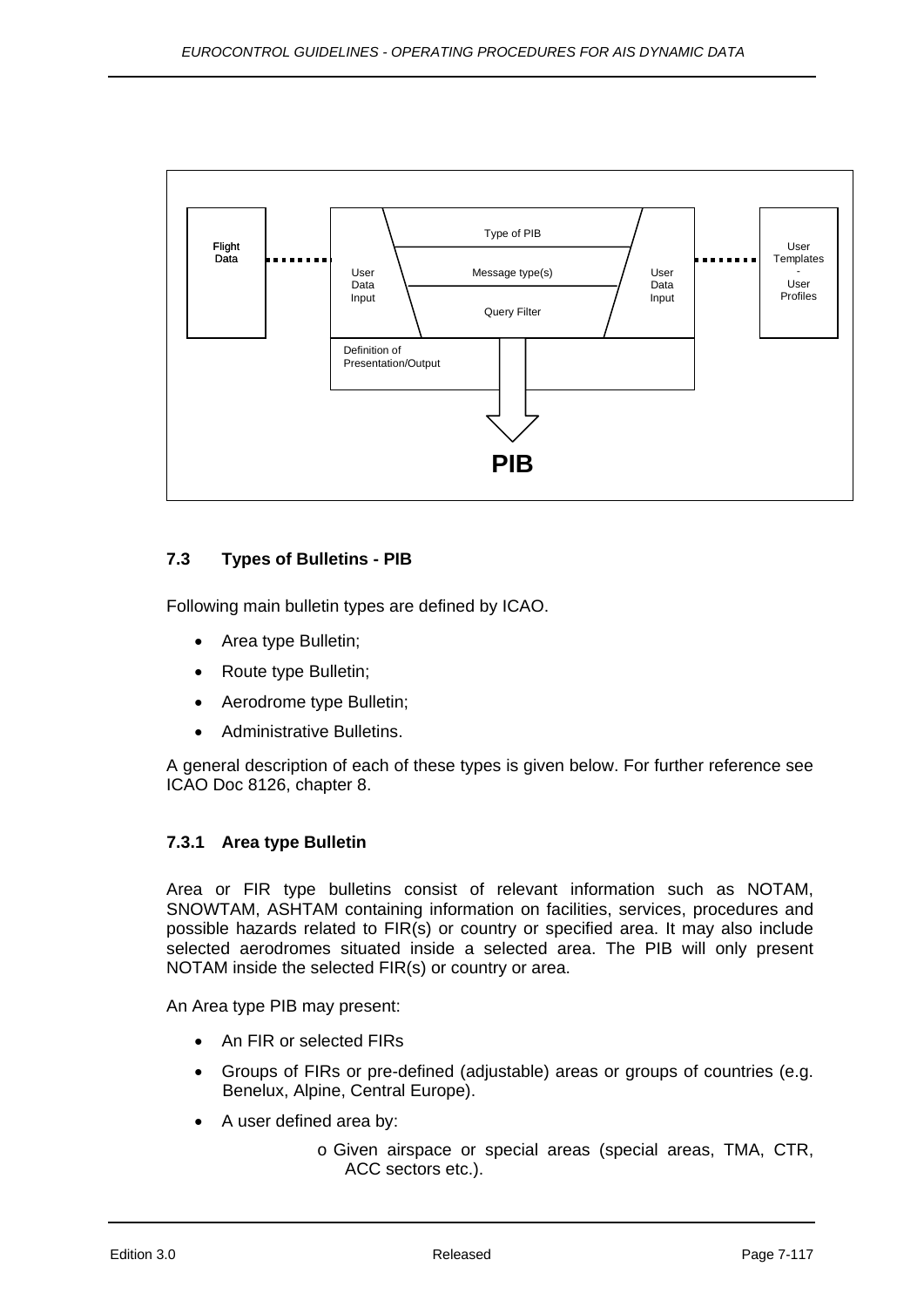Note 1: Such areas are only available for selection if defined by coordinates in the database of the PIB system.

- o single aerodrome information plus information from surrounding vicinity (selection of AD, range plus ground up to selected flight level). If range is requested, NOTAM irrespective of national boundaries are to be provided, including those of relevant 'dummies'.
- o coordinates or AD names or AD location indicators plus radius.
- o a polygon defined by coordinates, AD names, AD location indicators or Navaids.

Note: An area type PIB provides at least the options: area info only, area info and AD info for selected area, AD info for selected AD within the area.

Concerning NOTAM, PIB will present NOTAM containing, if selected:

- NSC scope for Enroute information: E, W, AE, AW
- NSC scope for aerodrome information: A, AE, AW
- Requested FIR or country location indicator in Item A) or a geographical reference intersecting with the defined area.
- Qualifying criteria in accordance with the filters applied (refer to [7.5](#page-136-0))
- For inclusion of Aerodrome information refer to [7.3.3.](#page-134-0)

Note: When a 'dummy' FIR is selected or if an area intersects an FIR that is part of a 'dummy' FIR location indicator (e.g. UUUU, ZBBB, KFDC or KNMH), the information of the dummy FIR shall be provided (dummy FIR see [3.18.2.3](#page-86-0)).

#### **7.3.2 Route type Bulletin**

Route type bulletin is a bulletin based on a generalised route of flight that may also be the route information as contained in FPL field 15. It provides relevant messages such as NOTAM, SNOWTAM and ASHTAM containing information on facilities, services, procedures and possible hazards along the specific route flown. It presents the crossed FIRs in the sequence of flight plus the selected aerodromes.

For route type bulletins based on FPL for IFR and mixed FPL, the acknowledged (ACK) route shall be taken into account, whenever possible.

A Route PIB presents information based on the following principle:

- Aerodrome information: aerodrome of departure, destination, alternate(s).
- Route information. FIR or the sequence of FIRs crossed by the intercepted flight route (source FPL/RPL or user input).

Concerning NOTAM, PIB will present NOTAM containing, if selected:

- NSC scope for Enroute information: E, W, AE, AW
- NSC scope for aerodrome information: A, AE, AW
- Requested FIR or country location indicator in Item A)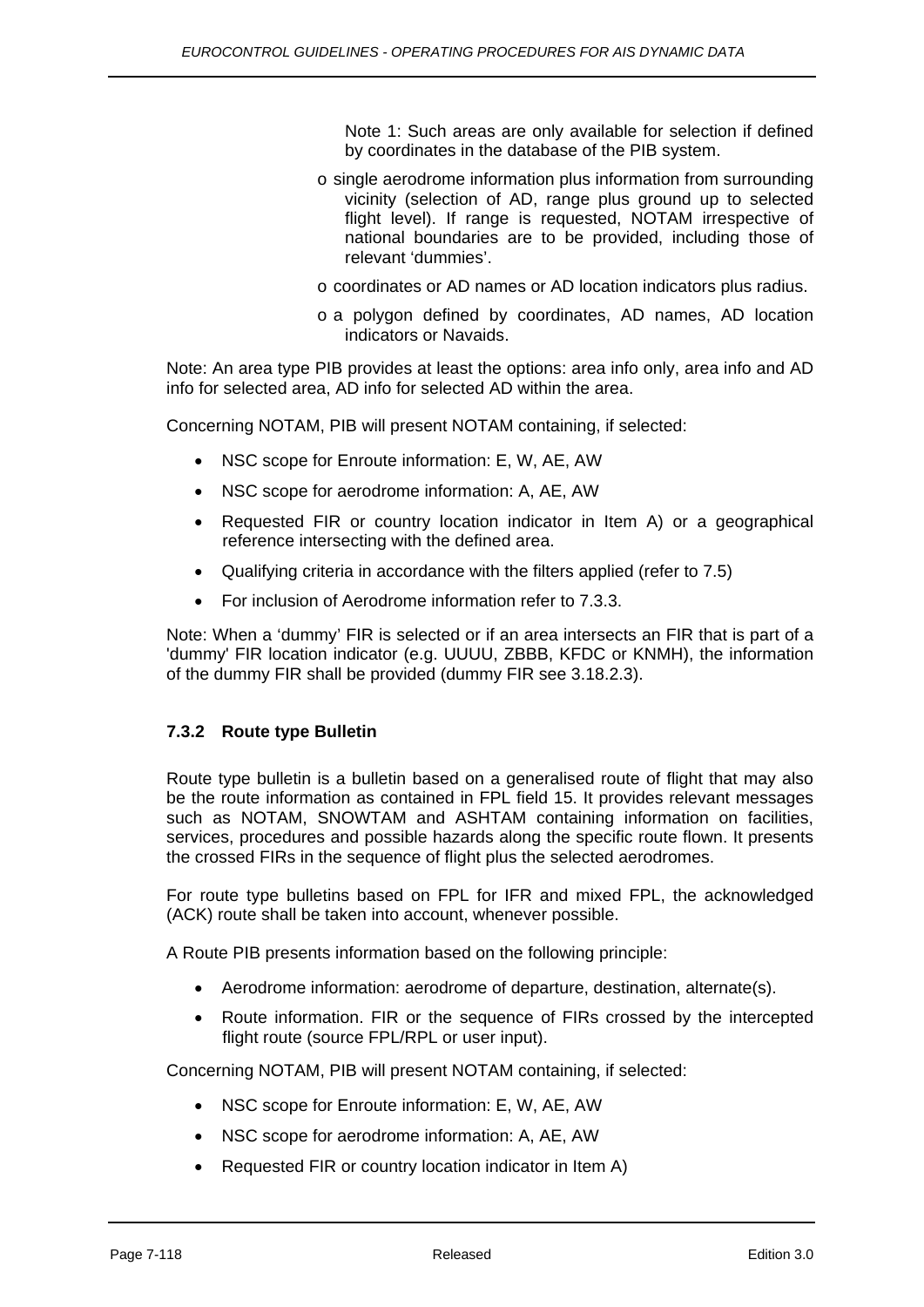• Qualifying criteria in accordance with the filters applied (ref. [7.5\)](#page-136-0)

For inclusion of Aerodrome information refer to [7.3.3](#page-134-0).

Note: When selecting 'dummy' FIRs this shall be taken into account by the system (ref. [7.3.1](#page-132-0)).

# **7.3.2.1 Narrow Route type Bulletin:**

A Narrow Route Bulletin is a bulletin based on a specific route of flight usually based on the route information as contained in FPL field 15. It may also be based on a flight path with a defined width along: significant points, airways, Navaids, coordinates, direct between aerodrome of departure (DEP) and aerodrome of destination (DEST). Only NOTAM that intersect with the narrow route path and meet other related filter criteria are included in the 'Narrow Route (path) PIB'.

The recommended default value for a route width is 20 NM (meaning 10NM left and right of the calculated flight path).

A Narrow Route PIB presents information based on the following principle:

- Aerodrome information: aerodrome of departure, destination, alternate(s).
- Route information (source FPL/RPL or user input).

Concerning NOTAM, the PIB will present only those NOTAM containing:

- A geographical reference intersecting with the defined route corridor
- NSC scope for Enroute information: E, W, AE, AW
- NSC scope for aerodrome information: A, AE, AW
- A geographical reference intersecting with the route to the first alternate AD (ALTN) if not on the intersected flight path (by user input unless RIF/ is indicated in FPL/RPL).
- Qualifying criteria in accordance with the filters applied (refer to [7.5](#page-136-0)).

For inclusion of Aerodrome information refer to [7.3.3](#page-134-0).

Note: Departure and Arrival aerodrome must be taken into account. Depending on the level of the briefing system, special filtering is to be applied so that either the flight level filtering takes full account of the SID/STAR flown, or within a radius or cylinder around the AD of DEP/DEST the flight level limitation is neglected (irrespective of FIR boundaries).

Note: When selecting 'dummy' FIRs this shall be taken into account by the system (ref [7.3.1](#page-132-0)).

# <span id="page-134-0"></span>**7.3.3 Aerodrome type Bulletin**

Aerodrome type bulletins consist of dynamic messages such as NOTAM and SNOWTAM containing information on facilities, services and procedures related to an aerodrome or its vicinity.

This bulletin provides messages for aerodromes at least covering following options: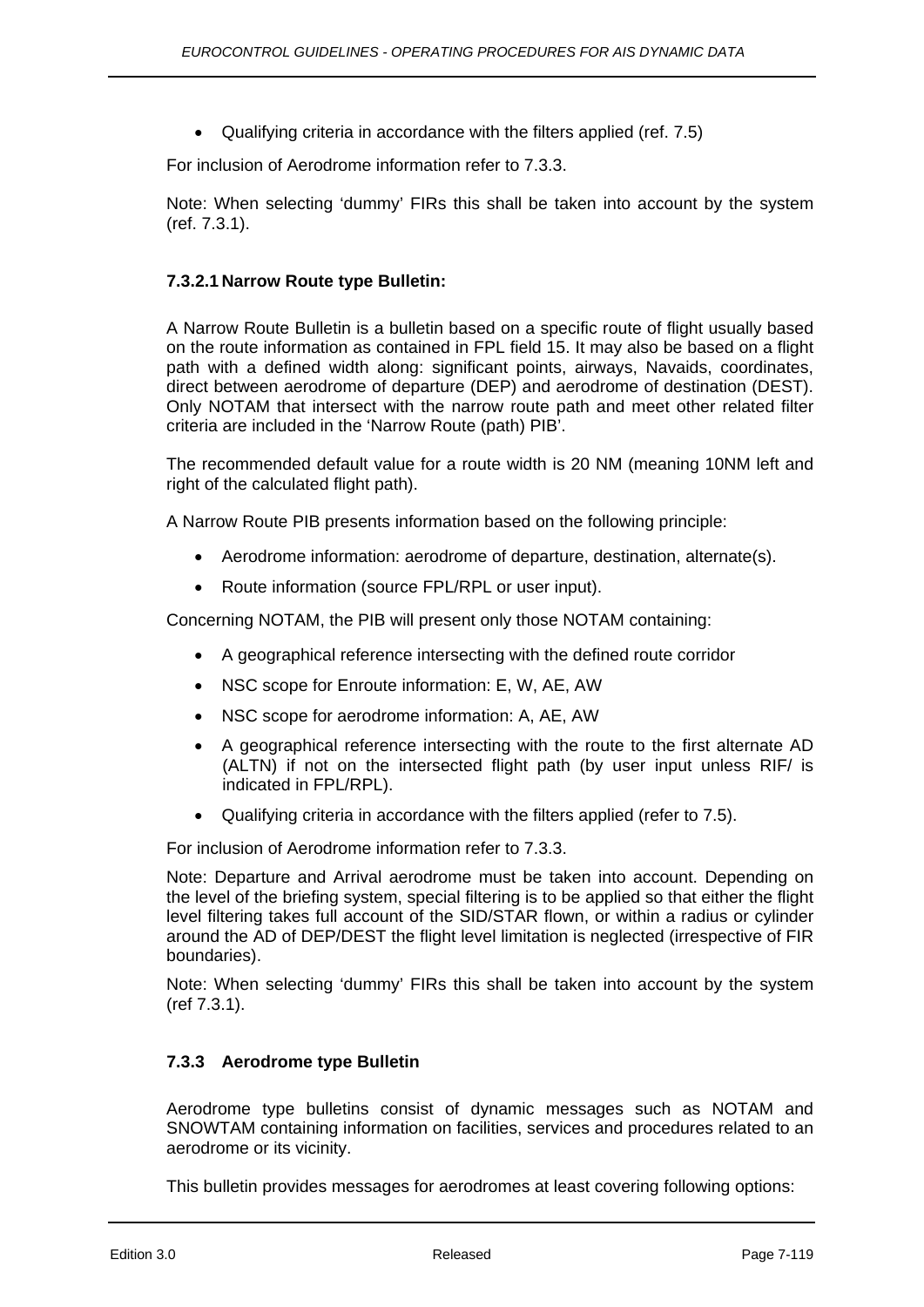- single aerodrome information only (selecting aerodrome name or location indicator)
- all aerodromes within an FIR (or other predefined area) or a group of FIRs
- a list of all or specified aerodromes within a given airspace or special area, e.g. ACC sector (aerodrome information only).

Concerning NOTAM, the PIB will present only those NOTAM containing:

- NSC scope for aerodrome information: A, AE, AW.
- an aerodrome indicator in Item A) plus those with country code and XX in item A. Refer to [7.7.3](#page-141-0) for the selection of aerodromes with country code and XX.
- if selected, NSC scope AE, AW if the geographical reference is intersecting with the defined area surrounding an AD.
- qualifying criteria in accordance with the filters applied (refer to [7.5](#page-136-0)).

Note 1: When selecting 'dummy' FIRs this shall be taken into account by the system (ref [7.3.1](#page-132-0)).

Note 2: The term 'aerodrome(s)' includes heliport(s).

### **7.3.4 Administrative Bulletins**

Administrative bulletins are reports for specialised users and provide a list of valid NOTAM offering further selection options. This type of bulletins is foreseen mainly for AIS/NOF officers but also other specialised users who are familiar with NOTAM procedures, the NOTAM format and the query procedures for PIB/reports.

Specialised functions should allow additional filter criteria enabling to retrieve by e.g.:

- NOTAM number or range of numbers
- All NOTAM in force
- Country(ies)
- NOF
- NOTAM series
- all PERM NOTAM
- Trigger NOTAM (all valid; effective from (AIRAC date or user defined)
- Obstacle NOTAM (subject codes 'OB' and 'OL')
- Company profile (or as option in user profiles)
- NOTAM by subject
- **EST NOTAM.**
- **Checklist**
- NOTAM processed (since a specified date-time group / by whom)
- History: system history of changes, retrieved bulletins/ID
- Administrator functions.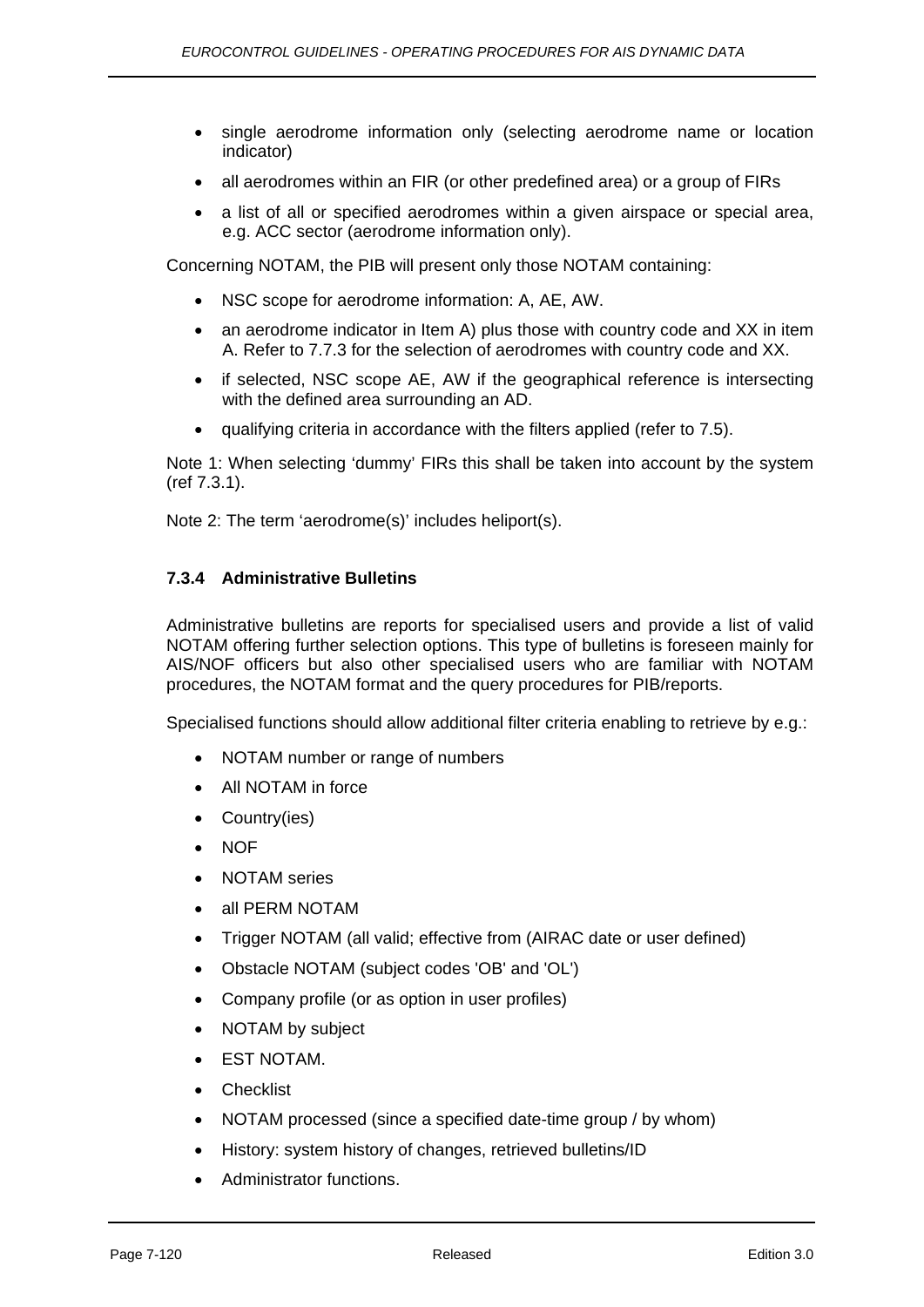# **7.4 Types of Messages/elements to be included in the PIB**

Following types of dynamic messages shall be selectable for inclusion in the PIB.

- Civil / Military NOTAM (if available), or combinations;
- International series or national series, or combinations;
- National NOTAM in national language;
- Types of messages:
	- NOTAM
	- SNOWTAM
	- ASHTAM
	- Other (pre-defined service notes)
- Other elements such as predefined maps or local information.

### <span id="page-136-0"></span>**7.5 Criteria for PIB Customisation – Query Filters**

Apart from the selection based on PIB types and type specific entries (FIR(s) and/or AD, selection or definition of area or route), the following filters are applied to reduce the PIB output:

- Time window for PIB validity
- NSC qualifiers applied
	- Related PIB output
- Vertical criteria (flight levels)
- Geographical criteria

#### **7.5.1 Time window for PIB validity:**

 $\bullet$  At a given date and time = current.

Content: NOTAM valid.

Main purpose: overview/general planning.

Main users: airport authorities and other NOTAM originators, dispatcher/station manager/business aviation and other long term planning units, NOF, CAA.

PIB types: all PIB types and administrative bulletins (e.g. checklists).

• FPL based, i.e. for a given EOBT, all NOTAM active between this time and in the next given number of hours.

Content: NOTAM active.

Main purpose: performing a flight.

Main users: crew/pilots.

PIB types: FPL based PIB (usually Route or Narrow Route PIB).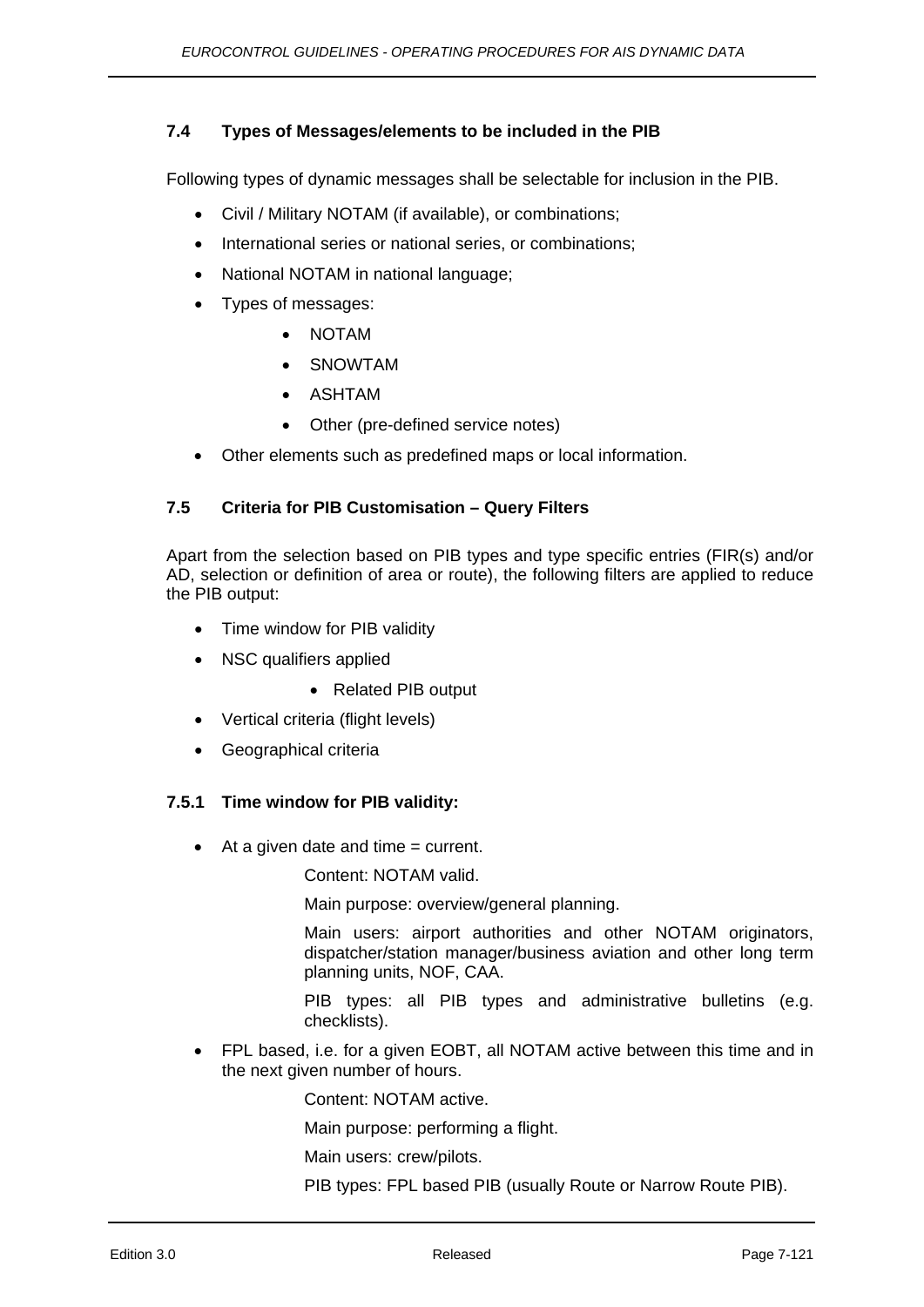Possible default setting for a FPL based time window:

PIB validity by default: (EOBT-1 HR) till (ETA + 4HR).

A system should offer the possibility to adjust the default for a FPL based time window.

• For time periods e.g. current date/time plus 'x' hours, from-to.

Content: NOTAM active.

Main purpose: performing a flight, specific overview.

Main users: crew/pilots, dispatcher/station manager/business aviation for short-term planning.

PIB types: all PIB types except for administrative bulletins.

Note 1: For administrative bulletins the default values depend on the type of bulletin.

Note 2: For systems not offering the query of active NOTAM, all NOTAM in force for the selected time window may be provided instead, irrespective if active or not during the requested time window.

Further selection options for PIB types:

- Excluding those NOTAM active since more than a given time period. Note: This option shall not be available if the filtering is done based on active NOTAM.
- Including those NOTAM that expired since a given number of hours.

#### **7.5.2 NSC qualifiers applied**

For NOTAM, NSC qualifiers and NOTAM code act as retrieval filters to tailor PIB content.

- Traffic:
- o IFR: IFR PIB to include all NOTAM with traffic I and IV;
- o VFR: VFR PIB to include all NOTAM with traffic V and IV;
- o Combination IFR/VFR: PIB to include all NOTAM with traffic I, V and IV;
- o Mixed flight rules (ref. FPL): for each portion of the flight only NOTAM with the traffic corresponding to the flight rules of the respective portion of flight shall be included.
- Purpose:
	- o N NOTAM for the immediate attention of aircraft operators,
	- o B NOTAM for standard PIB entry,
	- o O NOTAM concerning flight operations,
	- o M NOTAM carrying miscellaneous information.
- Scope:

This qualifier relates the NOTAM subject (2nd and 3rd letter) to a specific scope. This qualifier is used to determine under which category/section a NOTAM is presented inside a PIB.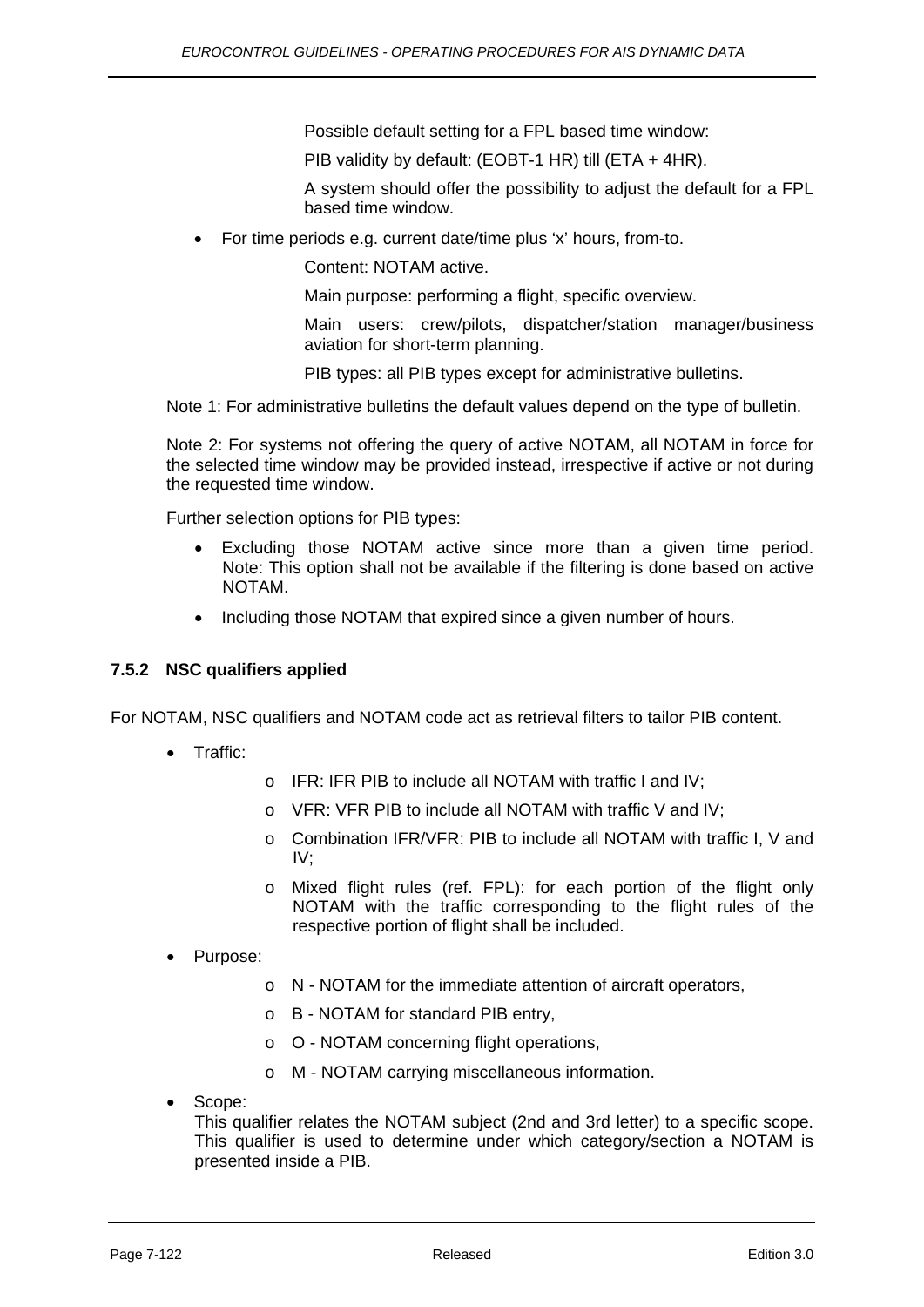- o A (Aerodrome information) refers the NOTAM to the scope of aerodromes.
- o E (Enroute) refers the NOTAM to the scope of 'Enroute information'.
- o W (Warning) refers the NOTAM to the scope of 'Navigation Warnings'.
- o or the combinations AE, AW.
- Exclusion of Trigger NOTAM as option (system selection by condition 'TT').
- Exclusion of obstacles (system selection by subjects 'OB' and 'OL').

### **7.5.2.1 Purpose related PIB output**

- Immediate Notification: filters set to NBO,  $(NB<sup>7</sup>)$  $(NB<sup>7</sup>)$  $(NB<sup>7</sup>)$ ;
- Operationally significant information: filters set to NBO, BO;
- Bulletin: filters set to B, BO, NBO, (NB);
- All NOTAM: filters set to B, BO, NBO, (NB), M;
- Miscellaneous: filters set to M.

In a 'default briefing' (default filter setting; modifiable by a user) no filtering is performed by the system on the qualifier 'Purpose' and the PIB will display all NOTAM (M, B, BO, (NB), NBO).

Note: NSC in their current form raise numerous concerns with service providers and users. Shortcomings have been observed with respect to the qualification of the purpose for some subjects and revisions have been identified and were forwarded to ICAO with pending global resolution. For example: 'Rapid Exit Taxiways' according Doc 8126 need to be qualified as Taxiway with 'M' only. Due to this fact OPADD, for the time being, suggests providing 'all NOTAM' as default PIB setting with a possibility that users may change the setting at any time on their own discretion. The application of this default is left to the individual service provider at their own discretion in interaction with their clients.

# **7.5.3 Vertical Criteria (Flight Levels)**

Flight levels will enable to tailor the PIB content whenever appropriate (lower/upper). System selection is based on lower and upper limits of the Q-Line.

#### **7.5.3.1 Departure and Arrival**

Departure and Arrival aerodrome must be taken into account. Depending on the briefing system, special filtering is to be applied so that either the flight level filtering takes full account of the SID/STAR flown, or within a radius or cylinder around the AD of DEP/DEST the flight level limitation is neglected (irrespective of FIR boundaries).

<span id="page-138-0"></span>-

 $7$  Whilst change is expected, the use of 'NB' remains prescribed in the ICAO NSC at the time of writing this edition.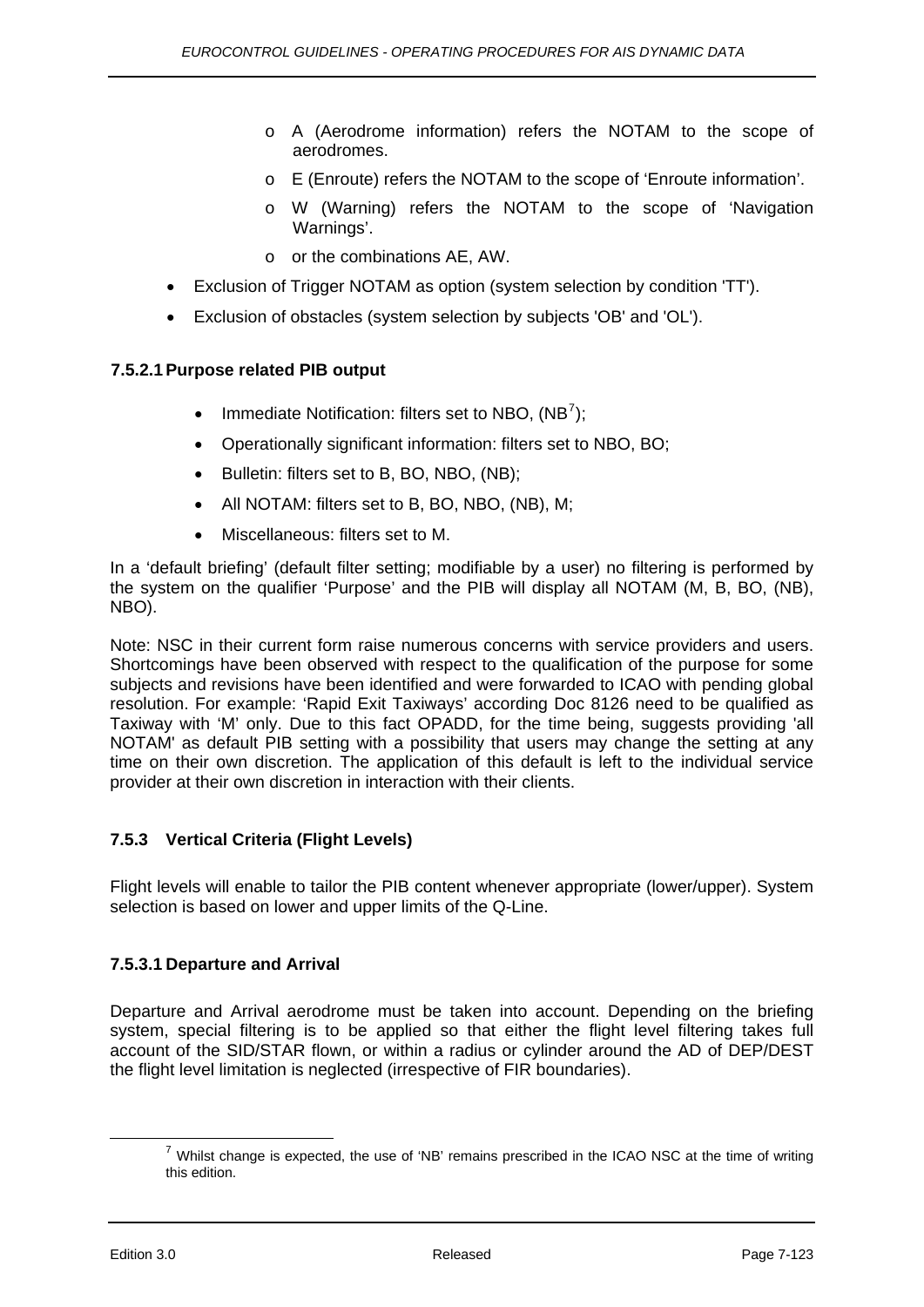# **7.5.4 Geographical criteria**

System selection is done by the geographical reference of the Q-Line (coordinate and radius) and applies only to those area or route type PIB requiring more precise information about the location than Item A) provides, e.g. Narrow Route, user or system defined areas. NOTAM are only provided if the geographical reference intersects with the location of the selected area.

'Dummy' FIRs or NOTAM applicable to a whole country (radius 999) shall also be taken into account by the system if the area or route intersects with this country.

Note: For systems supporting PIB types based on the geographical reference, plausibility check of the geographical reference is recommended before NOTAM storage.

### **7.6 Principle structure of a PIB**

A PIB (report) should be structured into the following main sections/parts and sequence:

The PIB header:

PIB header informs about the service provider, date and time of the PIB query, PIB validity, requested PIB type and content (e.g. requested aerodromes), selection criteria/filters applied as well as any other information regarding the PIB content, special symbols used, if applicable, e.g. PIB ID.

The chosen time window must be clearly indicated in the PIB header as PIB validity, e.g.: From 10 DEC 2008 11:55 To 12 DEC 2008 06:00

For examples of a possible PIB Header refer to chapter 4 of Integrated Briefing – iPIB Guide [AIM/AEP/BRIEF/0029] available on [http://www.eurocontrol.int/aim/gallery/content/public/pdf/ib\\_ipib.pdf](http://www.eurocontrol.int/aim/gallery/content/public/pdf/ib_ipib.pdf)

- The Aerodrome section:
- Departure
- Destination
- Alternate(s) according the FPL
- The Enroute (FIR) section:
- FIR of departure
- FIRs in sequence of the flight
- FIR of destination
- Additional Information (further Enroute alternates etc.).

#### **7.6.1 NOTAM sorting**

Based on the above main PIB sections further default sorting criteria apply:

• NOTAM shall be grouped inside the PIB section: Aerodrome, FIR, Additional Information.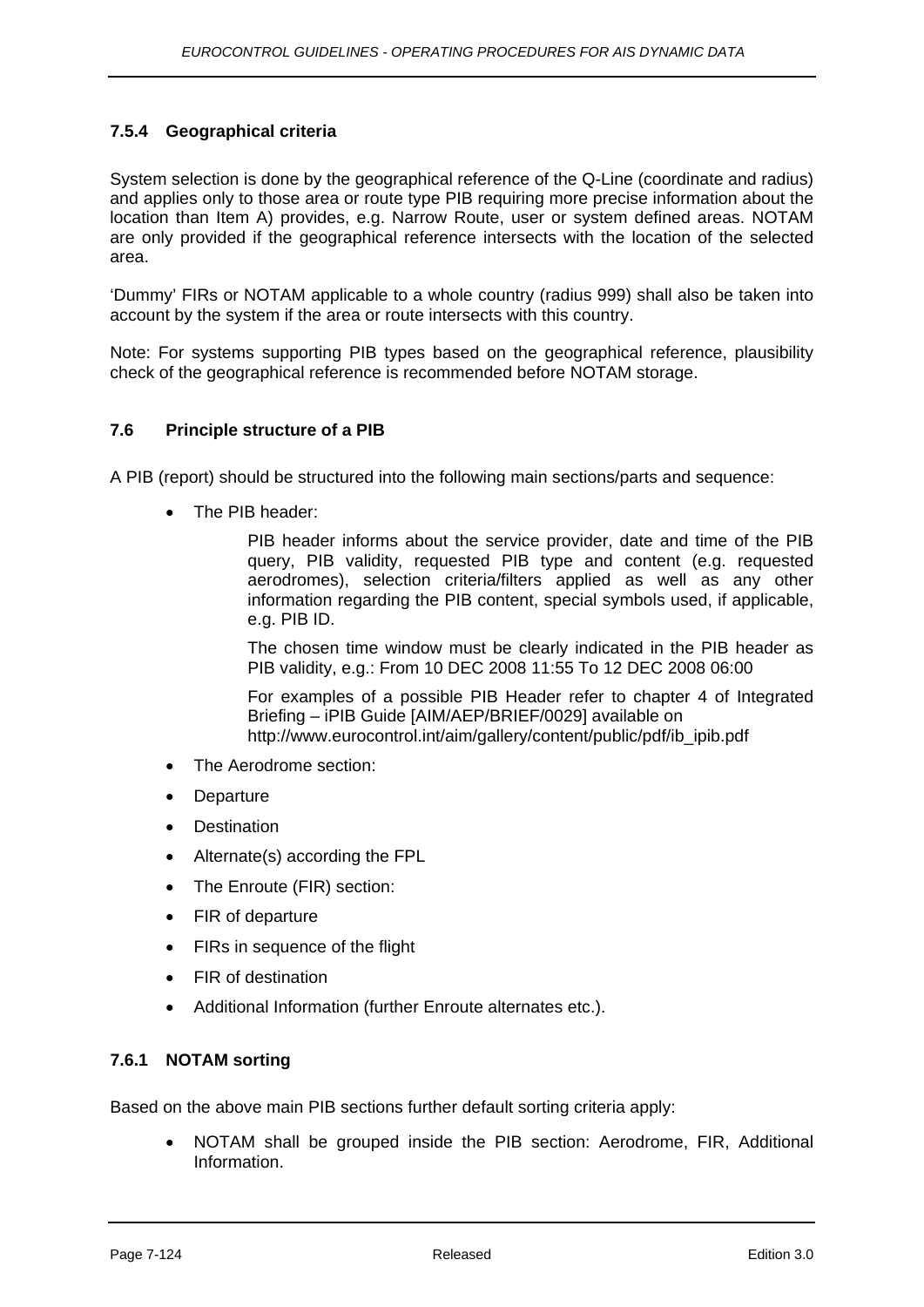- According to user requirements the newest NOTAM shall be given on top.
- Enroute NOTAM to be differentiated between enroute NOTAM (scope E and AE) and navigation warnings (scopes W and AW).
- The same NOTAM text should appear only once (no duplicates over different FIRs). In further FIRs, if relevant, only a reference to the NOTAM number shall be provided. The (online) system may offer a hyperlink to this NOTAM.
- On top of the default settings further sorting options shall be offered for all PIB types e.g.: sorting according to effective date, NOTAM Codes' by subject groups, by flight route, default by briefing type or user preferences etc.

# **7.7 PIB - specific presentation considerations**

PIB sections cluster the message sub-sections (see also [7.12.2.2\)](#page-145-0) which themselves contain the message groups. Messages are integrated depending on the actual PIB type e.g. a RWY NOTAM does not appear in the FIR section.

### **7.7.1 General layout considerations**

The PIB shall be produced based on queried types of messages/elements, selected PIB type on the basis of the chosen time window, other customisation criteria and query filters applied.

In general all Items are presented in a self-explanatory form with the following exceptions:

- the Q-line which only serves as filtering feature and may be confusing for users; and
- Item A which is already present in the header and/or item E).

For the printed PIB, the pages have to be clearly indicated in the form of 'page of pages' e.g. 01/15.

If no NOTAM is valid for a requested aerodrome or FIR, the PIB would indicate 'no data available' for a requested aerodrome or FIR or area.

A 'disclaimer' section at the end of the PIB should remind of other parts of the IAIP also clearly indicating that trigger NOTAM will be listed for a period of 14 days only. Afterwards other means than the PIB will have to be used to get access to the IAIP full information.

*Example: 'Permanent and long term information as well as short term information containing extensive text and/or charts are not included. Consult AIP and AIP SUP in force for this type of information. A reminder (trigger NOTAM) of such data is usually only provided in PIB for 14 days.'* 

'End of PIB' is to be indicated.

#### **7.7.2 Presentation of dates/times**

Dates/times shall be generally encoded, example: 8th August 2008 at 6h35 in the morning would be displayed in the PIB as: 08 AUG 2008 06:35.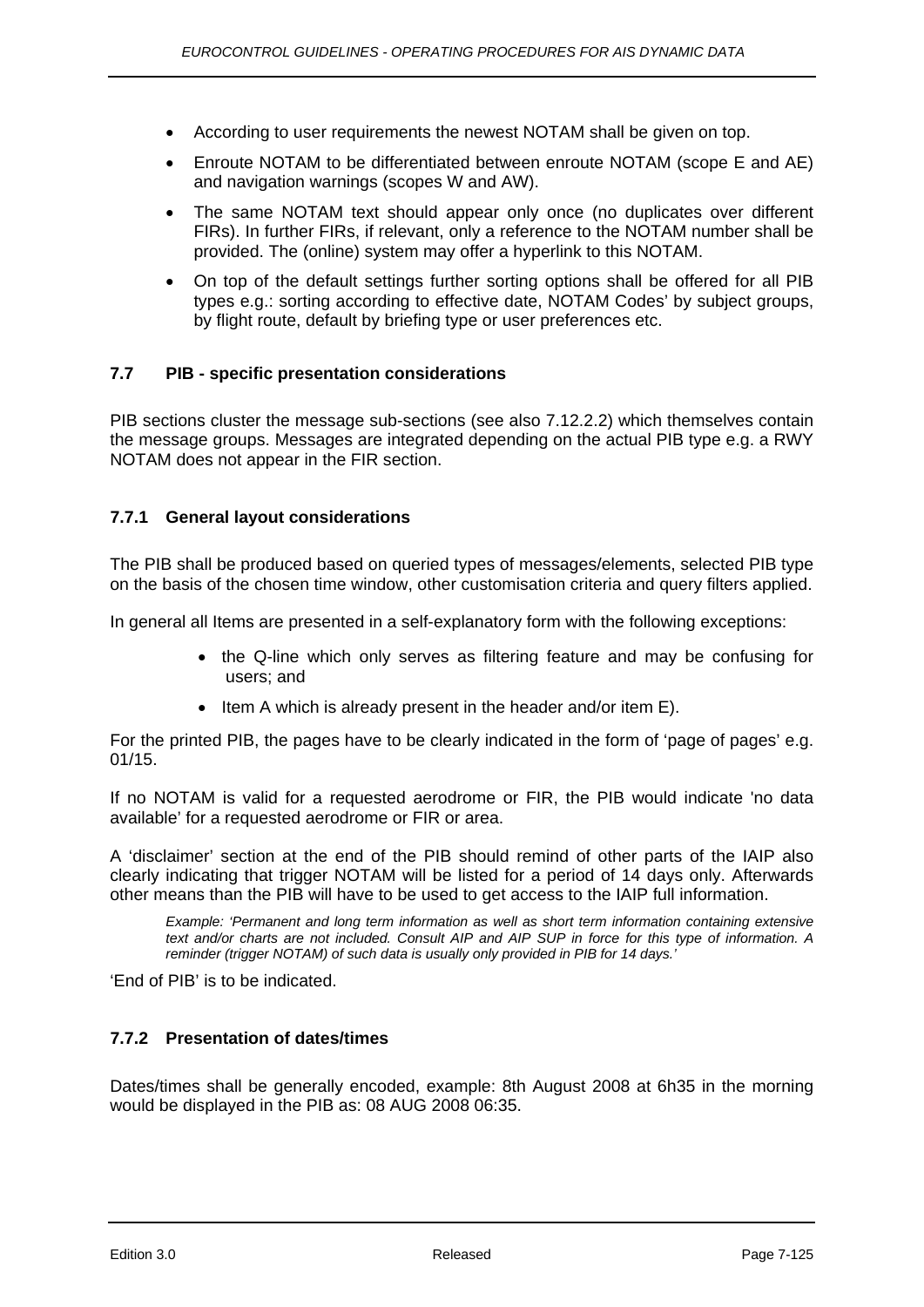# <span id="page-141-0"></span>**7.7.3 Location Indicators**

Those should be translated into plain language whenever possible. System help functions must be provided to enable flexible entry of: plain name or ICAO code or IATA code supported by search features.

Aerodromes without allocated location indicator can not be identified by Item A) of the NOTAM (country code and XX/XXX). They are stored by their plain name which is provided on the first line of Item E). Selection is in this case done by the aerodrome's plain name. System features may also allow entering a country code and XX and provide a list of available aerodromes for further selection.

### **7.8 Delivery of PIB**

A choice of different ways or interfaces for (automatic) PIB delivery shall be provided to the customers e.g.:

- Fax
- World Wide Web
- **Email**
- Remote print
- Scheduled delivery for large scale customers.

# **7.9 PIB - additional elements to be considered**

# **7.9.1 Provision of AIP-SUP in relation to PIB**

In order to remain compliant with Annex 15 pilots need access to relevant AIP-SUP. Different means may apply and in the first instance it is the briefing officer who selects those elements for a briefing. However, considering extensive use of location independent means or selfbriefing systems, a more user friendly approach is required.

Recommendation: The system shall enable the user to select further elements such as AIP SUP.

In relation to automated systems it is to be noted that SUP do not have a structured field usable by a system which enables selective retrieval of this kind of information for a given pre-flight information bulletin.

The eAIP may be serving such a need concerning rapid and easy access enabled by hyperlinked information. However, this is only relevant if those elements are integrated through the selfbriefing system or relevant portal. On the contrary, it may be that a briefing service pre-selects specific SUP which may then be automatically annexed to PIB.

Further considerations should be given as to whether special selection features can be provided to enable an end user to access SUP directly e.g. through the inclusion of an URL in Trigger NOTAM.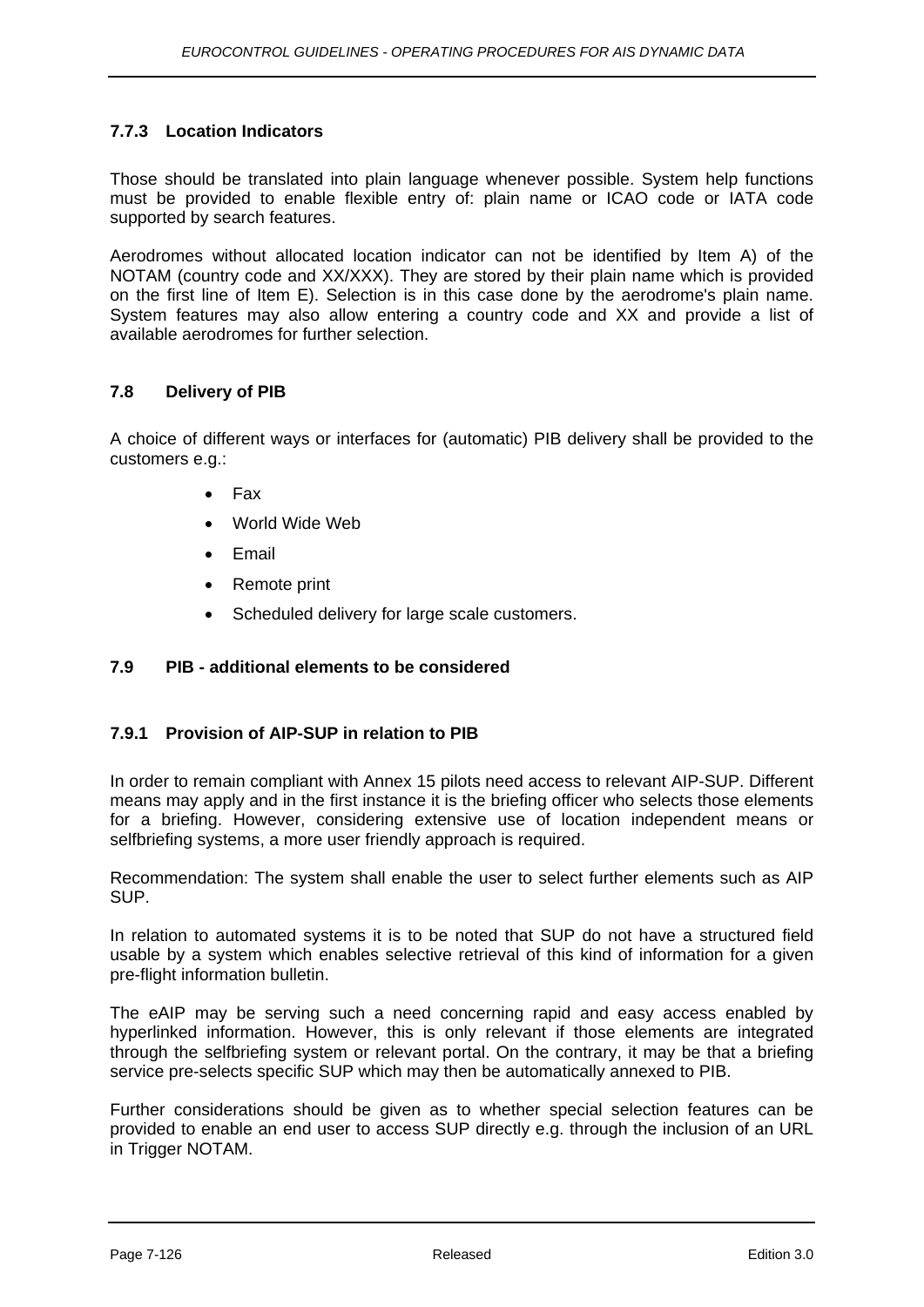### **7.9.2 Special areas**

Special areas (incl. shooting areas) in graphical form may either be directly attached to the PIB by default or may be referred through the system via web links, trigger NOTAM or by storing SUP in briefing systems including associated criteria such as NOTAM subject code(s) and traffic for direct inclusion in PIB if SUP selected.

### **7.9.3 User information**

An automated PIB system shall provide at least user information on: service provision, available PIB types, default settings and explanations of selection options. Further useful information should be considered e.g. explanation of IAIP package, list of subjects (plain name) included in the available PIB types indicating the NSC qualifier purpose, list of ICAO abbreviations, NOTAM/SNOWTAM/ASHTAM explanations. For systems allowing FPL filing, other information may be of help, e.g. ICAO aircraft type abbreviation, Route Availability Document (RAD), explanations on the FPL form.

Help desk: contact details shall be provided for further enquiries and/or where relevant parts of the IAIP not contained in the briefing system may be obtained from.

### **7.10 Update Services**

### **7.10.1 Notification**

An immediate automatic notification service may either be offered to supplement a PIB or for the provision of specific messages. It covers messages issued since the retrieval of a PIB or since subscribing to the notification service and consists of single messages informing users directly for example about a hazard.

If a 'notification service' is available, it will provide single messages received after the initial briefing (lag time). For example a NOTAM received after the initial PIB production, which fits the filtering criteria, will automatically be forwarded via the means specified by the user. The end date/time of the notification service is based upon the initial PIB query. All underlying notification criteria (type of message, type of event, filter, scope, end of notification period etc.) must be defined by the user through an appropriate user profile. It should be possible to specify the transmission means for the notification e.g. Fax, SMS, e-mail or even data link once available.

The maximum lag time should be limited to a certain (default) number of hours and be adiustable by the user.

A typical example may be the event of a Runway closure at a defined aerodrome or a SNOWTAM published for a defined aerodrome. Automatic notification also will provide NOTAMR and NOTAMC, in the case of NOTAM being selected. They are forwarded displaying also the relevant NOTAM number of the replaced/cancelled NOTAM.

Note: The ICAO term used for 'update notification service' is 'Immediate automatic notification of items of urgent operational significance'. This term suggests a limitation to NOTAM containing purpose 'N' only and would exclude other NOTAM of operational impact. Using the more general term 'Update Services' better reflects the use of the purpose letters and allows a wider, more user friendly provision of such a customised service.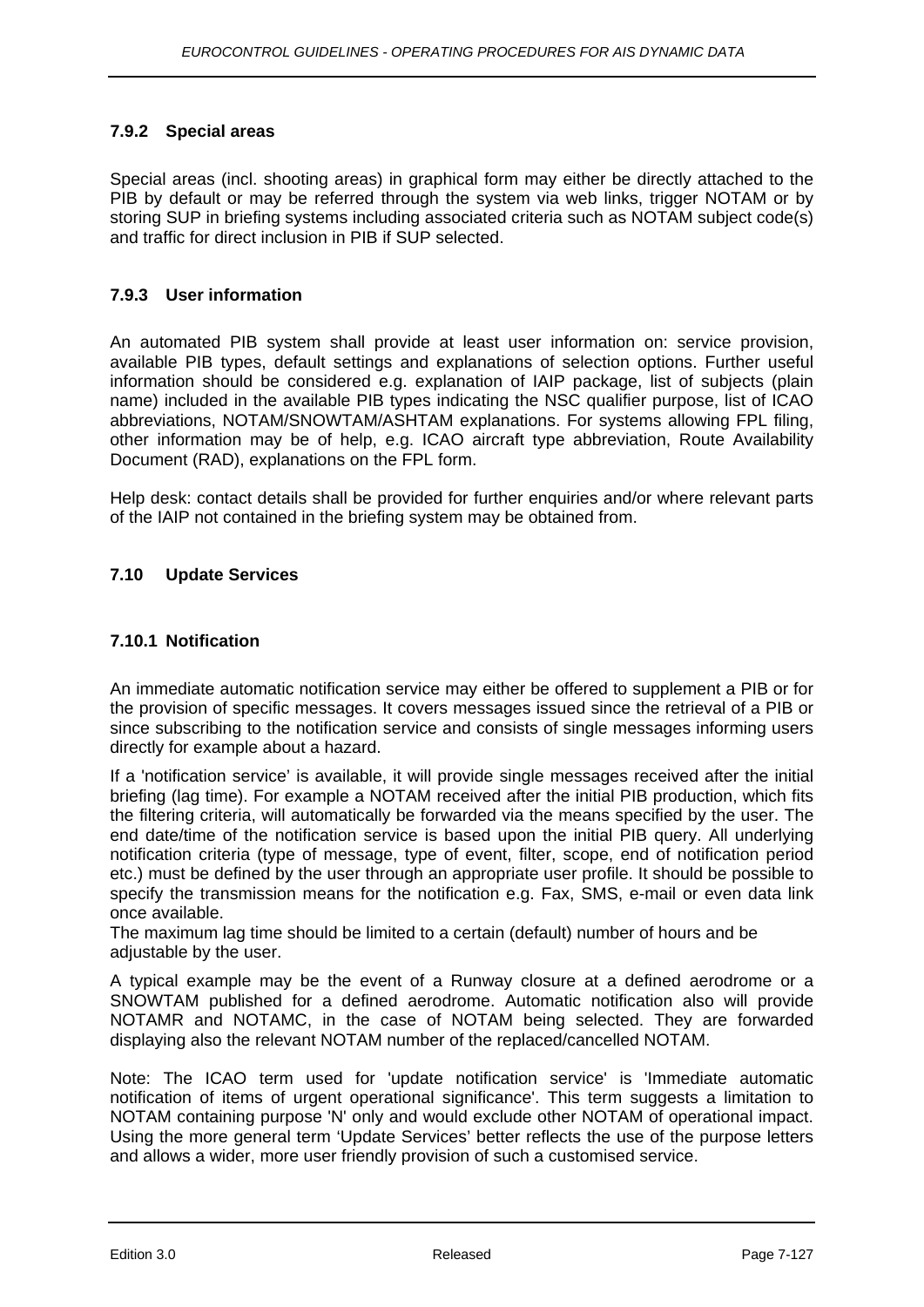# **7.10.2 Update PIB**

More sophisticated systems should support updates to previously requested PIBs in form of an update briefing. If 'Update PIB' is selected the user will have to specify the 'Master PIB reference' for which the update shall be generated.

Creation of an Update PIB will only be possible if:

- The same briefing system has been used for production of the Master PIB.
- the Master PIB has not been retrieved longer than a certain number of hours or days in the past (e.g. 12 hours or 1 day). Note: The definition of hours/days will depend on storage capabilities of the Master PIB and the relevant underlying NOTAM. Considering the mass of messages published, maximum should be limited to a few days.
- the basic filter settings are unchanged (e.g. traffic, route or level bands).
- the user specifies the criteria and type of transmission inside the master PIB.

For Update briefings NOTAMR as well as NOTAMC will have to be displayed with relevant numbers of the replaced/cancelled NOTAM.

# **7.11 User specific Data**

Modern briefing facilities are capable of providing a vast amount of information. It is essential to avoid overloading users as preparation time is limited.

This may be achieved by providing means whereby users may pre-select the type of information they receive in response to PIB query. For example, high-level wind information is not likely to be of any interest to a pilot flying VFR, whereas visibility condition information is essential.

Once set-up by a user, such settings should be maintained as part of the 'user's profile' so that this user can apply them again for any next briefing. Profiling addresses:

- Personal Information (e.g. contact details).
- Product relevant information (e.g. predefined PIB queries, sorting criteria) in the form of templates accessible at any time to the user.
- Standard message types being part of the PIB.
- Default filters applied.
- Display Format of messages and PIB structure (specific sorting of main parts e.g. AD of DEP – ENR – AD of DEST, ALTN etc.)
- Notification/Update criteria.

More detailed reference on those data may be found in chapter 5.3 of 'Integrated Briefing - Technical Concept Document' [AIM/AEP/BRIEF/0025] available at: [http://www.eurocontrol.int/aim/gallery/content/public/pdf/ib\\_technical.pdf](http://www.eurocontrol.int/aim/gallery/content/public/pdf/ib_technical.pdf)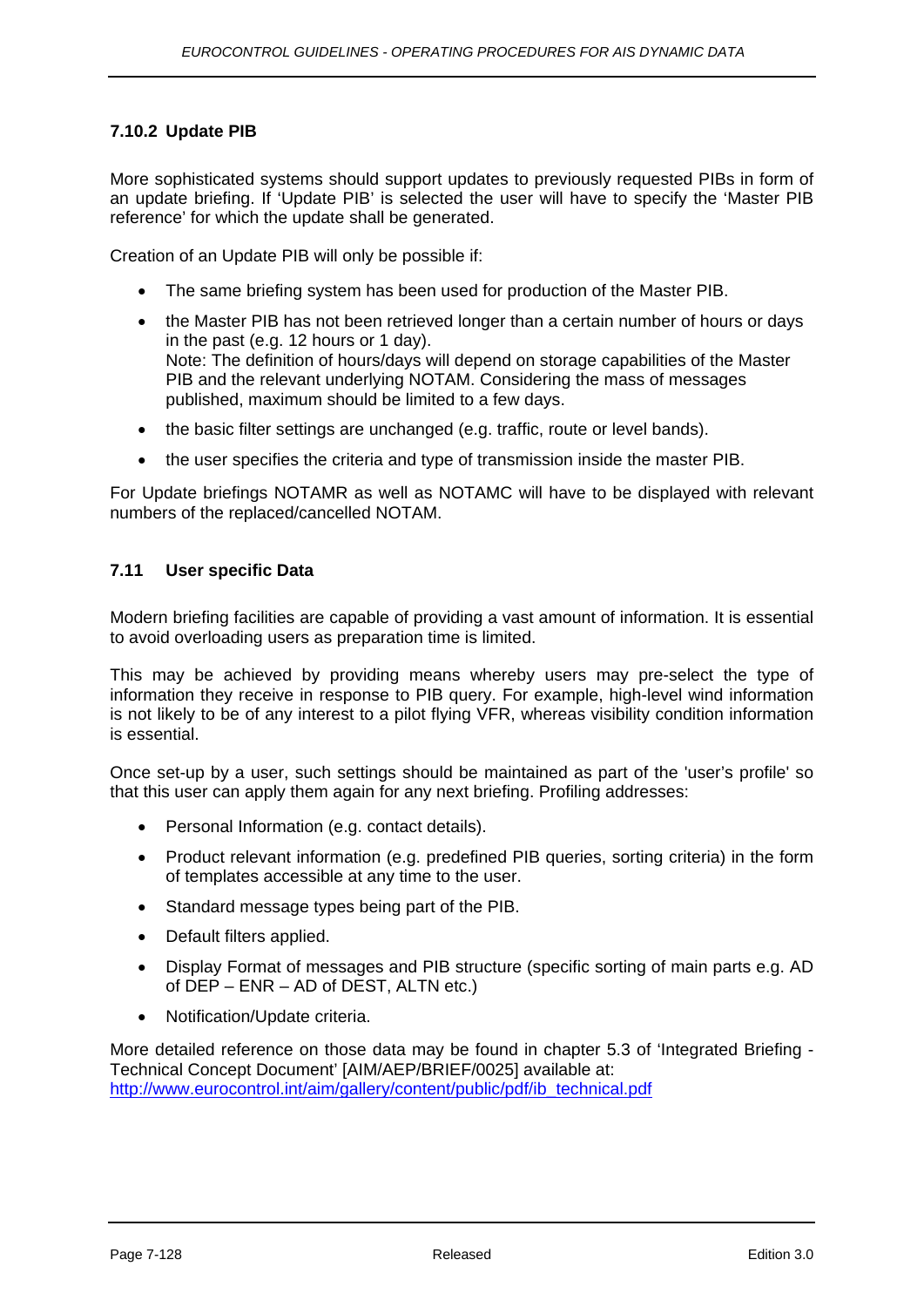# **7.12 Possible Evolution of Briefing services**

# **7.12.1 Integrated Briefing - the Concept of the 'One Stop Shop'**

Integrated Briefing is a system or service fulfilling the generic Briefing process and enhancing it by integrating access to and provision of additional data elements such as AIS, ARO (FPL), MET, ATFCM or other information, as required.

Note: By providing Integrated Briefing the process will appear to the end user to function as "single entity".

Today, the following briefing infrastructure prevails and it maybe described as 'Distributed Briefing Service':

- Facilities / services are often in different locations (offices);
- Each 'facility' has to be visited at least once;
- Time taken to visit each facility may be extensive;
- Multiple entry of flight details may lead to errors;
- Multiple (briefing) reports are complex for a user.



The ultimate future solution may be the 'Integration' of services at the system layer (portals) having the following advantages:

- Facilities / services with one application at one terminal (on-stop-shop);
- Single entry of flight details reducing the possibility of errors:
- Enabled user profiling and online services;
- Single, tailored briefing reports.

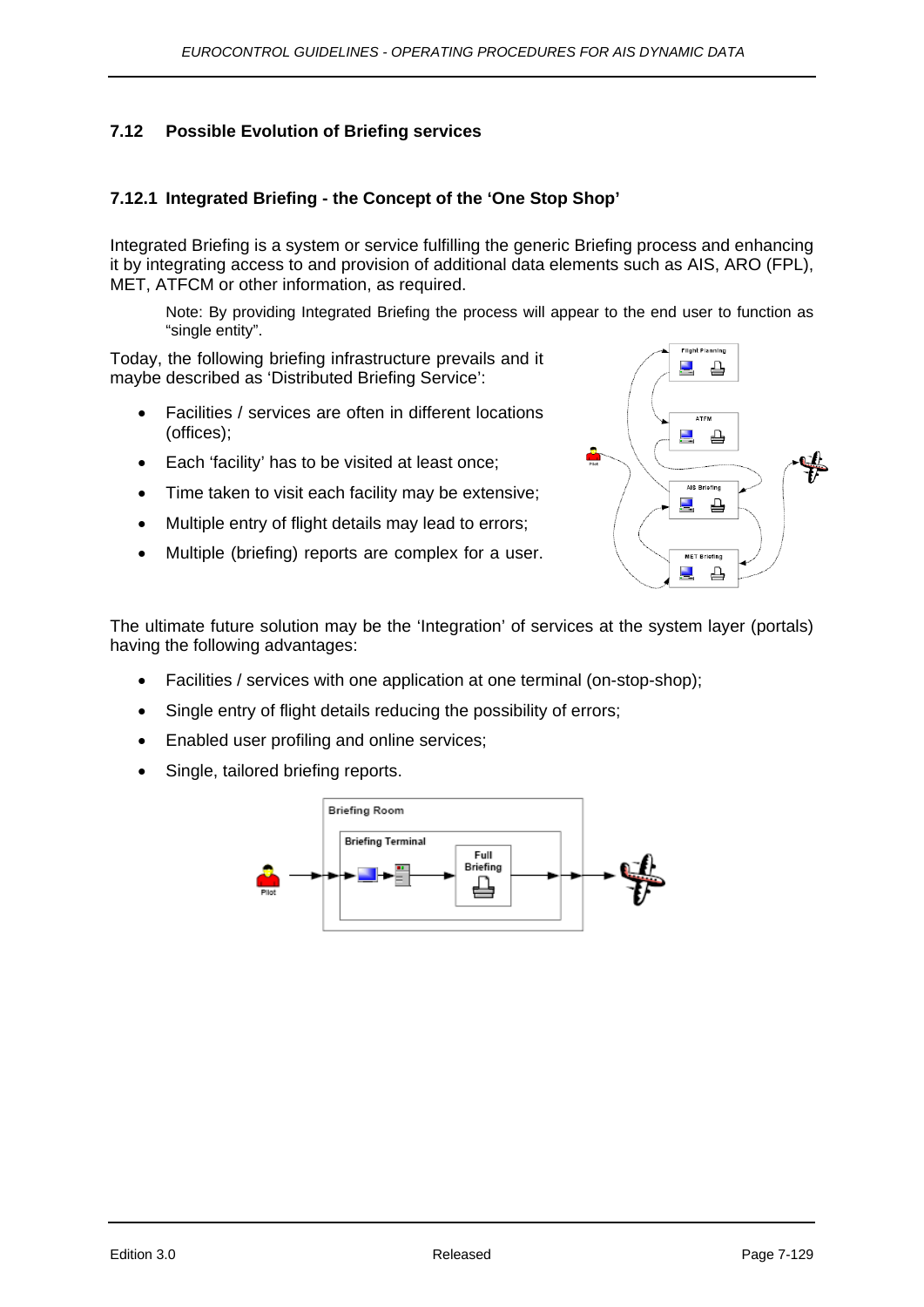# **7.12.2 The following data elements should be integrated:**

- AIS (NOTAM, SNOWTAM, ASHTAM, Static data elements of AIP, SUP etc.);
- ARO (flight plan and all related messages);
- MET (SIGMET, METAR, SPECI, TAF, Upper Wind and temperature, etc.);
- ATFCM (Flow messages related to the flight plan such as AIM, CRAM or flightplan updates); if update notification service or update briefing is available this would include also slot messages (SAM, SRM, FLS etc.).
- Other information such as local service notes etc.

# **7.12.2.1 Integrating AIS and MET messages**

The different message entities are selected differently for PIB entry.

For example:

- SNOWTAM and METAR are retrieved on the basis of their existence for a specific aerodrome and are presented in the PIB section for that specified aerodrome.
- SIGMET and TAF are retrieved on the basis of their existence for a specific area or FIR and are presented in the PIB section for that specified area/FIR.
- NOTAM allow most selective retrieval, such as Area (Aerodrome and FIR), Traffic, Purpose, Scope. They also allow specific output based on message, subject or condition if required as defined by the NOTAM selection criteria.

Note: The MET data/messages required for Integrated Briefing are described in EUROCAE standards (ED151) which should be applied for system development.

#### **7.12.2.2 Message subsections and the relevant message groups**

Messages are integrated depending on the actual PIB type e.g. a METAR does not appear in the FIR section.

A user may prefer to sort subsections differently. Following default structure applies but should be customisable through user profiles.

For examples of a possible integrated PIB refer to 'Integrated Briefing – iPIB Guide' [AIM/AEP/BRIEF/0029] available on: [http://www.eurocontrol.int/aim/gallery/content/public/pdf/ib\\_ipib.pdf](http://www.eurocontrol.int/aim/gallery/content/public/pdf/ib_ipib.pdf) 

# **7.12.2.2.1 MET messages:**

- METAR
- **SPECI**
- TAF
- **SIGMET**
- **GAMET**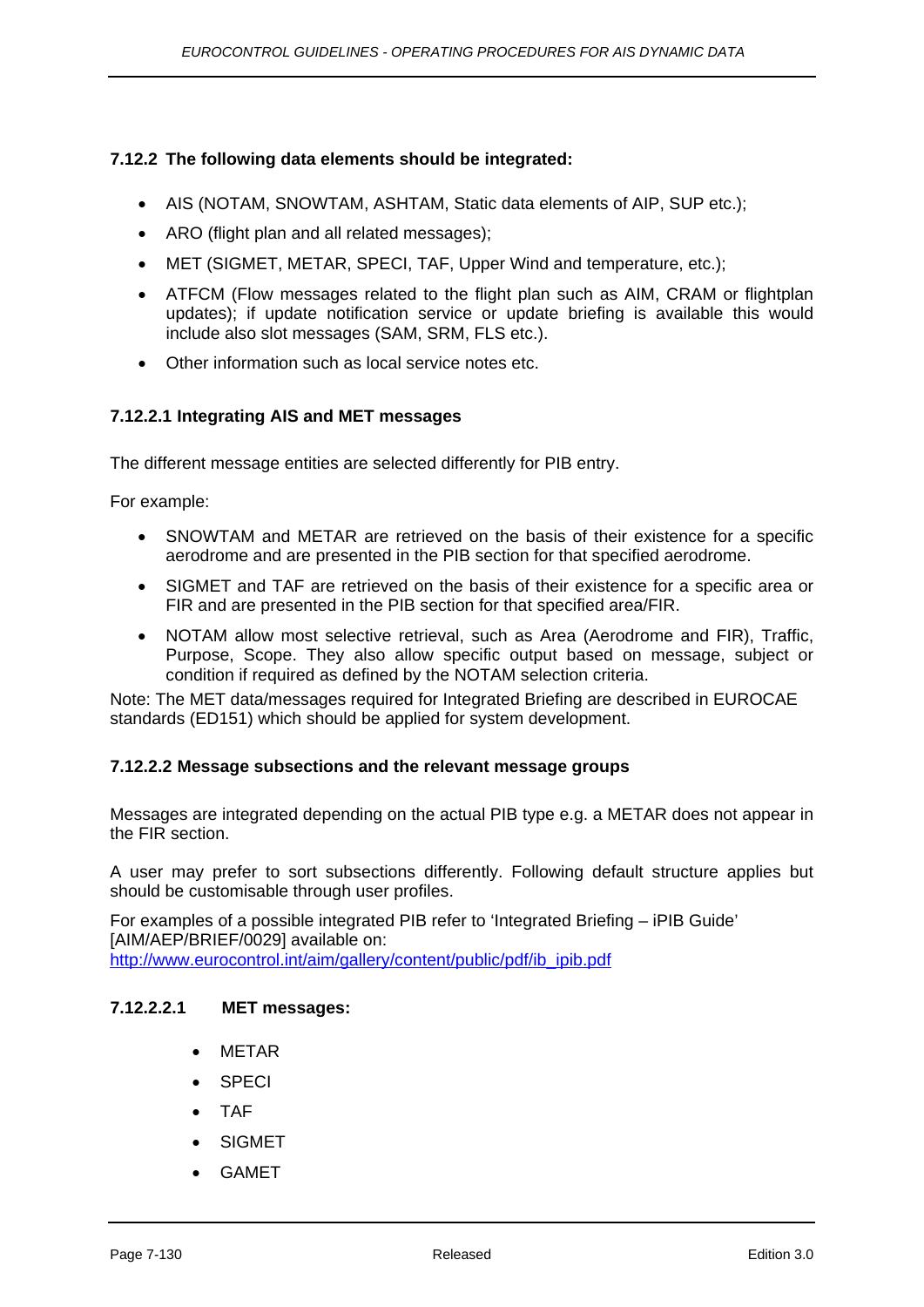• AIRMET (IFR, Turbulence, Icing).

# **7.12.2.2.2 AIS messages:**

- SNOWTAM
- ASHTAM
- NOTAM

# **7.12.2.2.3 ATFCM information:**

- CRAM
- AIM
- ANM

# **7.12.2.2.4 Other information:**

- Specific message text (domestic procedures, Local service notes etc.)
- Charts MET charts and AIP charts
- Etc.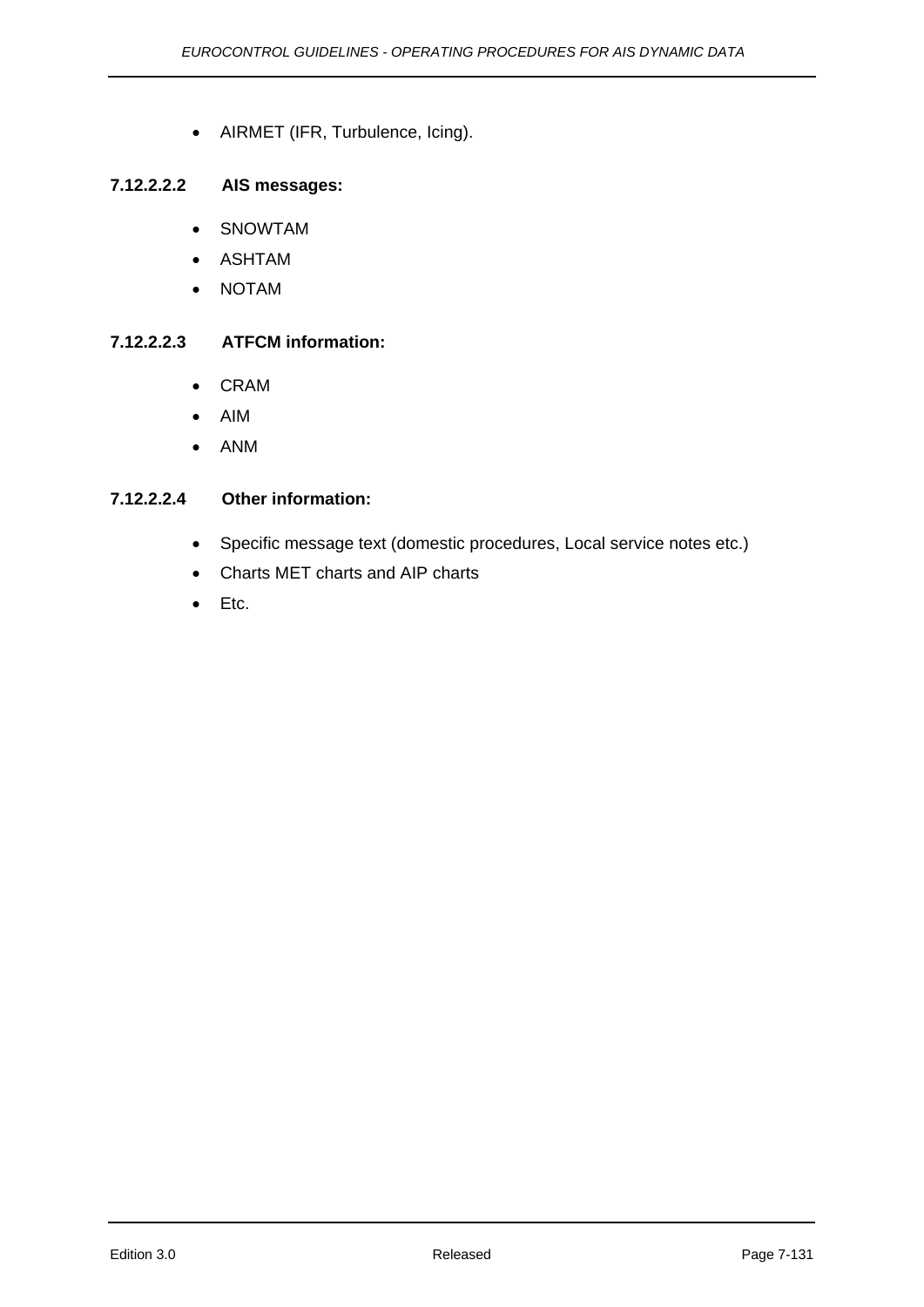Page intentionally left blank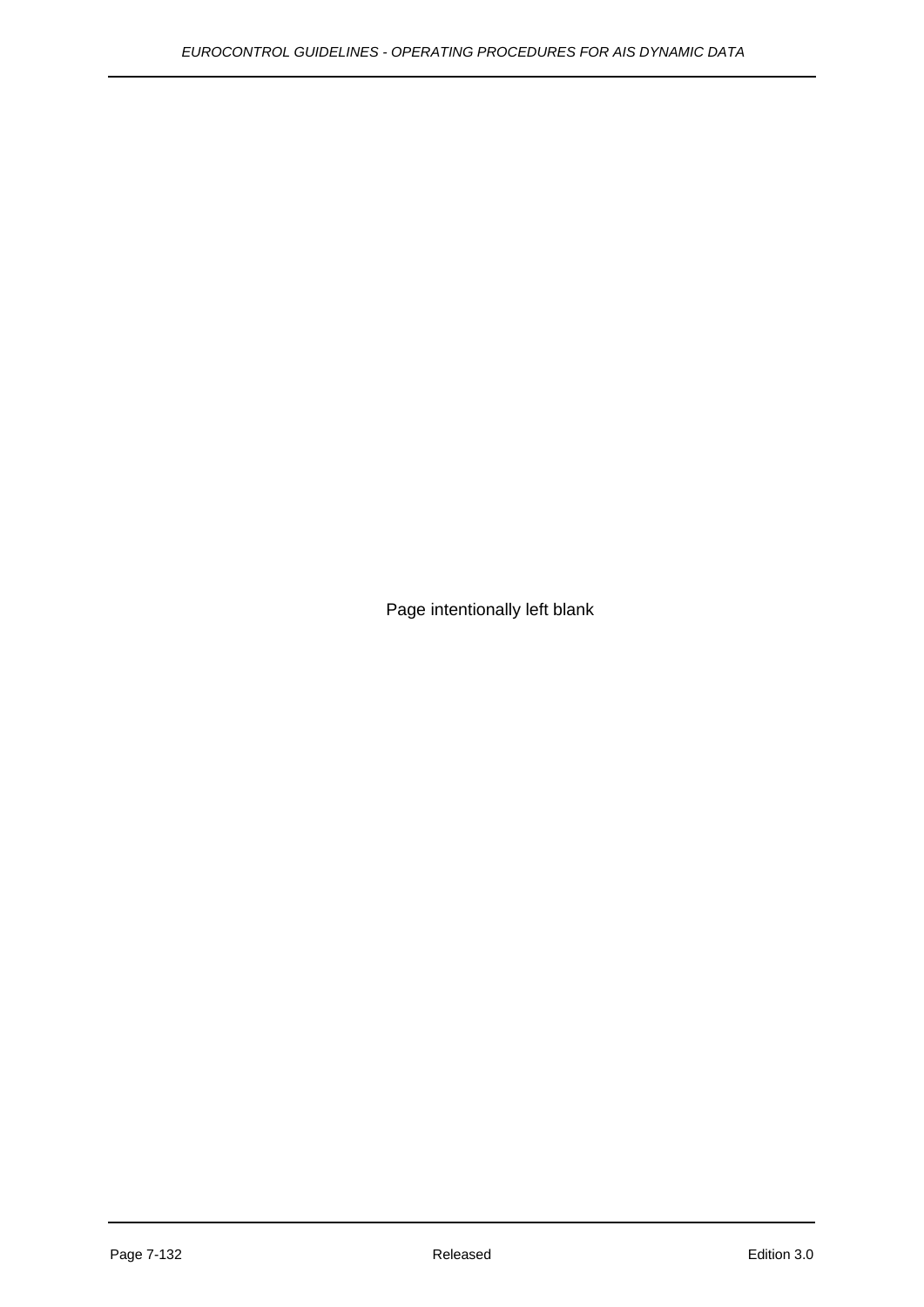# **APPENDIX A1 – SYSTEM PARAMETERS**

## **Data Definition**

 In order that procedures for NOTAM Creation (Chapter [2](#page-20-0)), NOTAM Processing (Chapter [3\)](#page-74-0) and NOTAM storage can be performed, the associated database must contain the necessary data.

#### **Static Data**

 The data usually designated by the term 'Static Data' is the Data known to the aviation world and documented in publications like AIP, e.g. FIR(s), Aerodromes, Navaids, Areas, Maps, Rules, Subjects to which a NOTAM may be related and other aeronautical information like AIC etc.

and,

 Data required to enable NOTAM creation and processing, e.g. reference lists, standard routes, distribution files, selection criteria, association criteria etc.

# **Dynamic Data**

 The data usually designated by the term 'Dynamic Data' is the data conveyed by the means of NOTAM, SNOWTAM, ASHTAM, Checklists received or coherence messages.

 The list of static data which might be used for NOTAM processing is contained in Chapter 9.5 'database content' of ICAO Doc 8126 (Ref. [[2\]](#page-20-0)). Elements of this list will also be used for NOTAM Creation, as well as for ASHTAM and SNOWTAM.

#### **System Parameters**

 NOTAM database management is governed by a certain number of system parameters.

#### **System Parameters for Data Storage**

 NOTAM are stored in the database from their publication/reception until their indicated end of validity, replacement or cancellation (including. removal from the monthly checklist).

 Expired, replaced or cancelled NOTAM shall no longer appear in Pre-flight Information Bulletins, nor in the checklist.

 Expired, replaced or cancelled NOTAM shall remain available from the database for a period of at least 30 days after their deletion. Note that for NOTAM Processing Units this period shall be at least 60 days.

 SNOWTAM and ASHTAM shall also be stored for a period of at least 30 days from their expired validity.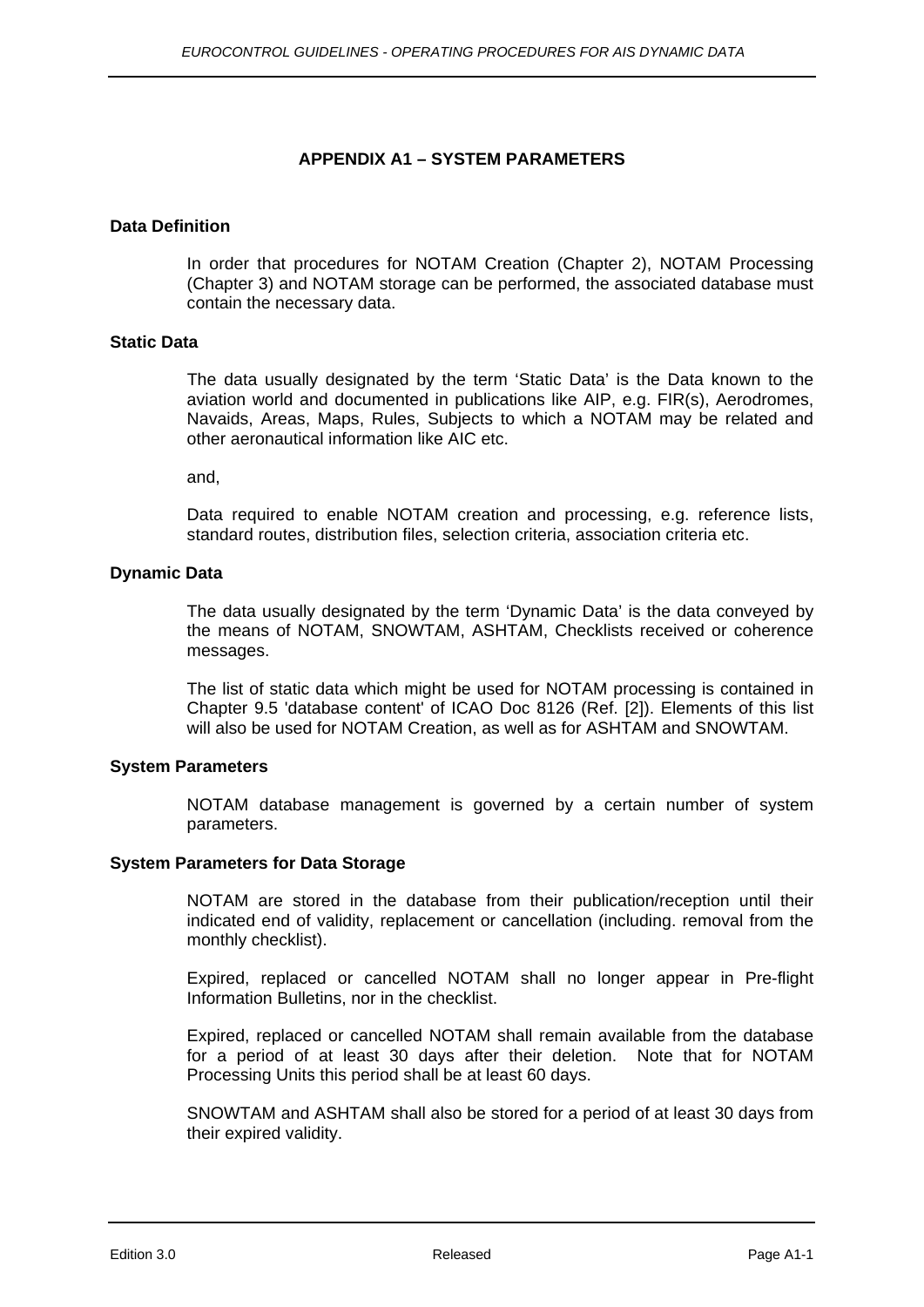# **System Parameters for Data Archiving**

 When NOTAM and other Messages are no longer valid for operational database needs (e.g. Pre-flight Information Bulletin production) storage is required to comply with legal obligations.

 Long-term storage is possible on various media. The duration of the storage can vary from one Administration to another, depending upon the type of data and upon national legal requirements.

 It is recommended that a NOTAM Processing Unit will store NOTAM for a period of time (one to several years) to be defined, depending upon the source of information, i.e.:

- **-** NOTAM produced by a client-NOF and retransmitted by the NPU;
- **-** Original NOTAM received from non-client NOF;
- **-** Processed NOTAM version from the NOTAM Processing Unit.

# **Processing of 'EST' NOTAM by the Publishing NOF**

 NOTAM that contain 'EST' in the Item C (end of validity) require an action by the Publishing NOF for their replacement or cancellation before the 'EST' time is reached.

 The NOF System shall ensure that a reminder is provided before the 'estimated' end of validity, to produce a NOTAMR or a NOTAMC. Individual parameters can be installed, depending upon the type of information, and the operational possibilities of the Unit.

 The following parameters are indicative, depending on the estimated validity of the NOTAM:

**-** up to 1 day : 6 hours before EST time

**-** more than 1 day and up to 1 month : 1 day before EST time

**-** more than 1 month and up to 3 months : 3 days before EST time

## **Processing of 'EST' NOTAM by a NOTAM Processing Unit**

See [Chapter](#page-74-1) [3](#page-74-0).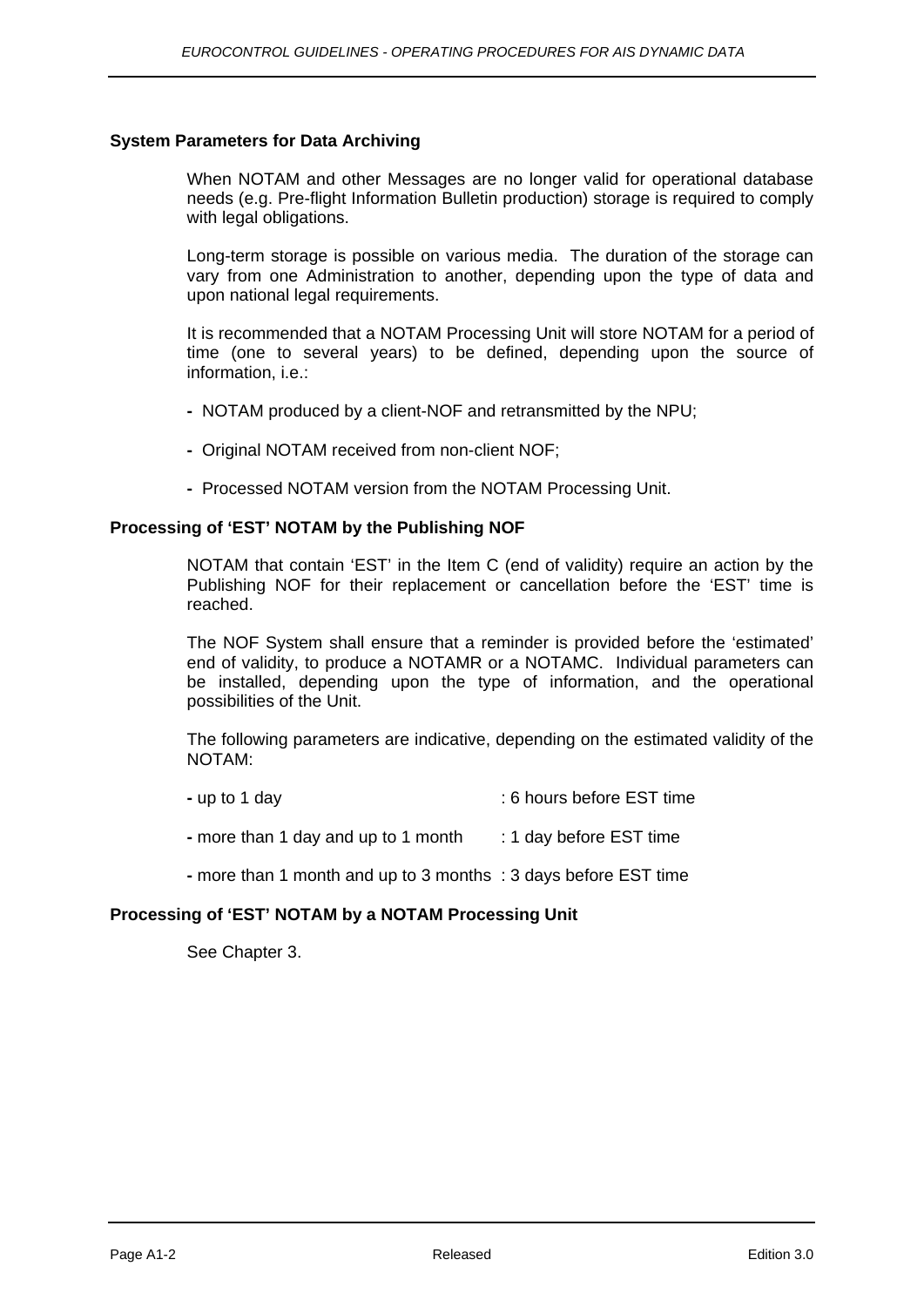# **APPENDIX A2 - GLOSSARY**

## **ACTIVE NOTAM**

A NOTAM is active between the dates and times stated in Items B) and C) subject to the time schedule in Item D).

## **AIRAC AIP AMENDMENT**

Permanent changes to operationally significant information contained in the AIP which are published in accordance with AIRAC procedures.

#### **AIRAC AIP SUPPLEMENT**

Temporary changes to operationally significant information contained in the AIP which are published by means of special pages in accordance with AIRAC procedures.

#### **AIRSPACE RESERVATION**

Term used in the NSC to define a group of Navigation Warning activities.

#### **AIRSPACE RESTRICTION**

Any changes to the limits, structure and/or availability of airspace.

## **AIS MESSAGE**

AFTN Message composed according to the rules in Annex 10, made up of a maximum of 1800 characters and containing a single NOTAM or an ASHTAM or a SNOWTAM or an unformatted service message inherent to AIS operative requests interchanged between NOF, originators, clients and/or NPU

#### **AUTOMATIC PROCESSING**

The processing and storing of NOTAM received from Publishing NOF without any human intervention.

## **CANCELLED NOTAM**

A NOTAM that has been cancelled by another NOTAM before the Item C) date and time has been reached.

#### **CFMU**

Central Flow Management Unit (Europe).

#### **CHECKLIST**

A NOTAM published regularly in each NOTAM series containing a list, grouped by year, of valid NOTAM numbers promulgated in that series.

#### **CONVERSION**

Transposition of a NOTAM received in the old format into a correctly formatted ICAO NOTAM.

## **DATA CORRECTION**

Changing data elements where these are obviously wrong.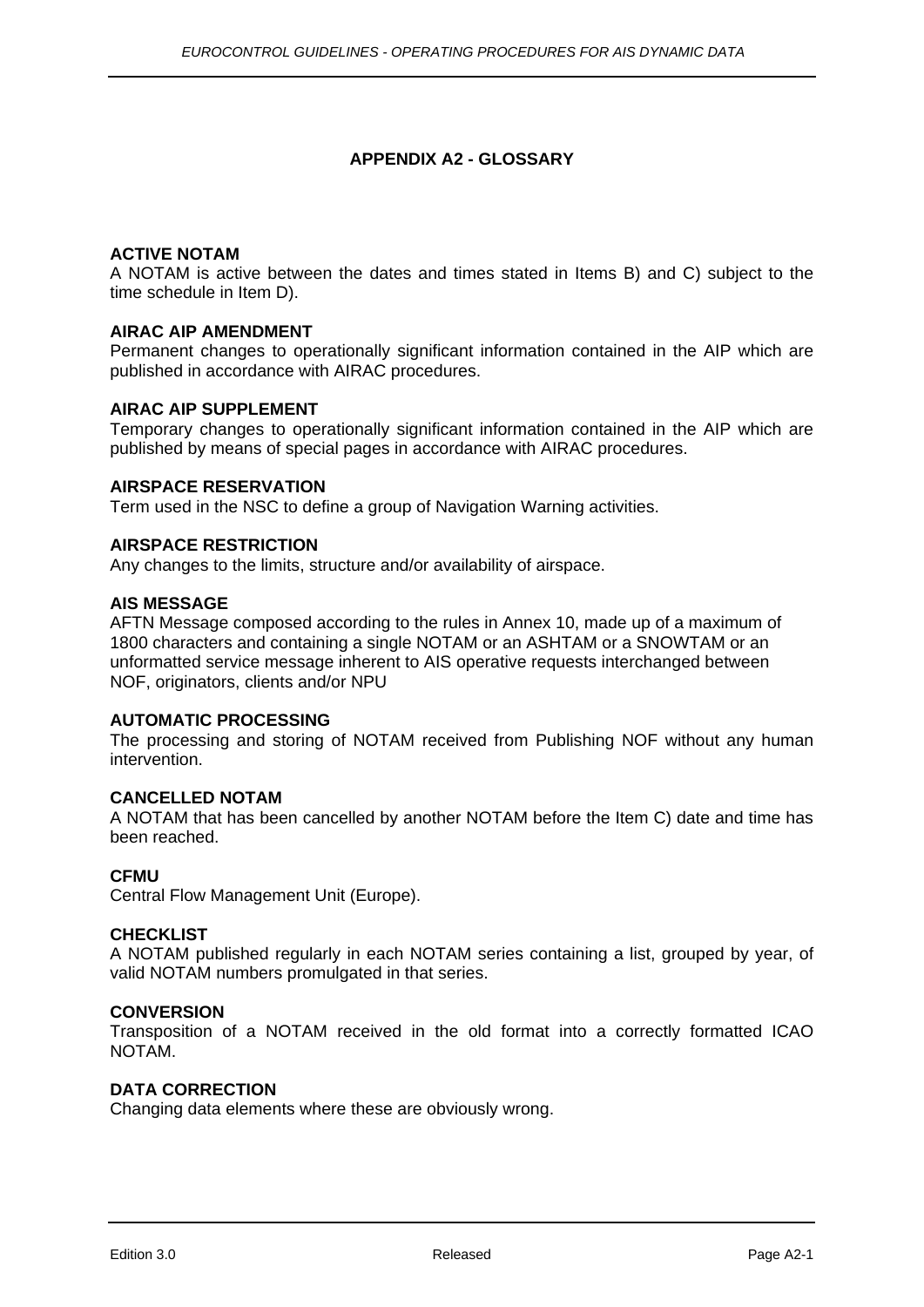## **DEFAULT VALUES**

A predetermined and agreed value to be inserted in fields that need to be filled but for which a specific value could not be defined.

# **EAD**

European AIS Database.

## **EDITING**

Changing the Item E) wording and/or layout of a NOTAM to make it clearer or to more explicitly express ideas that are implicit in that text.

# **END OF VALIDITY (NOTAM Item C)**

The ten figure date-time group at which the NOTAM ceases to be in force and valid.

# **EST**

Suffix added to the ten figure date-time group in Item C) for NOTAM with an estimated date and time of end of validity.

#### **EXPIRED NOTAM**

A NOTAM whose date and time of end of validity stated in Item C) has been reached.

# **GEOGRAPHICAL REFERENCE**

Eighth field of the NOTAM Item Q) which contains one set of co-ordinates and a radius. Associates the NOTAM with the geographical co-ordinates of a centre point and a radius (to a precision of 1 nautical mile) that defines the sphere of influence to which the NOTAM refers.

#### **MULTI-PART NOTAM**

A NOTAM exceeding the AFTN message length (normally 1800 characters) and therefore requiring more than one message.

#### **NOF**

A NOTAM Office.

#### **NOTAM CODE**

A code group containing a total of five (5) letters, always starting with 'Q', to indicate the coding of information regarding the establishment, condition or change of radio aids, aerodrome and lighting facilities, dangers to aircraft in flight, or search and rescue facilities.

#### **NOTAM CONDITION**

Defined by the 4th and 5th letters of the NOTAM Code, which decode to describe the status of the NOTAM Subject (2nd and 3rd letters of the NOTAM Code) being reported on.

# **NOTAM IN FORCE**

A NOTAM is in force once it has reached the date stated in Item B) and has neither been cancelled nor replaced nor reached its end of validity stated in Item C).

#### **NOTAM PROCESSING UNIT (NPU)**

Any Unit that is responsible for the reception, processing and further distribution of AIS Messages to its Clients.

Note that this Unit may perform these functions for its own purposes only or may act on behalf of one or more Client.

The EAD (European AIS Database) is an example of a NOTAM Processing Unit.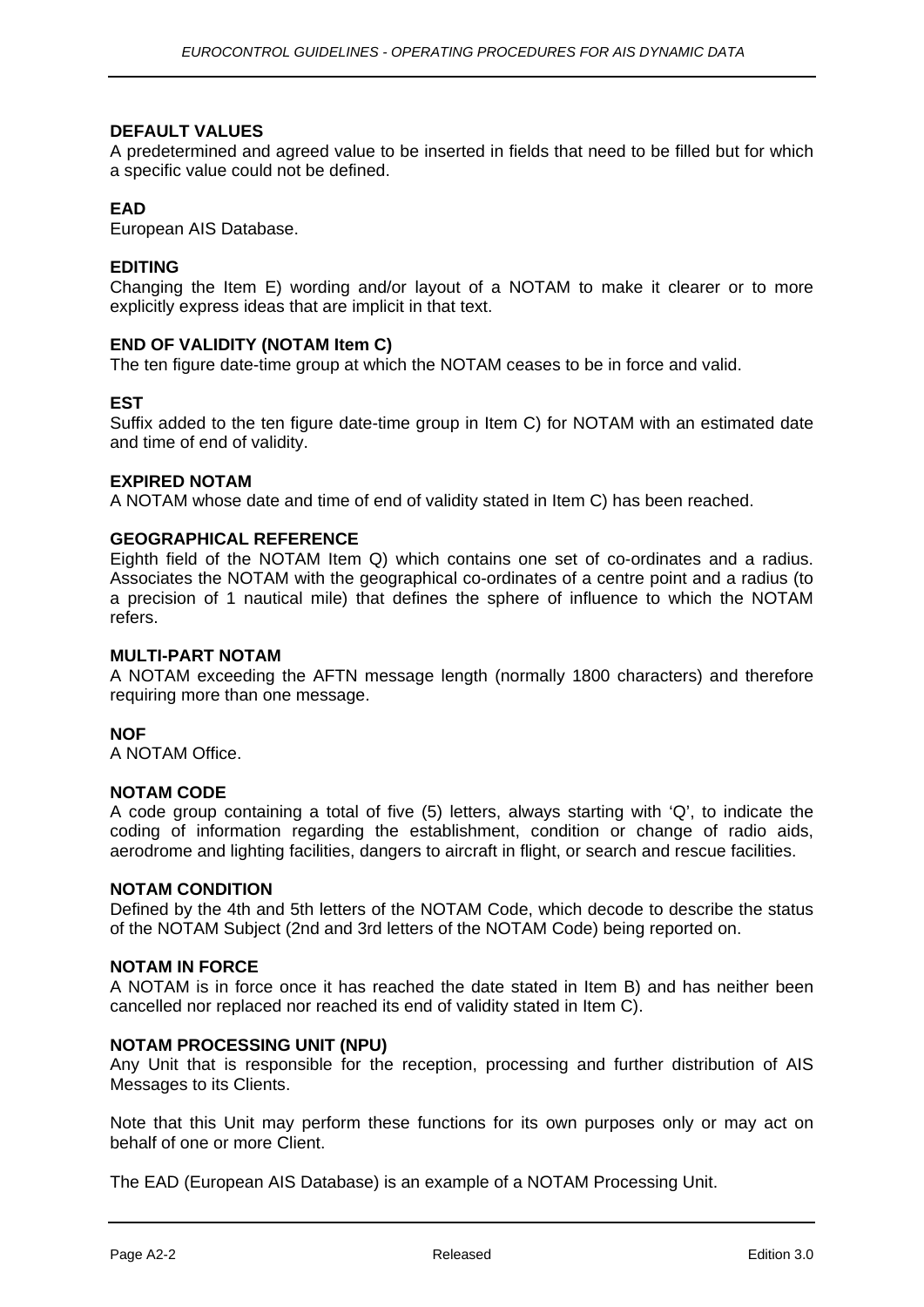## **NOTAM SELECTION CRITERIA (NSC)**

The basis for the assignment of NOTAM Codes. The association criteria defined provide a subject related association of NOTAM with the qualifiers 'Traffic', 'Purpose' and 'Scope'.

#### **NOTAM SUBJECT**

Defined by the 2nd and 3rd letters of the NOTAM Code, which decode to identify the facility, service or hazard being reported upon.

#### **NOTAM SUB-NUMBER**

In the case of Multi-part NOTAM, a 3-character group placed immediately behind the year of the number/year combination and composed of one letter and a number consisting of 2 digits.

#### **NPU**

See 'NOTAM PROCESSING UNIT'.

#### **NPU CLIENT**

Any organisation which has subscribed to the services provided by a NOTAM Processing Unit.

#### **NSC**

See 'NOTAM SELECTION CRITERIA'.

#### **OPERATIONAL SIGNIFICANCE**

Information essential for the safe and efficient conduct of a flight.

#### **ORIGINAL NOTAM**

A NOTAM as received by the NOTAM Processing Unit.

#### **PROCESSING**

The examination of NOTAM received from Publishing NOF in order to verify suitability for acceptance into an automated AIS system; undertaking conversion, translation, syntax correction, data correction, editing and/or summarising as required.

#### **PUBLISHING NOF**

The NOF (NOTAM Office) or non-governmental agency responsible for the creation of the original NOTAM.

#### **QUALIFIER LINE (NOTAM Item Q).**

This Item is divided into eight fields, each separated by a stroke, and contains the necessary qualifiers to facilitate data retrieval.

#### **RADIUS**

A three digit figure in Nautical Miles to be used in Item Q) that, together with the coordinates, defines a circle which encompasses the whole area of influence of the NOTAM.

#### **REPLACED NOTAM**

A NOTAM that has been replaced by another NOTAM before the Item C) date and time has been reached.

#### **SUMMARISING**

Reducing text in order to make it more readable in a Pre-flight Information Bulletin (PIB).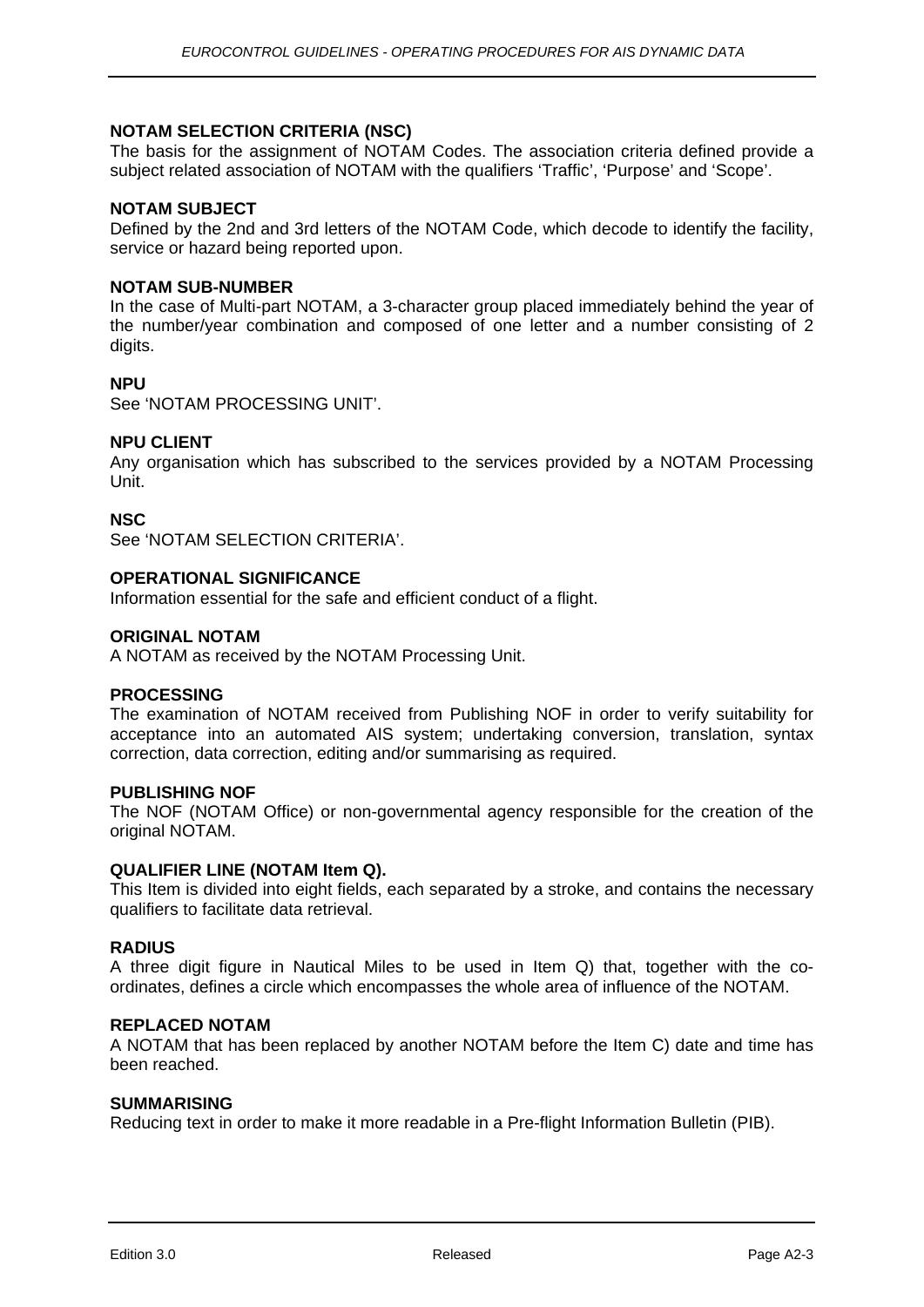## **SUPRA-NATIONAL INFORMATION**

Information concerning an activity or condition which affects the airspace/FIR of two or more States.

#### **SYNTAX CORRECTION**

Changing the published format structure of the NOTAM where these are obviously wrong.

# **START OF ACTIVITY**

The ten figure date-time group indicating the date and the time at which the NOTAM comes in force.

## **START OF VALIDITY**

The date and time at which the NOTAM message is published or issued.

#### **TRANSLATION**

Rendering the text of a NOTAM originated in French or Spanish, into the English language, while maintaining the original sense of the text.

#### **TRIGGER NOTAM**

A NOTAM alerting recipients and PIB users of the existence and subject content of AIP Amendments and Supplements.

#### **VALID NOTAM**

A NOTAM which has been published and has not yet reached the end of its validity and has neither been cancelled nor replaced.

*- End of Document -*